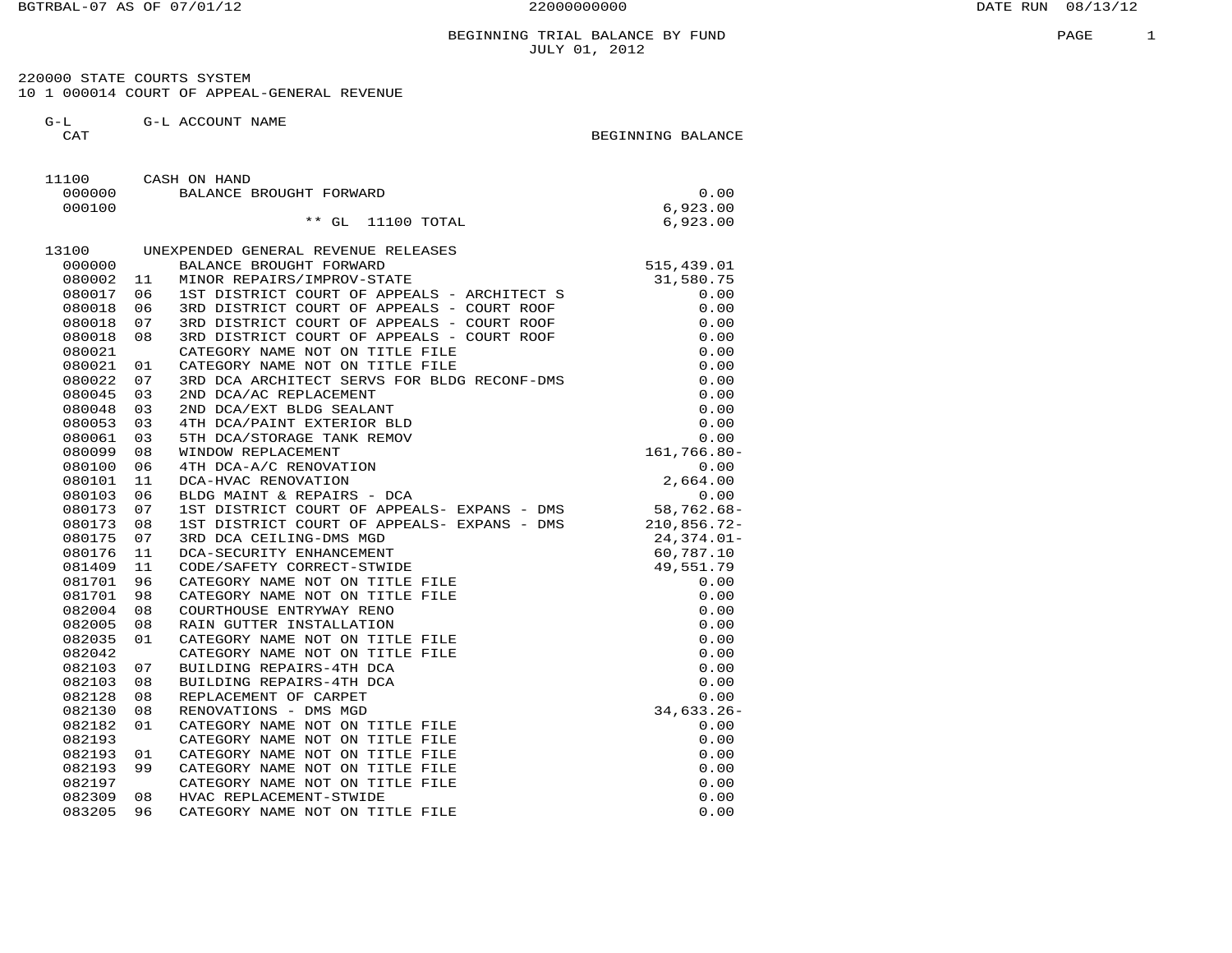$\overline{a}$ 

|                                                                            |                                                                                                                                                                                                                                                                                      | BEGINNING TRIAL BALANCE BY FUND<br>JULY 01, 2012            | PAGE |
|----------------------------------------------------------------------------|--------------------------------------------------------------------------------------------------------------------------------------------------------------------------------------------------------------------------------------------------------------------------------------|-------------------------------------------------------------|------|
|                                                                            | 220000 STATE COURTS SYSTEM<br>10 1 000014 COURT OF APPEAL-GENERAL REVENUE                                                                                                                                                                                                            |                                                             |      |
| $G-L$<br>CAT                                                               | G-L ACCOUNT NAME                                                                                                                                                                                                                                                                     | BEGINNING BALANCE                                           |      |
|                                                                            | 088304 04 ASBESTOS ABATEMENT<br>** GL 13100 TOTAL                                                                                                                                                                                                                                    | 0.00<br>169,629.18                                          |      |
| 15100<br>000000<br>000100                                                  | ACCOUNTS RECEIVABLE<br>BALANCE BROUGHT FORWARD                                                                                                                                                                                                                                       | 0.00<br>100,559.50                                          |      |
| 040000<br>040000 CF                                                        | <b>EXPENSES</b><br><b>EXPENSES</b><br>** GL 15100 TOTAL                                                                                                                                                                                                                              | 0.00<br>0.00<br>100,559.50                                  |      |
| 16300<br>000000                                                            | DUE FROM OTHER DEPARTMENTS<br>BALANCE BROUGHT FORWARD                                                                                                                                                                                                                                | 0.00                                                        |      |
| 16500<br>000000<br>000100                                                  | DUE FROM OTHER GOVERNMENTAL UNITS<br>BALANCE BROUGHT FORWARD<br>** GL 16500 TOTAL                                                                                                                                                                                                    | 0.00<br>1,052.35<br>1,052.35                                |      |
| 31100<br>000000<br>040000                                                  | ACCOUNTS PAYABLE<br>BALANCE BROUGHT FORWARD<br><b>EXPENSES</b><br>** GL 31100 TOTAL                                                                                                                                                                                                  | 0.00<br>0.00<br>0.00                                        |      |
| 31199<br>040000                                                            | YEAR END UNRECORDED PAYABLES<br><b>EXPENSES</b><br>081701 96 CATEGORY NAME NOT ON TITLE FILE<br>** GL 31199 TOTAL                                                                                                                                                                    | 0.00<br>0.00<br>0.00                                        |      |
| 33100<br>000000                                                            | DEPOSITS PAYABLE<br>BALANCE BROUGHT FORWARD                                                                                                                                                                                                                                          | $500.00 -$                                                  |      |
| 35300<br>000000                                                            | DUE TO OTHER DEPARTMENTS<br>BALANCE BROUGHT FORWARD                                                                                                                                                                                                                                  | 0.00                                                        |      |
| 35600<br>000000<br>000100                                                  | DUE TO GENERAL REVENUE<br>BALANCE BROUGHT FORWARD<br>** GL 35600 TOTAL                                                                                                                                                                                                               | 0.00<br>$108,534.85-$<br>$108,534.85-$                      |      |
| 54900<br>000000<br>080002 11<br>080017 06<br>080018<br>080018<br>080018 08 | COMMITTED FUND BALANCE<br>BALANCE BROUGHT FORWARD<br>MINOR REPAIRS/IMPROV-STATE<br>1ST DISTRICT COURT OF APPEALS - ARCHITECT S<br>06<br>3RD DISTRICT COURT OF APPEALS - COURT ROOF<br>07<br>3RD DISTRICT COURT OF APPEALS - COURT ROOF<br>3RD DISTRICT COURT OF APPEALS - COURT ROOF | 460,382.83-<br>$31,580.75-$<br>0.00<br>0.00<br>0.00<br>0.00 |      |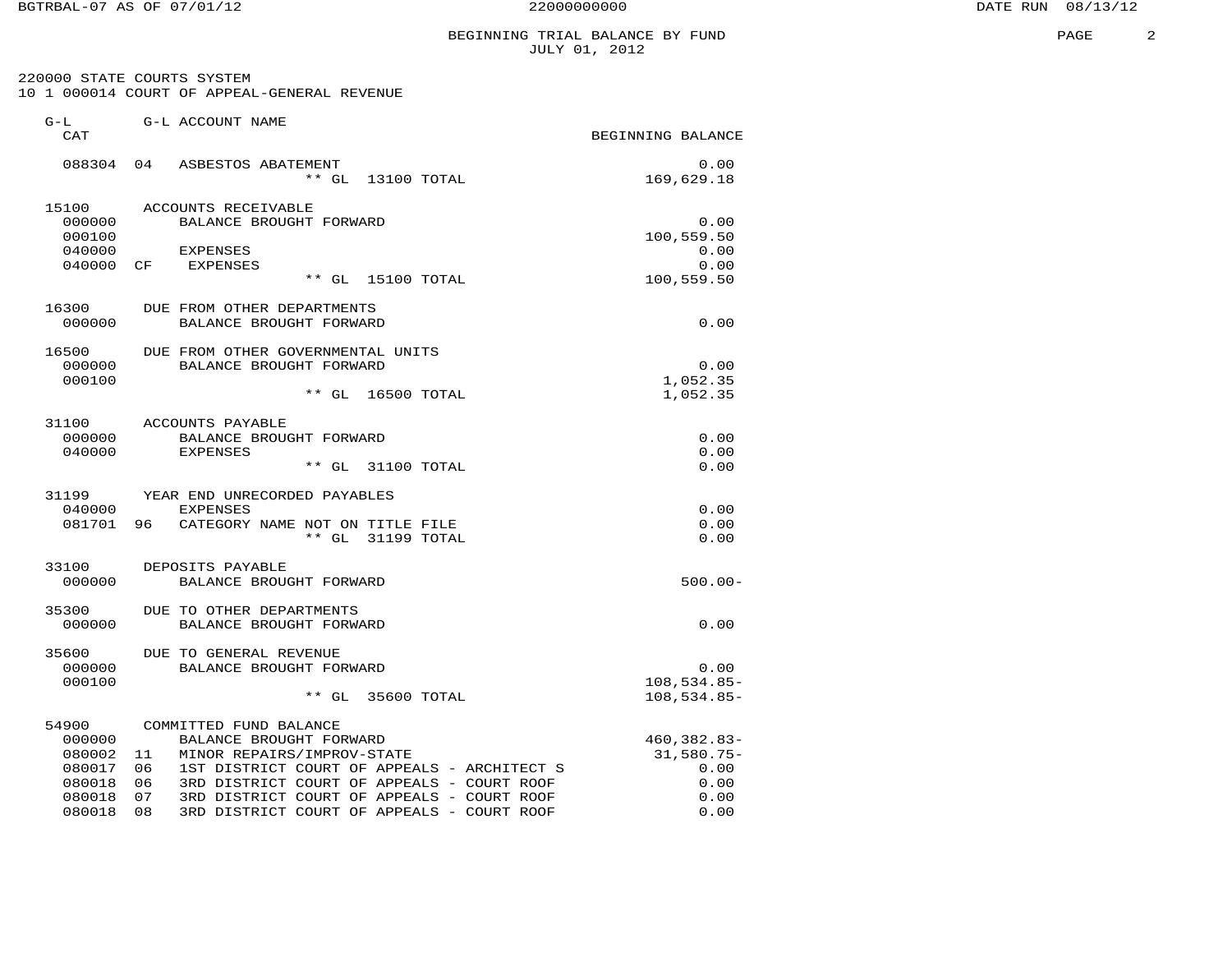220000 STATE COURTS SYSTEM10 1 000014 COURT OF APPEAL-GENERAL REVENUE

G-L G-L ACCOUNT NAME

 CAT BEGINNING BALANCE 080021 CATEGORY NAME NOT ON TITLE FILE 0.00080021 01 CATEGORY NAME NOT ON TITLE FILE  $\qquad \qquad 0.00$  080022 07 3RD DCA ARCHITECT SERVS FOR BLDG RECONF-DMS 0.00 080045 03 2ND DCA/AC REPLACEMENT 0.00 080048 03 2ND DCA/EXT BLDG SEALANT 0.00 080053 03 4TH DCA/PAINT EXTERIOR BLD 0.00 080061 03 5TH DCA/STORAGE TANK REMOV 0.00 080099 08 WINDOW REPLACEMENT 153,438.73 080100 06 4TH DCA-A/C RENOVATION 0.00 080101 11 DCA-HVAC RENOVATION 2,664.00- 080103 06 BLDG MAINT & REPAIRS - DCA 0.00 080173 07 1ST DISTRICT COURT OF APPEALS- EXPANS - DMS 48,362.68 080173 08 1ST DISTRICT COURT OF APPEALS- EXPANS - DMS 177,874.03 080175 07 3RD DCA CEILING-DMS MGD 22,976.07 080176 11 DCA-SECURITY ENHANCEMENT 60,787.10- 081409 11 CODE/SAFETY CORRECT-STWIDE 49,551.79- 081701 96 CATEGORY NAME NOT ON TITLE FILE  $0.00$ <br>
082004 98 COURTHOUSE ENTRYWAY RENO  $0.00$ <br>
082005 08 RAIN GUTTER INSTALLATION  $0.00$ <br>
082005 08 RAIN GUTTER INSTALLATION  $0.00$ <br>
082095 01 CATEGORY NAME NOT ON TITLE FILE 082182 01 CATEGORY NAME NOT ON TITLE FILE 0.00<br>
082193 01 CATEGORY NAME NOT ON TITLE FILE 0.00<br>
082193 01 CATEGORY NAME NOT ON TITLE FILE 0.00<br>
082193 99 CATEGORY NAME NOT ON TITLE FILE 0.00<br>
082309 08 HVAC REPLACEMENT 0. 54901 BEG. FUND BALANCE901 BEG. FUND BALANCE<br>000000 BALANCE BROUGHT FORWARD 000000 BALANCE BROUGHT FORWARD 0.98 080018 07 3RD DISTRICT COURT OF APPEALS - COURT ROOF 0.00 080053 03 4TH DCA/PAINT EXTERIOR BLD 0.00

080099 08 WINDOW REPLACEMENT<br>080173 07 1ST DISTRICT COURT OF APPEALS- EXPANS – DMS 0.00<br>080173 08 1ST DISTRICT COURT OF APPEALS- EXPANS – DMS 0.00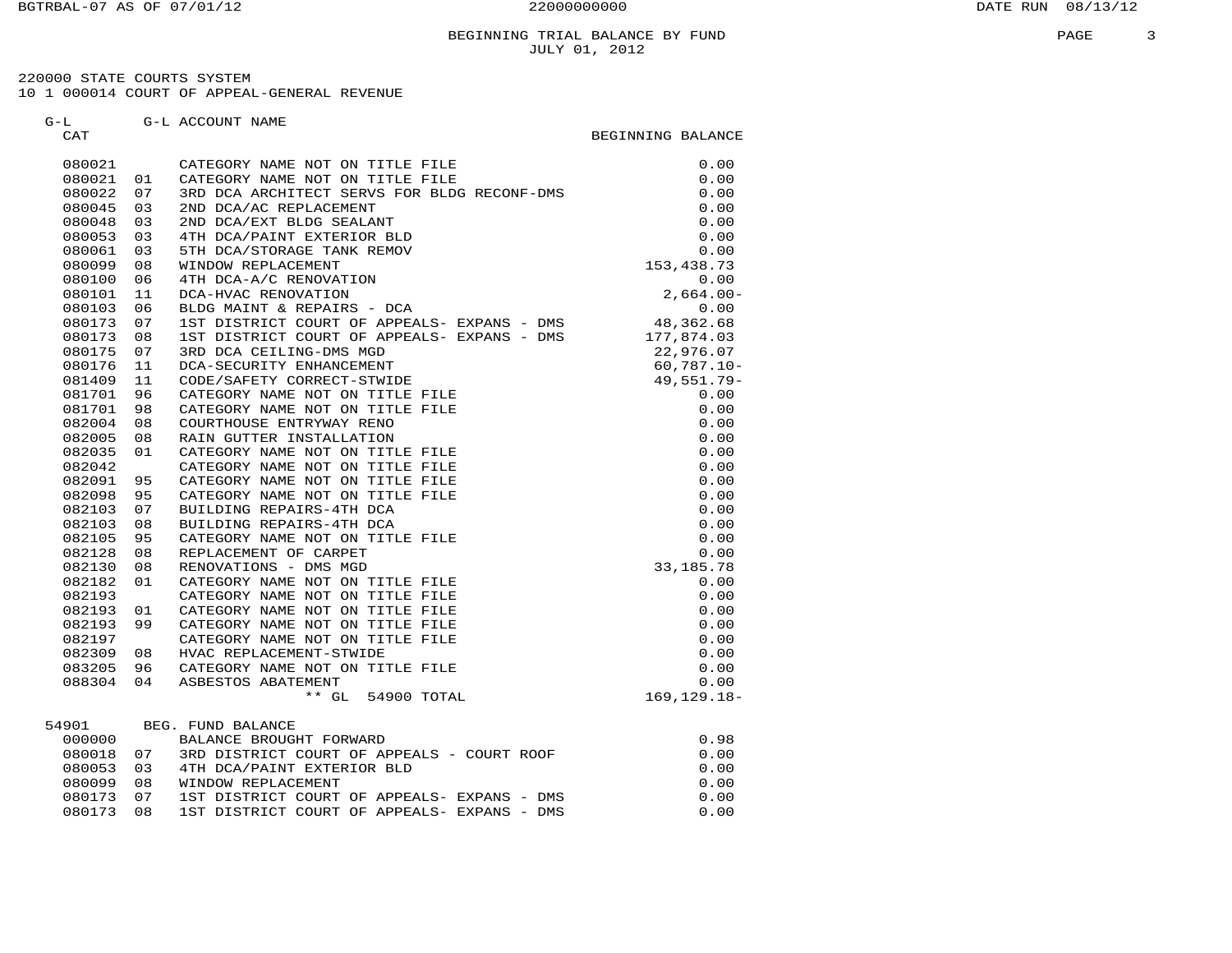220000 STATE COURTS SYSTEM 10 1 000014 COURT OF APPEAL-GENERAL REVENUE

| $G-L$<br>CAT              | G-L ACCOUNT NAME                                                                                                 | BEGINNING BALANCE        |
|---------------------------|------------------------------------------------------------------------------------------------------------------|--------------------------|
| 081701<br>082128          | 96<br>CATEGORY NAME NOT ON<br>TITLE FILE<br>08<br>REPLACEMENT OF CARPET<br>* *<br>54901 TOTAL<br>GL              | $0.98 -$<br>0.00<br>0.00 |
| 55100<br>000000           | FUND BALANCE RESERVED FOR ENCUMBRANCES<br>BALANCE BROUGHT FORWARD                                                | 0.00                     |
| 98100<br>000000<br>040000 | BUDGETARY FND BAL RESERVED/ENCUMBRANCE<br>BALANCE BROUGHT FORWARD<br><b>EXPENSES</b><br>* *<br>98100 TOTAL<br>GL | 0.00<br>0.00<br>0.00     |
|                           | ***<br>TOTAL<br>FUND                                                                                             | 0.00                     |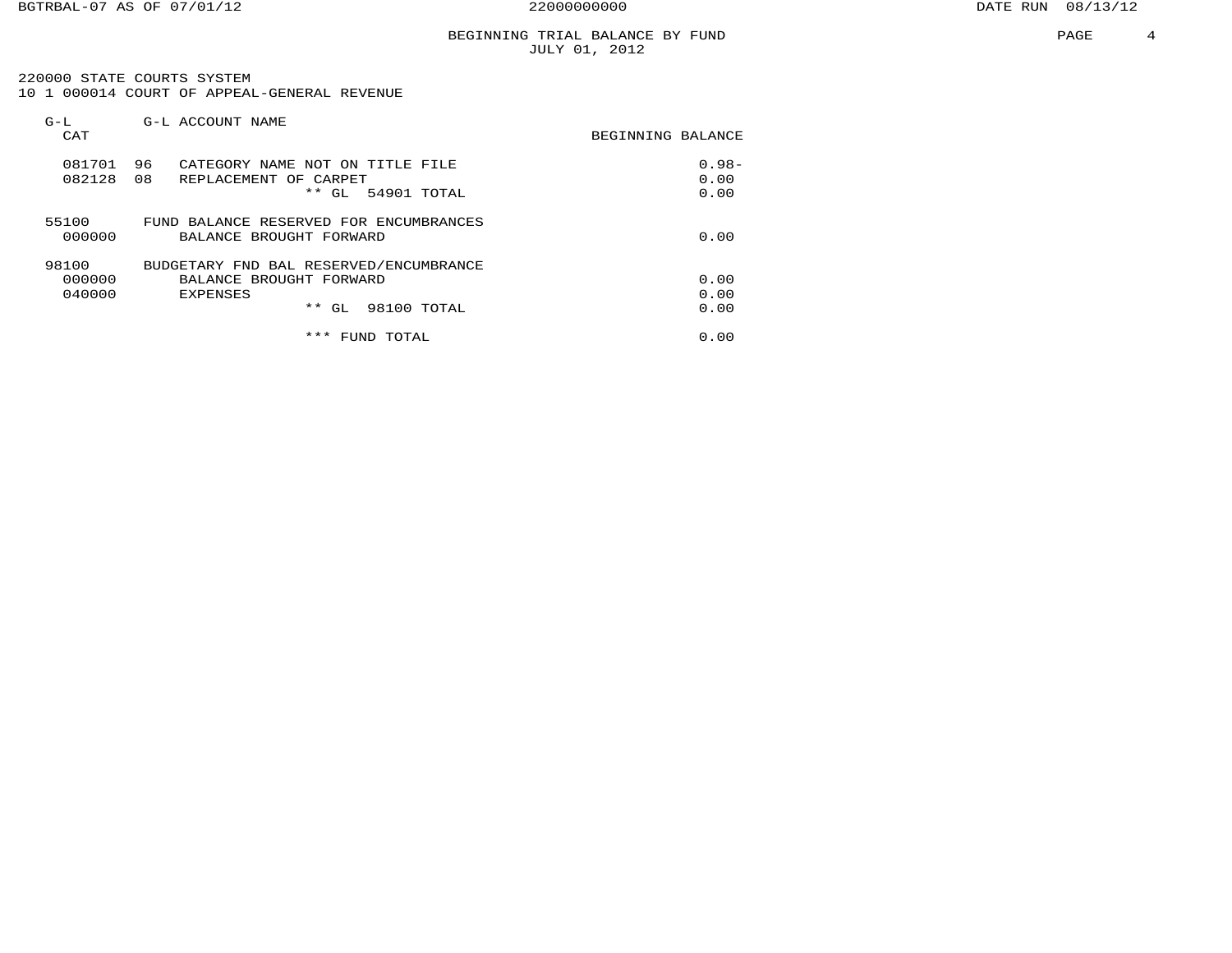220000 STATE COURTS SYSTEM 10 1 000015 SUPREME COURT-GENERAL REVENUE

 G-L G-L ACCOUNT NAME CAT GENERAL BEGINNING BALANCE

| 11100  | CASH ON HAND                                      |                 |
|--------|---------------------------------------------------|-----------------|
| 000000 | BALANCE BROUGHT FORWARD                           | 0.00            |
| 13100  | UNEXPENDED GENERAL REVENUE RELEASES               |                 |
| 000000 | BALANCE BROUGHT FORWARD                           | 806,024.90      |
| 080028 | VOLTAGE SYSTEM CONVERSION - DMS MGD<br>06         | 0.00            |
| 080038 | 06<br>SUPREME COURT - COURT ROOM RENOVATION - DMS | 0.00            |
| 080043 | AIR CONDITIONING SYSTEM REFRESH - DMS MGD<br>06   | 0.00            |
| 080052 | SITE HARDENING - DMS MGD<br>06                    | $54, 743.38 -$  |
| 080052 | 07<br>SITE HARDENING - DMS MGD                    | $160, 486.50 -$ |
| 080097 | 07<br>AIR CONDITIONING REPLACE                    | 138,918.84-     |
| 080098 | 07<br>RESTROOM RENOVATION                         | 0.00            |
| 080099 | 07<br>WINDOW REPLACEMENT                          | $9,913.46 -$    |
| 080108 | 06<br>REPLACE GENERATOR-DMS MGD                   | 0.00            |
| 080109 | 06<br>RENOVATE ELEVATOR-DMS MGD                   | 0.00            |
| 080113 | REPLACE EMERGENCY DOOR<br>06                      | 0.00            |
| 080114 | REPLACE SURVEILLANCE SYSTM<br>06                  | 0.00            |
| 080115 | ROOF MAINTENANCE-DMS MGD<br>06                    | 0.00            |
| 080117 | SUB-BASEMENT REMEDIATION<br>06                    | 0.00            |
| 082039 | CATEGORY NAME NOT ON TITLE FILE                   | 0.00            |
| 082096 | CATEGORY NAME NOT ON TITLE FILE<br>98             | 0.00            |
| 082101 | 08<br>RESTROOM RENOVATION                         | 0.00            |
| 082102 | 07<br>SUP COURT-MEETING RM REP                    | 0.00            |
| 082104 | 06<br>WTR INTRUSION-SUPREME CRT                   | $24, 241.06 -$  |
| 082104 | 08<br>WTR INTRUSION-SUPREME CRT                   | $16,514.05-$    |
| 082104 | 96<br>WTR INTRUSION-SUPREME CRT                   | 0.00            |
| 082135 | CATEGORY NAME NOT ON TITLE FILE<br>98             | 0.00            |
| 082137 | 98<br>CATEGORY NAME NOT ON TITLE FILE             | 0.00            |
| 082302 | ELEVATOR REPLACEMENT<br>08                        | 0.00            |
|        | ** GL 13100 TOTAL                                 | 401,207.61      |
| 15100  | ACCOUNTS RECEIVABLE                               |                 |
| 000100 |                                                   | 58.00           |
| 16200  | DUE FROM STATE FUNDS, WITHIN DEPART.              |                 |
| 001800 |                                                   | 0.00            |
| 16500  | DUE FROM OTHER GOVERNMENTAL UNITS                 |                 |
| 000100 |                                                   | 0.00            |
| 31100  | ACCOUNTS PAYABLE                                  |                 |
| 000000 | BALANCE BROUGHT FORWARD                           | 0.00            |
| 010000 | SALARIES AND BENEFITS                             | 0.03            |
| 010000 | SALARIES AND BENEFITS<br>CF                       | $0.03-$         |
| 060000 | OPERATING CAPITAL OUTLAY                          | 0.00            |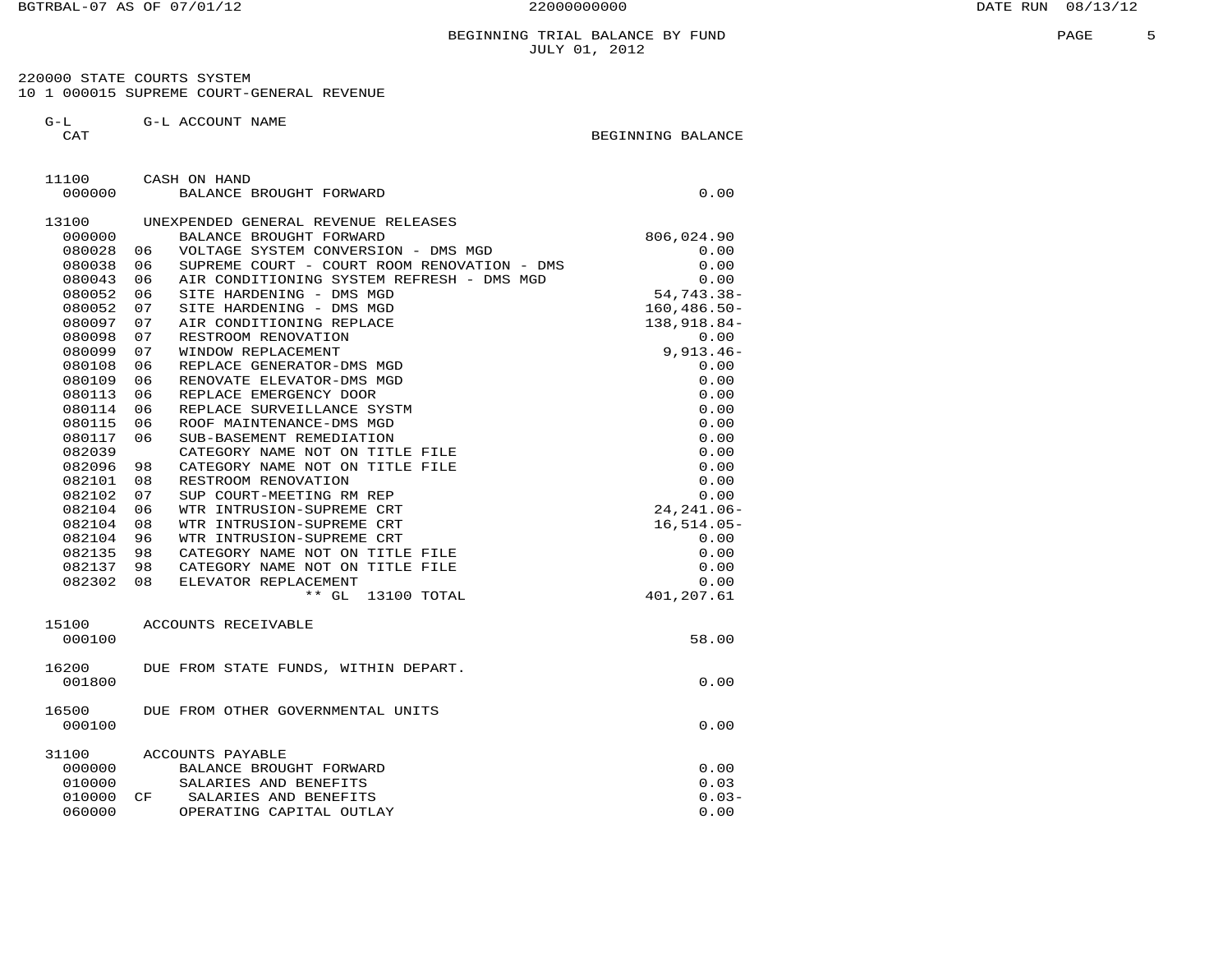# BEGINNING TRIAL BALANCE BY FUND JULY 01, 2012

 220000 STATE COURTS SYSTEM 10 1 000015 SUPREME COURT-GENERAL REVENUE

| $G-L$<br>CAT     |          | G-L ACCOUNT NAME                                     | BEGINNING BALANCE        |
|------------------|----------|------------------------------------------------------|--------------------------|
| 103731           |          | SUPREME COURT LAW LIBRARY                            | 0.00                     |
| 210014           |          | OTHER DATA PROCESSING SVCS                           | 0.00                     |
|                  |          | $**$ GL<br>31100 TOTAL                               | 0.00                     |
| 31199            |          | YEAR END UNRECORDED PAYABLES                         |                          |
| 103731           |          | SUPREME COURT LAW LIBRARY                            | 0.00                     |
| 35300            |          | DUE TO OTHER DEPARTMENTS                             |                          |
| 000000           |          | BALANCE BROUGHT FORWARD                              | 0.00                     |
| 35600            |          | DUE TO GENERAL REVENUE                               |                          |
| 000000           |          | BALANCE BROUGHT FORWARD                              | 0.00                     |
| 000100           |          |                                                      | $58.00 -$                |
|                  |          | $**$ GL<br>35600 TOTAL                               | $58.00 -$                |
| 38600            |          | CURRENT COMPENSATED ABSENCES LIABILITY               |                          |
| 000000           |          | BALANCE BROUGHT FORWARD                              | 0.00                     |
| 54900            |          | COMMITTED FUND BALANCE                               |                          |
| 000000           |          | BALANCE BROUGHT FORWARD                              | $575, 643.49 -$          |
| 080028           | 06       | VOLTAGE SYSTEM CONVERSION - DMS MGD                  | 0.00                     |
| 080038           | 06       | SUPREME COURT - COURT ROOM RENOVATION - DMS          | 0.00                     |
| 080043           | 06       | AIR CONDITIONING SYSTEM REFRESH - DMS MGD            | 0.00                     |
| 080052           | 06       | SITE HARDENING - DMS MGD                             | 25,693.33                |
| 080052<br>080097 | 07<br>07 | SITE HARDENING - DMS MGD<br>AIR CONDITIONING REPLACE | 75,494.65<br>56, 573. 53 |
| 080098           | 07       | RESTROOM RENOVATION                                  | 0.00                     |
| 080099           | 07       | WINDOW REPLACEMENT                                   | 3,706.44                 |
| 080108           | 06       | REPLACE GENERATOR-DMS MGD                            | 0.00                     |
| 080109           | 06       | RENOVATE ELEVATOR-DMS MGD                            | 0.00                     |
| 080113           | 06       | REPLACE EMERGENCY DOOR                               | 0.00                     |
| 080114           | 06       | REPLACE SURVEILLANCE SYSTM                           | 0.00                     |
| 080115           | 06       | ROOF MAINTENANCE-DMS MGD                             | 0.00                     |
| 080117           | 06       | SUB-BASEMENT REMEDIATION                             | 0.00                     |
| 082039           |          | CATEGORY NAME NOT ON TITLE FILE                      | 0.00                     |
| 082096           | 95       | CATEGORY NAME NOT ON TITLE FILE                      | 0.00                     |
| 082096           | 98       | CATEGORY NAME NOT ON TITLE FILE                      | 0.00                     |
| 082101           | 08       | RESTROOM RENOVATION                                  | 0.00                     |
| 082102           | 07       | SUP COURT-MEETING RM REP                             | 0.00                     |
| 082104           | 06       | WTR INTRUSION-SUPREME CRT                            | 20, 241.07               |
| 082104           | 08       | WTR INTRUSION-SUPREME CRT                            | $7, 273.14 -$            |
| 082104           | 96       | WTR INTRUSION-SUPREME CRT                            | 0.00                     |
| 082135           | 98       | CATEGORY NAME NOT ON TITLE FILE                      | 0.00                     |
| 082137           | 98       | CATEGORY NAME NOT ON TITLE FILE                      | 0.00                     |
| 082301           | 96       | CATEGORY NAME NOT ON TITLE FILE                      | 0.00                     |
| 082302           | 08       | ELEVATOR REPLACEMENT                                 | 0.00                     |
|                  |          | $**$ GL<br>54900 TOTAL                               | $401, 207.61 -$          |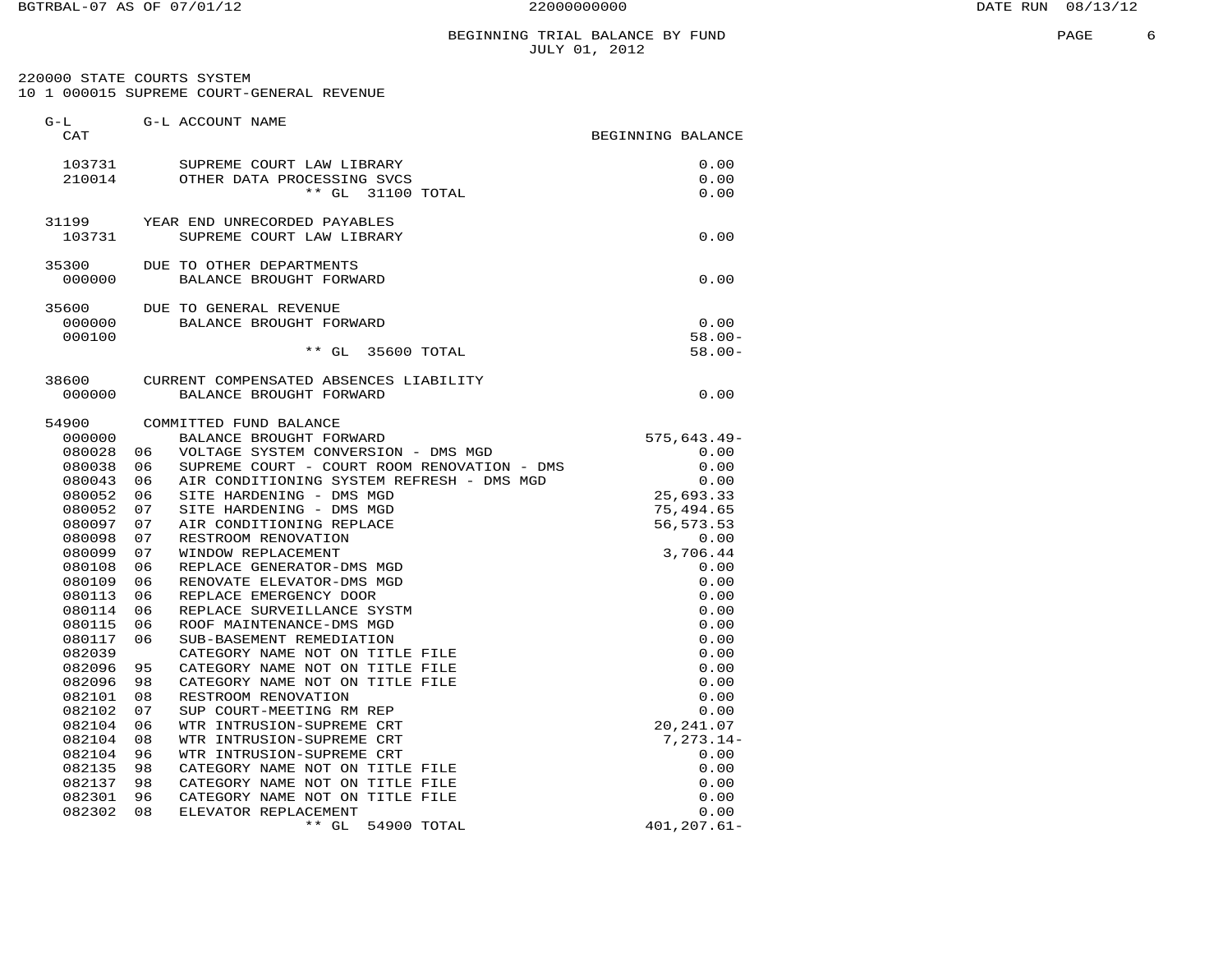#### BEGINNING TRIAL BALANCE BY FUND **FRAGE 1999** PAGE 2 JULY 01, 2012

 220000 STATE COURTS SYSTEM 10 1 000015 SUPREME COURT-GENERAL REVENUE

G-L G-L ACCOUNT NAME

CAT GENERAL BEGINNING BALANCE

| 54901  |    | BEG. FUND BALANCE                           |            |
|--------|----|---------------------------------------------|------------|
| 000000 |    | BALANCE BROUGHT FORWARD                     | 0.00       |
| 080028 | 06 | VOLTAGE SYSTEM CONVERSION - DMS MGD         | 0.00       |
| 080052 | 06 | SITE HARDENING - DMS MGD                    | 0.00       |
| 080052 | 07 | SITE HARDENING - DMS MGD                    | 0.00       |
| 080097 | 07 | AIR CONDITIONING REPLACE                    | 0.00       |
| 080098 | 07 | RESTROOM RENOVATION                         | 0.00       |
| 080099 | 07 | WINDOW REPLACEMENT                          | 0.00       |
| 082104 | 06 | WTR INTRUSION-SUPREME CRT                   | 0.00       |
|        |    | $***$ GL<br>54901 TOTAL                     | 0.00       |
| 55100  |    | FUND BALANCE RESERVED FOR ENCUMBRANCES      |            |
| 000000 |    | BALANCE BROUGHT FORWARD                     | 0.00       |
| 030000 |    | OTHER PERSONAL SERVICES                     | 0.00       |
| 040000 |    | <b>EXPENSES</b>                             | 0.00       |
| 060000 |    | OPERATING CAPITAL OUTLAY                    | 0.00       |
| 100966 |    | DISCRET FDS-CHIEF JUSTICE                   | 0.00       |
| 102702 |    | FL CASES SO 2ND REPORTER                    | 0.00       |
| 103731 |    | SUPREME COURT LAW LIBRARY                   | 0.00       |
| 210014 |    | OTHER DATA PROCESSING SVCS                  | 0.00       |
|        |    | $**$ GL<br>55100 TOTAL                      | 0.00       |
|        |    |                                             |            |
| 55600  |    | RESERVED FOR FCO AND GRANTS/AID - FCO       |            |
| 080028 | 06 | VOLTAGE SYSTEM CONVERSION - DMS MGD         | 0.00       |
| 080038 | 06 | SUPREME COURT - COURT ROOM RENOVATION - DMS | 0.00       |
| 080043 | 06 | AIR CONDITIONING SYSTEM REFRESH - DMS MGD   | 0.00       |
| 080052 | 06 | SITE HARDENING - DMS MGD                    | 0.00       |
| 080108 | 06 | REPLACE GENERATOR-DMS MGD                   | 0.00       |
| 080109 | 06 | RENOVATE ELEVATOR-DMS MGD                   | 0.00       |
| 080113 | 06 | REPLACE EMERGENCY DOOR                      | 0.00       |
| 080114 | 06 | REPLACE SURVEILLANCE SYSTM                  | 0.00       |
| 080115 | 06 | ROOF MAINTENANCE-DMS MGD                    | 0.00       |
| 080117 | 06 | SUB-BASEMENT REMEDIATION                    | 0.00       |
| 082104 | 06 | WTR INTRUSION-SUPREME CRT                   | 0.00       |
|        |    | $**$ GL<br>55600 TOTAL                      | 0.00       |
| 94100  |    | <b>ENCUMBRANCES</b>                         |            |
| 080052 | 06 | SITE HARDENING - DMS MGD                    | 29,049.88  |
| 080052 | 07 | SITE HARDENING - DMS MGD                    | 84,989.74  |
| 080097 | 07 | AIR CONDITIONING REPLACE                    | 53,053.81  |
| 082104 | 06 | WTR INTRUSION-SUPREME CRT                   | 3,999.99   |
|        |    | $**$ GL<br>94100 TOTAL                      | 171,093.42 |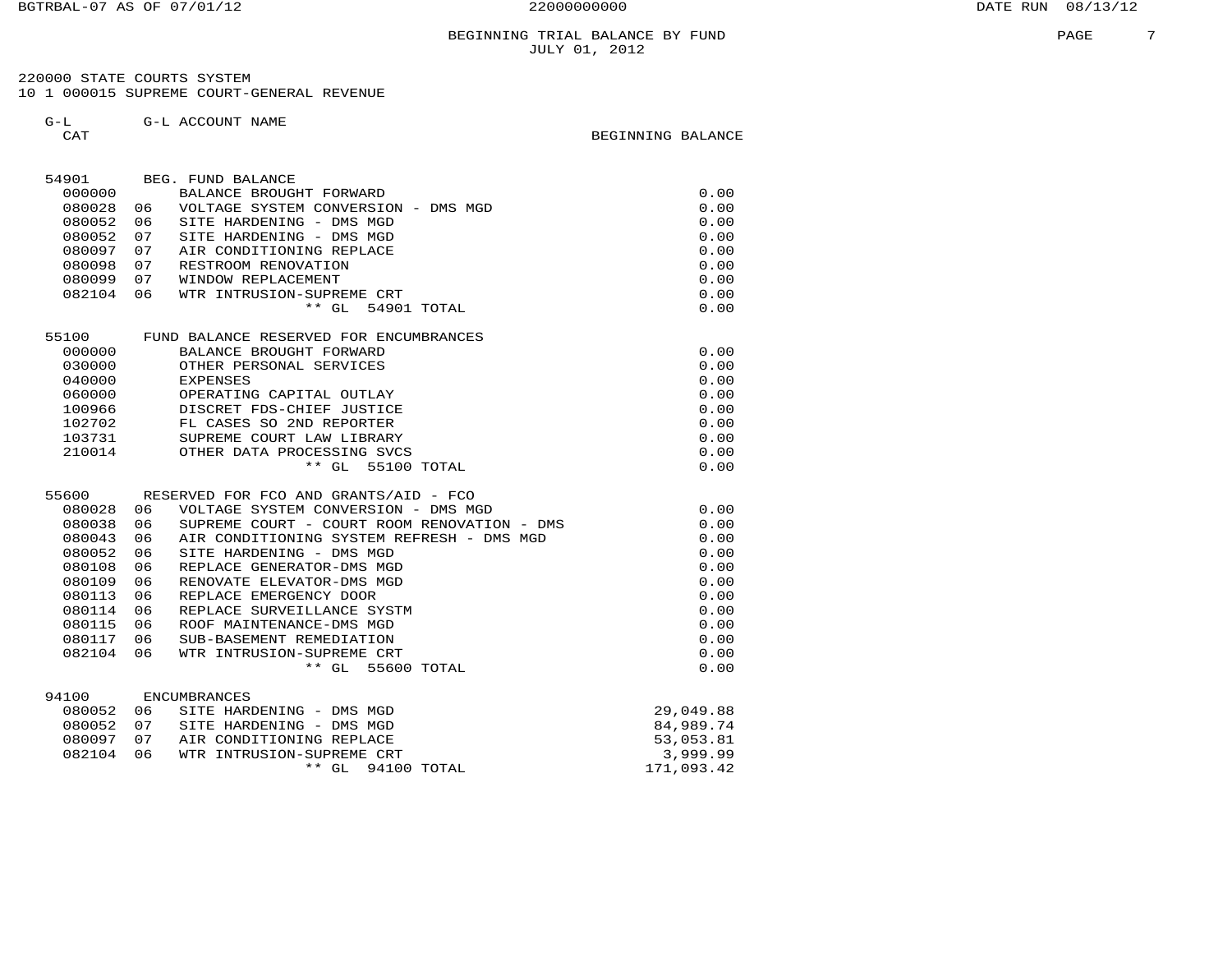220000 STATE COURTS SYSTEM 10 1 000015 SUPREME COURT-GENERAL REVENUE

| $G-T$                | G-L ACCOUNT NAME |  |
|----------------------|------------------|--|
| $\sim$ $\sim$ $\sim$ |                  |  |

CAT CAT CAT CATE AND LOCAL CATE CATE CATE AND DEGINAL BALANCE

| 98100  |    | BUDGETARY FND BAL RESERVED/ENCUMBRANCE |               |
|--------|----|----------------------------------------|---------------|
| 080052 | 06 | SITE HARDENING - DMS MGD               | $29,049.88-$  |
| 080052 | 07 | SITE HARDENING - DMS MGD               | $84,989.74-$  |
| 080097 | 07 | AIR CONDITIONING REPLACE               | $53,053.81-$  |
| 082104 | 06 | WTR INTRUSION-SUPREME CRT              | $3,999.99 -$  |
| 100777 |    | CONTRACTED SERVICES                    | 0.00          |
|        |    | 98100 TOTAL<br>$***$ GL                | $171.093.42-$ |
|        |    |                                        |               |
|        |    | *** FUND TOTAL                         | 0.00          |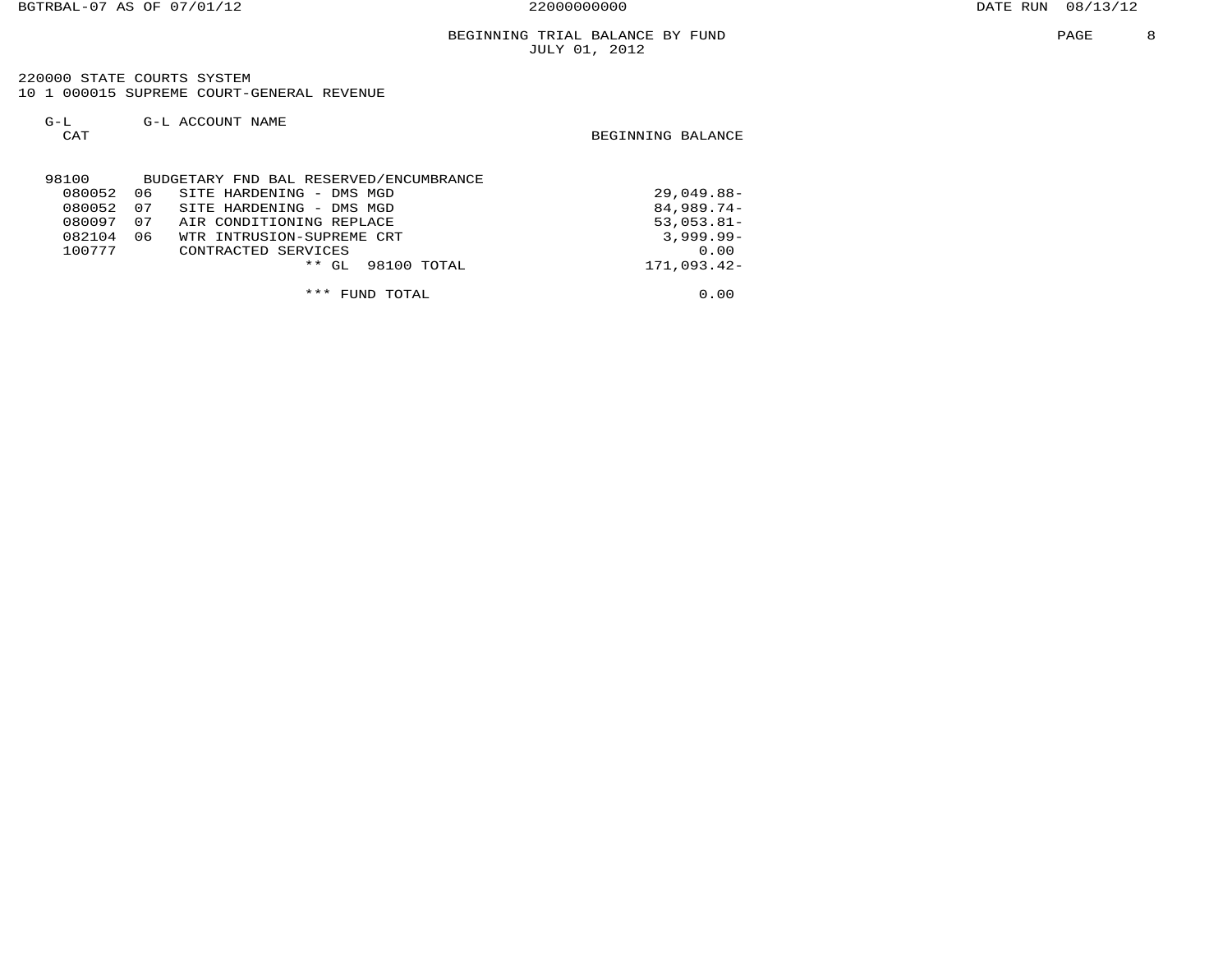## BEGINNING TRIAL BALANCE BY FUND JULY 01, 2012

 220000 STATE COURTS SYSTEM 10 1 000016 FUND NOT ON TITLE FILE

| $G-L$<br>CAT    | G-L ACCOUNT NAME                                                  | BEGINNING BALANCE |      |
|-----------------|-------------------------------------------------------------------|-------------------|------|
| 11100<br>000000 | CASH ON HAND<br>BALANCE BROUGHT FORWARD                           |                   | 0.00 |
| 15100<br>000000 | ACCOUNTS RECEIVABLE<br>BALANCE BROUGHT FORWARD                    |                   | 0.00 |
| 15900<br>000000 | ALLOWANCE FOR UNCOLLECTIBLES<br>BALANCE BROUGHT FORWARD           |                   | 0.00 |
| 16500<br>000000 | DUE FROM OTHER GOVERNMENTAL UNITS<br>BALANCE BROUGHT FORWARD      |                   | 0.00 |
| 31100<br>010000 | ACCOUNTS PAYABLE<br>SALARIES AND BENEFITS                         |                   | 0.00 |
| 35600<br>000000 | DUE TO GENERAL REVENUE<br>BALANCE BROUGHT FORWARD                 |                   | 0.00 |
| 45100<br>000000 | ADVANCES FROM OTHER FUNDS BETWEEN DEPA<br>BALANCE BROUGHT FORWARD |                   | 0.00 |
| 55100<br>000000 | FUND BALANCE RESERVED FOR ENCUMBRANCES<br>BALANCE BROUGHT FORWARD |                   | 0.00 |
|                 | *** FUND TOTAL                                                    |                   | 0.00 |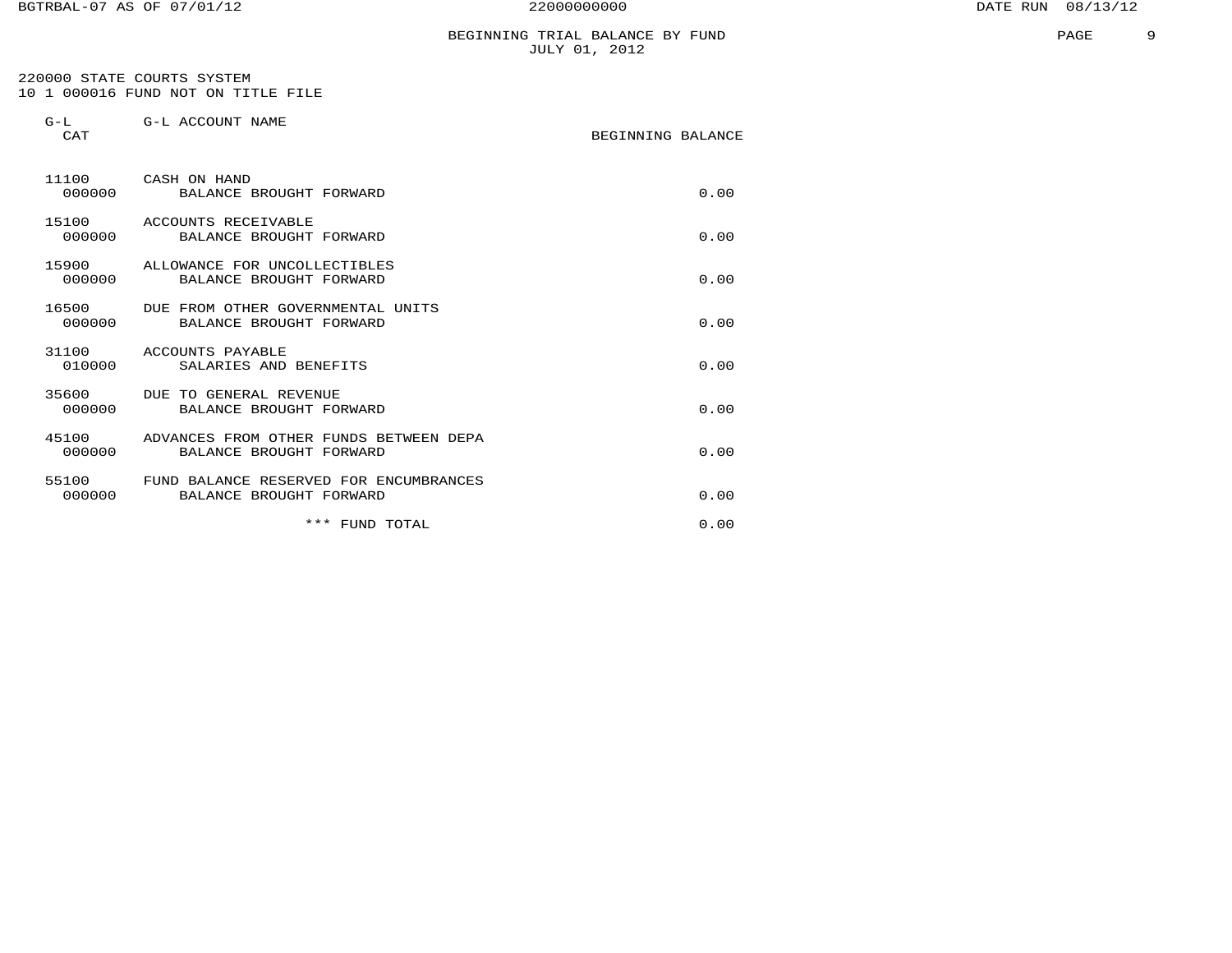# BEGINNING TRIAL BALANCE BY FUND JULY 01, 2012

 220000 STATE COURTS SYSTEM 10 1 000018 FUND NOT ON TITLE FILE

| $G-L$<br><b>CAT</b> | G-L ACCOUNT NAME                                                  | BEGINNING BALANCE |      |
|---------------------|-------------------------------------------------------------------|-------------------|------|
| 13100<br>000000     | UNEXPENDED GENERAL REVENUE RELEASES<br>BALANCE BROUGHT FORWARD    |                   | 0.00 |
| 15100<br>000000     | ACCOUNTS RECEIVABLE<br>BALANCE BROUGHT FORWARD                    |                   | 0.00 |
| 16500<br>000000     | DUE FROM OTHER GOVERNMENTAL UNITS<br>BALANCE BROUGHT FORWARD      |                   | 0.00 |
| 35600<br>000000     | DUE TO GENERAL REVENUE<br>BALANCE BROUGHT FORWARD                 |                   | 0.00 |
| 54900<br>000000     | COMMITTED FUND BALANCE<br>BALANCE BROUGHT FORWARD                 |                   | 0.00 |
| 55100<br>000000     | FUND BALANCE RESERVED FOR ENCUMBRANCES<br>BALANCE BROUGHT FORWARD |                   | 0.00 |
|                     | * * *<br>FUND TOTAL                                               |                   | 0.00 |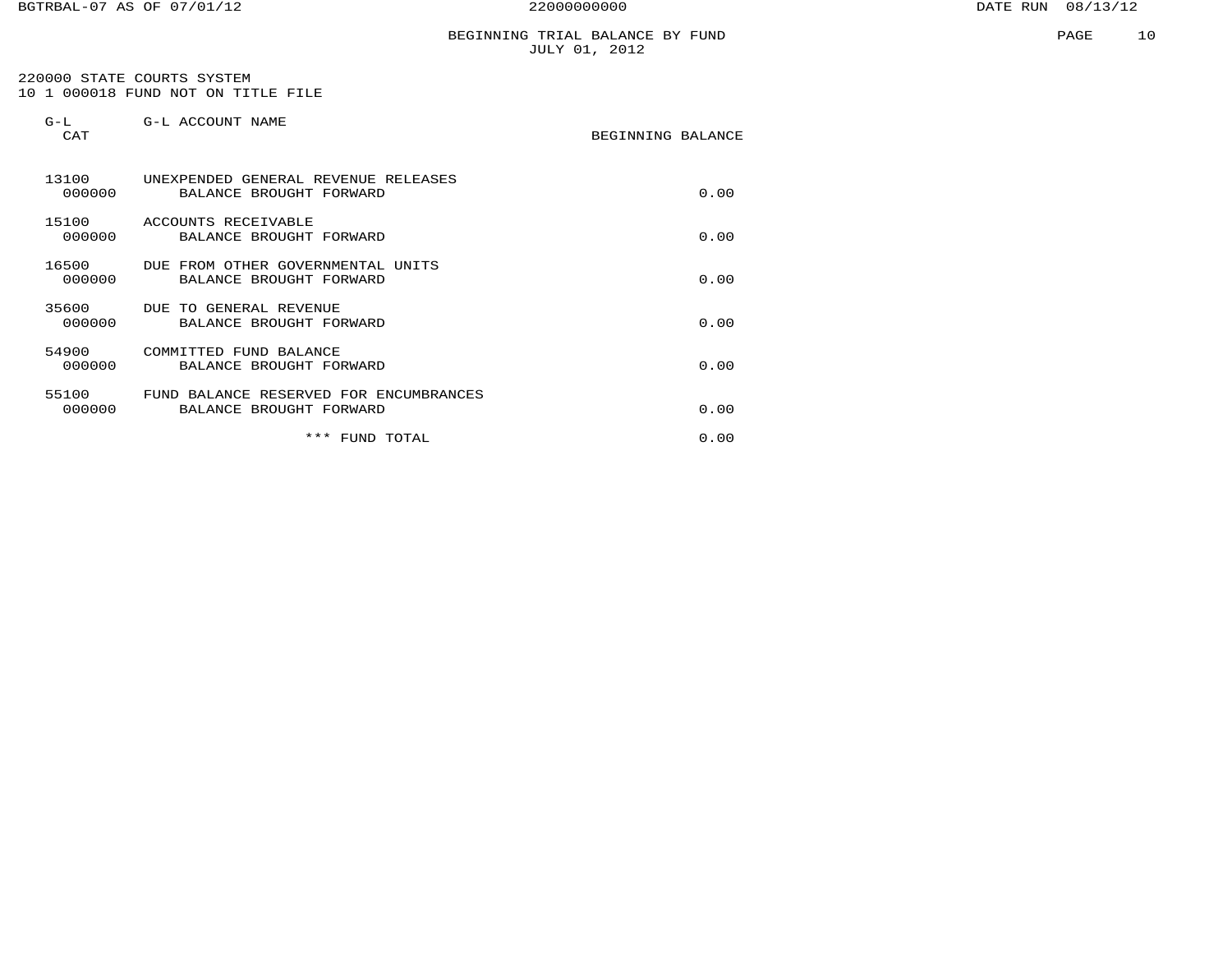# BEGINNING TRIAL BALANCE BY FUND JULY 01, 2012

 220000 STATE COURTS SYSTEM 10 1 000019 FUND NOT ON TITLE FILE

| $G-L$<br>CAT    | G-L ACCOUNT NAME                                                        | BEGINNING BALANCE |
|-----------------|-------------------------------------------------------------------------|-------------------|
| 000000          | 13100 UNEXPENDED GENERAL REVENUE RELEASES<br>BALANCE BROUGHT FORWARD    | 0.00              |
| 15100<br>000000 | ACCOUNTS RECEIVABLE<br>BALANCE BROUGHT FORWARD                          | 0.00              |
| 000000          | 15900 ALLOWANCE FOR UNCOLLECTIBLES<br>BALANCE BROUGHT FORWARD           | 0.00              |
| 010000          | 31100 ACCOUNTS PAYABLE<br>SALARIES AND BENEFITS                         | 0.00              |
| 000000          | 35600 DUE TO GENERAL REVENUE<br>BALANCE BROUGHT FORWARD                 | 0.00              |
| 000000          | 45100 ADVANCES FROM OTHER FUNDS BETWEEN DEPA<br>BALANCE BROUGHT FORWARD | 0.00              |
| 54900<br>000000 | COMMITTED FUND BALANCE<br>BALANCE BROUGHT FORWARD                       | 0.00              |
| 55100<br>000000 | FUND BALANCE RESERVED FOR ENCUMBRANCES<br>BALANCE BROUGHT FORWARD       | 0.00              |
|                 | *** FUND TOTAL                                                          | 0.00              |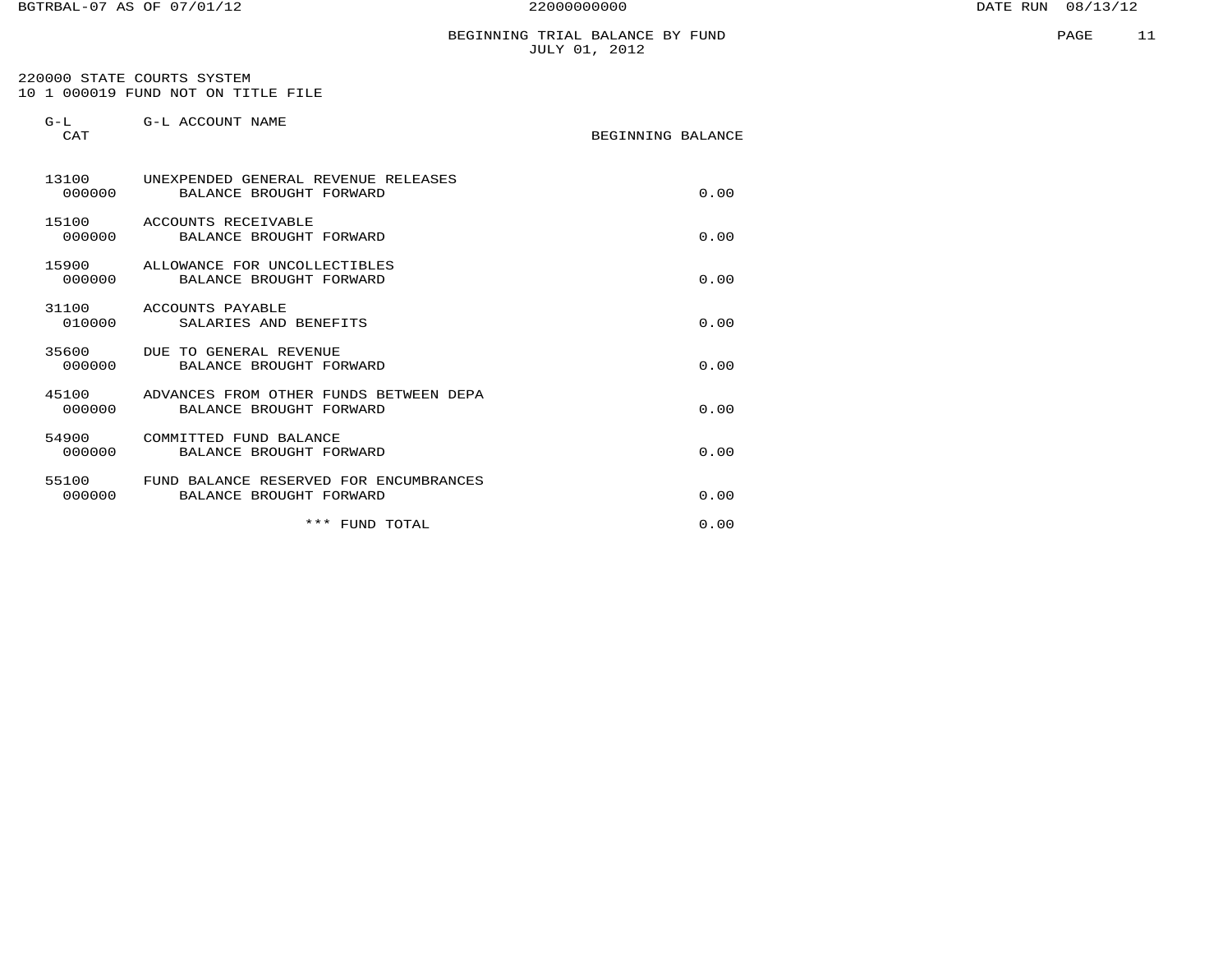# BEGINNING TRIAL BALANCE BY FUND JULY 01, 2012

 220000 STATE COURTS SYSTEM 10 1 000066 SUPREME COURT-ADMINISTERED FUNDS

| $G-L$<br>CAT                        | G-L ACCOUNT NAME                                                                                                              | BEGINNING BALANCE            |
|-------------------------------------|-------------------------------------------------------------------------------------------------------------------------------|------------------------------|
| 12100<br>000000                     | UNRELEASED CASH IN STATE TREASURY<br>BALANCE BROUGHT FORWARD                                                                  | 0.00                         |
| 13100<br>000000                     | UNEXPENDED GENERAL REVENUE RELEASES<br>BALANCE BROUGHT FORWARD                                                                | 0.00                         |
| 15100<br>101869<br>104179           | ACCOUNTS RECEIVABLE<br>G/A-JUROR/WITNESS PAYMENT<br>CF<br>CF<br>CATEGORY NAME NOT ON TITLE FILE<br>** GL 15100 TOTAL          | 0.00<br>0.00<br>0.00         |
| 15300<br>000000                     | INTEREST AND DIVIDENDS RECEIVABLE<br>BALANCE BROUGHT FORWARD                                                                  | 0.00                         |
| 16500<br>000000<br>001800           | DUE FROM OTHER GOVERNMENTAL UNITS<br>BALANCE BROUGHT FORWARD<br>$**$ GL<br>16500 TOTAL                                        | 0.00<br>0.00<br>0.00         |
| 16800<br>000000                     | DUE FROM STATE FUNDS - REVOLVING FUND<br>BALANCE BROUGHT FORWARD                                                              | 0.00                         |
| 31100<br>100630<br>103661<br>103661 | ACCOUNTS PAYABLE<br>COMP TO RETIRED JUDGES<br>STATEWIDE GRAND JURY/EXP<br>STATEWIDE GRAND JURY/EXP<br>CF<br>** GL 31100 TOTAL | 0.00<br>0.00<br>0.00<br>0.00 |
| 35600<br>000000<br>001800           | DUE TO GENERAL REVENUE<br>BALANCE BROUGHT FORWARD<br>$***$ GL<br>$35600$ TOTAL                                                | 0.00<br>0.00<br>0.00         |
| 45100<br>000000                     | ADVANCES FROM OTHER FUNDS BETWEEN DEPA<br>BALANCE BROUGHT FORWARD                                                             | 0.00                         |
| 54900<br>000000                     | COMMITTED FUND BALANCE<br>BALANCE BROUGHT FORWARD                                                                             | 0.00                         |
| 54901<br>000000                     | BEG. FUND BALANCE<br>BALANCE BROUGHT FORWARD                                                                                  | 0.00                         |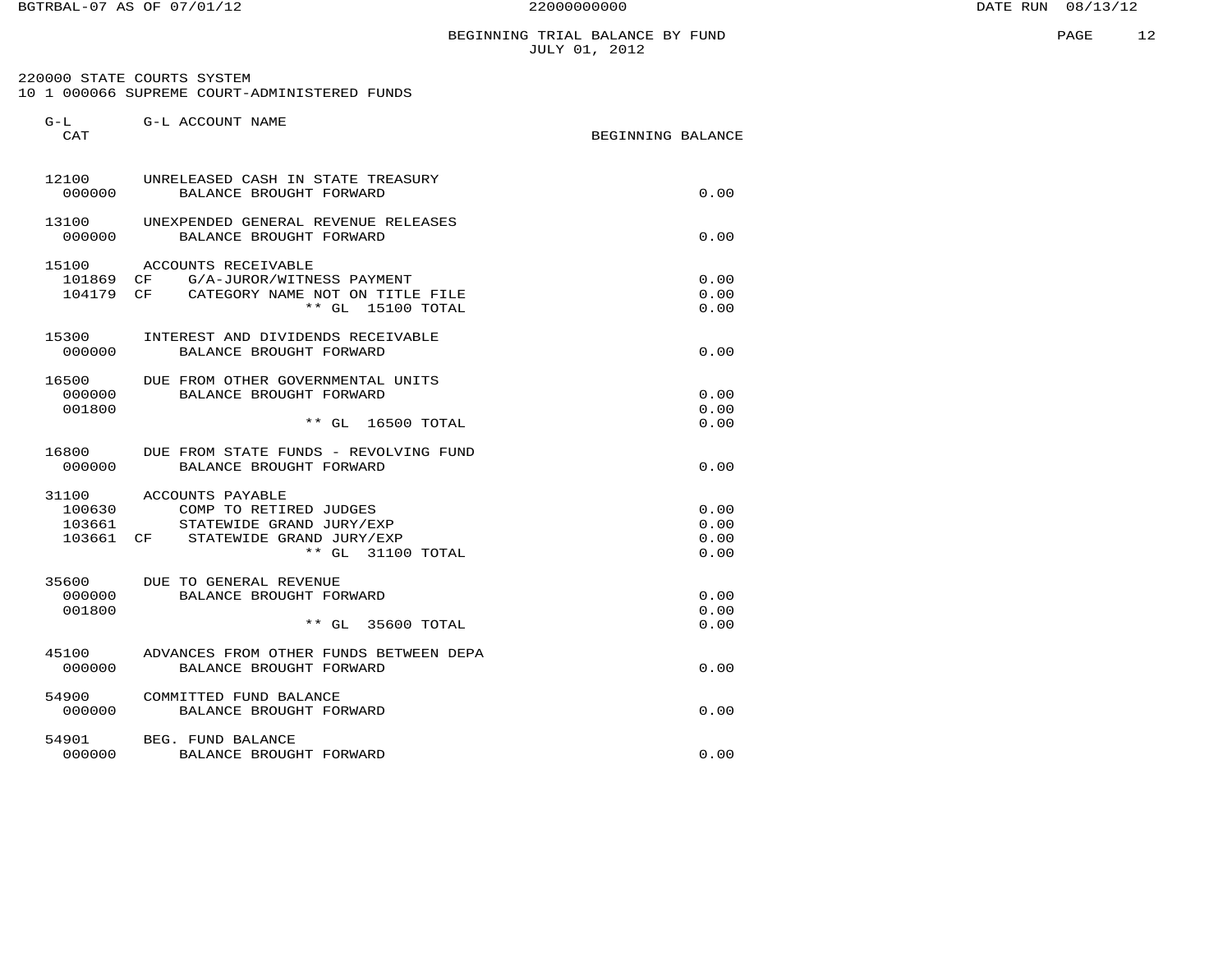# BEGINNING TRIAL BALANCE BY FUND JULY 01, 2012

 220000 STATE COURTS SYSTEM 10 1 000066 SUPREME COURT-ADMINISTERED FUNDS

| $G-L$<br>CAT    | G-L ACCOUNT NAME                                  | BEGINNING BALANCE |
|-----------------|---------------------------------------------------|-------------------|
| 99100<br>000000 | BUDGETARY FUND BALANCE<br>BALANCE BROUGHT FORWARD | 0.00              |
|                 | * * *<br>FUND TOTAL                               | 0.00              |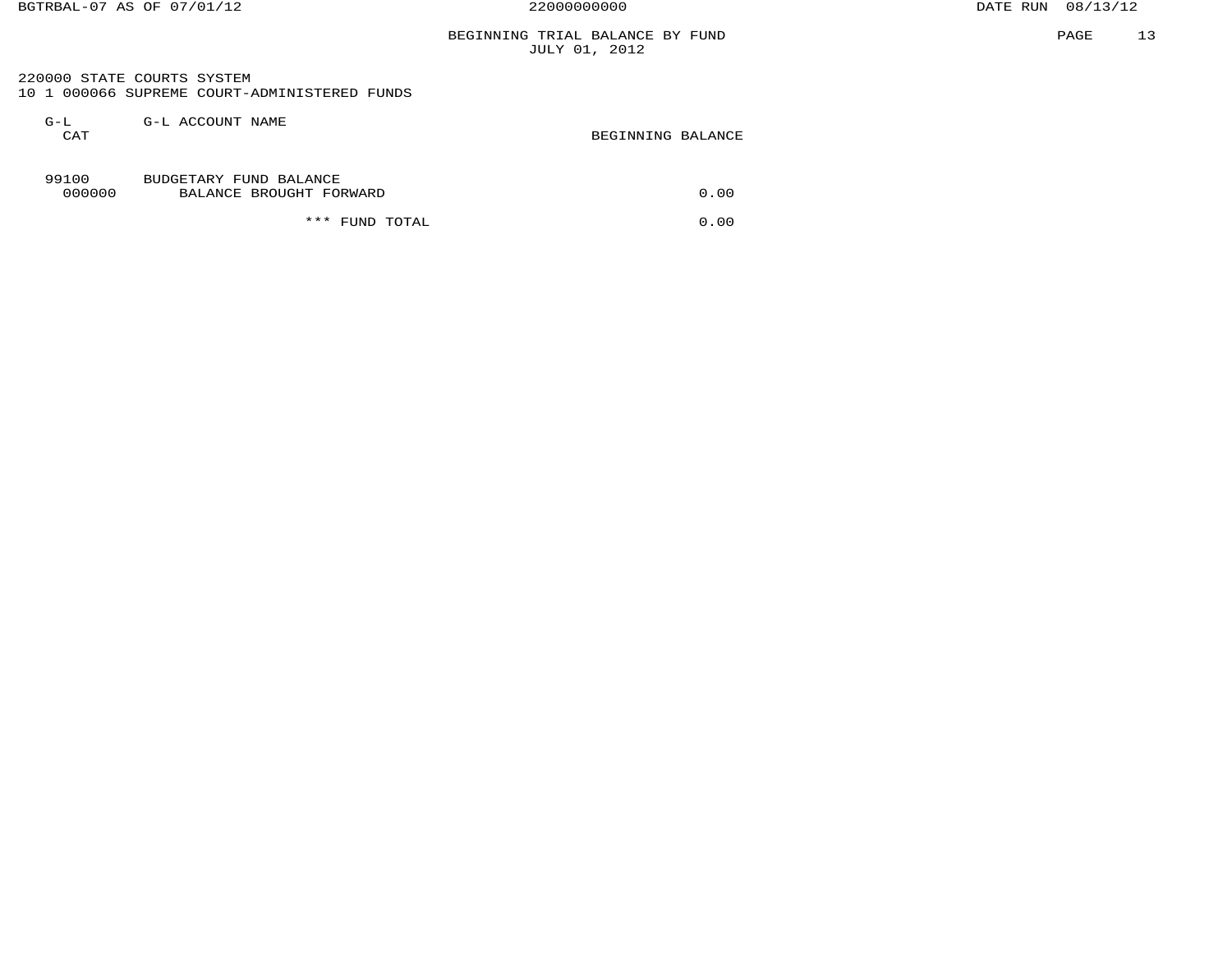G-L G-L ACCOUNT NAME

## BEGINNING TRIAL BALANCE BY FUND JULY 01, 2012

 220000 STATE COURTS SYSTEM 10 1 000068 CIRCUIT COURTS GENERAL REVENUE

| CAT    |                                                           | BEGINNING BALANCE |              |
|--------|-----------------------------------------------------------|-------------------|--------------|
| 11100  | CASH ON HAND                                              |                   |              |
| 000000 | BALANCE BROUGHT FORWARD                                   |                   | 0.00         |
| 13100  | UNEXPENDED GENERAL REVENUE RELEASES                       |                   |              |
| 000000 | BALANCE BROUGHT FORWARD                                   |                   | 371.36       |
| 16500  | DUE FROM OTHER GOVERNMENTAL UNITS                         |                   |              |
| 101869 | G/A-JUROR/WITNESS PAYMENT                                 |                   | 0.00         |
| 101869 | G/A-JUROR/WITNESS PAYMENT<br>CF<br>$**$ GL<br>16500 TOTAL |                   | 0.00<br>0.00 |
|        |                                                           |                   |              |
| 31100  | ACCOUNTS PAYABLE                                          |                   |              |
| 040000 | <b>EXPENSES</b>                                           |                   | 0.00         |
| 35200  | DUE TO STATE FUNDS, WITHIN DEPARTMENT                     |                   |              |
| 000000 | BALANCE BROUGHT FORWARD                                   |                   | 0.00         |
| 040000 | <b>EXPENSES</b>                                           |                   | 0.00         |
| 040000 | <b>EXPENSES</b><br>CF                                     |                   | 0.00         |
|        | 35200 TOTAL<br>$**$ GL                                    |                   | 0.00         |
| 38600  | CURRENT COMPENSATED ABSENCES LIABILITY                    |                   |              |
| 000000 | BALANCE BROUGHT FORWARD                                   |                   | 0.00         |
| 45100  | ADVANCES FROM OTHER FUNDS BETWEEN DEPA                    |                   |              |
| 000000 | BALANCE BROUGHT FORWARD                                   |                   | 0.00         |
| 48600  | COMPENSATED ABSENCES LIABILITY                            |                   |              |
| 000000 | BALANCE BROUGHT FORWARD                                   |                   | 0.00         |
| 54900  | COMMITTED FUND BALANCE                                    |                   |              |
| 000000 | BALANCE BROUGHT FORWARD                                   |                   | $371.36 -$   |
| 55100  | FUND BALANCE RESERVED FOR ENCUMBRANCES                    |                   |              |
| 000000 | BALANCE BROUGHT FORWARD                                   |                   | 0.00         |
| 030000 | OTHER PERSONAL SERVICES                                   |                   | 0.00         |
| 040000 | <b>EXPENSES</b>                                           |                   | 0.00         |
| 060000 | OPERATING CAPITAL OUTLAY                                  |                   | 0.00         |
| 100200 | CIVIL TRAFFIC INFRACTION HEARING OFFICERS                 |                   | 0.00         |
| 105415 | MEDIATION/ARBITRATION SVCS                                |                   | 0.00         |
| 105420 | ST COURTS DUE PROCESS COST                                |                   | 0.00         |
| 210014 | OTHER DATA PROCESSING SVCS<br>$**$ GL<br>55100 TOTAL      |                   | 0.00<br>0.00 |
|        |                                                           |                   |              |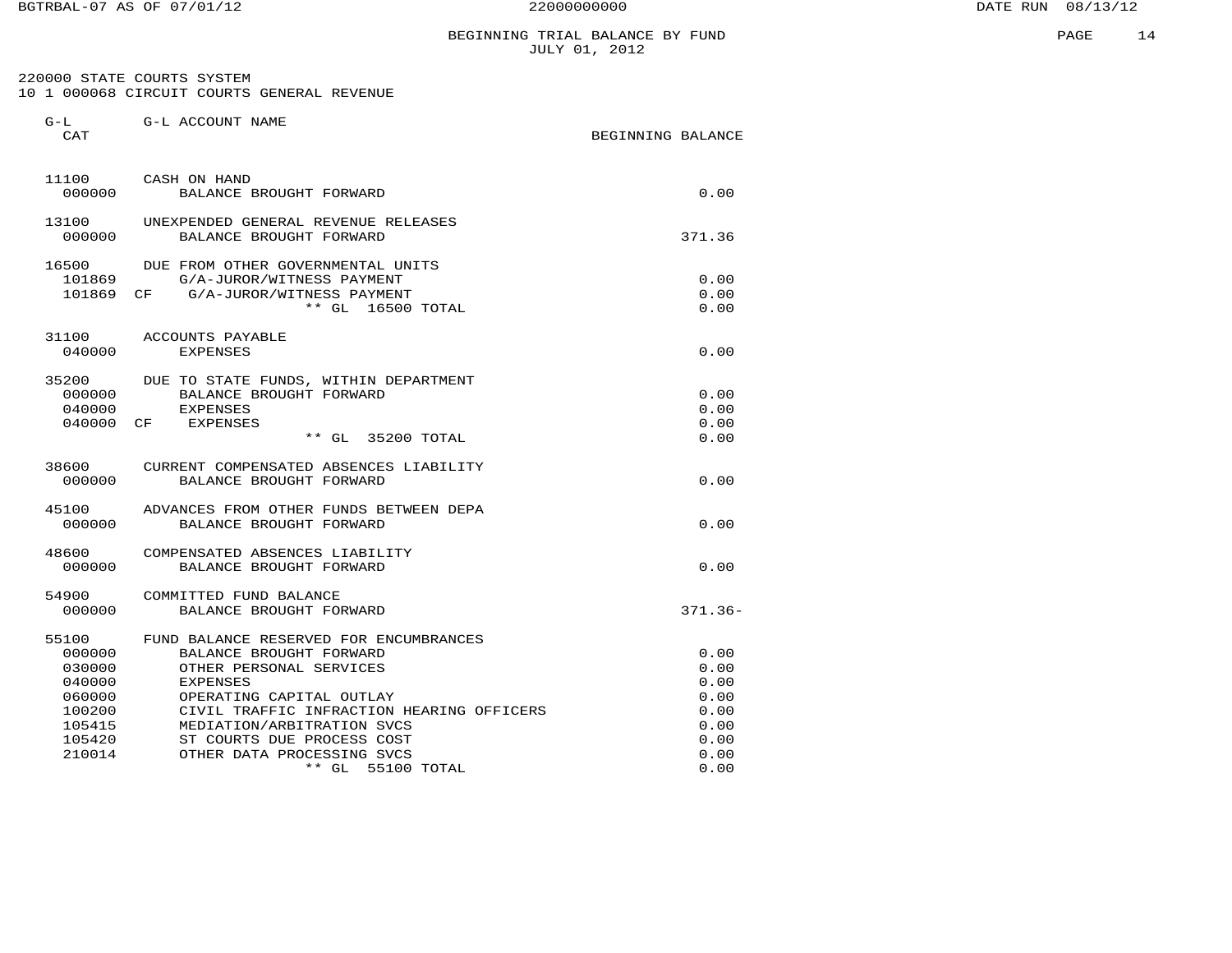# BEGINNING TRIAL BALANCE BY FUND JULY 01, 2012

 220000 STATE COURTS SYSTEM 10 1 000068 CIRCUIT COURTS GENERAL REVENUE

| $G-L$<br>CAT    | G-L ACCOUNT NAME                                  | BEGINNING BALANCE |
|-----------------|---------------------------------------------------|-------------------|
| 99100<br>000000 | BUDGETARY FUND BALANCE<br>BALANCE BROUGHT FORWARD | 0.00              |
|                 | ***<br>FUND TOTAL                                 | 0.00              |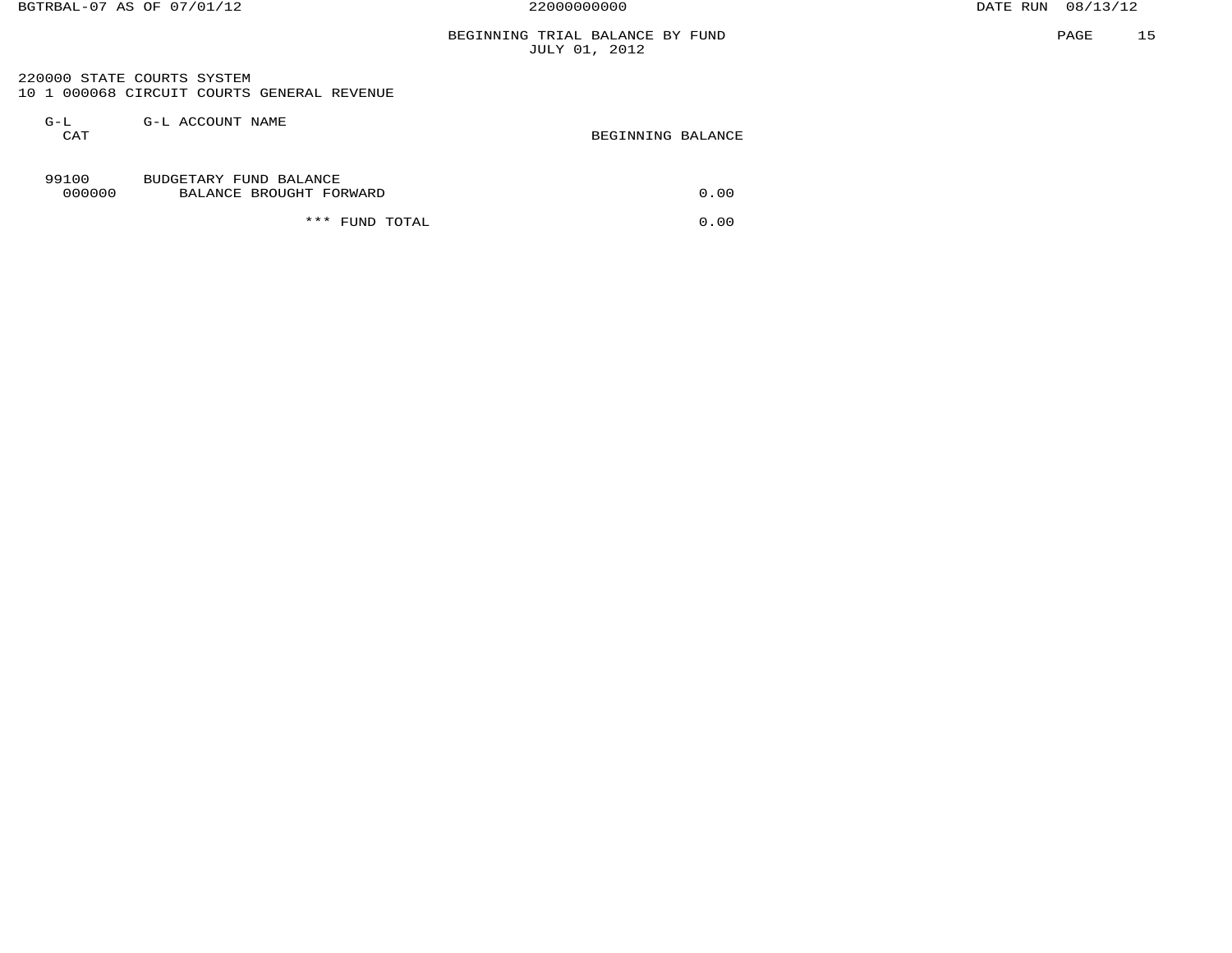220000 STATE COURTS SYSTEM 10 1 000071 COUNTY COURTS GENERAL REVENUE

| $G-L$<br>CAT              | G-L ACCOUNT NAME                                                                                                 | BEGINNING BALANCE    |
|---------------------------|------------------------------------------------------------------------------------------------------------------|----------------------|
| 000000                    | 13100 UNEXPENDED GENERAL REVENUE RELEASES<br>BALANCE BROUGHT FORWARD                                             | 0.58                 |
| 100035<br>100035          | 15100 ACCOUNTS RECEIVABLE<br>ADD COMPENSATION CO JUDGES<br>ADD COMPENSATION CO JUDGES<br>CF<br>** GL 15100 TOTAL | 0.00<br>0.00<br>0.00 |
| 040000 CF                 | 31100 ACCOUNTS PAYABLE<br><b>EXPENSES</b>                                                                        | 0.00                 |
| 38600<br>000000<br>010000 | CURRENT COMPENSATED ABSENCES LIABILITY<br>BALANCE BROUGHT FORWARD<br>SALARIES AND BENEFITS<br>** GL 38600 TOTAL  | 0.00<br>0.00<br>0.00 |
| 54900<br>000000           | COMMITTED FUND BALANCE<br>BALANCE BROUGHT FORWARD                                                                | $0.58-$              |
| 000000                    | 54901 BEG. FUND BALANCE<br>BALANCE BROUGHT FORWARD                                                               | 0.00                 |
| 000000<br>040000          | 55100 FUND BALANCE RESERVED FOR ENCUMBRANCES<br>BALANCE BROUGHT FORWARD<br><b>EXPENSES</b><br>** GL 55100 TOTAL  | 0.00<br>0.00<br>0.00 |
| 000000                    | 99100 BUDGETARY FUND BALANCE<br>BALANCE BROUGHT FORWARD                                                          | 0.00                 |
|                           | *** FUND TOTAL                                                                                                   | 0.00                 |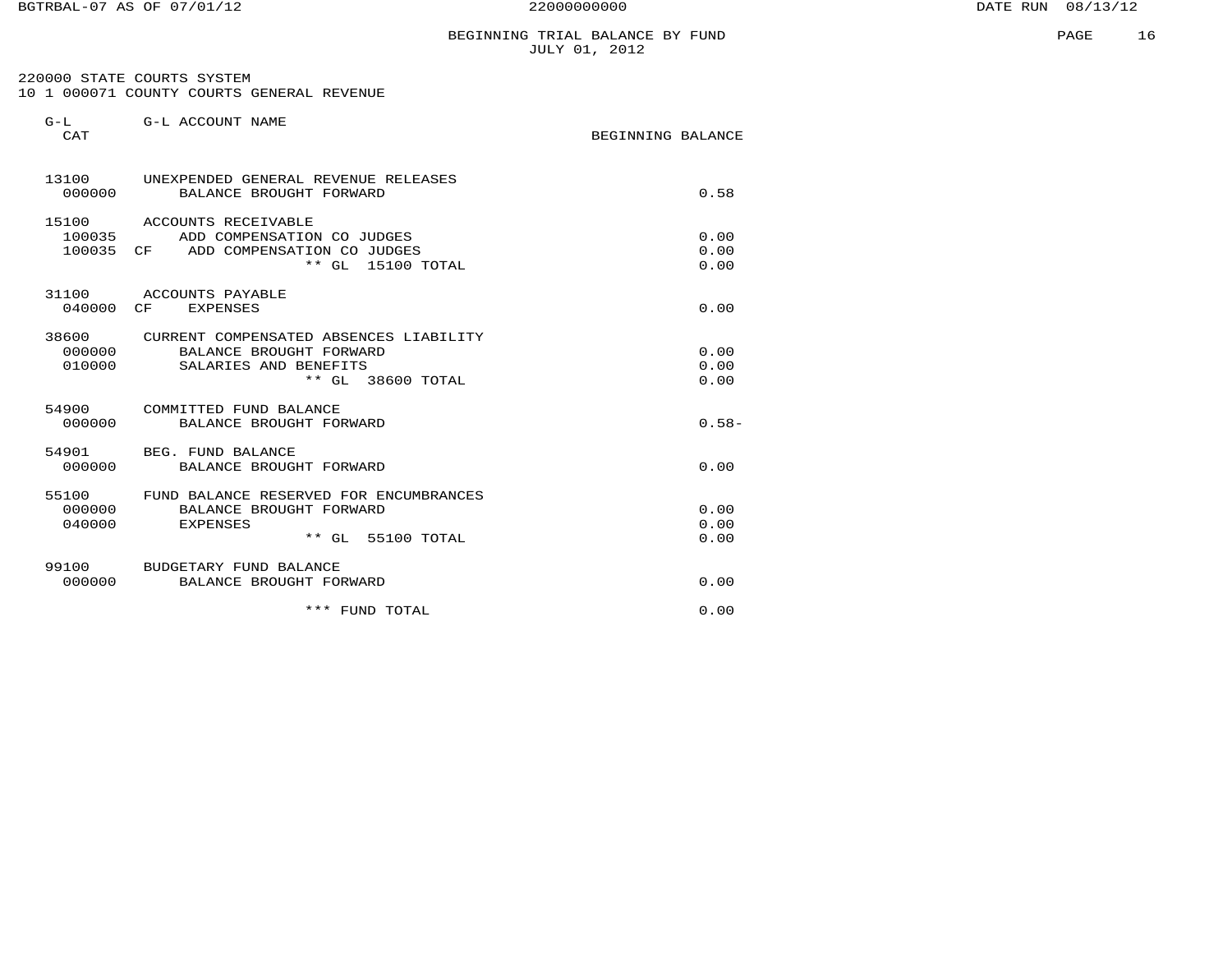220000 STATE COURTS SYSTEM 10 1 000072 QUALIFICATIONS COMMISSION

| $G-L$<br>CAT    | G-L ACCOUNT NAME                                                  | BEGINNING BALANCE |
|-----------------|-------------------------------------------------------------------|-------------------|
| 13100<br>000000 | UNEXPENDED GENERAL REVENUE RELEASES<br>BALANCE BROUGHT FORWARD    | 0.00              |
| 54900<br>000000 | COMMITTED FUND BALANCE<br>BALANCE BROUGHT FORWARD                 | 0.00              |
| 55100<br>000000 | FUND BALANCE RESERVED FOR ENCUMBRANCES<br>BALANCE BROUGHT FORWARD | 0.00              |
|                 | ***<br>FUND TOTAL                                                 | 0.00              |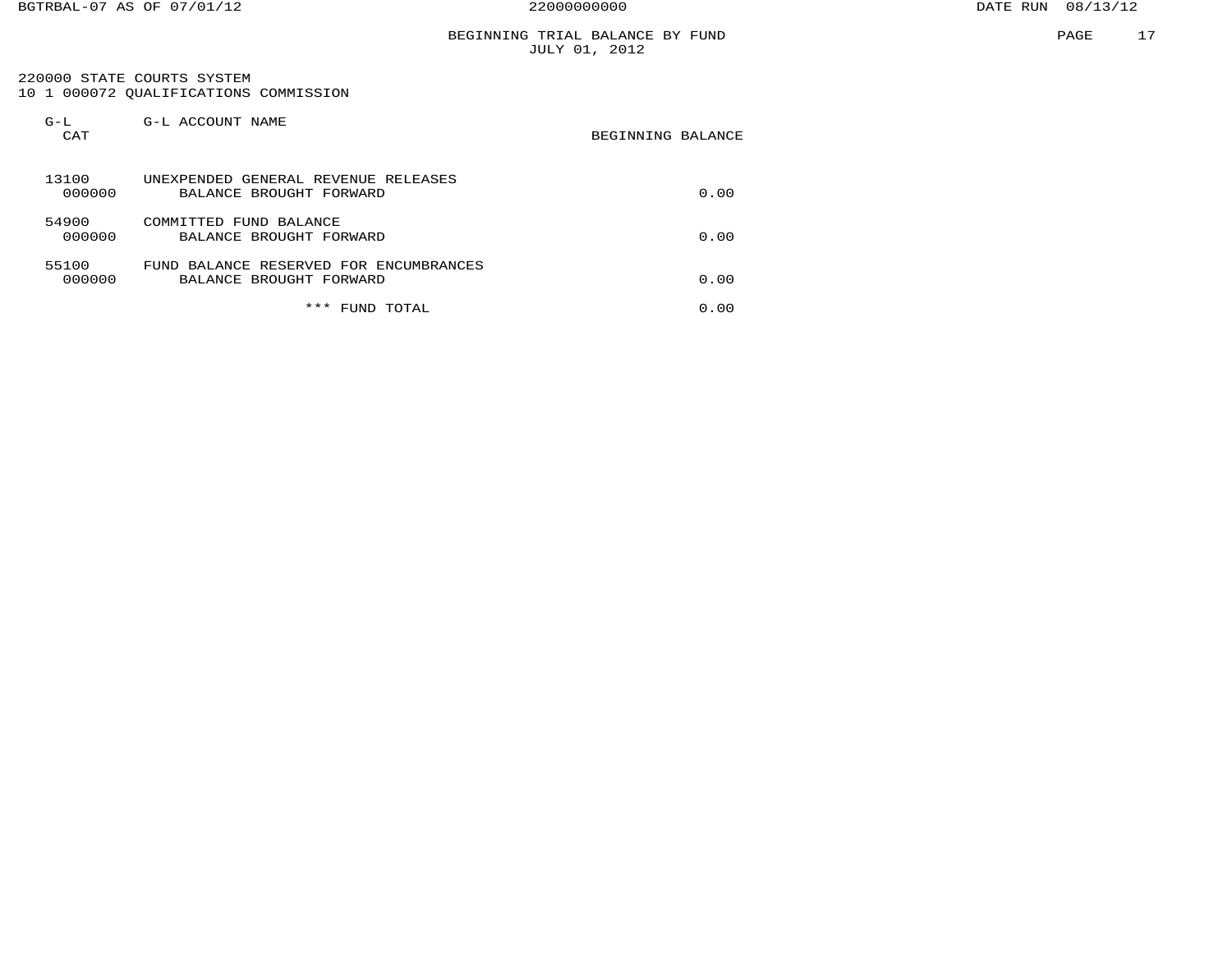BGTRBAL-07 AS OF 07/01/12 22000000000 DATE RUN 08/13/12

PAGE 18

## BEGINNING TRIAL BALANCE BY FUND JULY 01, 2012

 220000 STATE COURTS SYSTEM 20 2 021026 ADMINISTRATIVE TRUST FUND- STATE COURTS

| $G-L$<br>CAT                  | G-L ACCOUNT NAME                                                                                                                                                | BEGINNING BALANCE                                          |
|-------------------------------|-----------------------------------------------------------------------------------------------------------------------------------------------------------------|------------------------------------------------------------|
| 000100                        | 11100 CASH ON HAND                                                                                                                                              | 9,993.04                                                   |
| 12100<br>000000               | UNRELEASED CASH IN STATE TREASURY<br>BALANCE BROUGHT FORWARD                                                                                                    | 1,675,969.23                                               |
| 16200<br>001599               | DUE FROM STATE FUNDS, WITHIN DEPART.                                                                                                                            | 22,524.21                                                  |
| 16300<br>000100               | DUE FROM OTHER DEPARTMENTS                                                                                                                                      | 11,498.50                                                  |
| 100777<br>100777 CF<br>105420 | 31100 ACCOUNTS PAYABLE<br>CONTRACTED SERVICES<br>CONTRACTED SERVICES<br>ST COURTS DUE PROCESS COST<br>105420 CF ST COURTS DUE PROCESS COST<br>** GL 31100 TOTAL | 0.00<br>$602.15 -$<br>0.00<br>181,467.58-<br>$182,069.73-$ |
| 310322                        | 35600 DUE TO GENERAL REVENUE<br>SERVICE CHARGE TO GEN REV                                                                                                       | $20.997.09 -$                                              |
| 000000                        | 54900 COMMITTED FUND BALANCE<br>BALANCE BROUGHT FORWARD                                                                                                         | $1,516,918.16-$                                            |
| 94100<br>040000<br>105420     | ENCUMBRANCES<br>CF<br><b>EXPENSES</b><br>CF<br>ST COURTS DUE PROCESS COST<br>** GL 94100 TOTAL                                                                  | 194.75<br>22,725.81<br>22,920.56                           |
| 040000 CF<br>105420           | 98100 BUDGETARY FND BAL RESERVED/ENCUMBRANCE<br><b>EXPENSES</b><br>ST COURTS DUE PROCESS COST<br>CF<br>** GL 98100 TOTAL                                        | $194.75-$<br>$22,725.81-$<br>$22,920.56 -$                 |
|                               | *** FUND TOTAL                                                                                                                                                  | 0.00                                                       |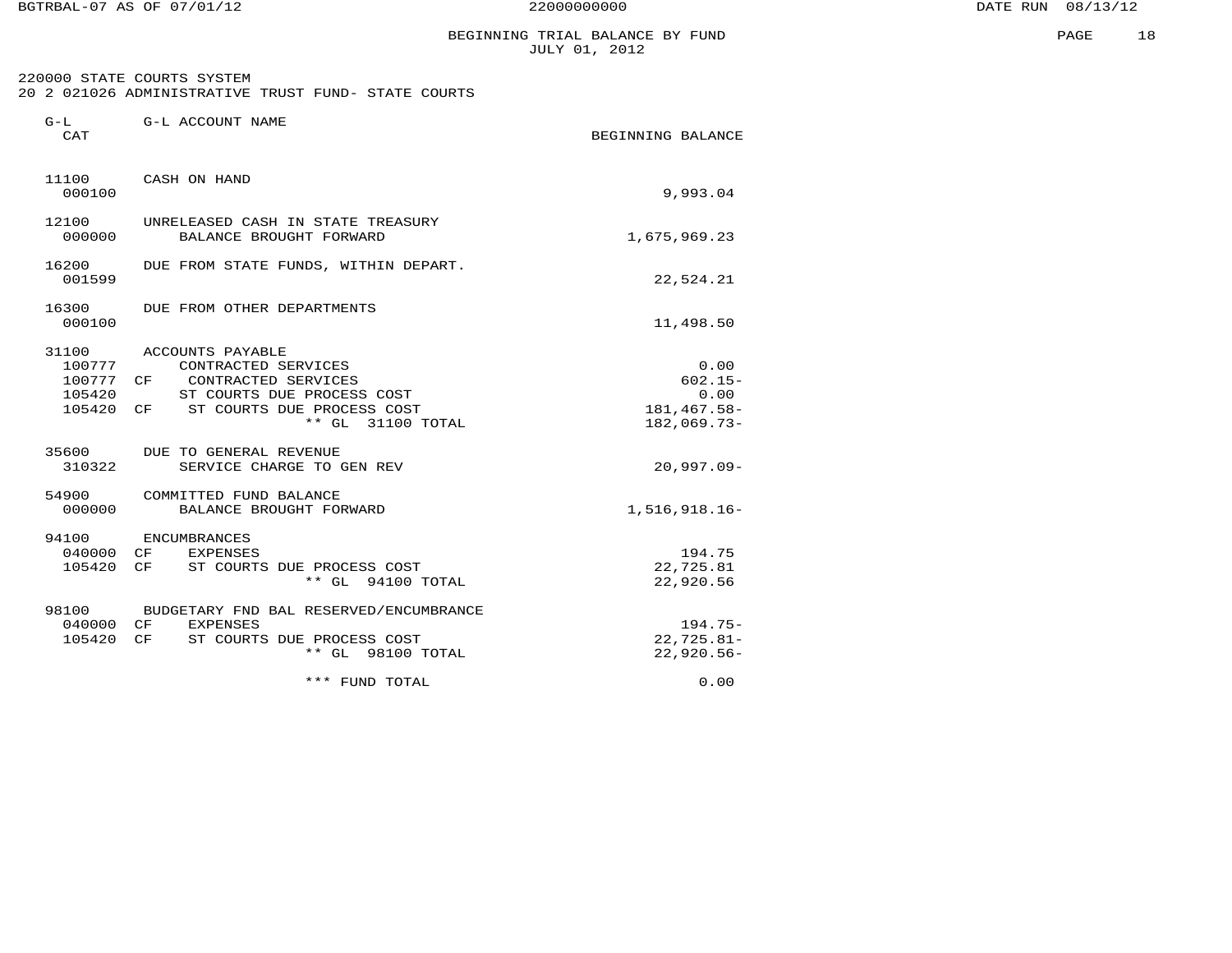# BEGINNING TRIAL BALANCE BY FUND JULY 01, 2012

 220000 STATE COURTS SYSTEM 20 2 055001 COUNTY ARTICLE V TRUST FUND-STATE COURTS

| $G-L$<br>CAT    | G-L ACCOUNT NAME                                             | BEGINNING BALANCE |      |
|-----------------|--------------------------------------------------------------|-------------------|------|
| 12100<br>000000 | UNRELEASED CASH IN STATE TREASURY<br>BALANCE BROUGHT FORWARD |                   | 0.00 |
| 15300<br>000502 | INTEREST AND DIVIDENDS RECEIVABLE                            |                   | 0.00 |
| 16300<br>001500 | DUE FROM OTHER DEPARTMENTS                                   |                   | 0.00 |
| 35300<br>310000 | DUE TO OTHER DEPARTMENTS<br>CATEGORY NAME NOT ON TITLE FILE  |                   | 0.00 |
| 35600<br>310000 | DUE TO GENERAL REVENUE<br>CATEGORY NAME NOT ON TITLE FILE    |                   | 0.00 |
| 54900<br>000000 | COMMITTED FUND BALANCE<br>BALANCE BROUGHT FORWARD            |                   | 0.00 |
|                 | ***<br>FUND TOTAL                                            |                   | 0.00 |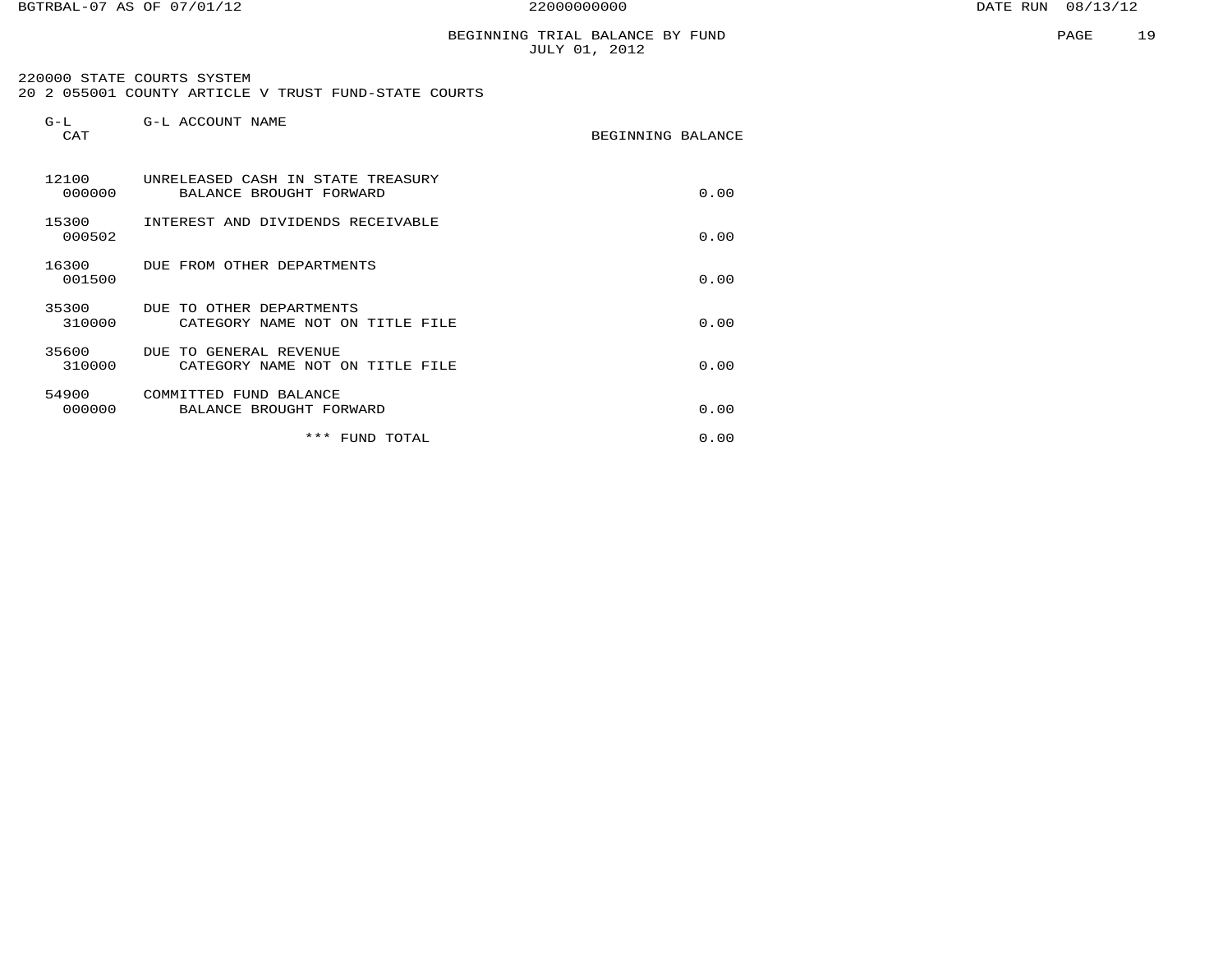# BEGINNING TRIAL BALANCE BY FUND JULY 01, 2012

 220000 STATE COURTS SYSTEM 20 2 057001 STATE COURTS REVENUE TRUST FUND

| $G-L$<br>CAT    |     | G-L ACCOUNT NAME                                             | BEGINNING BALANCE |                 |
|-----------------|-----|--------------------------------------------------------------|-------------------|-----------------|
| 12100<br>000000 |     | UNRELEASED CASH IN STATE TREASURY<br>BALANCE BROUGHT FORWARD |                   | 4,154,988.60    |
|                 |     |                                                              |                   |                 |
| 16500           |     | DUE FROM OTHER GOVERNMENTAL UNITS                            |                   |                 |
| 000100          |     |                                                              |                   | 1,825,890.75    |
| 000125          |     |                                                              |                   | 4,292,960.87    |
|                 |     | ** GL<br>16500 TOTAL                                         |                   | 6,118,851.62    |
| 31100           |     | ACCOUNTS PAYABLE                                             |                   |                 |
| 010000          |     | SALARIES AND BENEFITS                                        |                   | 0.00            |
| 010000          | CF  | SALARIES AND BENEFITS                                        |                   | 61,797.98-      |
| 030000          |     | OTHER PERSONAL SERVICES                                      |                   | 0.00            |
| 030000          | CF  | OTHER PERSONAL SERVICES                                      |                   | $14,829.47-$    |
| 040000          |     | <b>EXPENSES</b>                                              |                   | 0.00            |
| 040000          | CF  | <b>EXPENSES</b>                                              |                   | 137,839.88-     |
| 100035          |     | ADD COMPENSATION CO JUDGES                                   |                   | 0.00            |
| 100035          | CF  | ADD COMPENSATION CO JUDGES                                   |                   | $2,563.54-$     |
| 100200          |     | CIVIL TRAFFIC INFRACTION HEARING OFFICERS                    |                   | 0.00            |
| 100200          | CF  | CIVIL TRAFFIC INFRACTION HEARING OFFICERS                    |                   | $264, 142.68 -$ |
| 100630          |     | COMP TO RETIRED JUDGES                                       |                   | 0.00            |
| 100630          | CF  | COMP TO RETIRED JUDGES                                       |                   | 157,653.32-     |
| 100777          |     | CONTRACTED SERVICES                                          |                   | 0.00            |
| 100777          | CF  | CONTRACTED SERVICES                                          |                   | $64, 298.27 -$  |
| 103290          |     | SALARY INCENTIVE PAYMENTS                                    |                   | 0.00            |
| 103290          | CF. | SALARY INCENTIVE PAYMENTS                                    |                   | $785.48-$       |
| 103731          |     | SUPREME COURT LAW LIBRARY                                    |                   | 0.00            |
| 103731          | CF  | SUPREME COURT LAW LIBRARY                                    |                   | $10,576.78 -$   |
| 103732          |     | DCA LAW LIBRARY                                              |                   | 0.00            |
| 103732          | CF  | DCA LAW LIBRARY                                              |                   | $517.91 -$      |
| 105003          |     | LITIGATION EXPENSES                                          |                   | 0.00            |
| 105003          | CF  | LITIGATION EXPENSES                                          |                   | $39,409.25 -$   |
| 105415          |     | MEDIATION/ARBITRATION SVCS                                   |                   | 0.00            |
| 105415          | CF  | MEDIATION/ARBITRATION SVCS                                   |                   | 190, 452.35-    |
| 105420          |     | ST COURTS DUE PROCESS COST                                   |                   | 2,100.00        |
| 105420          | CF  | ST COURTS DUE PROCESS COST                                   |                   | 1,345,720.25-   |
| 210014          |     | OTHER DATA PROCESSING SVCS                                   |                   | 0.00            |
| 210014          | CF  | OTHER DATA PROCESSING SVCS<br>$**$ GL<br>31100 TOTAL         |                   | 22,781.98-      |
|                 |     |                                                              |                   | 2, 311, 269.14- |
| 35300           |     | DUE TO OTHER DEPARTMENTS                                     |                   |                 |
| 010000          |     | SALARIES AND BENEFITS                                        |                   | 0.00            |
| 010000          | CF  | SALARIES AND BENEFITS                                        |                   | $296.80 -$      |
| 040000          |     | <b>EXPENSES</b>                                              |                   | $374, 719.77 -$ |
| 040000          | CF  | <b>EXPENSES</b>                                              |                   | $64, 206.27 -$  |
| 060000          |     | OPERATING CAPITAL OUTLAY                                     |                   | 0.00            |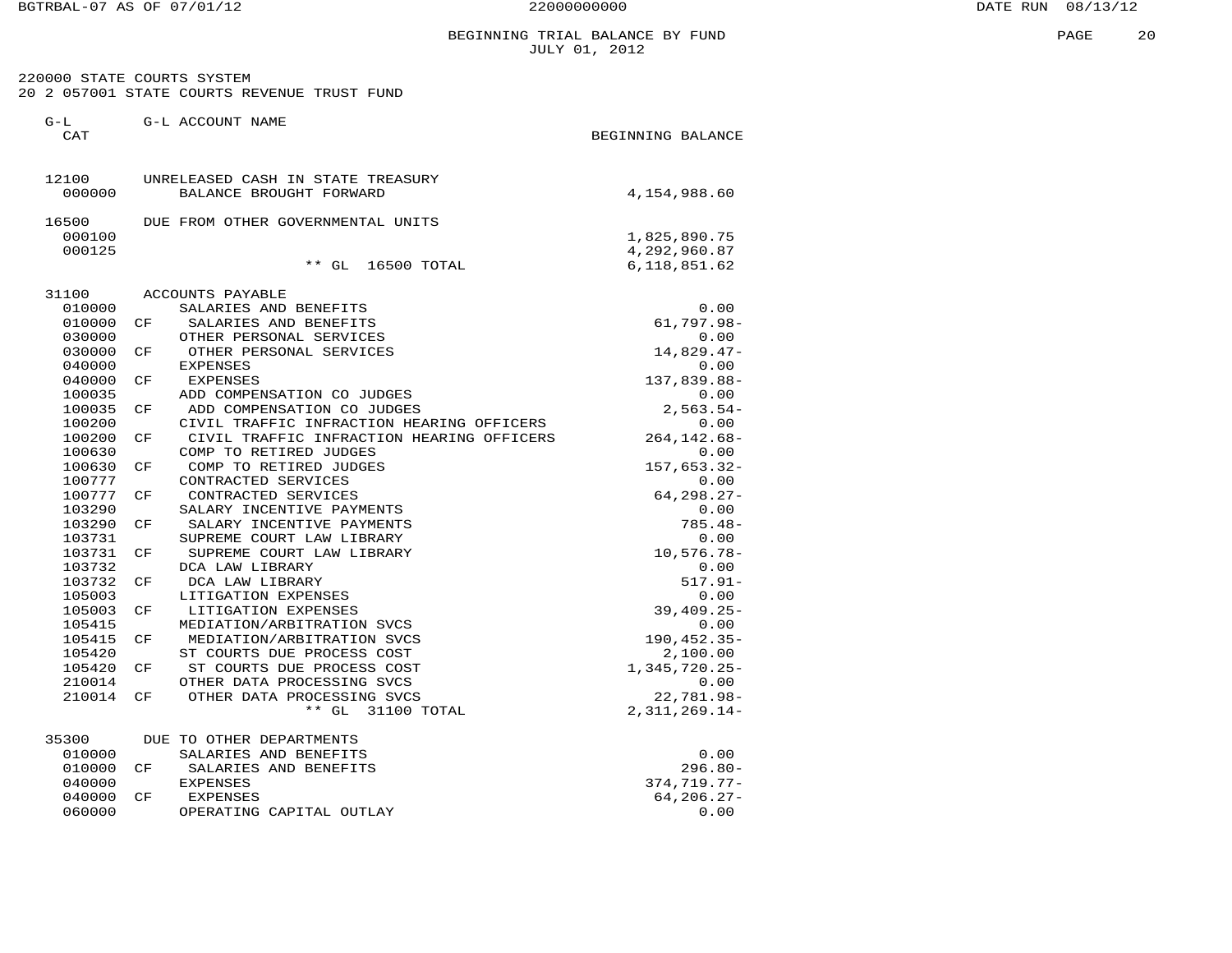220000 STATE COURTS SYSTEM 20 2 057001 STATE COURTS REVENUE TRUST FUND

| $G-L$<br>CAT |    | G-L ACCOUNT NAME                       | BEGINNING BALANCE |
|--------------|----|----------------------------------------|-------------------|
|              |    |                                        |                   |
| 060000       | CF | OPERATING CAPITAL OUTLAY               | $40, 170.40 -$    |
| 100777       |    | CONTRACTED SERVICES                    | 0.00              |
| 100777       | CF | CONTRACTED SERVICES                    | $1,841.25-$       |
| 210014       |    | OTHER DATA PROCESSING SVCS             | 0.00              |
| 210014 CF    |    | OTHER DATA PROCESSING SVCS             | $1,230.00 -$      |
|              |    | ** GL 35300 TOTAL                      | 482, 464. 49-     |
| 35600        |    | DUE TO GENERAL REVENUE                 |                   |
| 310322       |    | SERVICE CHARGE TO GEN REV              | $5,611,036.91 -$  |
| 38600        |    | CURRENT COMPENSATED ABSENCES LIABILITY |                   |
| 000000       |    | BALANCE BROUGHT FORWARD                | $95,720.52 -$     |
| 54900        |    | COMMITTED FUND BALANCE                 |                   |
| 000000       |    | BALANCE BROUGHT FORWARD                | $1,773,349.16-$   |
| 94100        |    | ENCUMBRANCES                           |                   |
| 040000       | CF | <b>EXPENSES</b>                        | 447, 241.91       |
| 060000       | CF | OPERATING CAPITAL OUTLAY               | 299,918.18        |
| 100777       | CF | CONTRACTED SERVICES                    | 85,023.61         |
| 102702       | CF | FL CASES SO 2ND REPORTER               | 174,828.29        |
| 103731       | CF | SUPREME COURT LAW LIBRARY              | 28,665.40         |
| 105420       | CF | ST COURTS DUE PROCESS COST             | 20,487.92         |
| 210014       |    | OTHER DATA PROCESSING SVCS             | 13,771.85         |
| 210014 CF    |    | OTHER DATA PROCESSING SVCS             | 478,013.80        |
|              |    | ** GL 94100 TOTAL                      | 1,547,950.96      |
| 98100        |    | BUDGETARY FND BAL RESERVED/ENCUMBRANCE |                   |
| 040000       | CF | <b>EXPENSES</b>                        | 447, 241.91-      |
| 060000       | CF | OPERATING CAPITAL OUTLAY               | $299, 918.18 -$   |
| 100777       | CF | CONTRACTED SERVICES                    | $85,023.61-$      |
| 102702       | CF | FL CASES SO 2ND REPORTER               | $174,828.29-$     |
| 103731       | CF | SUPREME COURT LAW LIBRARY              | $28,665.40-$      |
| 105420       | CF | ST COURTS DUE PROCESS COST             | $20,487.92-$      |
| 210014       |    | OTHER DATA PROCESSING SVCS             | 13,771.85-        |
| 210014       | CF | OTHER DATA PROCESSING SVCS             | $478,013.80 -$    |
|              |    | ** GL 98100 TOTAL                      | 1,547,950.96-     |
|              |    | *** FUND TOTAL                         | 0.00              |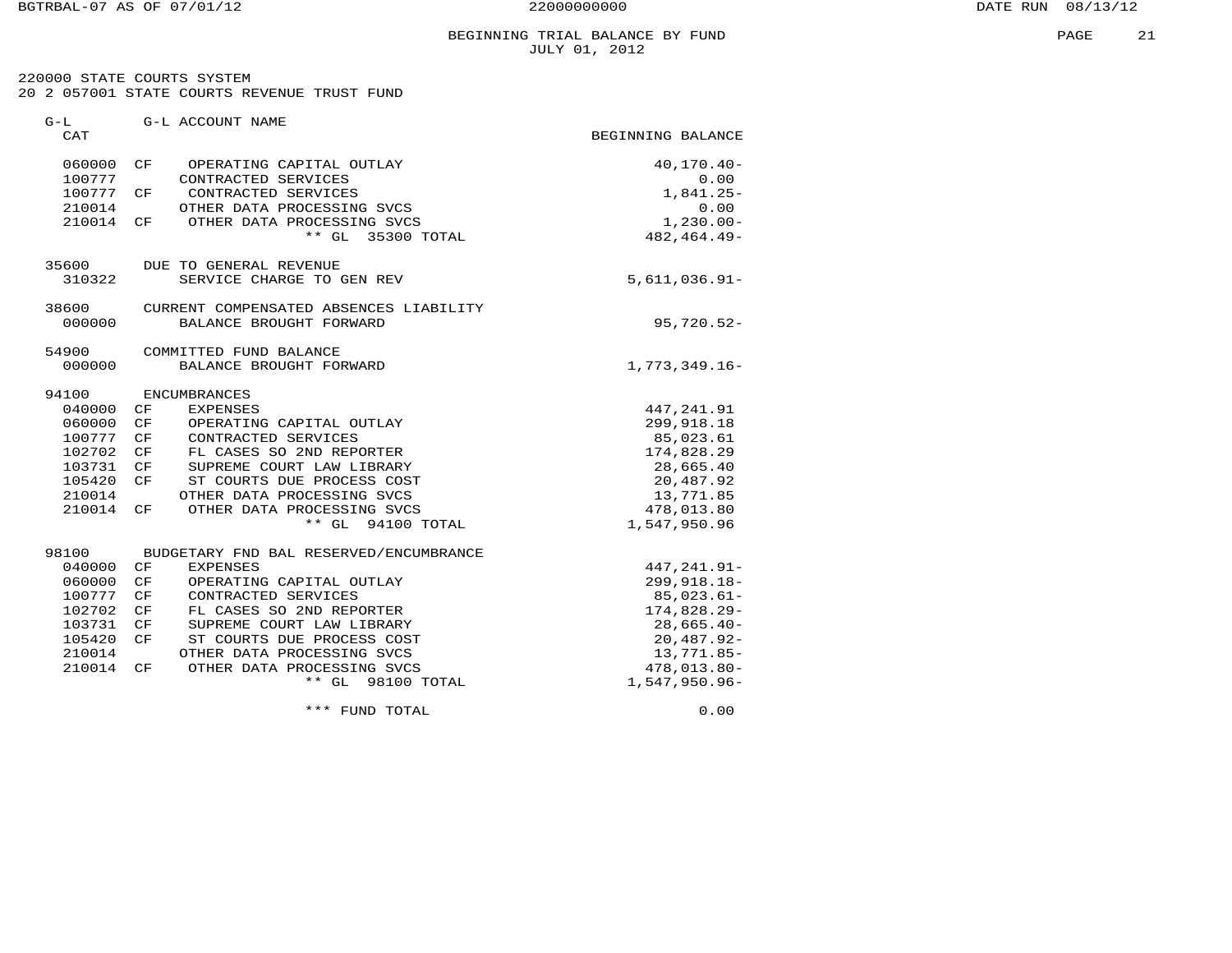220000 STATE COURTS SYSTEM 20 2 146001 COURT EDUCATION TRUST FUND

| $G-L$<br>CAT     | G-L ACCOUNT NAME                                                  | BEGINNING BALANCE      |
|------------------|-------------------------------------------------------------------|------------------------|
| 12100<br>000000  | UNRELEASED CASH IN STATE TREASURY<br>BALANCE BROUGHT FORWARD      | 1,296,449.00           |
| 14100<br>000000  | POOLED INVESTMENTS WITH STATE TREASURY<br>BALANCE BROUGHT FORWARD | 0.00                   |
| 15100            | ACCOUNTS RECEIVABLE                                               |                        |
| 000100           |                                                                   | 0.00                   |
| 000500           |                                                                   | 0.00                   |
| 040000           | CF<br><b>EXPENSES</b><br>** GL<br>15100 TOTAL                     | 0.00<br>0.00           |
| 15300            | INTEREST AND DIVIDENDS RECEIVABLE                                 |                        |
| 000502           |                                                                   | 0.00                   |
| 16200<br>001800  | DUE FROM STATE FUNDS, WITHIN DEPART.                              | 0.00                   |
| 31100            | ACCOUNTS PAYABLE                                                  |                        |
| 010000           | SALARIES AND BENEFITS                                             | 0.00                   |
| 010000           | SALARIES AND BENEFITS<br>CF                                       | $1,460.96 -$           |
| 030000           | OTHER PERSONAL SERVICES                                           | 0.00                   |
| 030000           | CF<br>OTHER PERSONAL SERVICES                                     | 0.00                   |
| 040000           | <b>EXPENSES</b>                                                   | 0.00                   |
| 040000<br>060000 | CF<br>EXPENSES<br>OPERATING CAPITAL OUTLAY                        | $194,736.06 -$<br>0.00 |
| 060000           | OPERATING CAPITAL OUTLAY<br>CF                                    | $2,388.82-$            |
| 100777           | CONTRACTED SERVICES                                               | 0.00                   |
| 100777           | CONTRACTED SERVICES<br>CF                                         | $6,540.00 -$           |
|                  | $**$ GL<br>31100 TOTAL                                            | $205, 125.84 -$        |
| 35200            | DUE TO STATE FUNDS, WITHIN DEPARTMENT                             |                        |
| 040000           | <b>EXPENSES</b>                                                   | 0.00                   |
| 35300            | DUE TO OTHER DEPARTMENTS                                          |                        |
| 040000<br>040000 | <b>EXPENSES</b><br>CF<br><b>EXPENSES</b>                          | 388.79<br>$1,683.05-$  |
| 310000           | CATEGORY NAME NOT ON TITLE FILE                                   | 0.00                   |
|                  | $**$ GL<br>35300 TOTAL                                            | $1,294.26-$            |
| 35600            | DUE TO GENERAL REVENUE                                            |                        |
| 040000           | <b>EXPENSES</b>                                                   | 0.00                   |
| 310000           | CATEGORY NAME NOT ON TITLE FILE                                   | 0.00                   |
| 310322           | SERVICE CHARGE TO GEN REV                                         | 64,381.73-             |
|                  | $***$ GL<br>35600 TOTAL                                           | 64,381.73-             |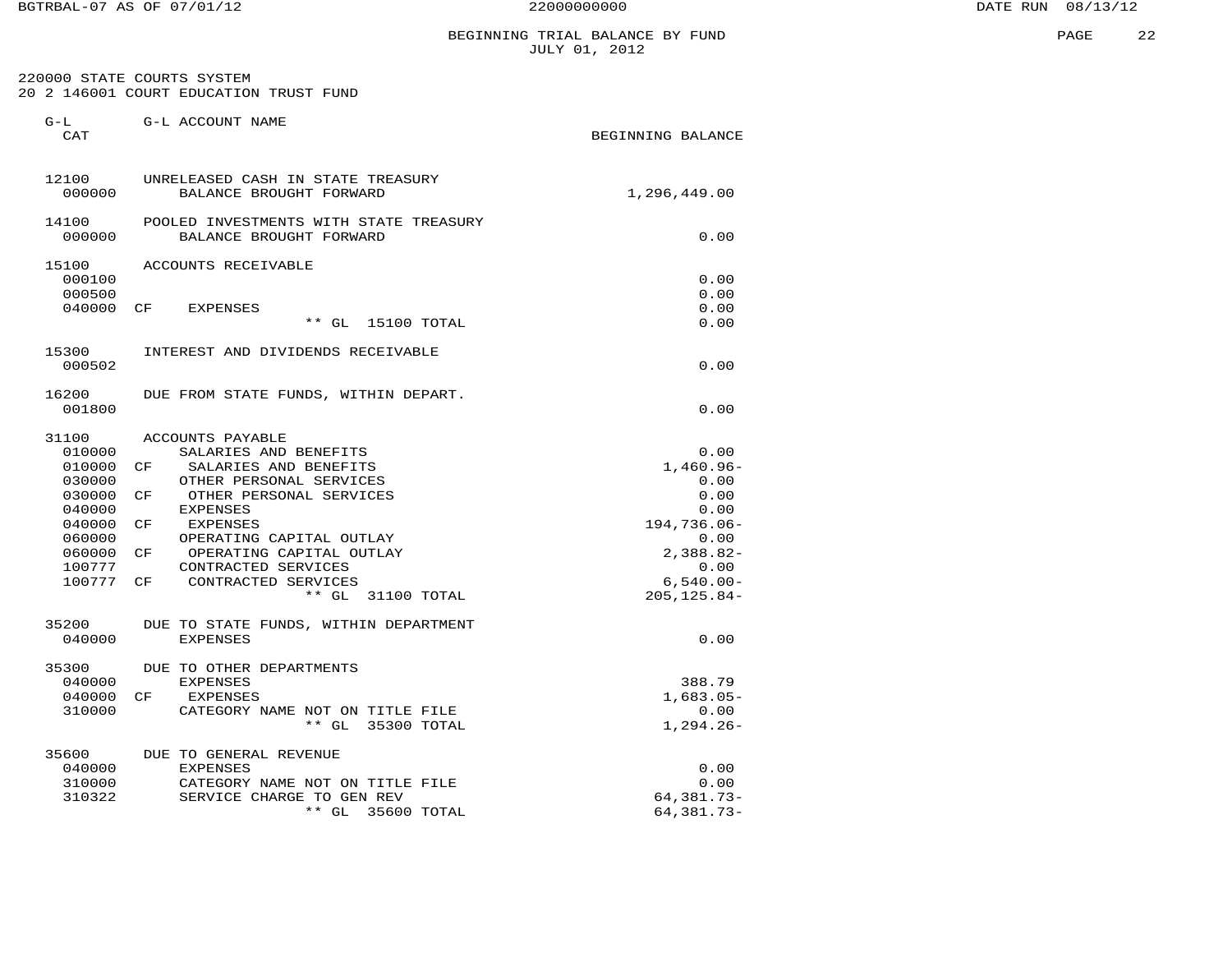# BEGINNING TRIAL BALANCE BY FUND JULY 01, 2012

 220000 STATE COURTS SYSTEM 20 2 146001 COURT EDUCATION TRUST FUND

| $G-L$<br>CAT                                  | G-L ACCOUNT NAME                                                                                                                                          | BEGINNING BALANCE                         |
|-----------------------------------------------|-----------------------------------------------------------------------------------------------------------------------------------------------------------|-------------------------------------------|
| 000000                                        | 38600 CURRENT COMPENSATED ABSENCES LIABILITY<br>BALANCE BROUGHT FORWARD                                                                                   | $111.20 -$                                |
| 54900<br>000000                               | COMMITTED FUND BALANCE<br>BALANCE BROUGHT FORWARD                                                                                                         | 3,398,092.51                              |
| 54901<br>000000                               | BEG. FUND BALANCE<br>BALANCE BROUGHT FORWARD                                                                                                              | 4, 423, 628. 48-                          |
| 55100<br>000000<br>030000<br>040000<br>060000 | FUND BALANCE RESERVED FOR ENCUMBRANCES<br>BALANCE BROUGHT FORWARD<br>OTHER PERSONAL SERVICES<br>EXPENSES<br>OPERATING CAPITAL OUTLAY<br>** GL 55100 TOTAL | 0.00<br>0.00<br>0.00<br>0.00<br>0.00      |
| 94100<br>040000<br>060000                     | ENCUMBRANCES<br>CF<br>EXPENSES<br>CF<br>OPERATING CAPITAL OUTLAY<br>$**$ GL<br>94100 TOTAL                                                                | 3,056.93<br>4,286.28<br>7,343.21          |
| 98100<br>040000<br>060000                     | BUDGETARY FND BAL RESERVED/ENCUMBRANCE<br>CF<br><b>EXPENSES</b><br>CF<br>OPERATING CAPITAL OUTLAY<br>** GL 98100 TOTAL                                    | $3.056.93-$<br>$4,286.28-$<br>$7,343.21-$ |
|                                               | *** FUND TOTAL                                                                                                                                            | 0.00                                      |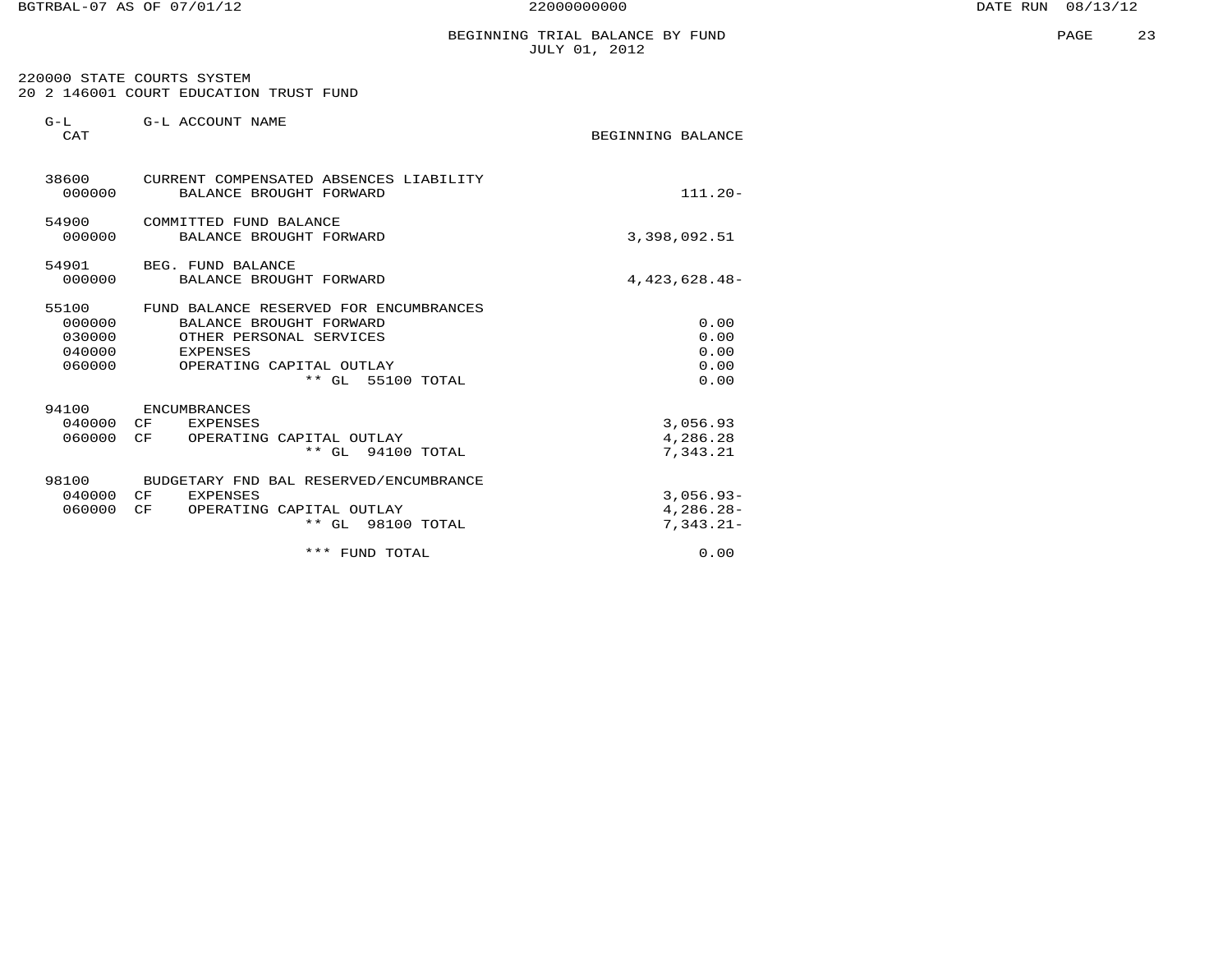# BEGINNING TRIAL BALANCE BY FUND JULY 01, 2012

#### 220000 STATE COURTS SYSTEM 20 2 172001 DUI PROGRAMS COORDINATION TRUST FUND HSMV

| G-L<br>CAT      | G-L ACCOUNT NAME                                             | BEGINNING BALANCE |      |
|-----------------|--------------------------------------------------------------|-------------------|------|
| 12100<br>000000 | UNRELEASED CASH IN STATE TREASURY<br>BALANCE BROUGHT FORWARD |                   | 0.00 |
| 15100<br>000100 | ACCOUNTS RECEIVABLE                                          |                   | 0.00 |
| 35600<br>310322 | DUE TO GENERAL REVENUE<br>SERVICE CHARGE TO GEN REV          |                   | 0.00 |
| 54900<br>000000 | COMMITTED FUND BALANCE<br>BALANCE BROUGHT FORWARD            |                   | 0.00 |
| 99100<br>000000 | BUDGETARY FUND BALANCE<br>BALANCE BROUGHT FORWARD            |                   | 0.00 |
|                 | ***<br>FUND TOTAL                                            |                   | 0.00 |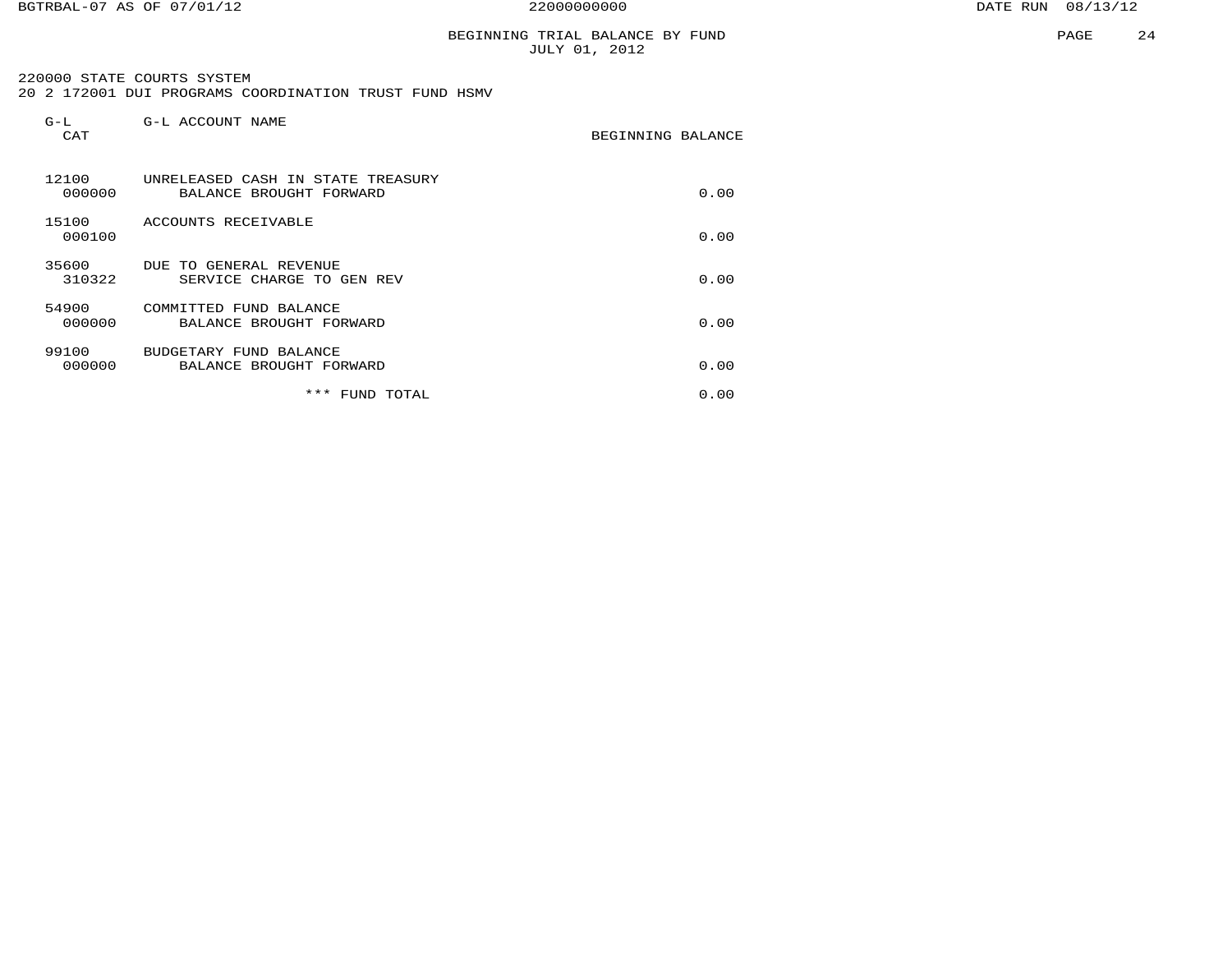220000 STATE COURTS SYSTEM 20 2 213001 MEDIATION AND ARBITRATION TRUST FUND-ST COURTS

| $G-L$<br><b>CAT</b>                 | G-L ACCOUNT NAME                                                                                                                             | BEGINNING BALANCE            |
|-------------------------------------|----------------------------------------------------------------------------------------------------------------------------------------------|------------------------------|
| 12100<br>000000                     | UNRELEASED CASH IN STATE TREASURY<br>BALANCE BROUGHT FORWARD                                                                                 | 0.00                         |
| 14100<br>000000                     | POOLED INVESTMENTS WITH STATE TREASURY<br>BALANCE BROUGHT FORWARD                                                                            | 0.00                         |
| 15100<br>000000<br>000100<br>000500 | ACCOUNTS RECEIVABLE<br>BALANCE BROUGHT FORWARD                                                                                               | 0.00<br>0.00<br>0.00         |
|                                     | $***$ GL<br>15100 TOTAL                                                                                                                      | 0.00                         |
| 15300<br>000502                     | INTEREST AND DIVIDENDS RECEIVABLE                                                                                                            | 0.00                         |
| 16200<br>310322                     | DUE FROM STATE FUNDS, WITHIN DEPART.<br>SERVICE CHARGE TO GEN REV                                                                            | 0.00                         |
| 31100<br>030000<br>030000<br>040000 | ACCOUNTS PAYABLE<br>OTHER PERSONAL SERVICES<br>CF<br>OTHER PERSONAL SERVICES<br><b>EXPENSES</b>                                              | 0.00<br>0.00<br>0.00         |
| 040000                              | CF.<br>EXPENSES<br>** GL 31100 TOTAL                                                                                                         | 0.00<br>0.00                 |
| 35300<br>000000<br>310000           | DUE TO OTHER DEPARTMENTS<br>BALANCE BROUGHT FORWARD<br>CATEGORY NAME NOT ON TITLE FILE<br>** GL 35300 TOTAL                                  | 0.00<br>0.00<br>0.00         |
| 35600<br>000000<br>310000<br>310322 | DUE TO GENERAL REVENUE<br>BALANCE BROUGHT FORWARD<br>CATEGORY NAME NOT ON TITLE FILE<br>SERVICE CHARGE TO GEN REV<br>$***$ GL<br>35600 TOTAL | 0.00<br>0.00<br>0.00<br>0.00 |
| 38600<br>000000<br>010000           | CURRENT COMPENSATED ABSENCES LIABILITY<br>BALANCE BROUGHT FORWARD<br>SALARIES AND BENEFITS<br>** GL 38600 TOTAL                              | 158.46<br>$158.46-$<br>0.00  |
| 54900<br>000000                     | COMMITTED FUND BALANCE<br>BALANCE BROUGHT FORWARD                                                                                            | 4,407,056.45                 |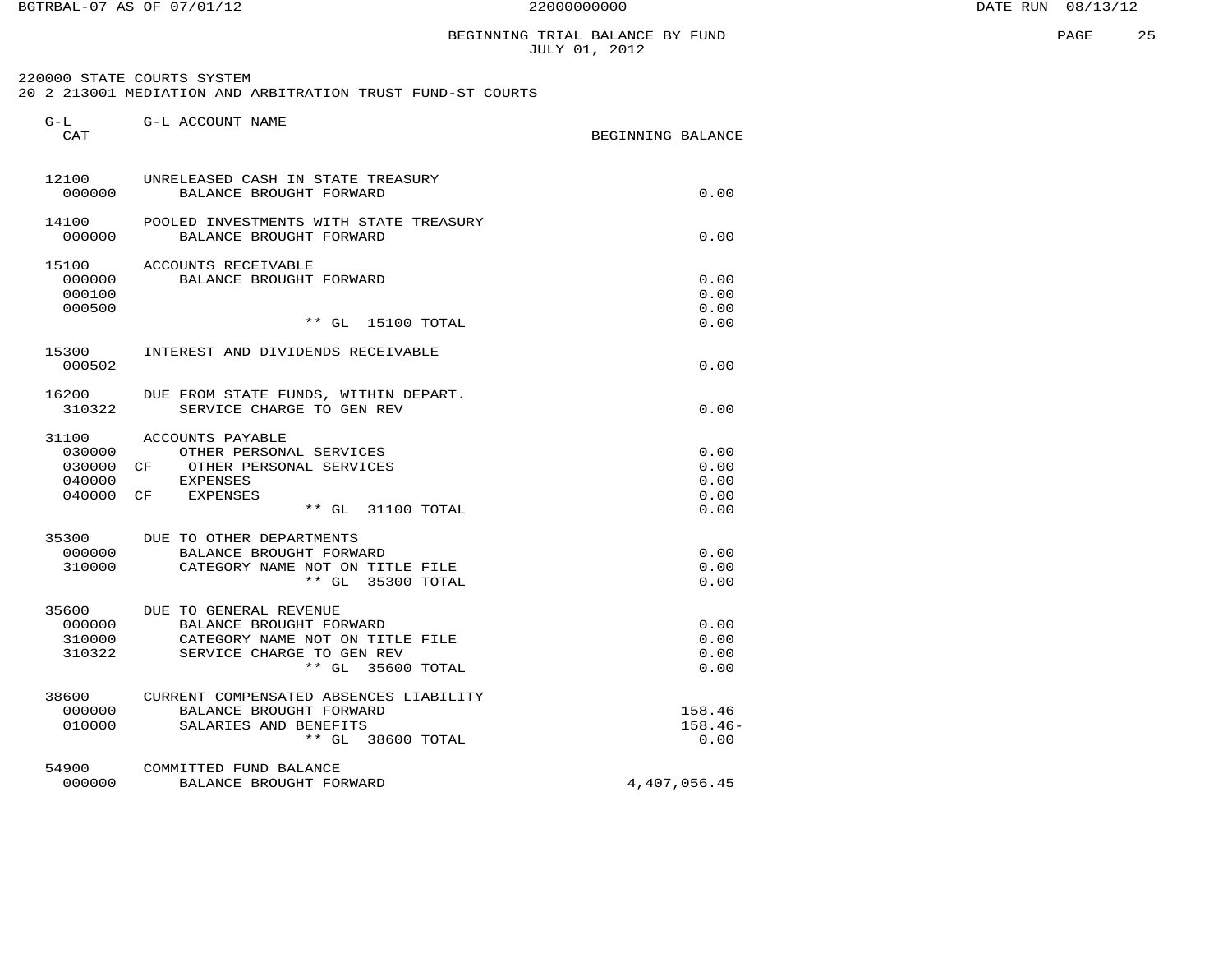# BEGINNING TRIAL BALANCE BY FUND JULY 01, 2012

 220000 STATE COURTS SYSTEM20 2 213001 MEDIATION AND ARBITRATION TRUST FUND-ST COURTS

| $G-L$<br>CAT    | G-L ACCOUNT NAME                             | BEGINNING BALANCE |
|-----------------|----------------------------------------------|-------------------|
| 54901<br>000000 | BEG. FUND BALANCE<br>BALANCE BROUGHT FORWARD | $4.407.056.45-$   |
| 55100           | FUND BALANCE RESERVED FOR ENCUMBRANCES       |                   |
| 000000          | BALANCE BROUGHT FORWARD                      | 0.00              |
| 030000          | OTHER PERSONAL SERVICES                      | 0.00              |
| 040000          | <b>EXPENSES</b>                              | 0.00              |
| 105415          | MEDIATION/ARBITRATION SVCS                   | 0.00              |
|                 | $***$<br>GL 55100 TOTAL                      | 0.00              |
|                 | ***<br>TOTAL<br>FUND                         | 0.00              |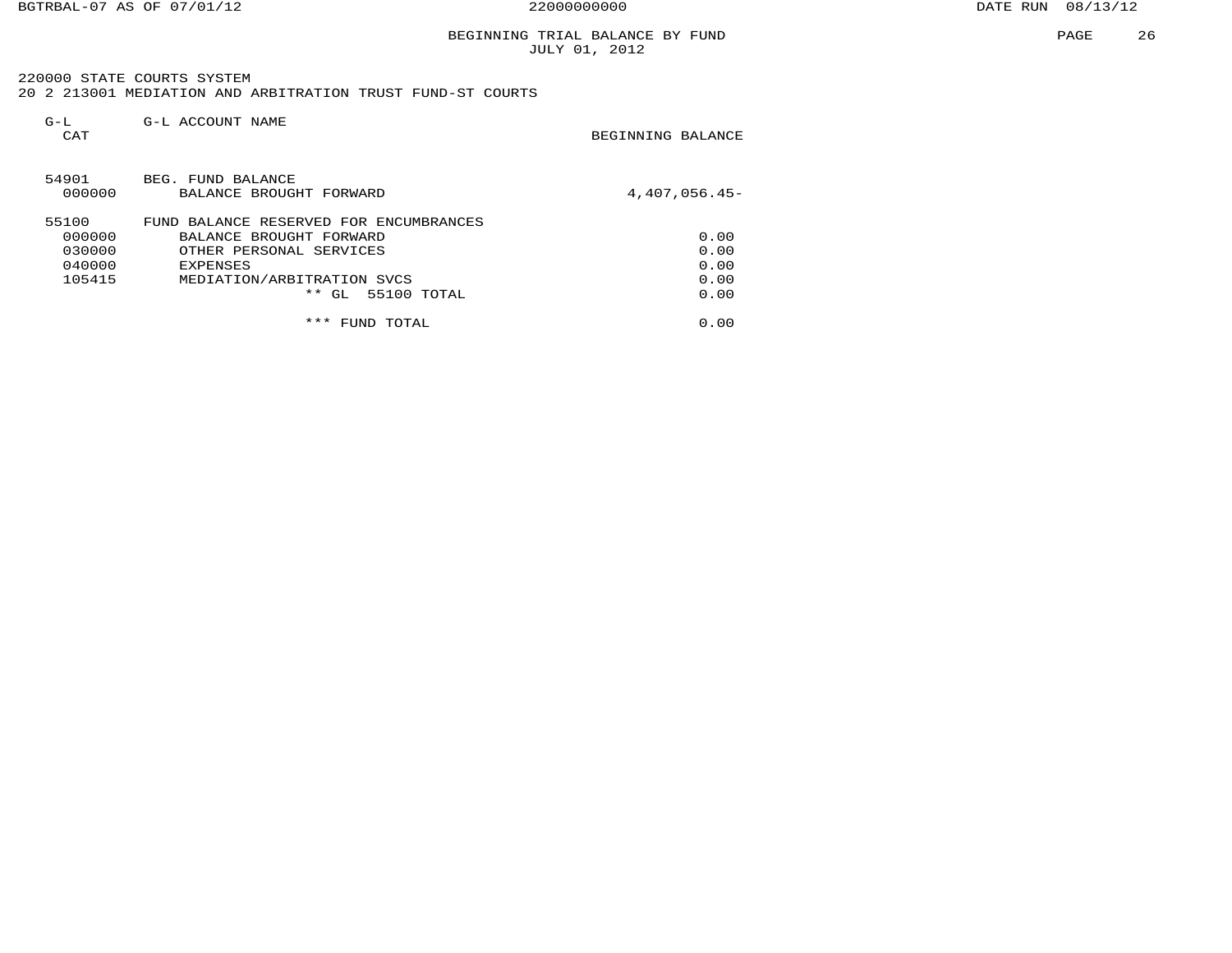# BEGINNING TRIAL BALANCE BY FUND JULY 01, 2012

 220000 STATE COURTS SYSTEM 20 2 215001 APPELLATE OPINION DISTRIBUTION TF-ST COURTS

| $G-L$<br>CAT    | G-L ACCOUNT NAME                                  | BEGINNING BALANCE |      |
|-----------------|---------------------------------------------------|-------------------|------|
| 54900<br>000000 | COMMITTED FUND BALANCE<br>BALANCE BROUGHT FORWARD |                   | 0.00 |
| 54901<br>000000 | BEG. FUND BALANCE<br>BALANCE BROUGHT FORWARD      |                   | 0.00 |
|                 | ***<br>TOTAL<br>FUND                              |                   | 0.00 |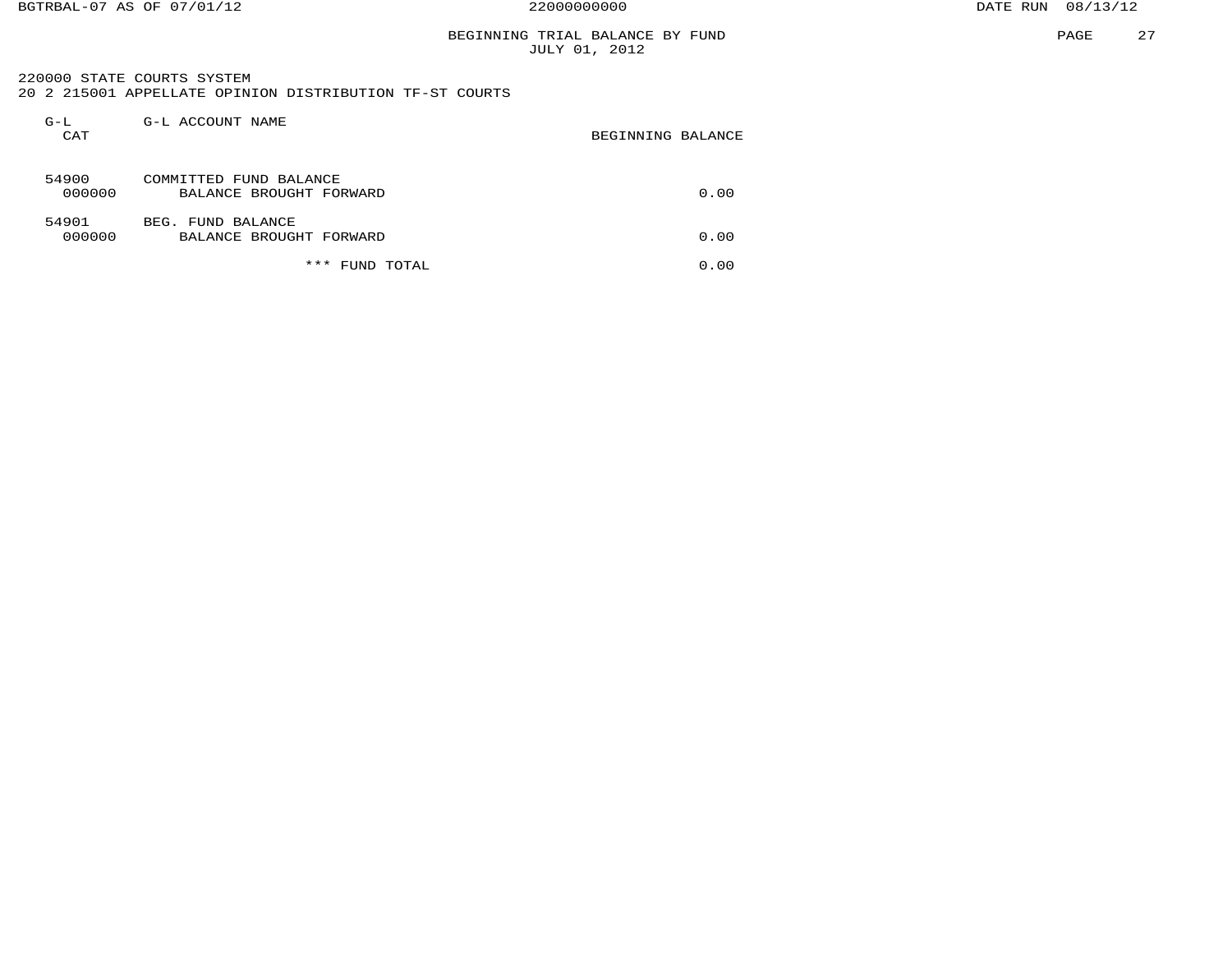BGTRBAL-07 AS OF 07/01/12 22000000000 DATE RUN 08/13/12

G-L G-L ACCOUNT NAME

# BEGINNING TRIAL BALANCE BY FUND **PAGE 28 FOR SECONDATION** JULY 01, 2012

| 220000 STATE COURTS SYSTEM                           |  |  |  |  |
|------------------------------------------------------|--|--|--|--|
| 20 2 261003 FEDERAL GRANTS TRUST FUND - STATE COURTS |  |  |  |  |

| CAT    |                                       | BEGINNING BALANCE |
|--------|---------------------------------------|-------------------|
| 12100  | UNRELEASED CASH IN STATE TREASURY     |                   |
| 000000 | BALANCE BROUGHT FORWARD               | 486,750.36        |
| 15100  | ACCOUNTS RECEIVABLE                   |                   |
| 109910 | STATE OPERATIONS-ARRA 2009            | 0.00              |
| 16300  | DUE FROM OTHER DEPARTMENTS            |                   |
| 001510 |                                       | 206,763.87        |
| 001800 |                                       | 496,609.44        |
| 001903 |                                       | 0.00              |
|        | $**$ GL<br>16300 TOTAL                | 703,373.31        |
| 16500  | DUE FROM OTHER GOVERNMENTAL UNITS     |                   |
| 000700 |                                       | 0.00              |
| 19300  | DEFERRED CHARGES - CURRENT            |                   |
| 109910 | STATE OPERATIONS-ARRA 2009            | 16,761.08         |
| 31100  | ACCOUNTS PAYABLE                      |                   |
| 010000 | SALARIES AND BENEFITS                 | 0.00              |
| 010000 | SALARIES AND BENEFITS<br>CF           | $5,739.43-$       |
| 030000 | OTHER PERSONAL SERVICES               | 0.00              |
| 030000 | CF<br>OTHER PERSONAL SERVICES         | $289.73-$         |
| 040000 | <b>EXPENSES</b>                       | 0.00              |
| 040000 | CF<br>EXPENSES                        | $1.843.96 -$      |
| 100777 | CONTRACTED SERVICES                   | 0.00              |
| 100777 | CONTRACTED SERVICES<br>CF             | $11,639.44-$      |
| 109907 | G/A-DRUG COURTS-ARRA 2009             | $579,993.51-$     |
| 109910 | STATE OPERATIONS-ARRA 2009            | 0.00              |
| 109910 | STATE OPERATIONS-ARRA 2009<br>CF      | $33,143.84-$      |
|        | ** GL 31100 TOTAL                     | $632,649.91 -$    |
| 35200  | DUE TO STATE FUNDS, WITHIN DEPARTMENT |                   |
| 001599 |                                       | 794.58            |
| 109910 | STATE OPERATIONS-ARRA 2009            | $2, 240.92 -$     |
| 180205 | TR OTHER FUNDS W/I AGY                | $21,077.87-$      |
|        | ** GL 35200 TOTAL                     | $22,524.21-$      |
| 35300  | DUE TO OTHER DEPARTMENTS              |                   |
| 040000 | <b>EXPENSES</b>                       | $155.44-$         |
| 109910 | STATE OPERATIONS-ARRA 2009            | $308, 325.16 -$   |
|        | 35300 TOTAL<br>** GL                  | $308,480.60 -$    |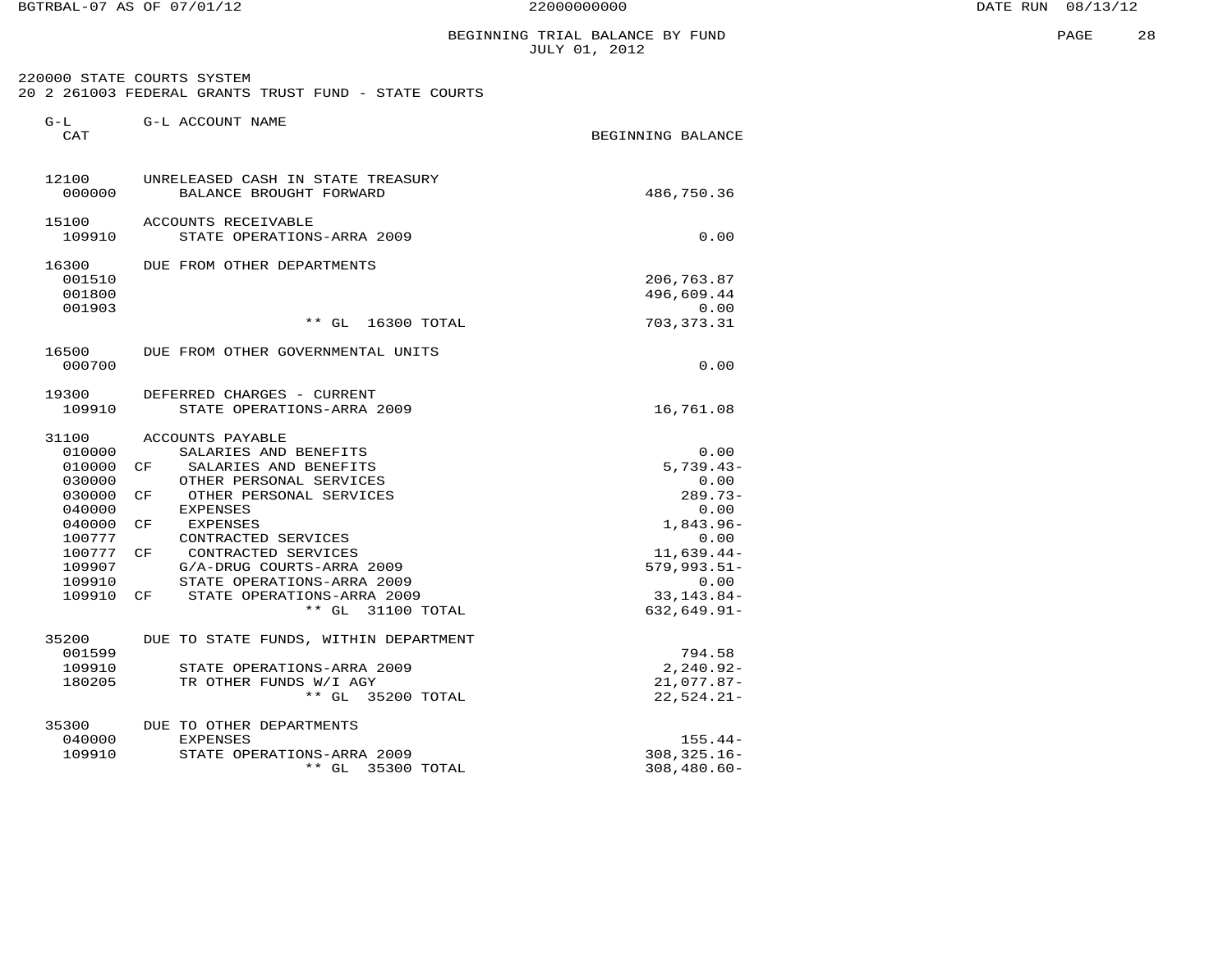BGTRBAL-07 AS OF 07/01/12 22000000000 DATE RUN 08/13/12

PAGE 29

# BEGINNING TRIAL BALANCE BY FUND JULY 01, 2012

BEGINNING BALANCE

| 220000 STATE COURTS SYSTEM                           |  |  |  |  |
|------------------------------------------------------|--|--|--|--|
| 20 2 261003 FEDERAL GRANTS TRUST FUND - STATE COURTS |  |  |  |  |

| $G-T$ .     | G-L ACCOUNT NAME |  |
|-------------|------------------|--|
| $C\Delta T$ |                  |  |

| 38600<br>000000<br>010000 | CURRENT COMPENSATED ABSENCES LIABILITY<br>BALANCE BROUGHT FORWARD<br>SALARIES AND BENEFITS<br>** GL 38600 TOTAL | 27,000.79<br>$32,630.03-$<br>$5,629.24-$ |
|---------------------------|-----------------------------------------------------------------------------------------------------------------|------------------------------------------|
| 54900<br>000000           | COMMITTED FUND BALANCE<br>BALANCE BROUGHT FORWARD                                                               | $99, 160.16 -$                           |
| 000000                    | 54901 BEG. FUND BALANCE<br>BALANCE BROUGHT FORWARD                                                              | 0.00                                     |
| 55100<br>040000           | FUND BALANCE RESERVED FOR ENCUMBRANCES<br><b>EXPENSES</b>                                                       | 0.00                                     |
| 000000                    | 57200 RESTRICTED BY FEDERAL GOVERNMENT<br>BALANCE BROUGHT FORWARD                                               | $138,440.63-$                            |
| 94100<br>040000           | ENCUMBRANCES<br>CF<br><b>EXPENSES</b>                                                                           | 5,948.21                                 |
| 040000                    | 98100 BUDGETARY FND BAL RESERVED/ENCUMBRANCE<br>$C_{\rm F}$<br><b>EXPENSES</b>                                  | $5.948.21 -$                             |
|                           | *** FUND TOTAL                                                                                                  | 0.00                                     |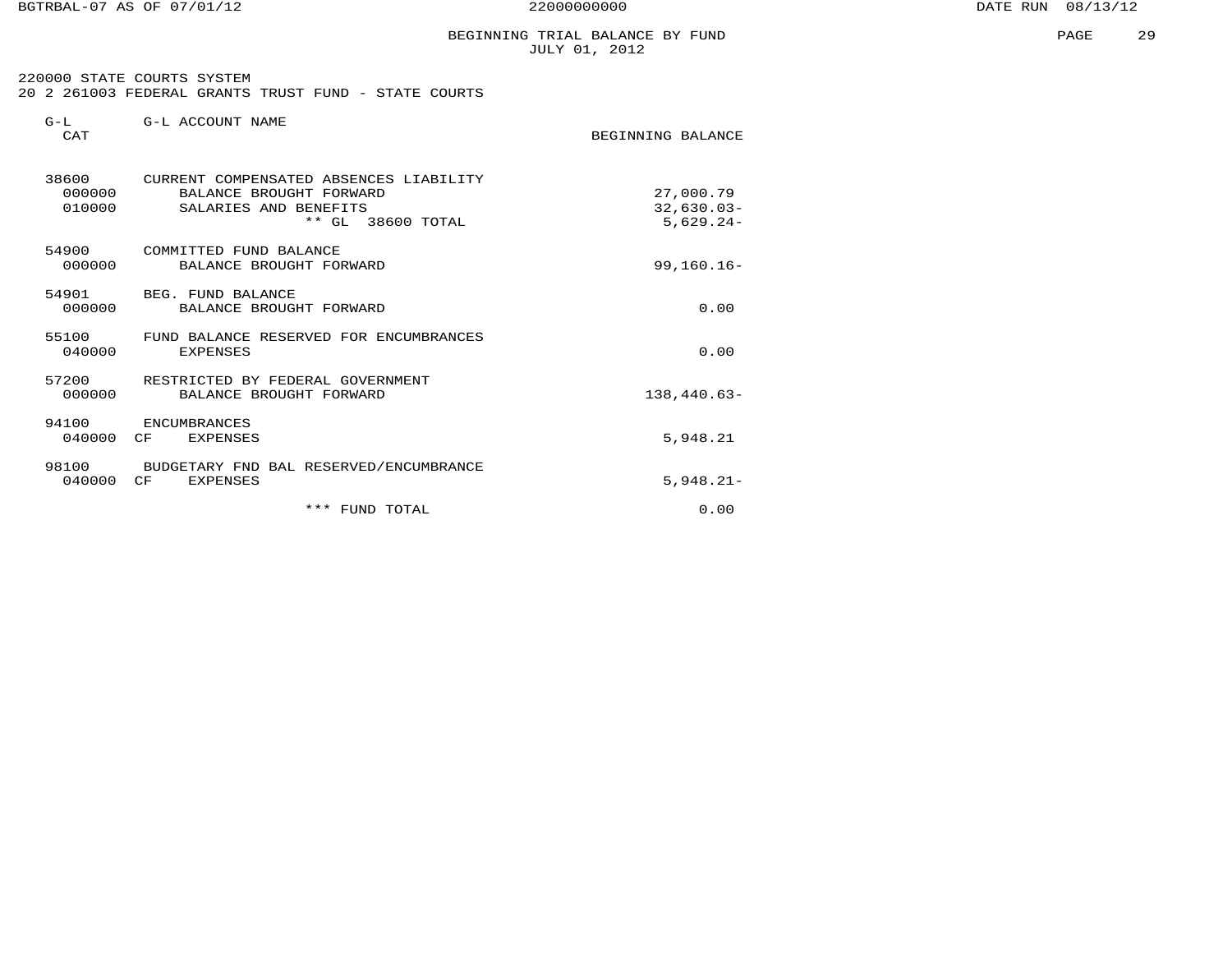220000 STATE COURTS SYSTEM 20 2 339001 GRANTS AND DONATIONS TRUST FUND

| $G-L$<br>CAT     | G-L ACCOUNT NAME                                | BEGINNING BALANCE |
|------------------|-------------------------------------------------|-------------------|
| 12100            | UNRELEASED CASH IN STATE TREASURY               |                   |
| 000000           | BALANCE BROUGHT FORWARD                         | 84,974.69         |
| 15100            | ACCOUNTS RECEIVABLE                             |                   |
| 000000           | BALANCE BROUGHT FORWARD                         | 0.00              |
| 000700           |                                                 | 0.00<br>0.00      |
| 001100<br>001800 |                                                 | 0.00              |
|                  | $**$ GL<br>15100 TOTAL                          | 0.00              |
| 16300            | DUE FROM OTHER DEPARTMENTS                      |                   |
| 000000           | BALANCE BROUGHT FORWARD                         | 0.00              |
| 001510           |                                                 | 0.00              |
|                  | $**$ GL<br>16300 TOTAL                          | 0.00              |
| 16500            | DUE FROM OTHER GOVERNMENTAL UNITS               |                   |
| 000000           | BALANCE BROUGHT FORWARD                         | 0.00              |
| 000700           |                                                 | 0.00<br>0.00      |
| 001510           | $***$ GL<br>16500 TOTAL                         | 0.00              |
| 31100            | ACCOUNTS PAYABLE                                |                   |
| 000000           | BALANCE BROUGHT FORWARD                         | 2.52              |
| 030000           | OTHER PERSONAL SERVICES                         | 0.00              |
| 030000           | OTHER PERSONAL SERVICES<br>CF                   | 0.00              |
| 040000           | <b>EXPENSES</b>                                 | 0.00              |
| 040000           | CF<br><b>EXPENSES</b>                           | $1,599.35-$       |
| 060000<br>100777 | OPERATING CAPITAL OUTLAY<br>CONTRACTED SERVICES | $2.52-$<br>0.00   |
| 100777           | CONTRACTED SERVICES<br>CF                       | $261.67-$         |
| 220030           | REFUND NONSTATE REVENUES                        | $2.52-$           |
|                  | $**$ GL<br>31100 TOTAL                          | $1,863.54-$       |
| 35200            | DUE TO STATE FUNDS, WITHIN DEPARTMENT           |                   |
| 040000           | <b>EXPENSES</b>                                 | 0.00              |
| 35300            | DUE TO OTHER DEPARTMENTS                        |                   |
| 000000           | BALANCE BROUGHT FORWARD                         | 0.00              |
| 35600            | DUE TO GENERAL REVENUE                          |                   |
| 040000<br>310322 | <b>EXPENSES</b><br>SERVICE CHARGE TO GEN REV    | 0.00<br>0.00      |
|                  | $**$ GL<br>35600 TOTAL                          | 0.00              |
|                  |                                                 |                   |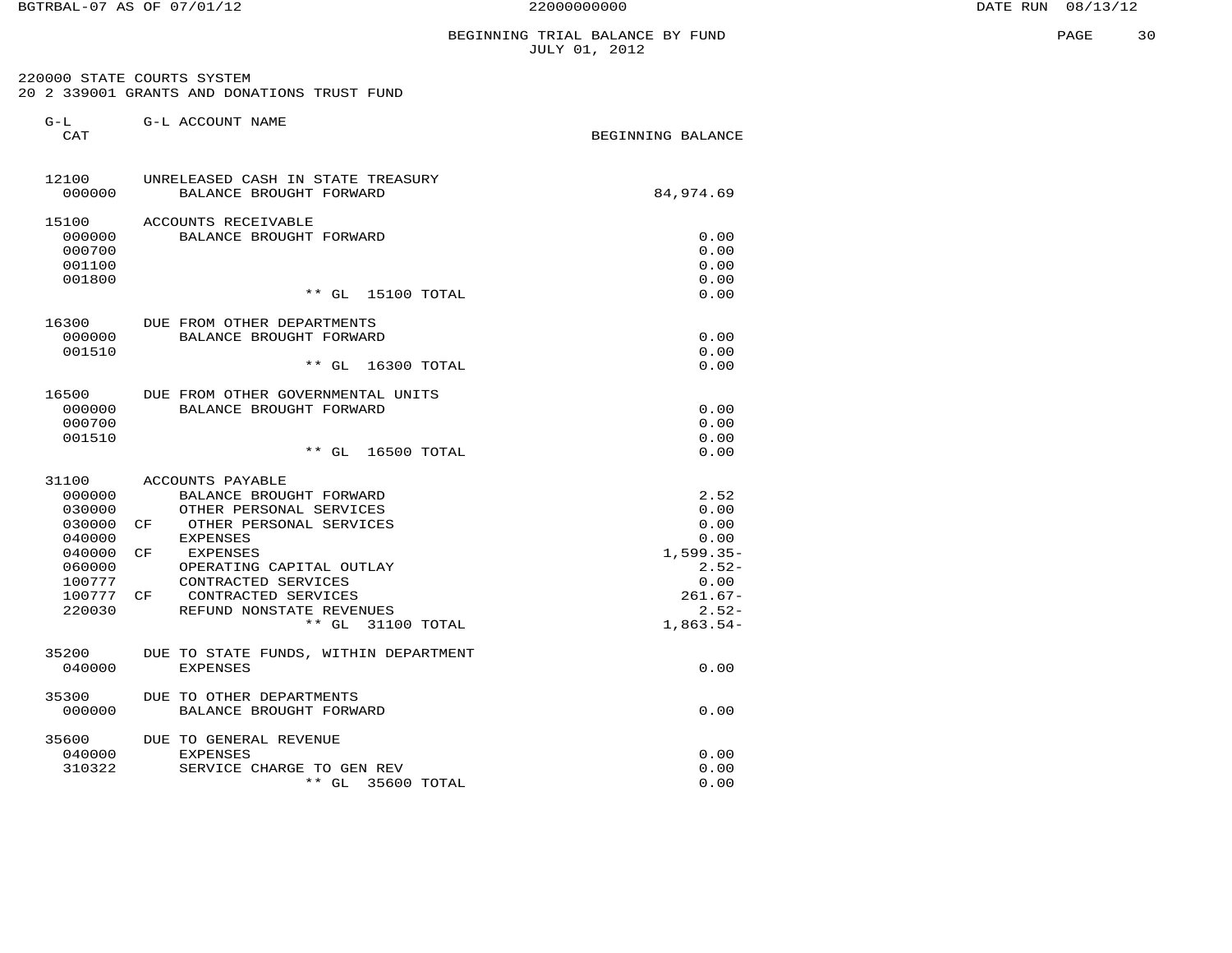BGTRBAL-07 AS OF 07/01/12 22000000000 DATE RUN 08/13/12

#### BEGINNING TRIAL BALANCE BY FUND JULY 01, 2012

 220000 STATE COURTS SYSTEM 20 2 339001 GRANTS AND DONATIONS TRUST FUND

| $G-L$<br><b>CAT</b>                 | G-L ACCOUNT NAME                                                                                                              | BEGINNING BALANCE                                        |
|-------------------------------------|-------------------------------------------------------------------------------------------------------------------------------|----------------------------------------------------------|
| 38800<br>000000<br>000700<br>001100 | UNEARNED REVENUE - CURRENT<br>BALANCE BROUGHT FORWARD<br>** GL 38800 TOTAL                                                    | 15,939.71<br>$6,428.92-$<br>$92,621.94-$<br>83, 111. 15- |
| 38900<br>000000<br>001100           | DEFERRED REVENUES<br>BALANCE BROUGHT FORWARD<br>** GL 38900 TOTAL                                                             | 0.00<br>0.00<br>0.00                                     |
| 001500                              | 45100 ADVANCES FROM OTHER FUNDS BETWEEN DEPA                                                                                  | 0.00                                                     |
| 54900<br>000000                     | COMMITTED FUND BALANCE<br>BALANCE BROUGHT FORWARD                                                                             | 910,007.67                                               |
| 54901<br>000000                     | BEG. FUND BALANCE<br>BALANCE BROUGHT FORWARD                                                                                  | $910,007.67 -$                                           |
| 55100<br>040000<br>109845           | FUND BALANCE RESERVED FOR ENCUMBRANCES<br><b>EXPENSES</b><br>GRANTS AND AIDS - 2005 HURRICANES - STATE O<br>** GL 55100 TOTAL | 0.00<br>0.00<br>0.00                                     |
| 99100<br>000000                     | BUDGETARY FUND BALANCE<br>BALANCE BROUGHT FORWARD                                                                             | 0.00                                                     |
|                                     | ***<br>FUND TOTAL                                                                                                             | 0.00                                                     |
|                                     |                                                                                                                               |                                                          |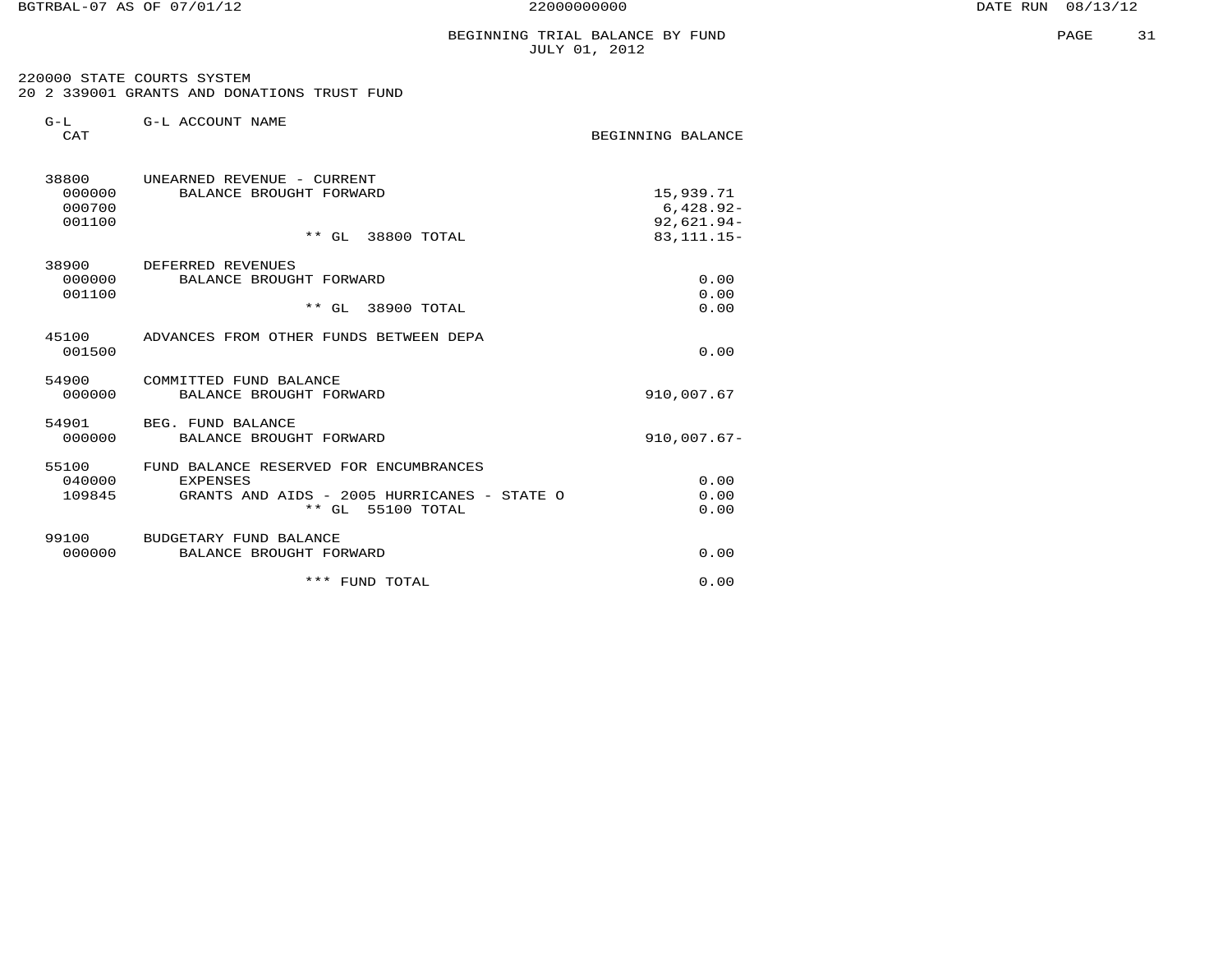220000 STATE COURTS SYSTEM 20 2 510019 OPERATING TRUST FUND STATE COURTS

| G-L<br>CAT                | G-L ACCOUNT NAME                                                                                                       | BEGINNING BALANCE           |
|---------------------------|------------------------------------------------------------------------------------------------------------------------|-----------------------------|
| 12100<br>000000           | UNRELEASED CASH IN STATE TREASURY<br>BALANCE BROUGHT FORWARD                                                           | 0.00                        |
| 38600<br>000000<br>010000 | CURRENT COMPENSATED ABSENCES LIABILITY<br>BALANCE BROUGHT FORWARD<br>SALARIES AND BENEFITS<br>* *<br>38600 TOTAL<br>GL | 877.24<br>$877.24-$<br>0.00 |
| 54900<br>000000           | COMMITTED FUND BALANCE<br>BALANCE BROUGHT FORWARD                                                                      | 5,968,150.01                |
| 54901<br>000000           | BEG. FUND BALANCE<br>BALANCE BROUGHT FORWARD                                                                           | $5,968,150.01 -$            |
|                           | ***<br>FUND<br>TOTAL                                                                                                   | 0.00                        |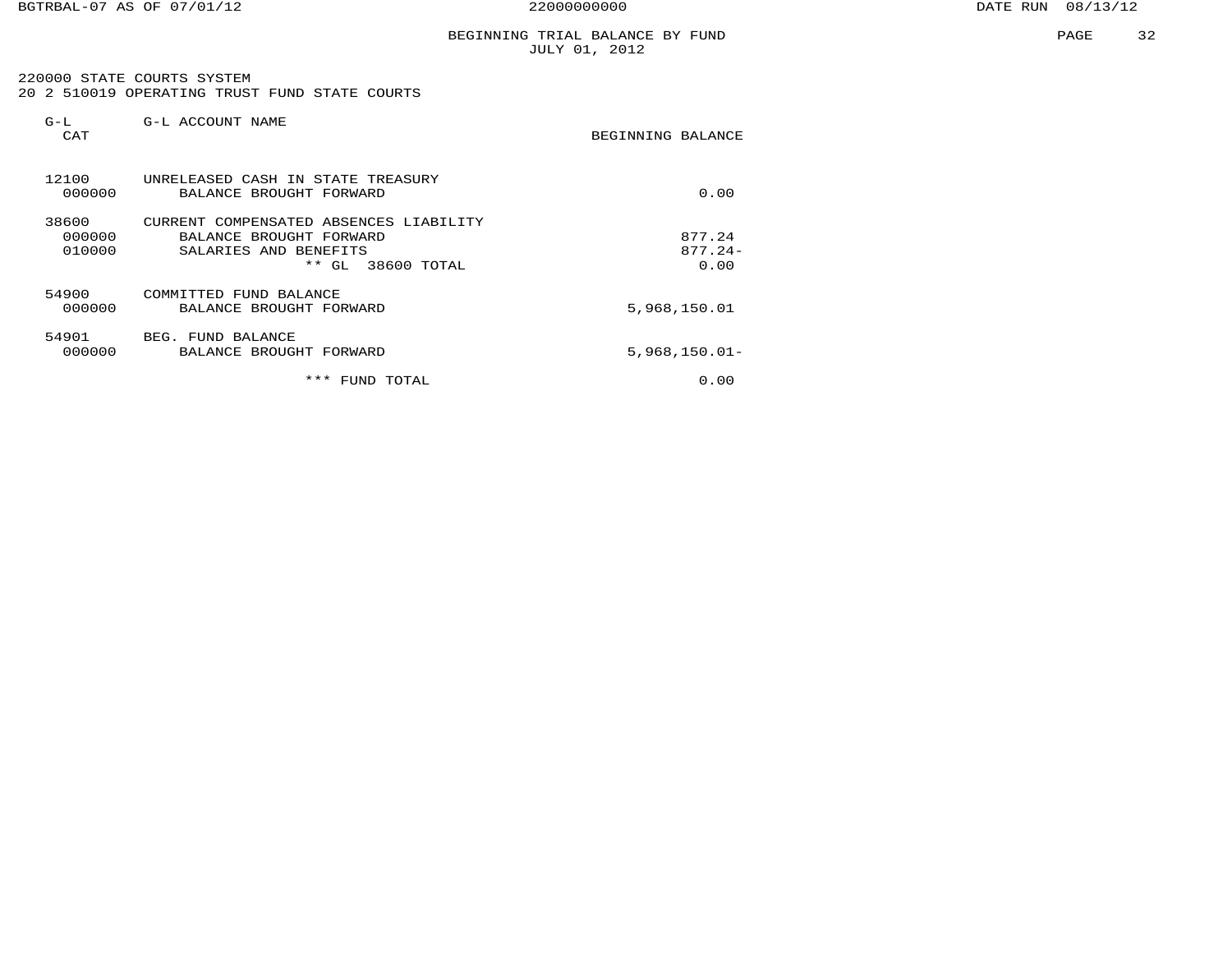220000 STATE COURTS SYSTEM 20 2 792001 WORKING CAPITAL TRUST FUND DOC

| $G-L$<br>CAT              | G-L ACCOUNT NAME                                                                       | BEGINNING BALANCE    |
|---------------------------|----------------------------------------------------------------------------------------|----------------------|
| 12100<br>000000           | UNRELEASED CASH IN STATE TREASURY<br>BALANCE BROUGHT FORWARD                           | 0.00                 |
| 15100<br>004800           | ACCOUNTS RECEIVABLE                                                                    | 0.00                 |
| 31100<br>040000<br>040000 | ACCOUNTS PAYABLE<br><b>EXPENSES</b><br>CF<br><b>EXPENSES</b><br>$**$ GL<br>31100 TOTAL | 0.00<br>0.00<br>0.00 |
| 54900<br>000000           | COMMITTED FUND BALANCE<br>BALANCE BROUGHT FORWARD                                      | 0.00                 |
| 55100<br>000000           | FUND BALANCE RESERVED FOR ENCUMBRANCES<br>BALANCE BROUGHT FORWARD                      | 0.00                 |
| 99100<br>000000           | BUDGETARY FUND BALANCE<br>BALANCE BROUGHT FORWARD                                      | 0.00                 |
|                           | *** FUND TOTAL                                                                         | 0.00                 |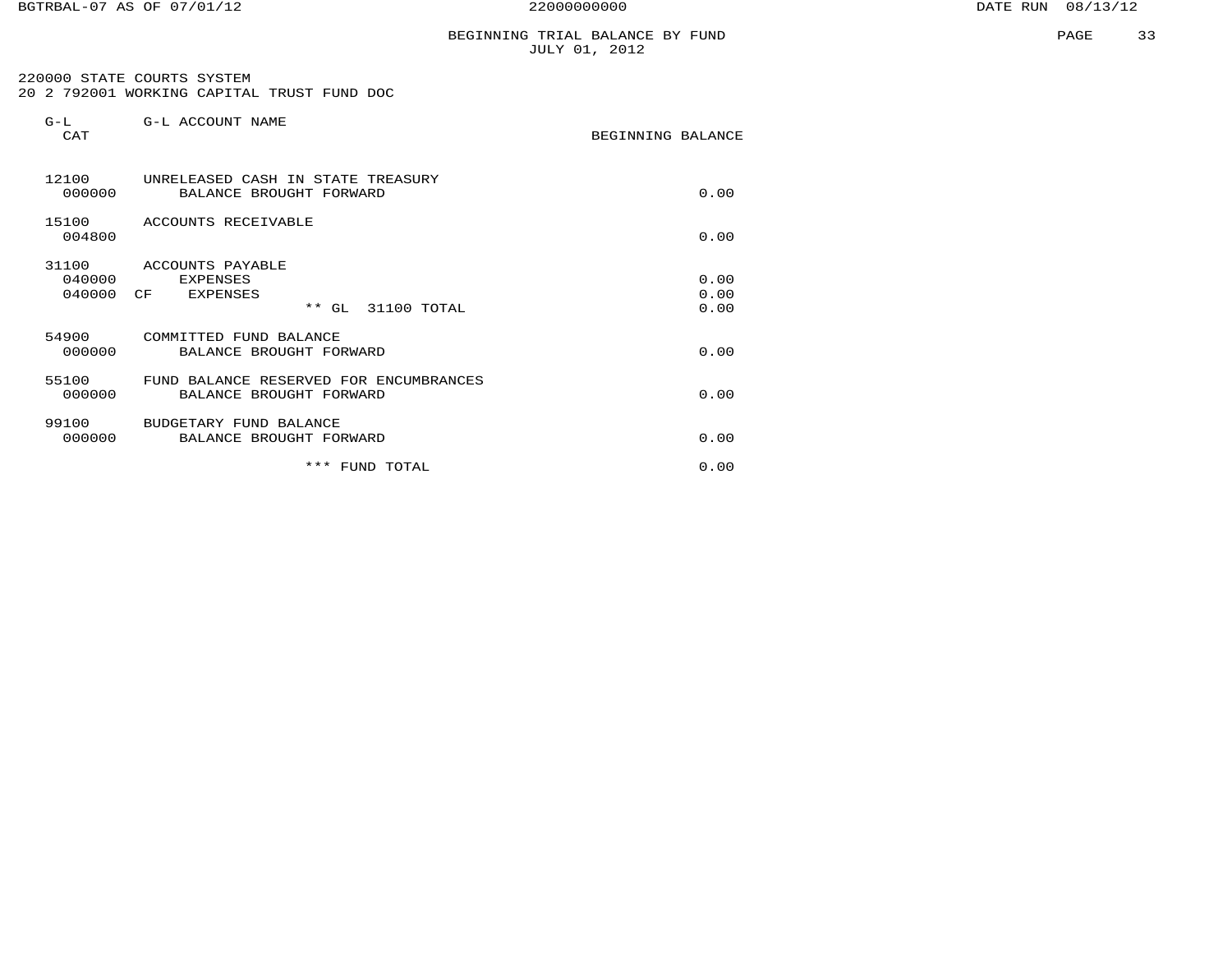# BEGINNING TRIAL BALANCE BY FUND JULY 01, 2012

 220000 STATE COURTS SYSTEM 20 2 973001 FAMILY COURTS TRUST FUND

G-L G-L ACCOUNT NAME

| CAT              |                                                             | BEGINNING BALANCE |
|------------------|-------------------------------------------------------------|-------------------|
| 11100            | CASH ON HAND                                                |                   |
| 000000           | BALANCE BROUGHT FORWARD                                     | 0.00              |
| 12100            | UNRELEASED CASH IN STATE TREASURY                           |                   |
| 000000           | BALANCE BROUGHT FORWARD                                     | 0.00              |
| 14100            | POOLED INVESTMENTS WITH STATE TREASURY                      |                   |
| 000000           | BALANCE BROUGHT FORWARD                                     | 0.00              |
| 15100            | ACCOUNTS RECEIVABLE                                         |                   |
| 000000           | BALANCE BROUGHT FORWARD                                     | 0.00              |
| 000100<br>000500 |                                                             | 0.00<br>0.00      |
| 210014           | OTHER DATA PROCESSING SVCS                                  | 0.00              |
|                  | $**$ GL<br>15100 TOTAL                                      | 0.00              |
| 15300            | INTEREST AND DIVIDENDS RECEIVABLE                           |                   |
| 000000           | BALANCE BROUGHT FORWARD                                     | 0.00              |
| 000502           |                                                             | 0.00              |
|                  | $**$ GL<br>15300 TOTAL                                      | 0.00              |
| 31100            | ACCOUNTS PAYABLE                                            |                   |
| 040000           | <b>EXPENSES</b>                                             | 0.00              |
| 35200            | DUE TO STATE FUNDS, WITHIN DEPARTMENT                       |                   |
| 000000           | BALANCE BROUGHT FORWARD                                     | 0.00              |
| 040000           | <b>EXPENSES</b><br>** GL 35200 TOTAL                        | 0.00<br>0.00      |
|                  |                                                             |                   |
| 35300<br>310000  | DUE TO OTHER DEPARTMENTS<br>CATEGORY NAME NOT ON TITLE FILE | 0.00              |
|                  |                                                             |                   |
| 35600<br>310000  | DUE TO GENERAL REVENUE<br>CATEGORY NAME NOT ON TITLE FILE   | 0.00              |
| 310322           | SERVICE CHARGE TO GEN REV                                   | 0.00              |
|                  | $**$ GL<br>35600 TOTAL                                      | 0.00              |
| 54900            | COMMITTED FUND BALANCE                                      |                   |
| 000000           | BALANCE BROUGHT FORWARD                                     | 957,779.18        |
| 54901            | BEG. FUND BALANCE                                           |                   |
| 000000           | BALANCE BROUGHT FORWARD                                     | 957,779.18-       |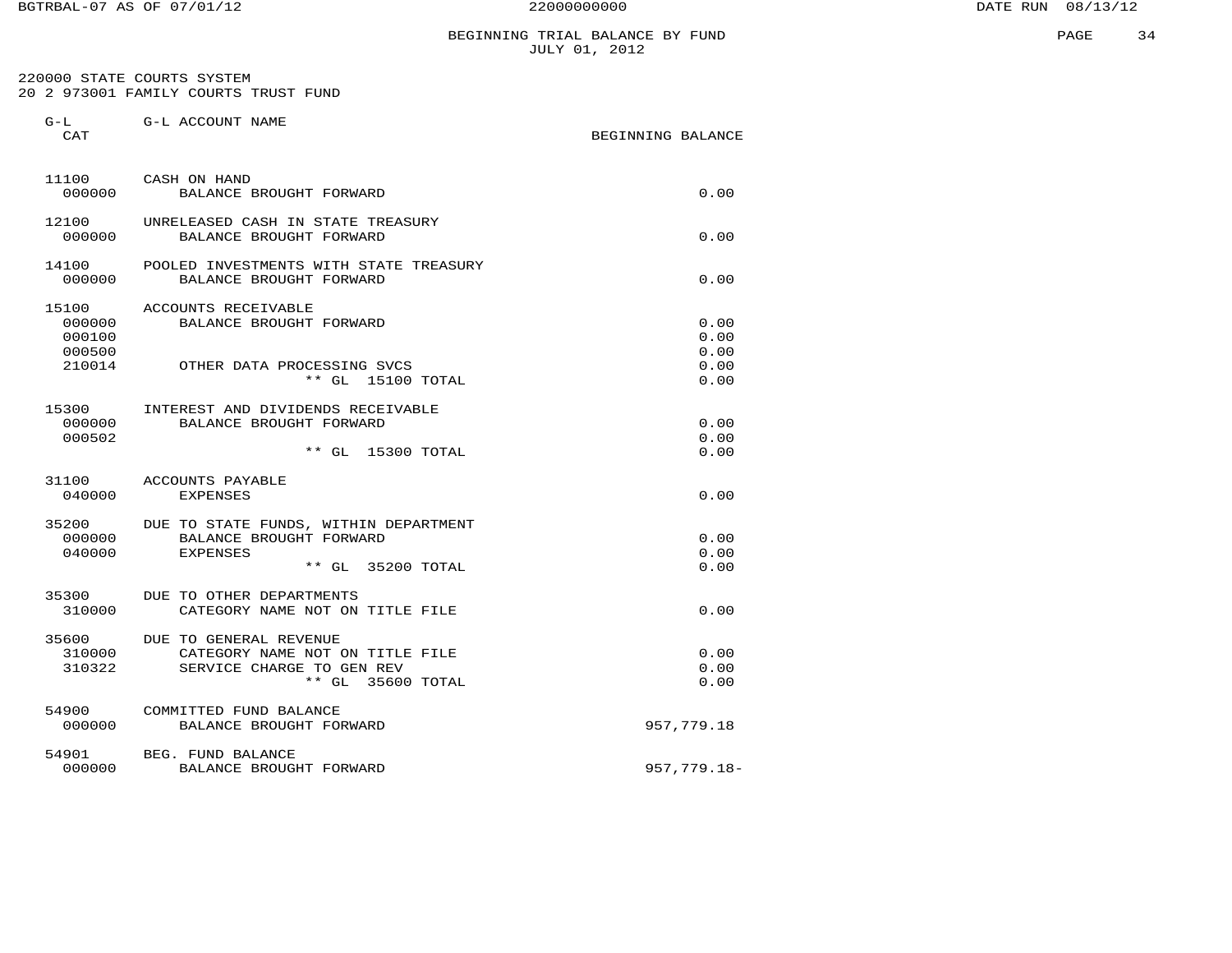# BEGINNING TRIAL BALANCE BY FUND JULY 01, 2012

 220000 STATE COURTS SYSTEM 20 2 973001 FAMILY COURTS TRUST FUND

| $G-L$<br>CAT    | G-L ACCOUNT NAME                                                  | BEGINNING BALANCE |
|-----------------|-------------------------------------------------------------------|-------------------|
| 55100<br>000000 | FUND BALANCE RESERVED FOR ENCUMBRANCES<br>BALANCE BROUGHT FORWARD | 0.00              |
|                 | ***<br>TOTAL<br>FUND                                              | 0.00              |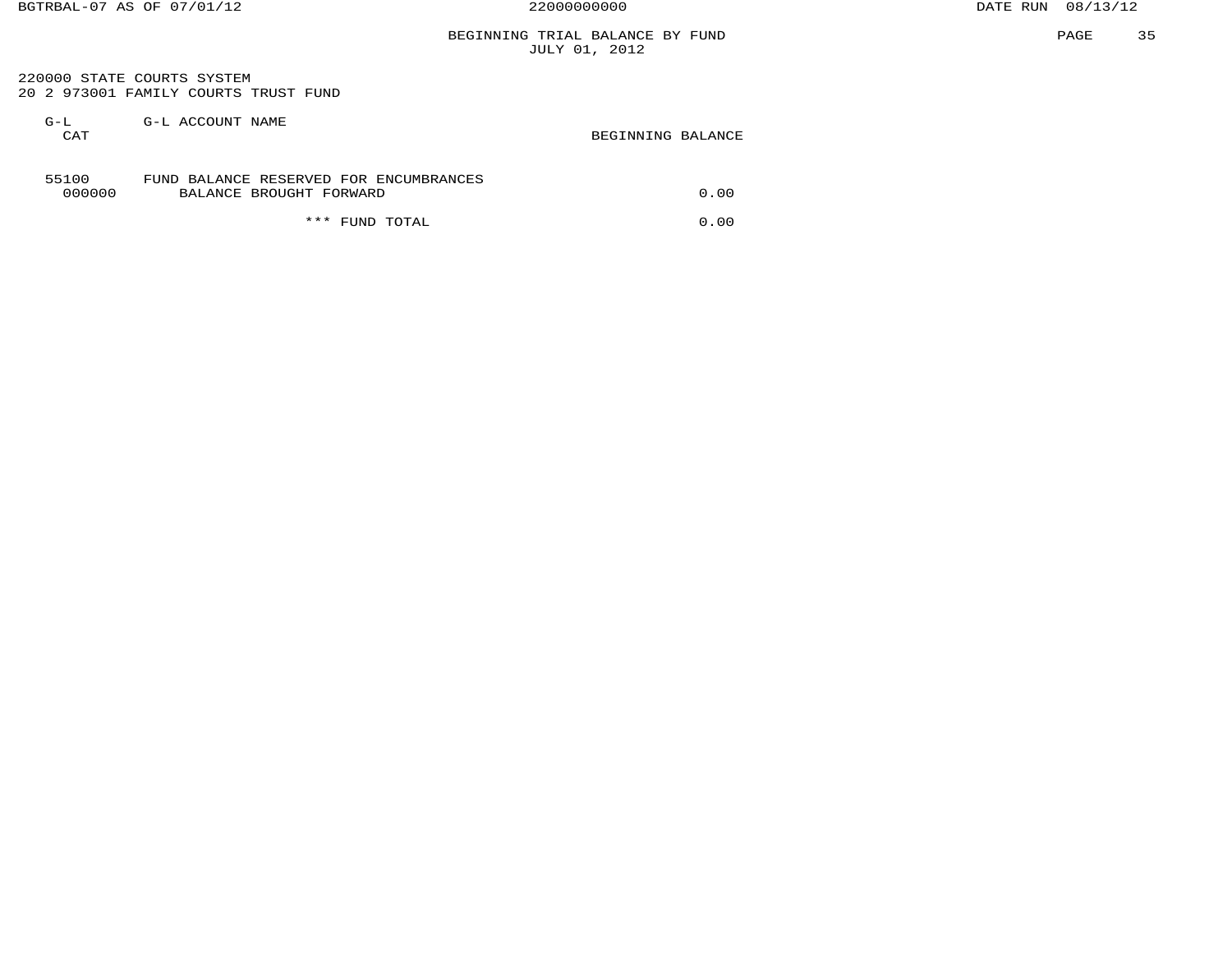220000 STATE COURTS SYSTEM 30 1 000001 GENERAL REVENUE FUND

| $G-L$<br>CAT              | G-L ACCOUNT NAME          |                                                                                                                                      | BEGINNING BALANCE    |  |
|---------------------------|---------------------------|--------------------------------------------------------------------------------------------------------------------------------------|----------------------|--|
| 31100<br>082193           | ACCOUNTS PAYABLE<br>91    | CATEGORY NAME NOT ON TITLE<br>FILE                                                                                                   | 0.00                 |  |
| 31300<br>082098<br>082194 | 94<br>91<br>CATEGORY NAME | CONSTRUCTION CONTRACTS PAYABLE<br>CATEGORY NAME NOT ON<br>TTTLE.<br>FTLE<br>NOT<br>ON<br>TITLE<br>FILE<br>31300 TOTAL<br>$***$<br>GL | 0.00<br>0.00<br>0.00 |  |
| 35300<br>082194           | DUE.<br>TO<br>91          | OTHER DEPARTMENTS<br>CATEGORY NAME NOT ON TITLE FILE<br>***<br>TOTAL<br>FUND                                                         | 0.00<br>0.00         |  |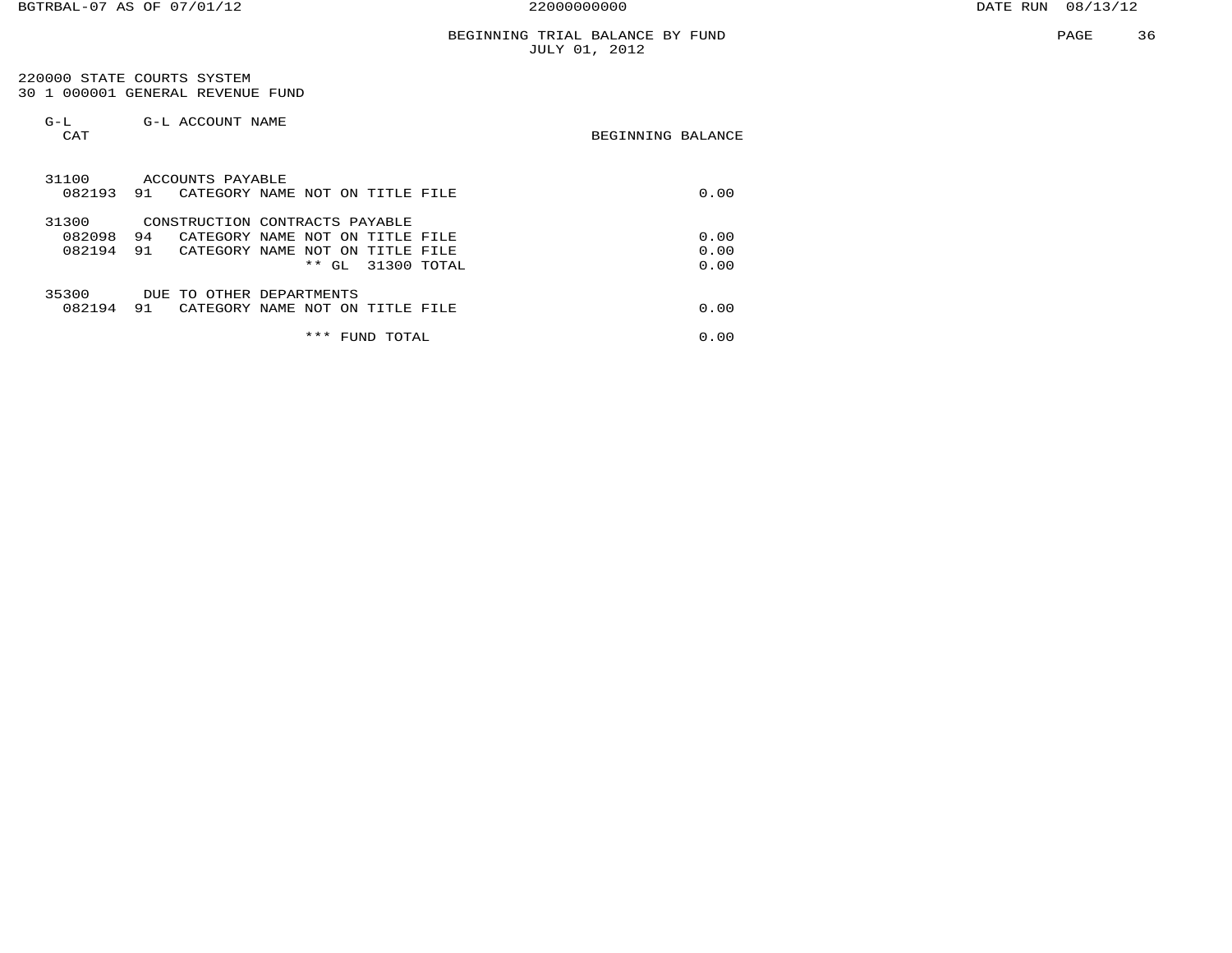220000 STATE COURTS SYSTEM 30 1 000014 COURT OF APPEAL-GENERAL REVENUE

| $G-L$<br>CAT | G-L ACCOUNT NAME                         | BEGINNING BALANCE |
|--------------|------------------------------------------|-------------------|
| 13100        | UNEXPENDED GENERAL REVENUE RELEASES      |                   |
| 082193       | 96<br>CATEGORY NAME NOT ON TITLE FILE    | 0.00              |
| 083055       | 95<br>CATEGORY NAME NOT ON TITLE FILE    | 0.00              |
|              | $***$ GL<br>13100 TOTAL                  | 0.00              |
| 54900        | COMMITTED FUND BALANCE                   |                   |
| 082193       | 96<br>CATEGORY NAME NOT ON TITLE FILE    | 0.00              |
| 083055       | 95<br>CATEGORY NAME NOT ON<br>TITLE FILE | 0.00              |
|              | 54900 TOTAL<br>$***$<br>GL               | 0.00              |
|              | ***<br>FUND TOTAL                        | 0.00              |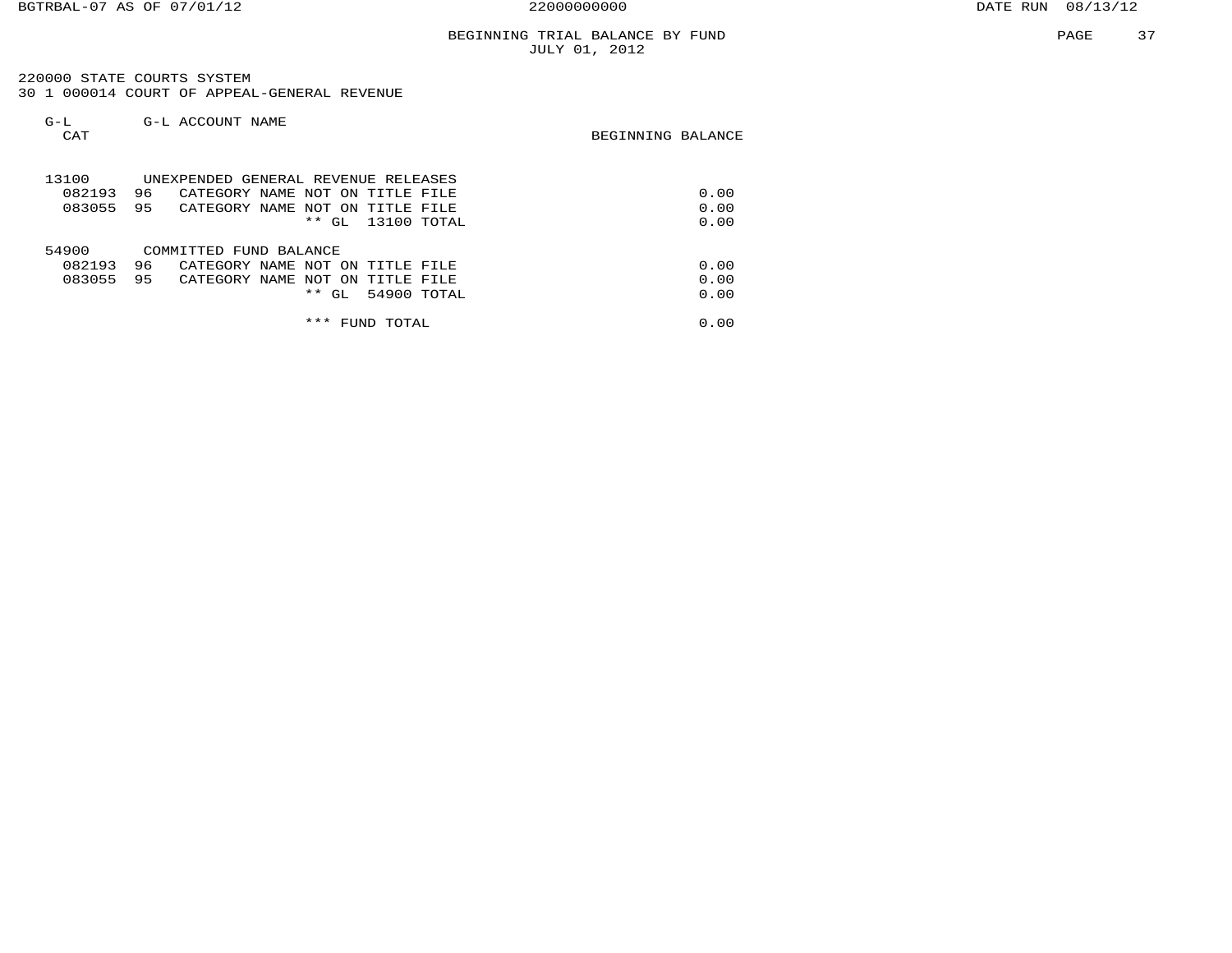220000 STATE COURTS SYSTEM 30 1 000702 FUND NOT ON TITLE FILE

| $G-L$<br>CAT              | G-L ACCOUNT NAME                                                                                                                   | BEGINNING BALANCE    |
|---------------------------|------------------------------------------------------------------------------------------------------------------------------------|----------------------|
| 13100<br>000000<br>085017 | UNEXPENDED GENERAL REVENUE RELEASES<br>BALANCE BROUGHT FORWARD<br>REPAIRS AND RENOVATIONS, ROOF REPAIRS - DMS<br>** GL 13100 TOTAL | 0.00<br>0.00<br>0.00 |
| 31100<br>085017           | ACCOUNTS PAYABLE<br>88 REPAIRS AND RENOVATIONS, ROOF REPAIRS - DMS                                                                 | 0.00                 |
| 54900<br>000000<br>085017 | COMMITTED FUND BALANCE<br>BALANCE BROUGHT FORWARD<br>REPAIRS AND RENOVATIONS, ROOF REPAIRS - DMS<br>** GL 54900 TOTAL              | 0.00<br>0.00<br>0.00 |
| 000000                    | 55600 RESERVED FOR FCO AND GRANTS/AID - FCO<br>BALANCE BROUGHT FORWARD                                                             | 0.00                 |
|                           | * * *<br>FUND TOTAL                                                                                                                | 0.00                 |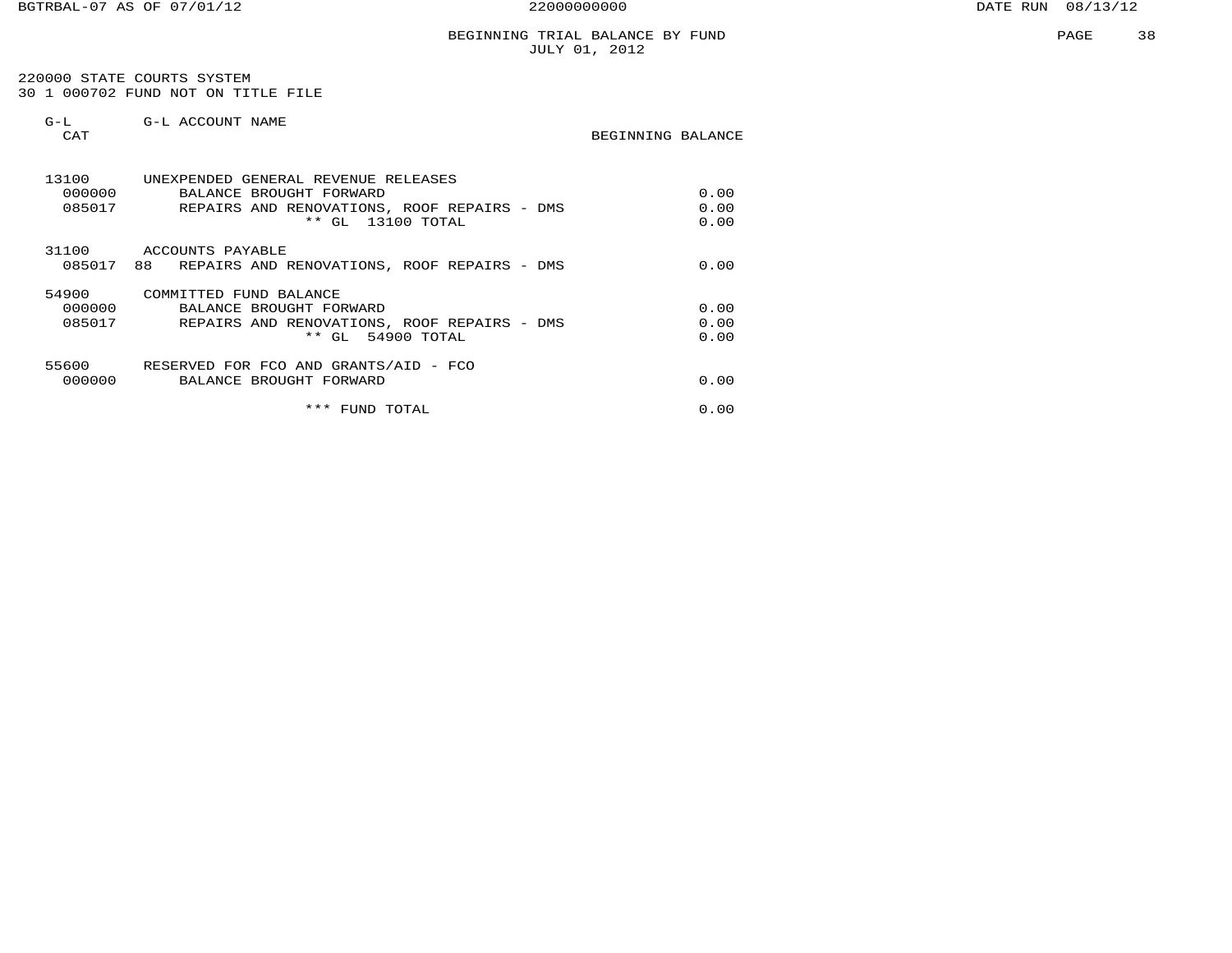BEGINNING TRIAL BALANCE BY FUND JULY 01, 2012

 220000 STATE COURTS SYSTEM 30 1 000704 FUND NOT ON TITLE FILE

| G-L<br>CAT      | G-L ACCOUNT NAME                                                 | BEGINNING BALANCE |
|-----------------|------------------------------------------------------------------|-------------------|
| 55600<br>000000 | RESERVED FOR FCO AND GRANTS/AID - FCO<br>BALANCE BROUGHT FORWARD | 0.00              |
|                 | *** FUND TOTAL                                                   | 0.00              |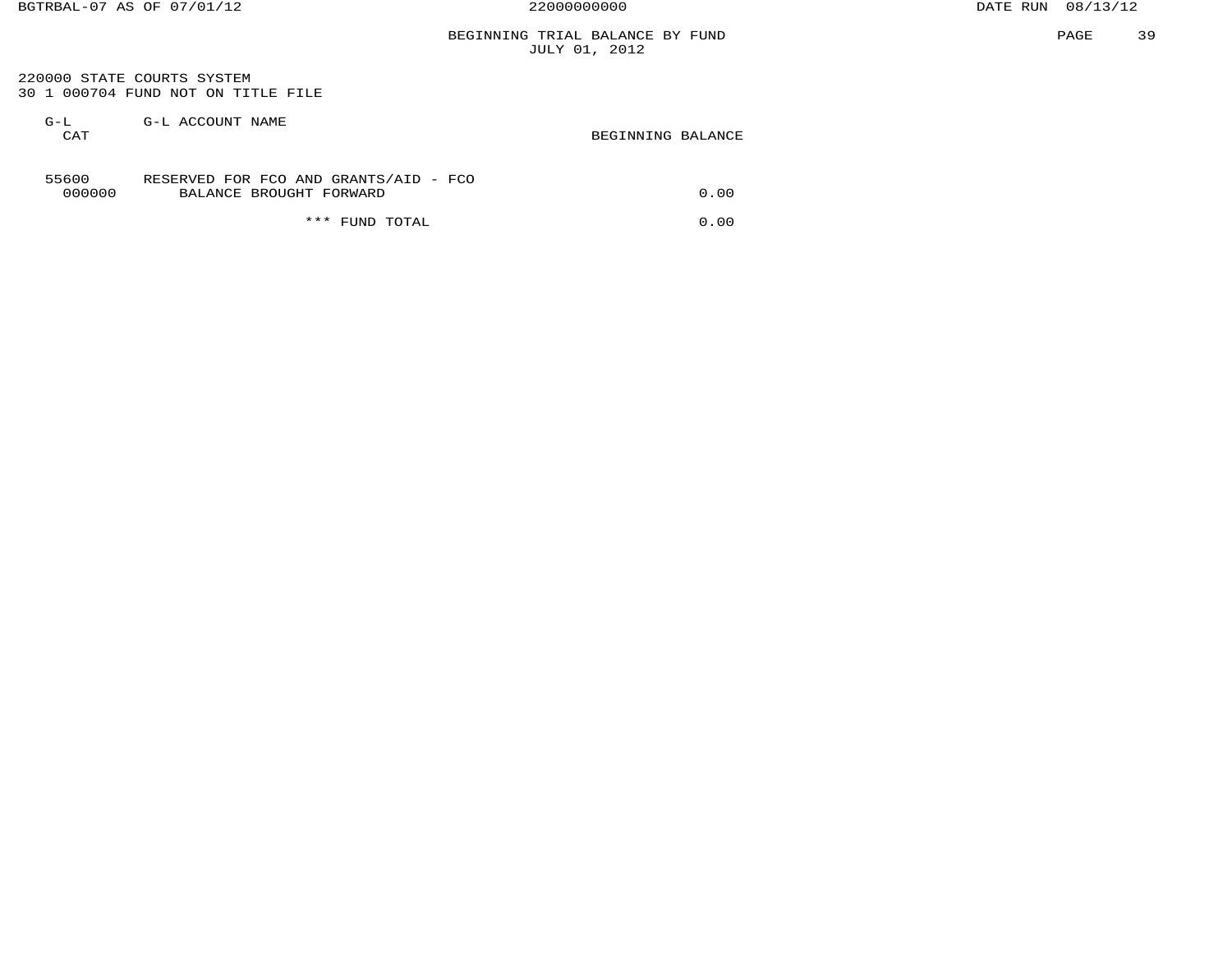BEGINNING TRIAL BALANCE BY FUND JULY 01, 2012

 220000 STATE COURTS SYSTEM 30 1 000705 FUND NOT ON TITLE FILE

| $G-L$<br>CAT    | G-L ACCOUNT NAME                                                 | BEGINNING BALANCE |
|-----------------|------------------------------------------------------------------|-------------------|
| 55600<br>000000 | RESERVED FOR FCO AND GRANTS/AID - FCO<br>BALANCE BROUGHT FORWARD | 0.00              |
|                 | * * *<br>FUND TOTAL                                              | 0.00              |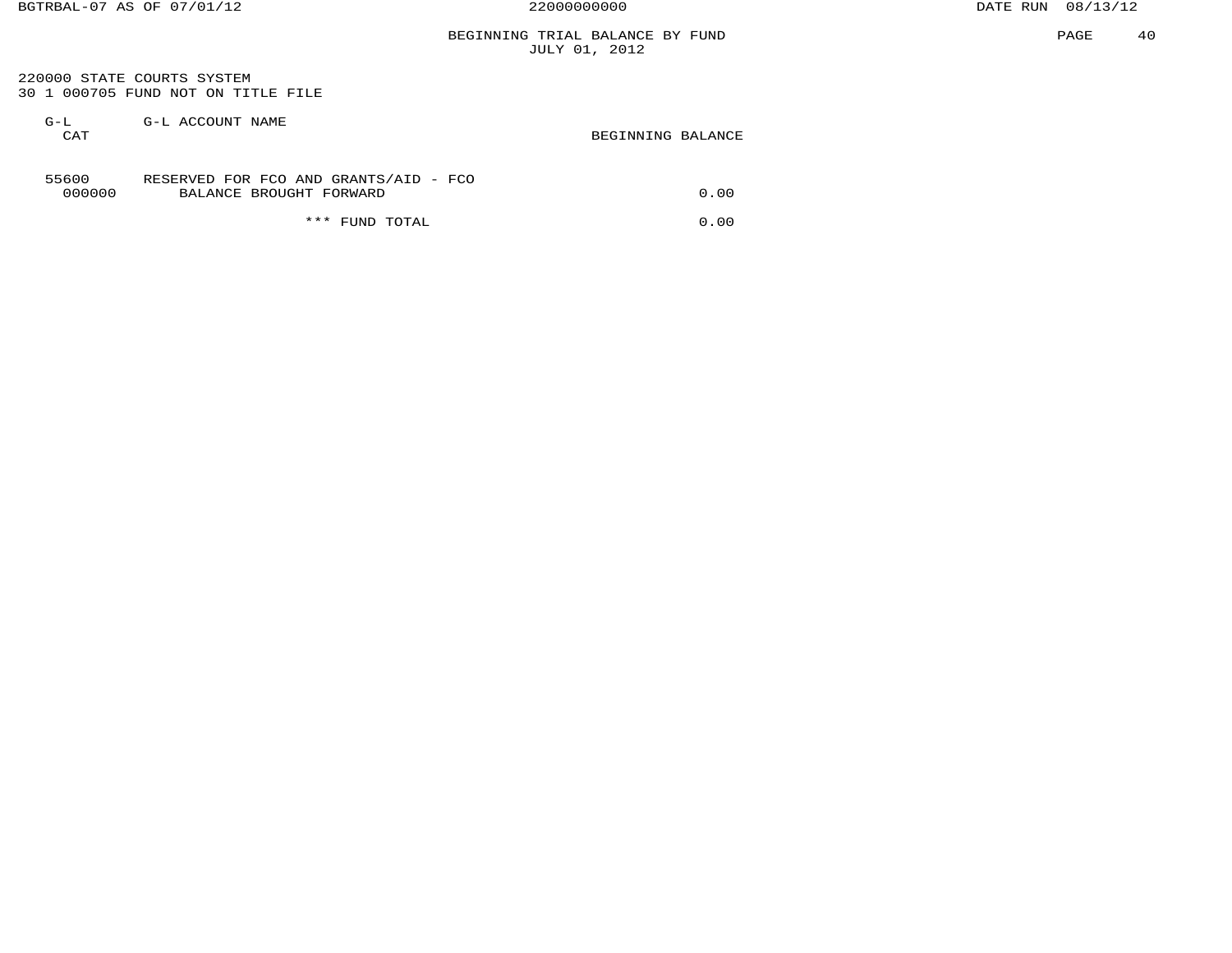## BEGINNING TRIAL BALANCE BY FUND JULY 01, 2012

 220000 STATE COURTS SYSTEM 30 2 580080 FUND NOT ON TITLE FILE

| $G-L$<br>CAT    | G-L ACCOUNT NAME                                             | BEGINNING BALANCE |
|-----------------|--------------------------------------------------------------|-------------------|
| 12100<br>000000 | UNRELEASED CASH IN STATE TREASURY<br>BALANCE BROUGHT FORWARD | 0.00              |
| 54900<br>000000 | COMMITTED FUND BALANCE<br>BALANCE BROUGHT FORWARD            | 0.00              |
|                 | ***<br>TOTAL<br>FUND                                         | 0.00              |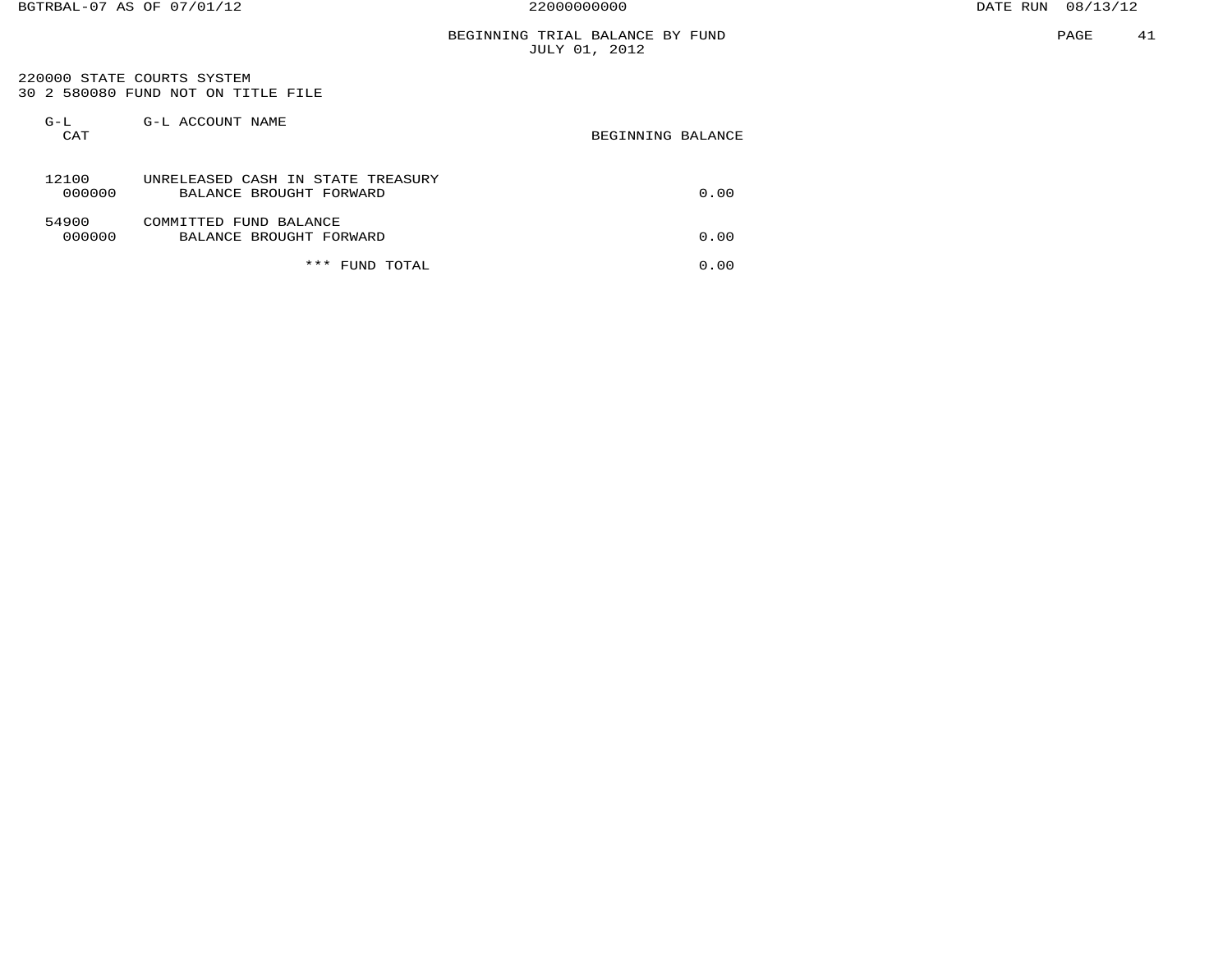220000 STATE COURTS SYSTEM 30 4 000001 STATE INFRASTRUCTURE FUND

| $G-L$<br>CAT | G-L ACCOUNT NAME                            | BEGINNING BALANCE |
|--------------|---------------------------------------------|-------------------|
| 31100        | ACCOUNTS PAYABLE                            |                   |
| 088003       | 90<br>CATEGORY NAME NOT ON<br>TITLE FILE    | 0.00              |
| 088256       | 89<br>CATEGORY NAME<br>NOT ON<br>TITLE FILE | 0.00              |
|              | $***$<br>31100 TOTAL<br>GL.                 | 0.00              |
| 54900        | COMMITTED FUND BALANCE                      |                   |
| 088256       | 89<br>CATEGORY NAME NOT ON TITLE FILE       | 0.00              |
|              | ***<br>TOTAL<br>FUND                        | 0.00              |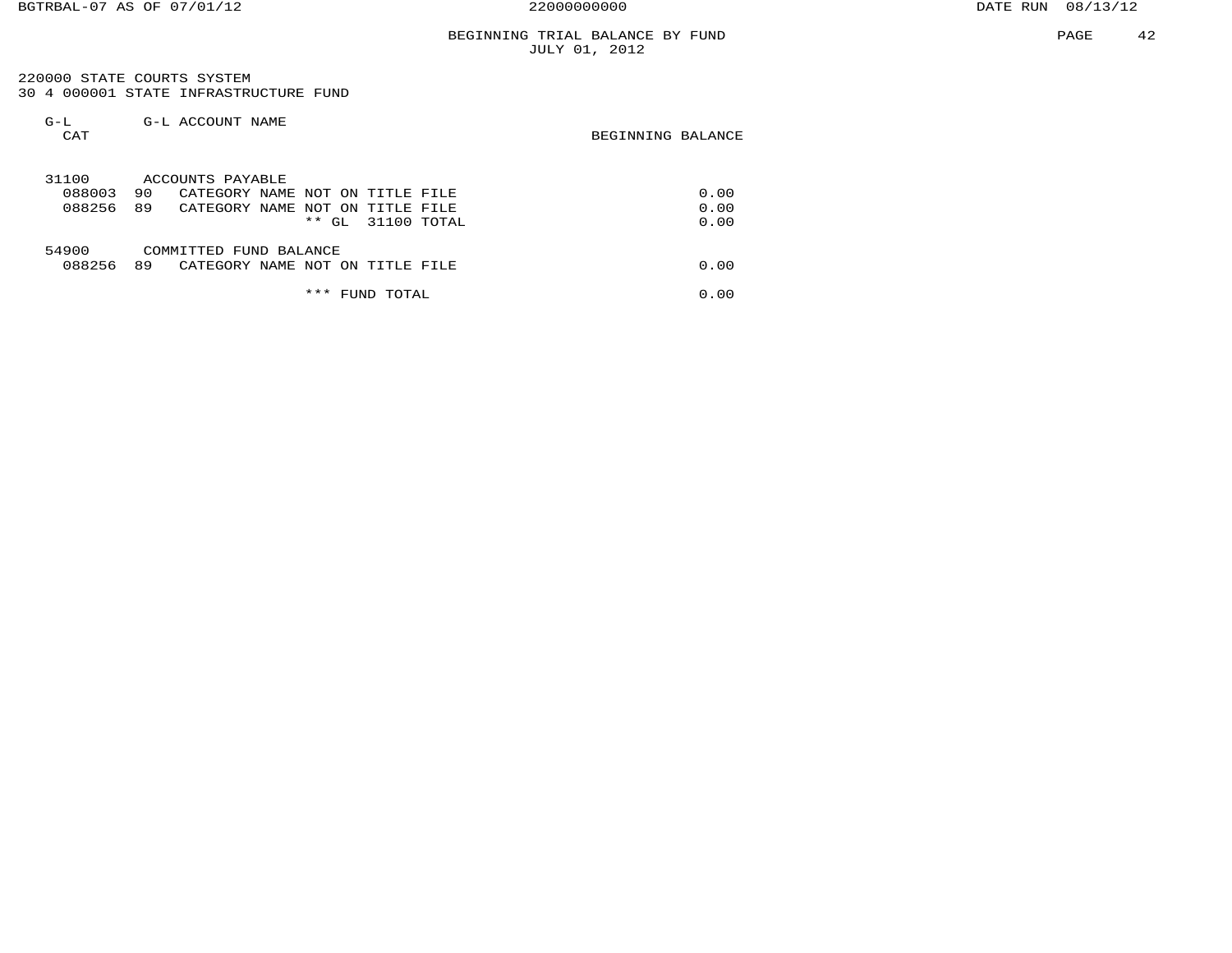# BEGINNING TRIAL BALANCE BY FUND JULY 01, 2012

 220000 STATE COURTS SYSTEM 71 2 060007 FUND NOT ON TITLE FILE

| $G-L$<br>CAT    | G-L ACCOUNT NAME                                             | BEGINNING BALANCE |
|-----------------|--------------------------------------------------------------|-------------------|
| 12100<br>000000 | UNRELEASED CASH IN STATE TREASURY<br>BALANCE BROUGHT FORWARD | 0.00              |
| 53900<br>000000 | NET ASSETS UNRESTRICTED<br>BALANCE BROUGHT FORWARD           | 0.00              |
|                 | ***<br>TOTAL<br>FUND                                         | 0.00              |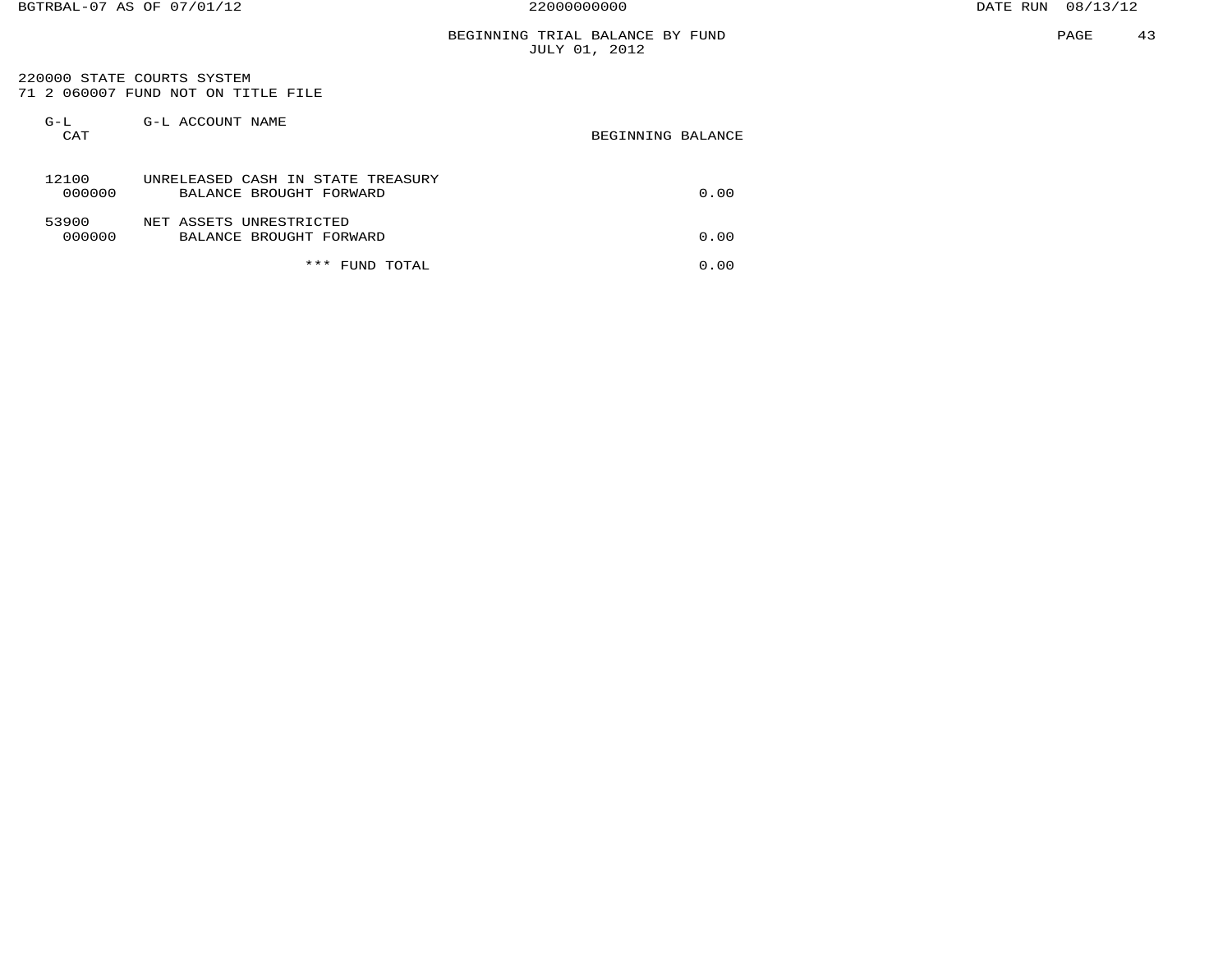## BEGINNING TRIAL BALANCE BY FUND JULY 01, 2012

 220000 STATE COURTS SYSTEM 71 2 146001 COURT EDUCATION TRUST FUND

| $G-L$<br>CAT    | G-L ACCOUNT NAME                                             | BEGINNING BALANCE |
|-----------------|--------------------------------------------------------------|-------------------|
| 12100<br>000000 | UNRELEASED CASH IN STATE TREASURY<br>BALANCE BROUGHT FORWARD | 0.00              |
| 53900<br>000000 | NET ASSETS UNRESTRICTED<br>BALANCE BROUGHT FORWARD           | 0.00              |
|                 | ***<br>TOTAL<br>FUND                                         | 0.00              |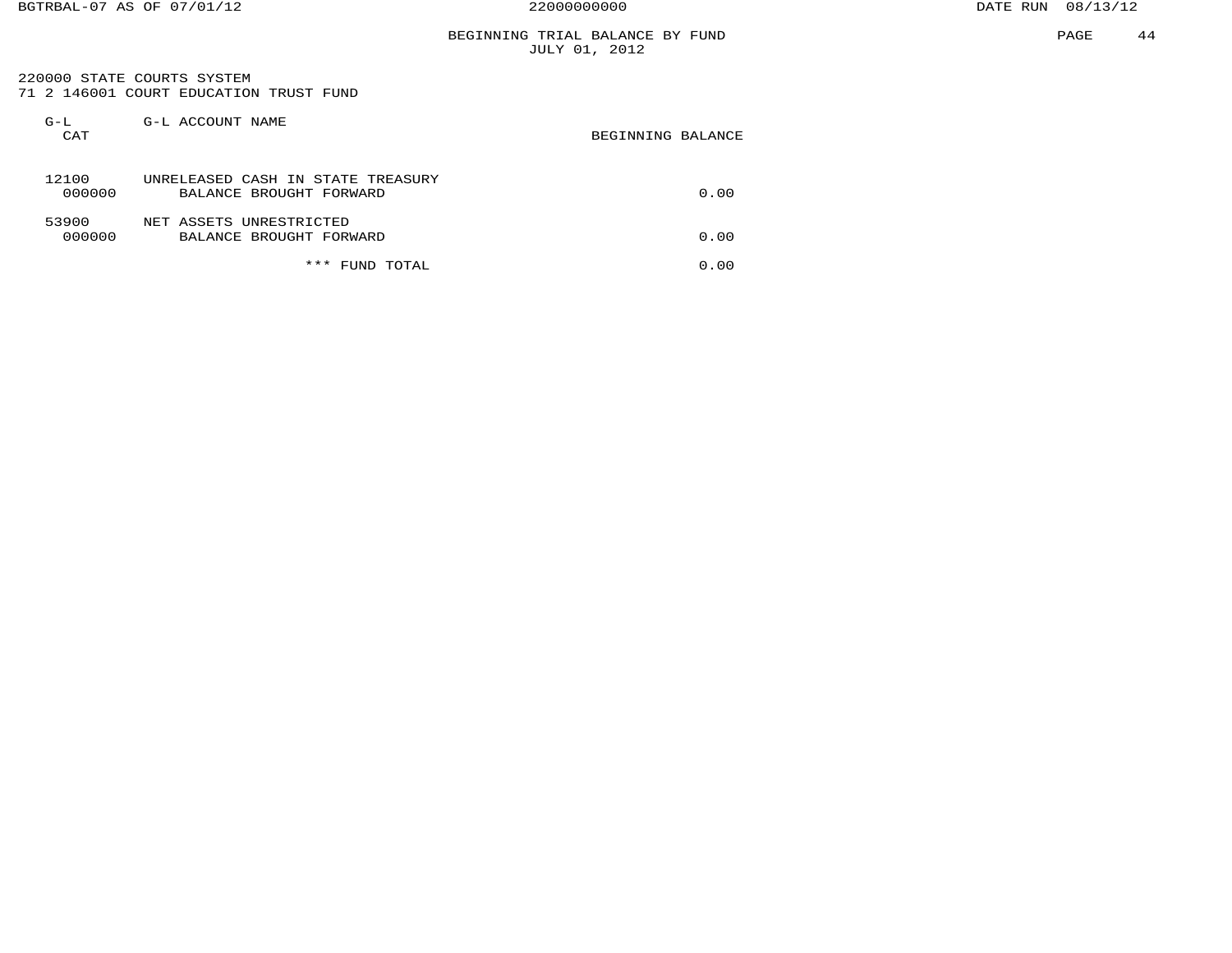## BEGINNING TRIAL BALANCE BY FUND JULY 01, 2012

 220000 STATE COURTS SYSTEM71 2 172001 DUI PROGRAMS COORDINATION TRUST FUND HSMV

| $G-L$<br>CAT    | G-L ACCOUNT NAME                                             | BEGINNING BALANCE |
|-----------------|--------------------------------------------------------------|-------------------|
| 12100<br>000000 | UNRELEASED CASH IN STATE TREASURY<br>BALANCE BROUGHT FORWARD | 0.00              |
| 53900<br>000000 | NET ASSETS UNRESTRICTED<br>BALANCE BROUGHT FORWARD           | 0.00              |
|                 | ***<br>TOTAL<br>FUND                                         | 0.00              |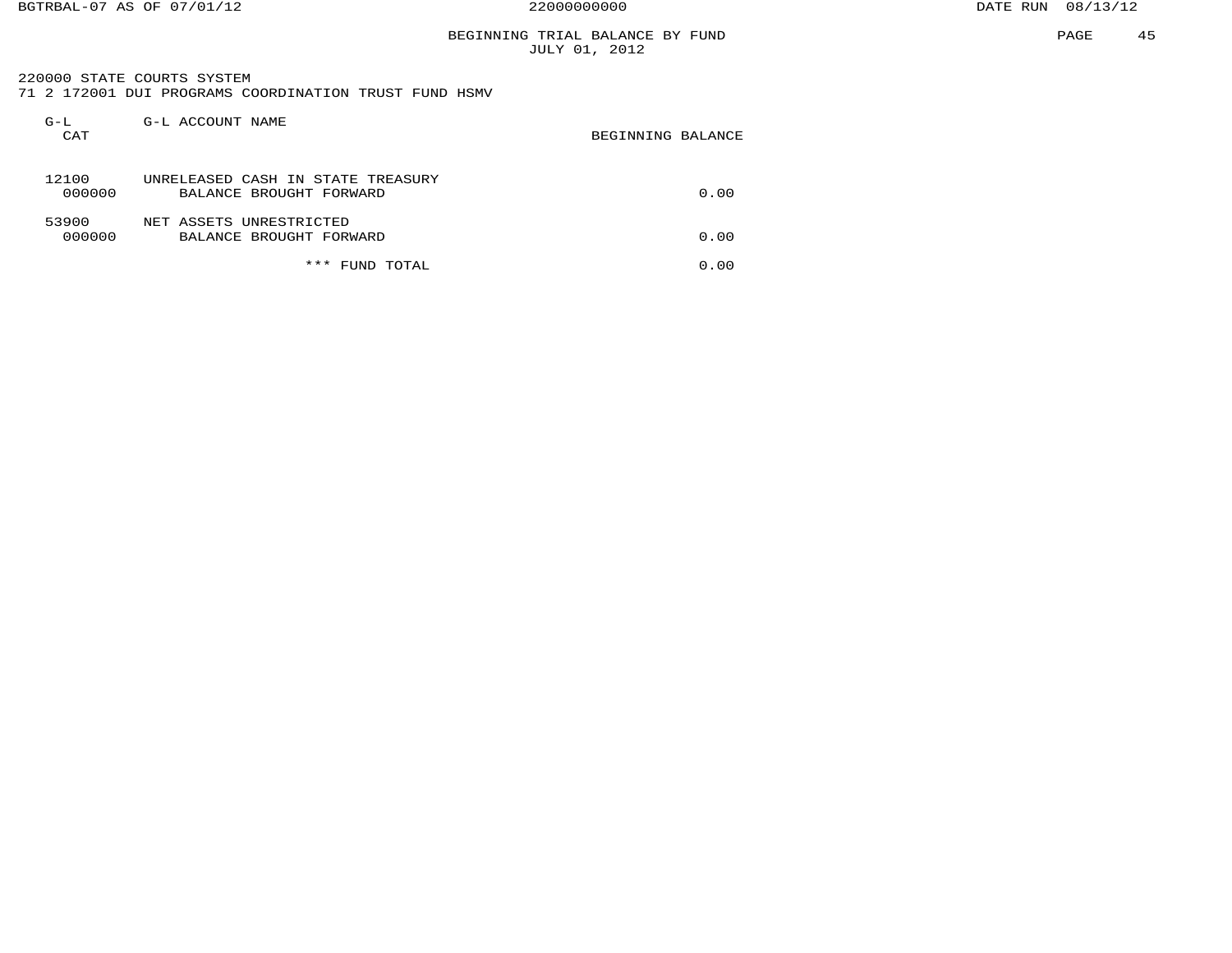## BEGINNING TRIAL BALANCE BY FUND JULY 01, 2012

 220000 STATE COURTS SYSTEM 71 2 339001 GRANTS AND DONATIONS TRUST FUND

| $G-L$<br>CAT    | G-L ACCOUNT NAME                                   | BEGINNING BALANCE |
|-----------------|----------------------------------------------------|-------------------|
| 53900<br>000000 | NET ASSETS UNRESTRICTED<br>BALANCE BROUGHT FORWARD | 0.00              |
|                 | *** FUND TOTAL                                     | 0.00              |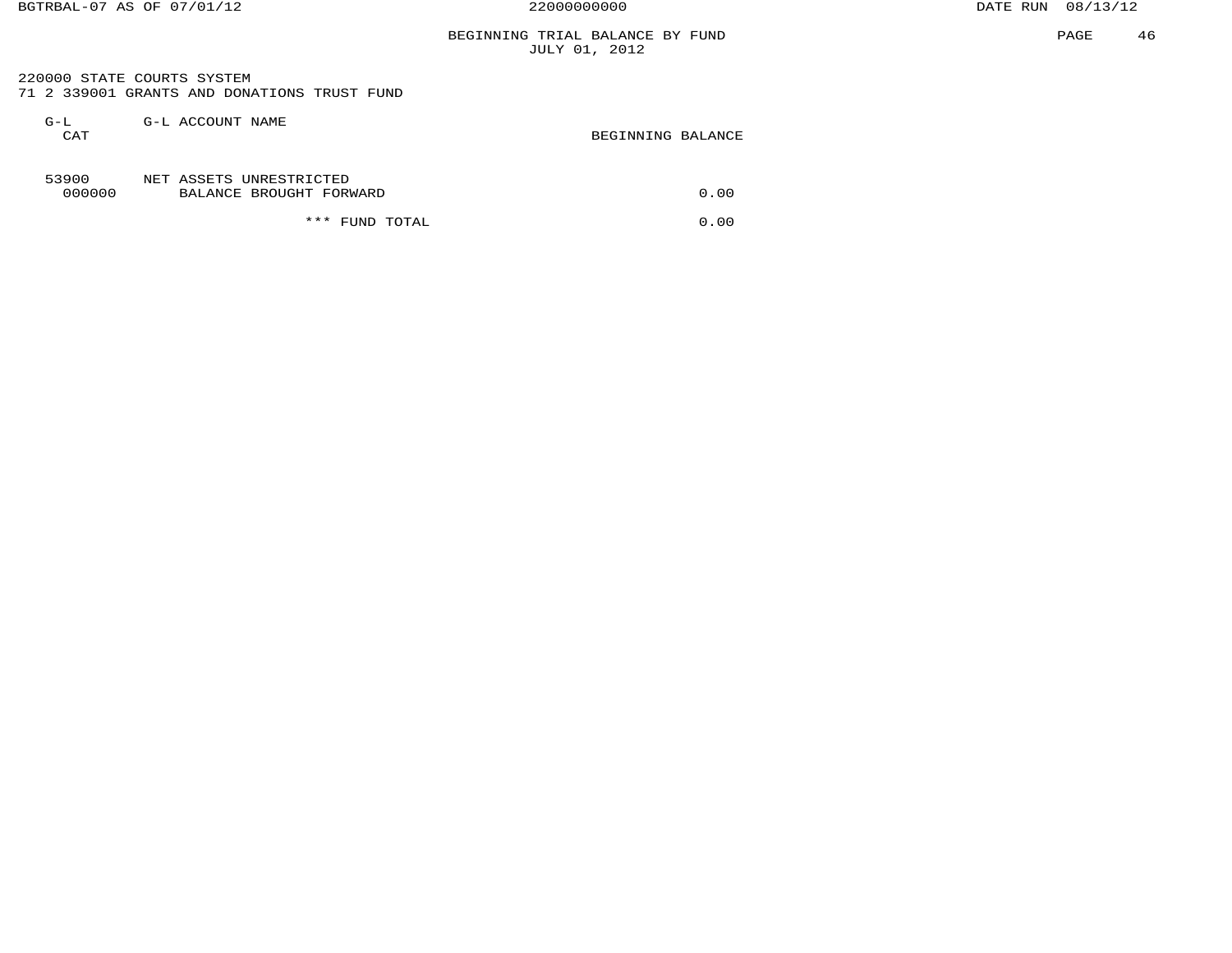## BEGINNING TRIAL BALANCE BY FUND JULY 01, 2012

 220000 STATE COURTS SYSTEM 71 2 792001 WORKING CAPITAL TRUST FUND DOC

| $G-L$<br>CAT    | G-L ACCOUNT NAME                                             | BEGINNING BALANCE |
|-----------------|--------------------------------------------------------------|-------------------|
| 12100<br>000000 | UNRELEASED CASH IN STATE TREASURY<br>BALANCE BROUGHT FORWARD | 0.00              |
| 53900<br>000000 | NET ASSETS UNRESTRICTED<br>BALANCE BROUGHT FORWARD           | 0.00              |
| 99100<br>000000 | BUDGETARY FUND BALANCE<br>BALANCE BROUGHT FORWARD            | 0.00              |
|                 | ***<br>TOTAL<br><b>FUND</b>                                  | 0.00              |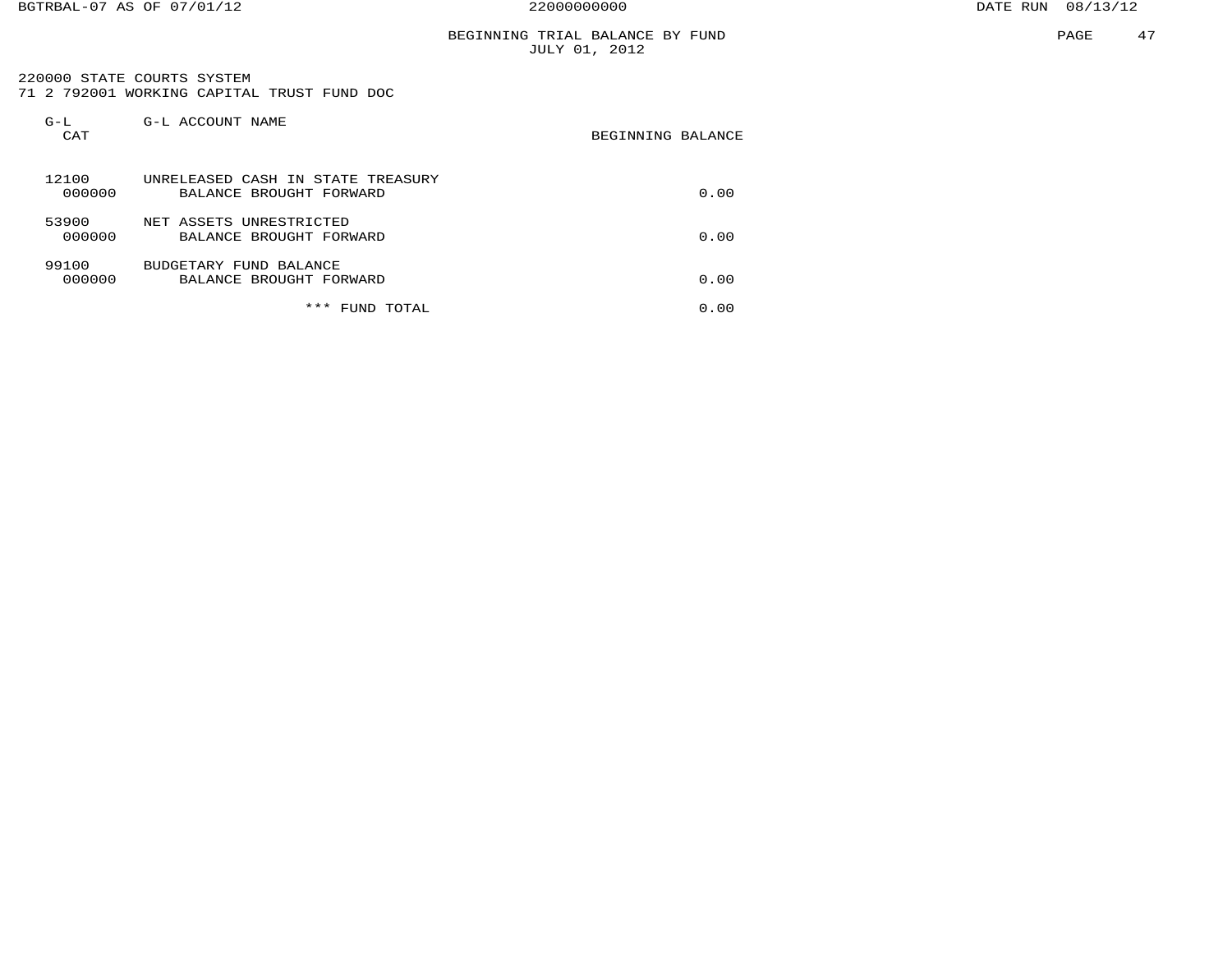BEGINNING BALANCE

 220000 STATE COURTS SYSTEM 74 1 000015 SUPREME COURT-GENERAL REVENUE

| $G-L$ | G-L ACCOUNT NAME |  |
|-------|------------------|--|
| CAT   |                  |  |

| 11100<br>000000<br>000100           | CASH ON HAND<br>BALANCE BROUGHT FORWARD<br>$***$<br>11100 TOTAL<br>GL          | 0.00<br>0.00<br>0.00         |
|-------------------------------------|--------------------------------------------------------------------------------|------------------------------|
| 15100<br>000000<br>000100<br>000500 | ACCOUNTS RECEIVABLE<br>BALANCE BROUGHT FORWARD<br>$**$ GL<br>15100 TOTAL       | 0.00<br>0.00<br>0.00<br>0.00 |
| 16500<br>000000                     | DUE FROM OTHER GOVERNMENTAL UNITS<br>BALANCE BROUGHT FORWARD                   | 0.00                         |
| 35600<br>000000<br>000100<br>000500 | DUE TO<br>GENERAL REVENUE<br>BALANCE BROUGHT FORWARD<br>$**$ GL<br>35600 TOTAL | 0.00<br>0.00<br>0.00<br>0.00 |
| 54900<br>000000                     | COMMITTED<br>FUND BALANCE<br>BROUGHT FORWARD<br><b>BALANCE</b>                 | 0.00                         |
|                                     | ***<br>FUND<br>TOTAL                                                           | 0.00                         |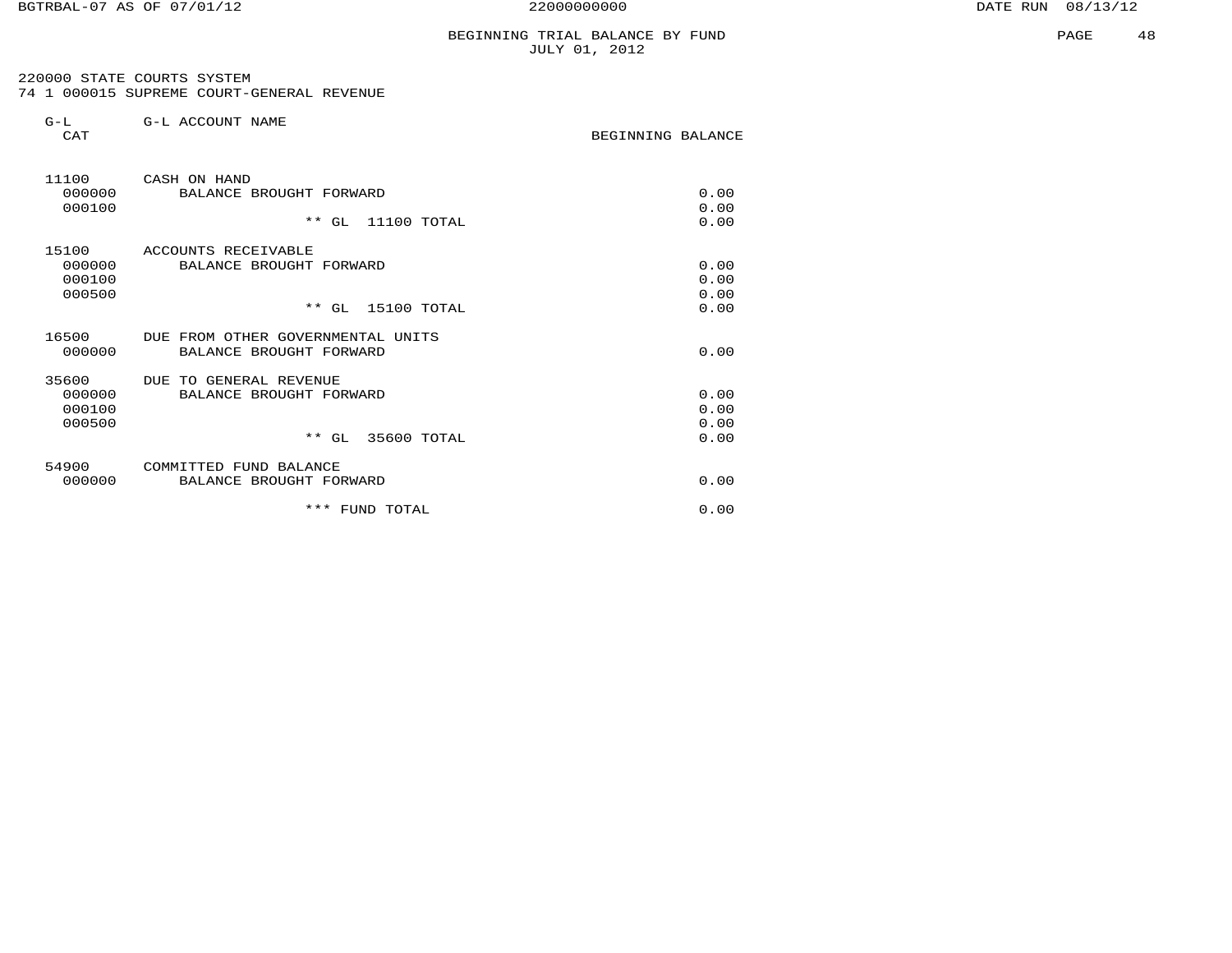## BEGINNING TRIAL BALANCE BY FUND JULY 01, 2012

 220000 STATE COURTS SYSTEM 74 1 000016 FUND NOT ON TITLE FILE

| $G-L$<br>CAT    | G-L ACCOUNT NAME                                                      | BEGINNING BALANCE |
|-----------------|-----------------------------------------------------------------------|-------------------|
| 11100<br>000000 | CASH ON HAND<br>BALANCE BROUGHT FORWARD                               | 0.00              |
| 15100<br>000000 | ACCOUNTS RECEIVABLE<br>BALANCE BROUGHT FORWARD                        | 0.00              |
| 16500<br>000000 | OTHER GOVERNMENTAL<br>DUE<br>FROM<br>UNITS<br>BALANCE BROUGHT FORWARD | 0.00              |
| 35600<br>000000 | GENERAL REVENUE<br>DUE TO<br>BALANCE BROUGHT FORWARD                  | 0.00              |
|                 | ***<br>FUND<br>TOTAL                                                  | 0.00              |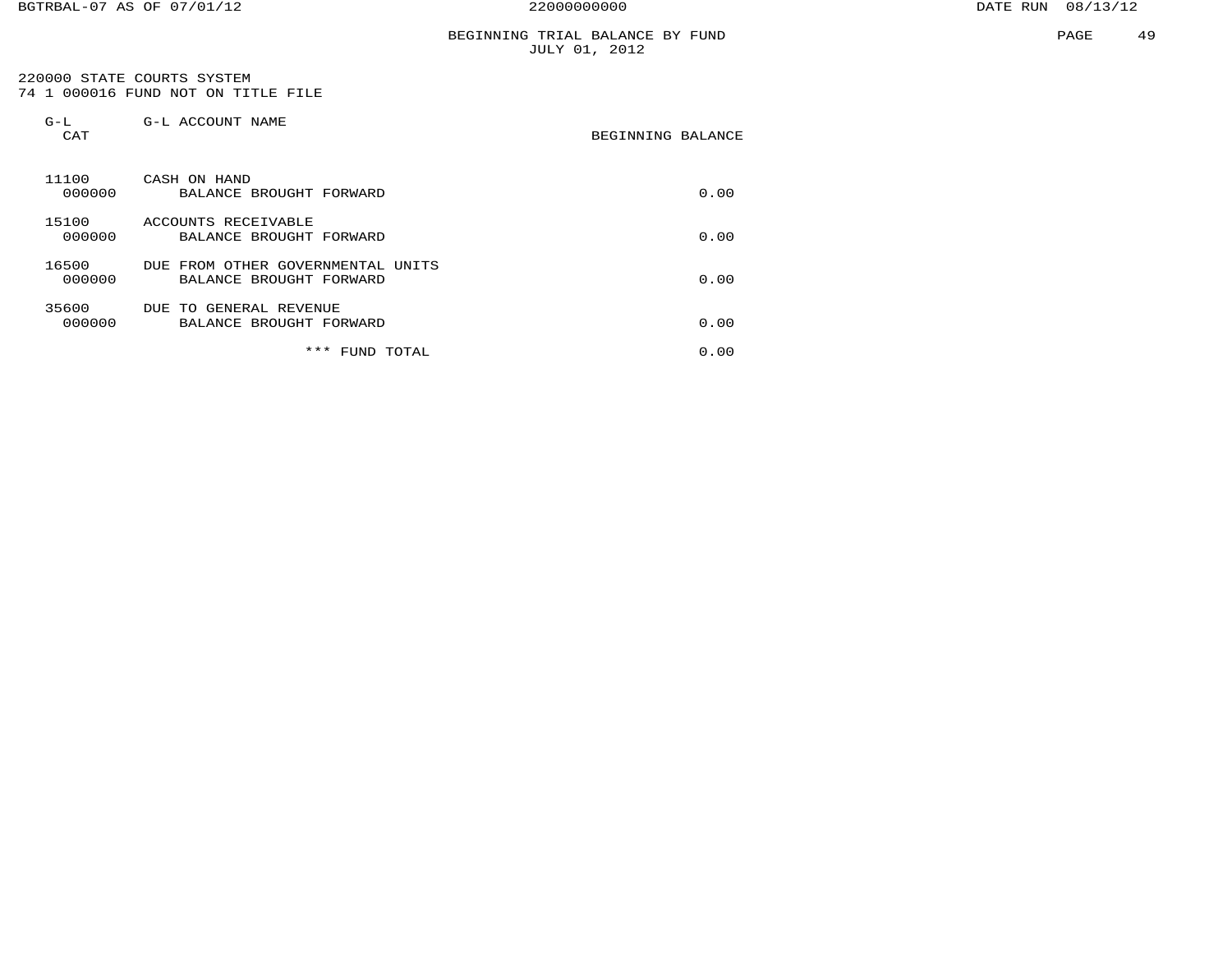## BEGINNING TRIAL BALANCE BY FUND JULY 01, 2012

 220000 STATE COURTS SYSTEM 74 1 000017 FUND NOT ON TITLE FILE

| $G-L$<br>CAT    | G-L ACCOUNT NAME                                             | BEGINNING BALANCE |      |
|-----------------|--------------------------------------------------------------|-------------------|------|
| 11100<br>000000 | CASH ON HAND<br>BALANCE BROUGHT FORWARD                      |                   | 0.00 |
| 15100<br>000000 | ACCOUNTS RECEIVABLE<br>BALANCE BROUGHT FORWARD               |                   | 0.00 |
| 16500<br>000000 | DUE FROM OTHER GOVERNMENTAL UNITS<br>BALANCE BROUGHT FORWARD |                   | 0.00 |
| 19200<br>000000 | DEPOSITS<br>BALANCE BROUGHT FORWARD                          |                   | 0.00 |
| 33100<br>000000 | DEPOSITS PAYABLE<br>BALANCE BROUGHT FORWARD                  |                   | 0.00 |
| 35600<br>000000 | DUE TO GENERAL REVENUE<br>BALANCE BROUGHT FORWARD            |                   | 0.00 |
|                 | ***<br>FUND TOTAL                                            |                   | 0.00 |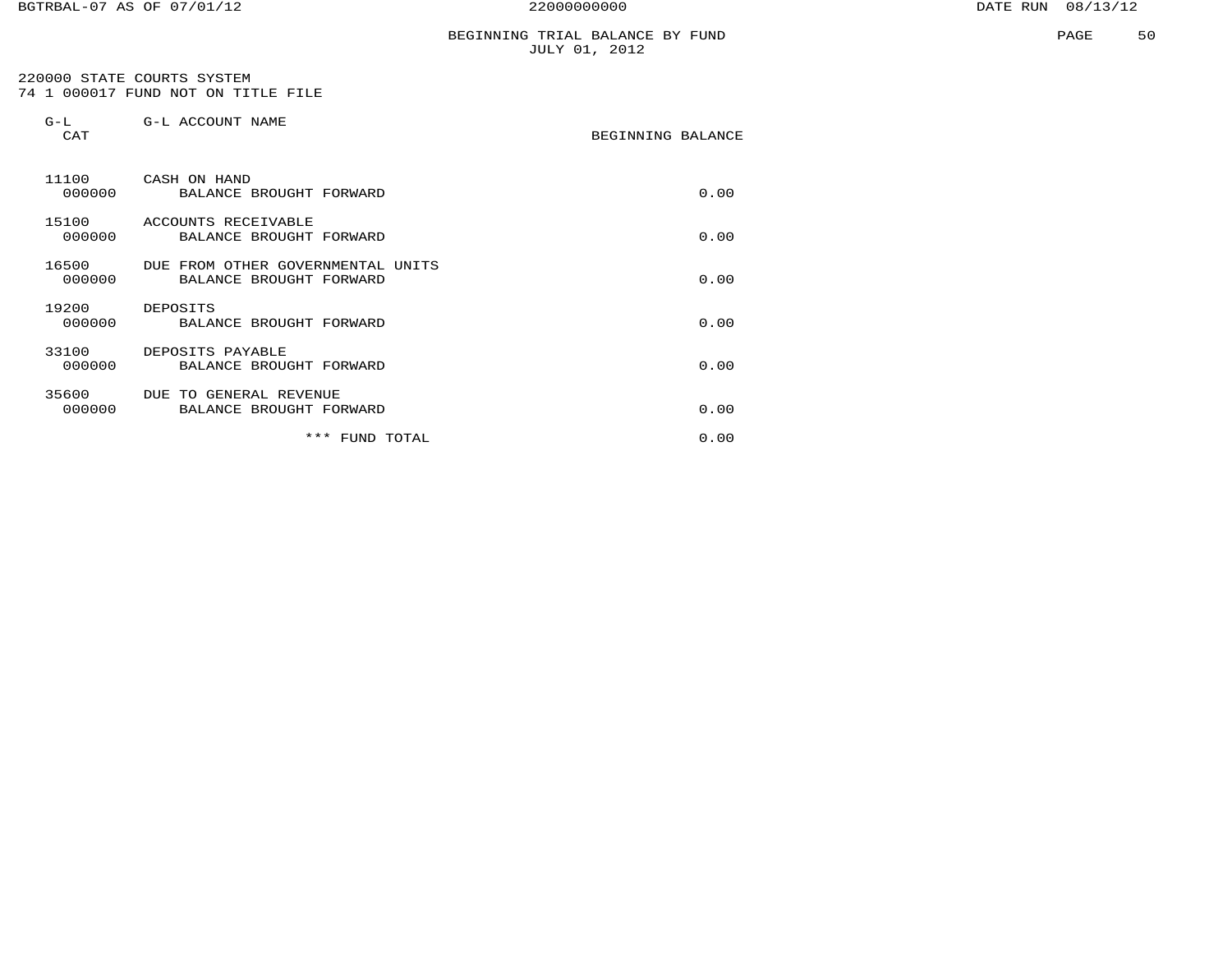## BEGINNING TRIAL BALANCE BY FUND JULY 01, 2012

 220000 STATE COURTS SYSTEM 74 1 000018 FUND NOT ON TITLE FILE

| $G-L$<br>CAT    | G-L ACCOUNT NAME                                                      | BEGINNING BALANCE |
|-----------------|-----------------------------------------------------------------------|-------------------|
| 11100<br>000000 | CASH ON HAND<br>BALANCE BROUGHT FORWARD                               | 0.00              |
| 15100<br>000000 | ACCOUNTS RECEIVABLE<br>BALANCE BROUGHT FORWARD                        | 0.00              |
| 16500<br>000000 | OTHER GOVERNMENTAL<br>DUE<br>FROM<br>UNITS<br>BALANCE BROUGHT FORWARD | 0.00              |
| 35600<br>000000 | GENERAL REVENUE<br>DUE TO<br>BALANCE BROUGHT FORWARD                  | 0.00              |
|                 | ***<br>FUND<br>TOTAL                                                  | 0.00              |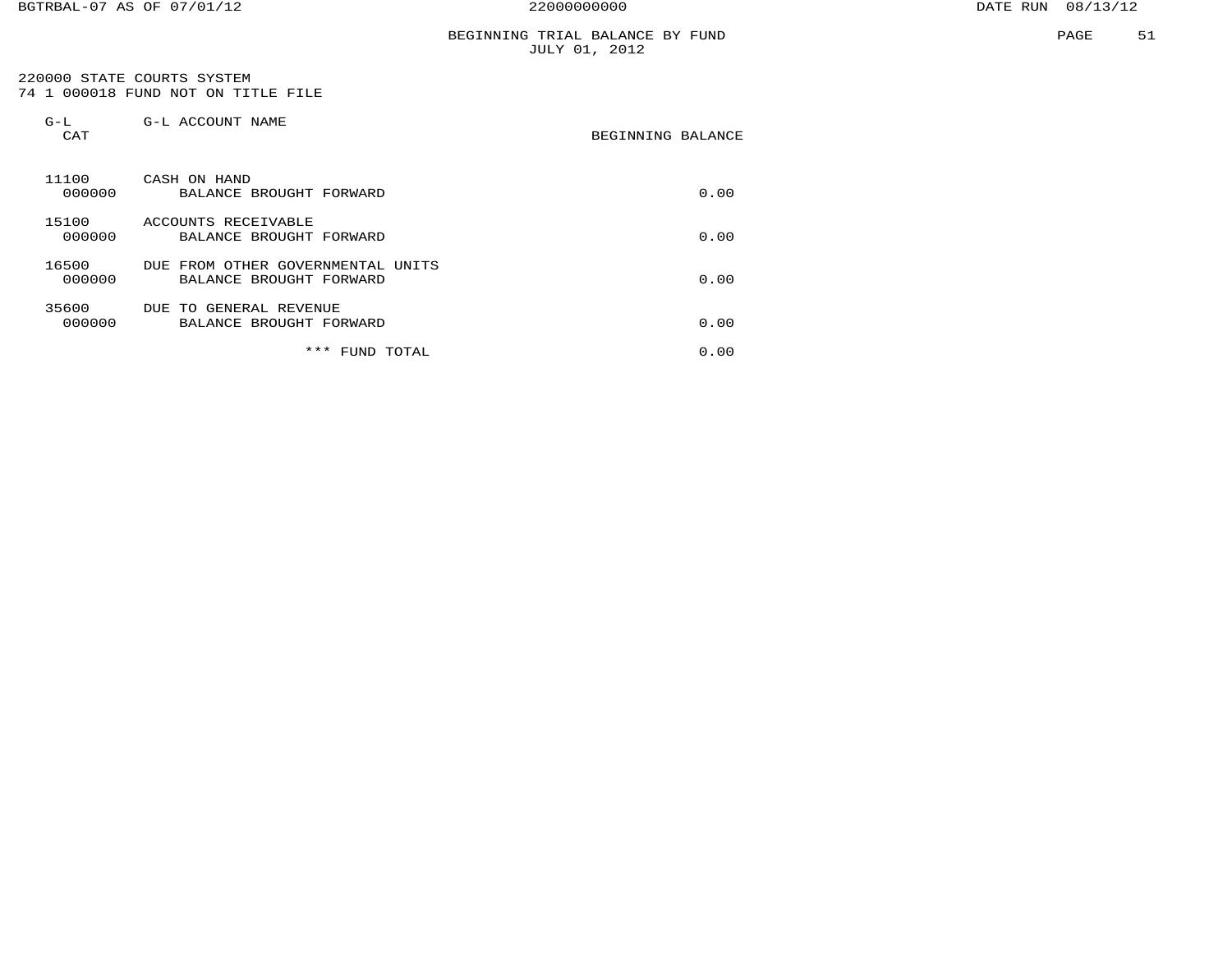## BEGINNING TRIAL BALANCE BY FUND JULY 01, 2012

 220000 STATE COURTS SYSTEM 74 1 000019 FUND NOT ON TITLE FILE

| $G-L$<br>CAT    | G-L ACCOUNT NAME                                                      | BEGINNING BALANCE |
|-----------------|-----------------------------------------------------------------------|-------------------|
| 11100<br>000000 | CASH ON HAND<br>BALANCE BROUGHT FORWARD                               | 0.00              |
| 15100<br>000000 | ACCOUNTS RECEIVABLE<br>BALANCE BROUGHT FORWARD                        | 0.00              |
| 16500<br>000000 | OTHER GOVERNMENTAL<br>DUE<br>FROM<br>UNITS<br>BALANCE BROUGHT FORWARD | 0.00              |
| 35600<br>000000 | GENERAL REVENUE<br>DUE TO<br>BALANCE BROUGHT FORWARD                  | 0.00              |
|                 | ***<br>FUND<br>TOTAL                                                  | 0.00              |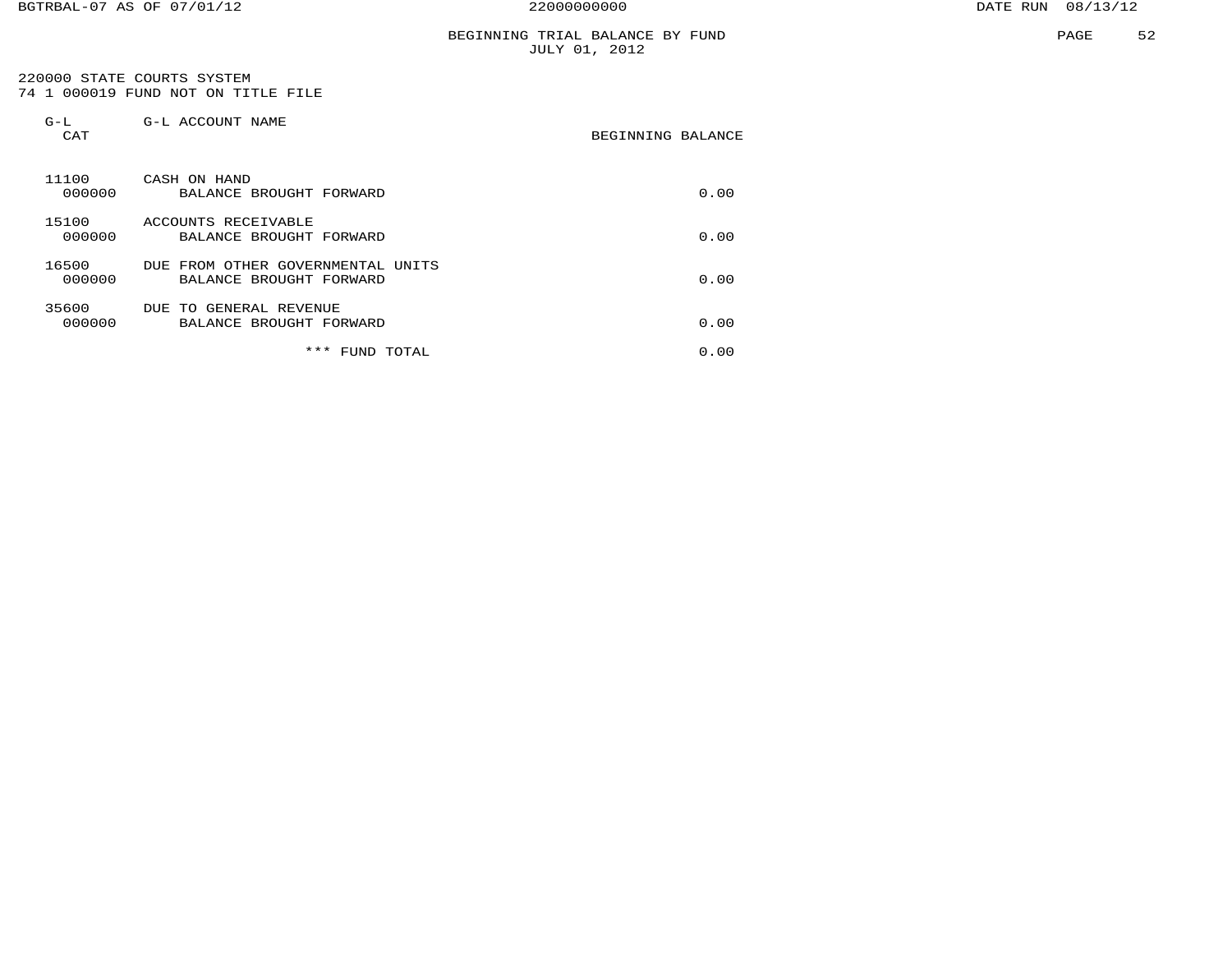## BEGINNING TRIAL BALANCE BY FUND JULY 01, 2012

 220000 STATE COURTS SYSTEM 74 1 000067 GUARDIAN AD LITEM OFFICE

| $G-L$<br>CAT    | G-L ACCOUNT NAME                                                      | BEGINNING BALANCE |
|-----------------|-----------------------------------------------------------------------|-------------------|
| 11100<br>000000 | CASH ON HAND<br>BALANCE BROUGHT FORWARD                               | 0.00              |
| 15100<br>000000 | ACCOUNTS RECEIVABLE<br>BALANCE BROUGHT FORWARD                        | 0.00              |
| 16500<br>000000 | OTHER GOVERNMENTAL<br>DUE<br>FROM<br>UNITS<br>BALANCE BROUGHT FORWARD | 0.00              |
| 35600<br>000000 | GENERAL REVENUE<br>DUE TO<br>BALANCE BROUGHT FORWARD                  | 0.00              |
|                 | ***<br>TOTAL<br>FUND.                                                 | 0.00              |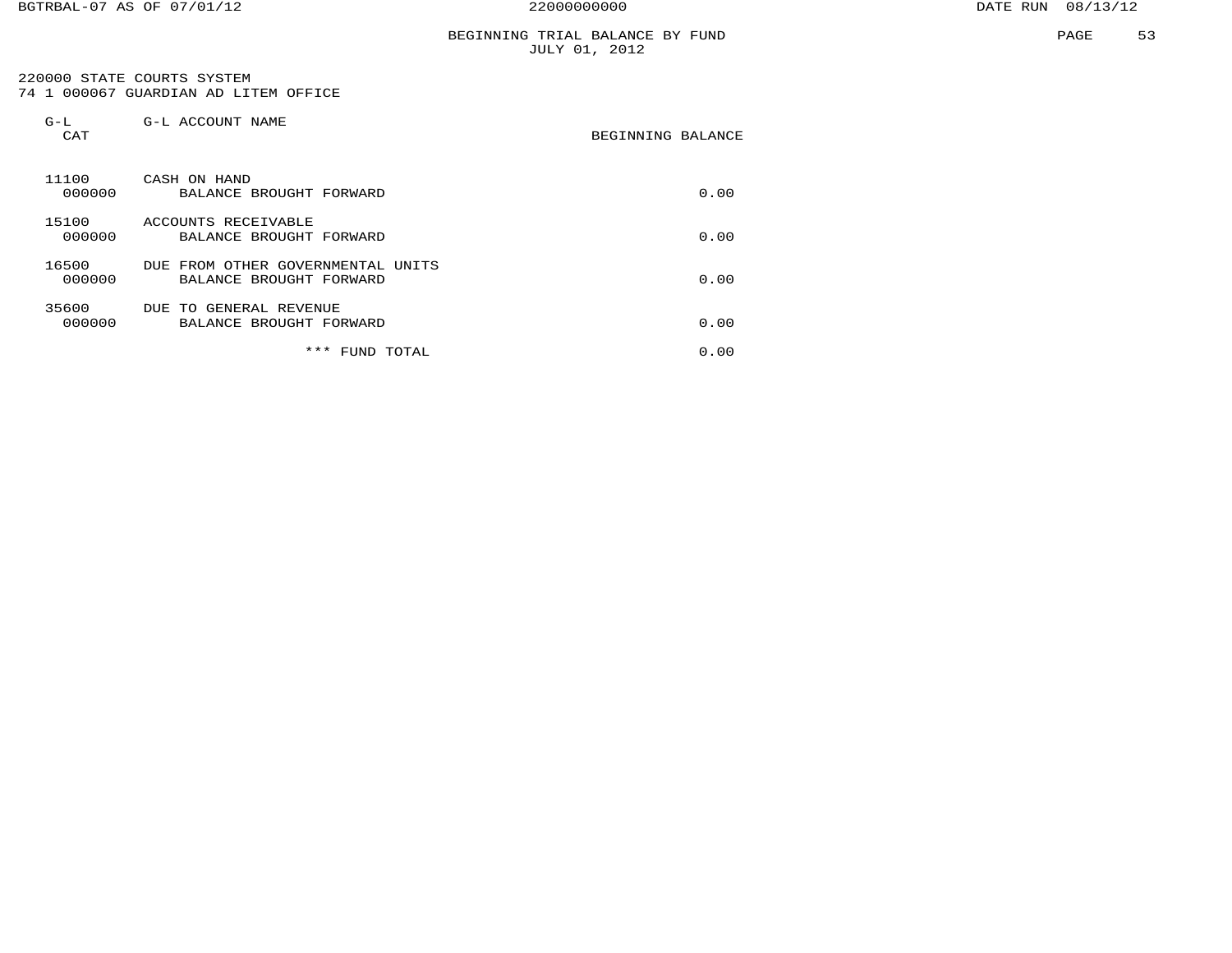## BEGINNING TRIAL BALANCE BY FUND JULY 01, 2012

 220000 STATE COURTS SYSTEM 74 8 000016 FIRST DISTRICT COURT OF APPEALS

| $G-L$<br>CAT    | G-L ACCOUNT NAME                                                 | BEGINNING BALANCE |
|-----------------|------------------------------------------------------------------|-------------------|
| 11200<br>000000 | CASH IN BANK<br>BALANCE BROUGHT FORWARD                          | 0.00              |
| 16800<br>000000 | DUE FROM STATE FUNDS - REVOLVING FUND<br>BALANCE BROUGHT FORWARD | 0.00              |
|                 | * * *<br>TOTAL<br>FUND                                           | 0.00              |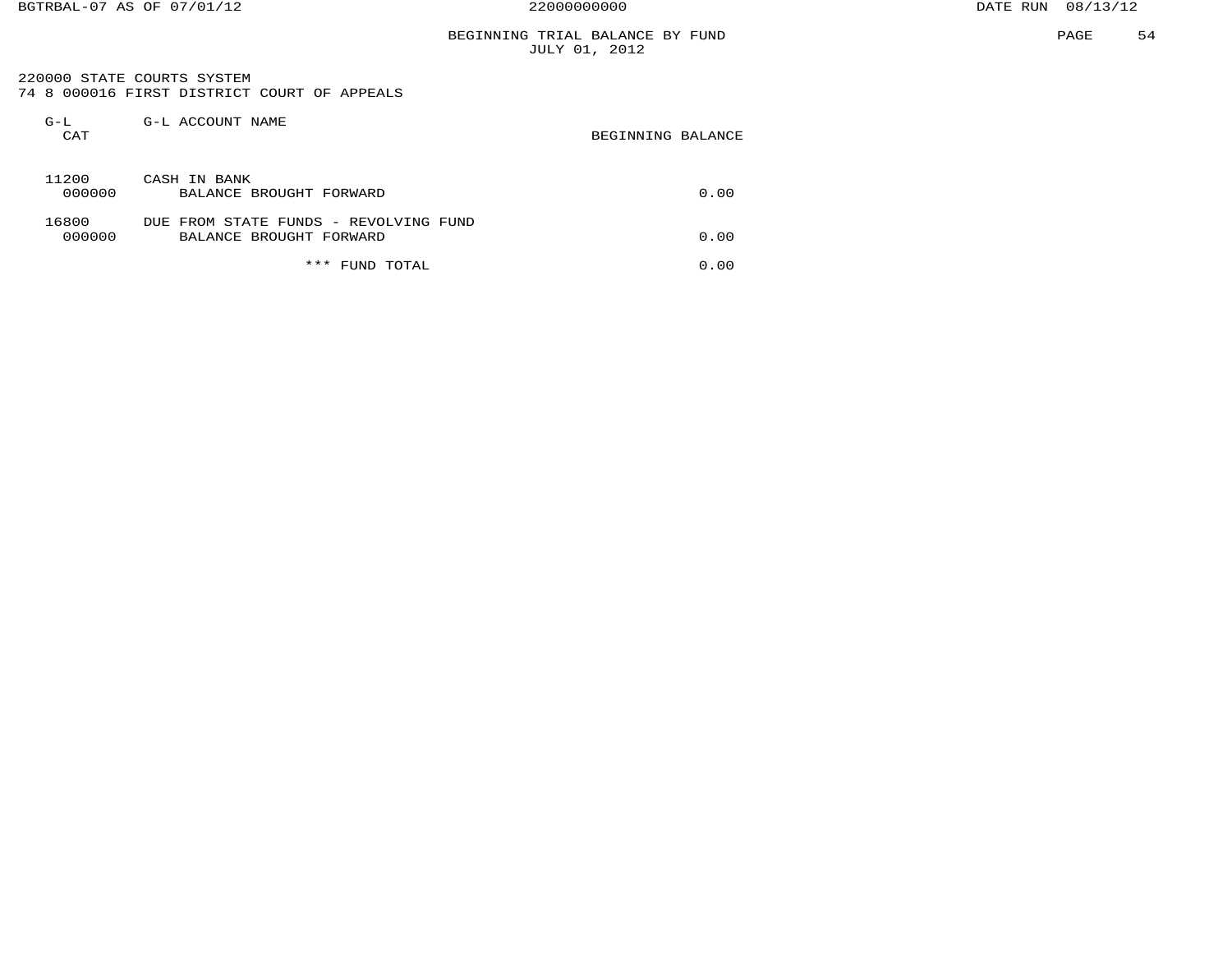## BEGINNING TRIAL BALANCE BY FUND JULY 01, 2012

 220000 STATE COURTS SYSTEM 74 8 000017 2ND DISTRICT COURT OF APPEALS

| $G-L$<br>CAT    | G-L ACCOUNT NAME                                                 | BEGINNING BALANCE |
|-----------------|------------------------------------------------------------------|-------------------|
| 11200<br>000000 | CASH IN BANK<br>BALANCE BROUGHT FORWARD                          | 0.00              |
| 16800<br>000000 | DUE FROM STATE FUNDS - REVOLVING FUND<br>BALANCE BROUGHT FORWARD | 0.00              |
|                 | ***<br>FUND TOTAL                                                | 0.00              |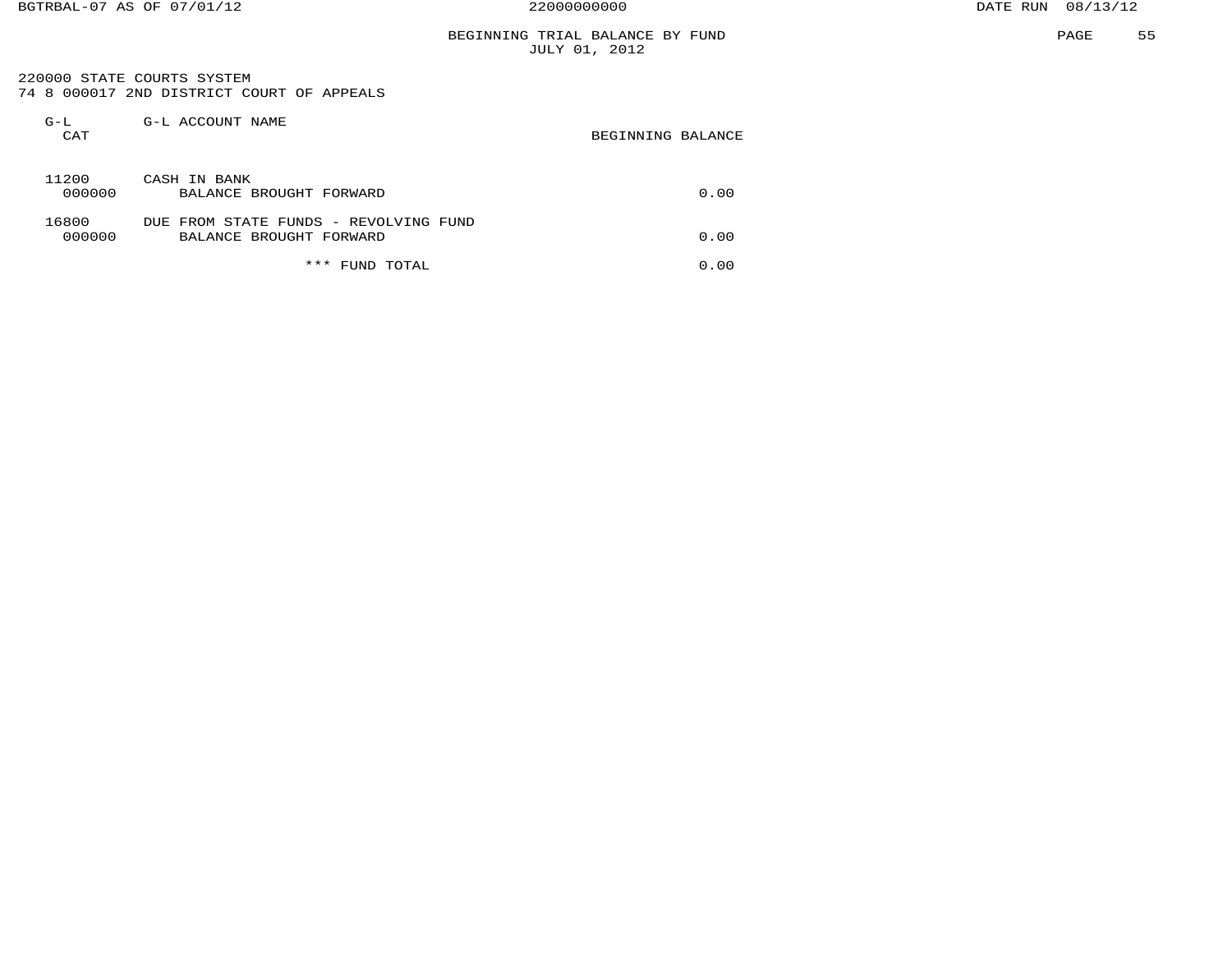220000 STATE COURTS SYSTEM 74 8 000019 FOURTH DISTRICT COURT OF APPEALS

| $G-L$<br>CAT    | G-L ACCOUNT NAME                                                 | BEGINNING BALANCE |  |
|-----------------|------------------------------------------------------------------|-------------------|--|
| 11200<br>000000 | CASH IN BANK<br>BALANCE BROUGHT FORWARD                          | 0.00              |  |
| 16800<br>000000 | DUE FROM STATE FUNDS - REVOLVING FUND<br>BALANCE BROUGHT FORWARD | 0.00              |  |
|                 | ***<br>TOTAL<br>FUND                                             | 0.00              |  |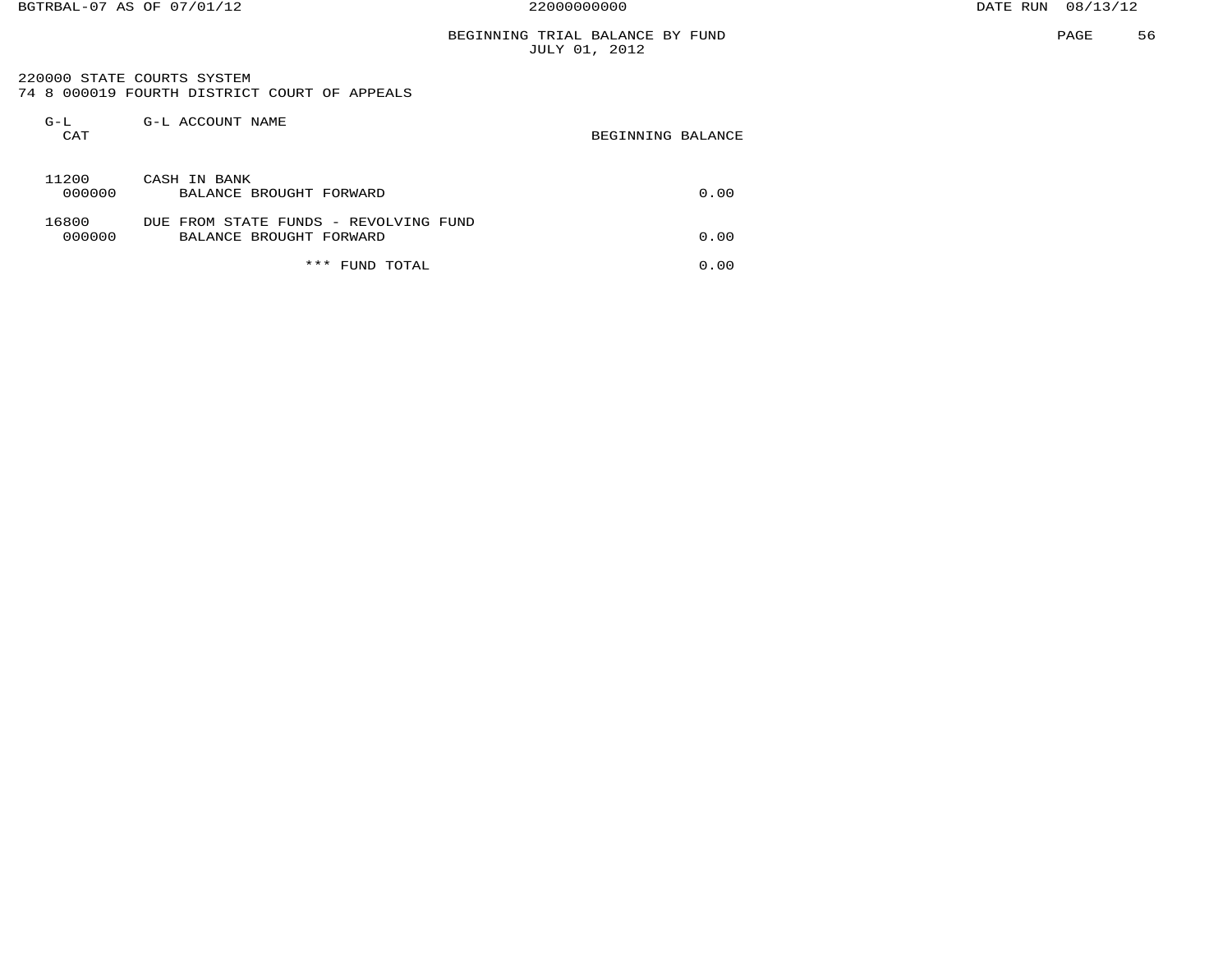## BEGINNING TRIAL BALANCE BY FUND JULY 01, 2012

#### 220000 STATE COURTS SYSTEM 74 8 000066 ADMINISTERED FUNDS

| $G-L$<br>CAT    | G-L ACCOUNT NAME                                                  | BEGINNING BALANCE |
|-----------------|-------------------------------------------------------------------|-------------------|
| 11200<br>000000 | CASH IN BANK<br>BALANCE BROUGHT FORWARD                           | 0.00              |
| 16800<br>000000 | DUE FROM STATE FUNDS - REVOLVING FUND<br>BALANCE BROUGHT FORWARD  | 0.00              |
| 45100<br>000000 | ADVANCES FROM OTHER FUNDS BETWEEN DEPA<br>BALANCE BROUGHT FORWARD | 0.00              |
|                 | ***<br>FUND TOTAL                                                 | 0.00              |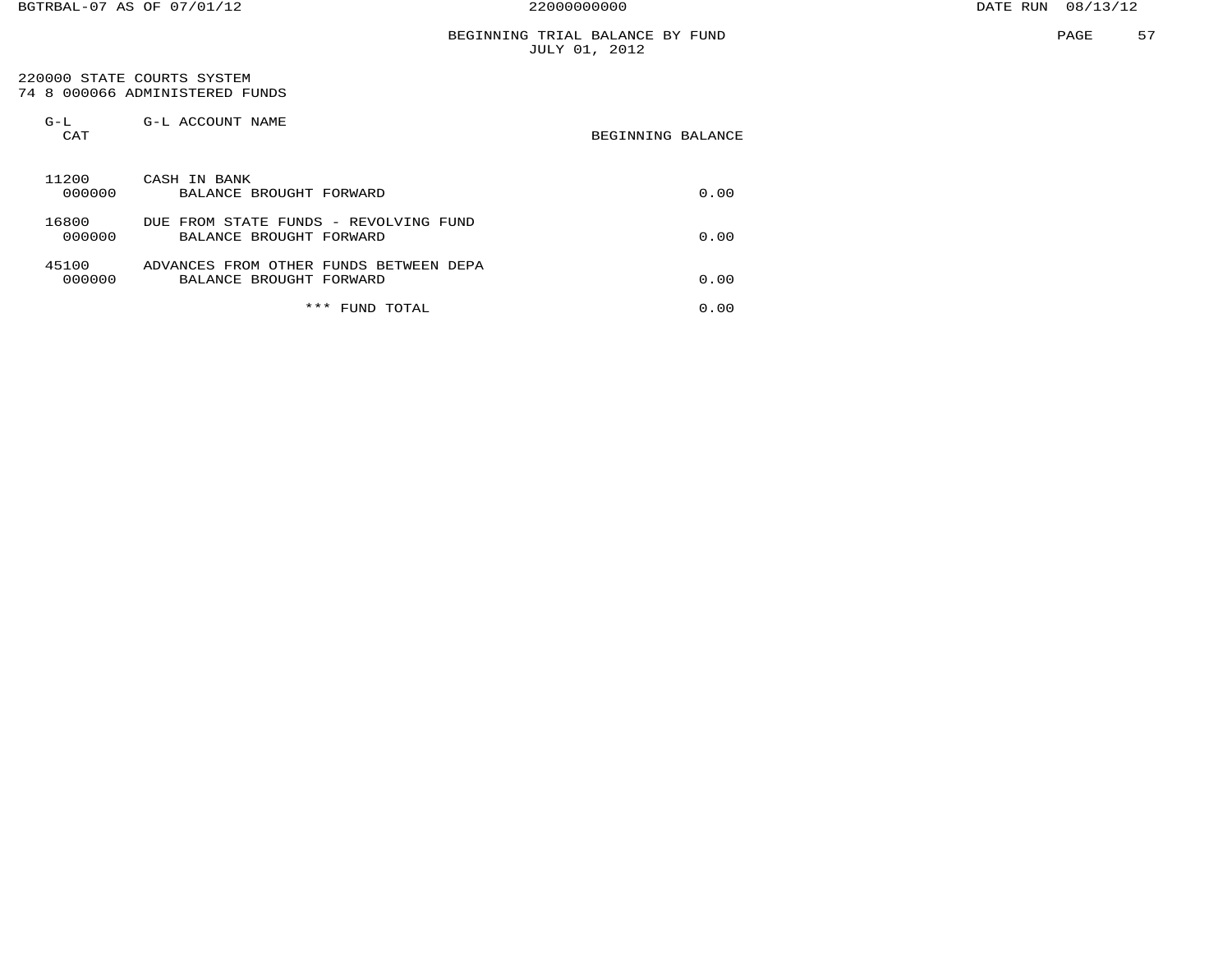## BEGINNING TRIAL BALANCE BY FUND JULY 01, 2012

 220000 STATE COURTS SYSTEM 74 8 000067 FIFTH DISTRICT COURT OF APPEALS

| $G-L$<br>CAT    | G-L ACCOUNT NAME                                                  | BEGINNING BALANCE |
|-----------------|-------------------------------------------------------------------|-------------------|
| 11100<br>000000 | CASH ON HAND<br>BALANCE BROUGHT FORWARD                           | 200.00            |
| 11200<br>000000 | CASH IN BANK<br>BALANCE BROUGHT FORWARD                           | 0.00              |
| 16800<br>000000 | DUE FROM STATE FUNDS - REVOLVING FUND<br>BALANCE BROUGHT FORWARD  | 0.00              |
| 45100<br>000000 | ADVANCES FROM OTHER FUNDS BETWEEN DEPA<br>BALANCE BROUGHT FORWARD | $200.00 -$        |
|                 | *** FUND TOTAL                                                    | 0.00              |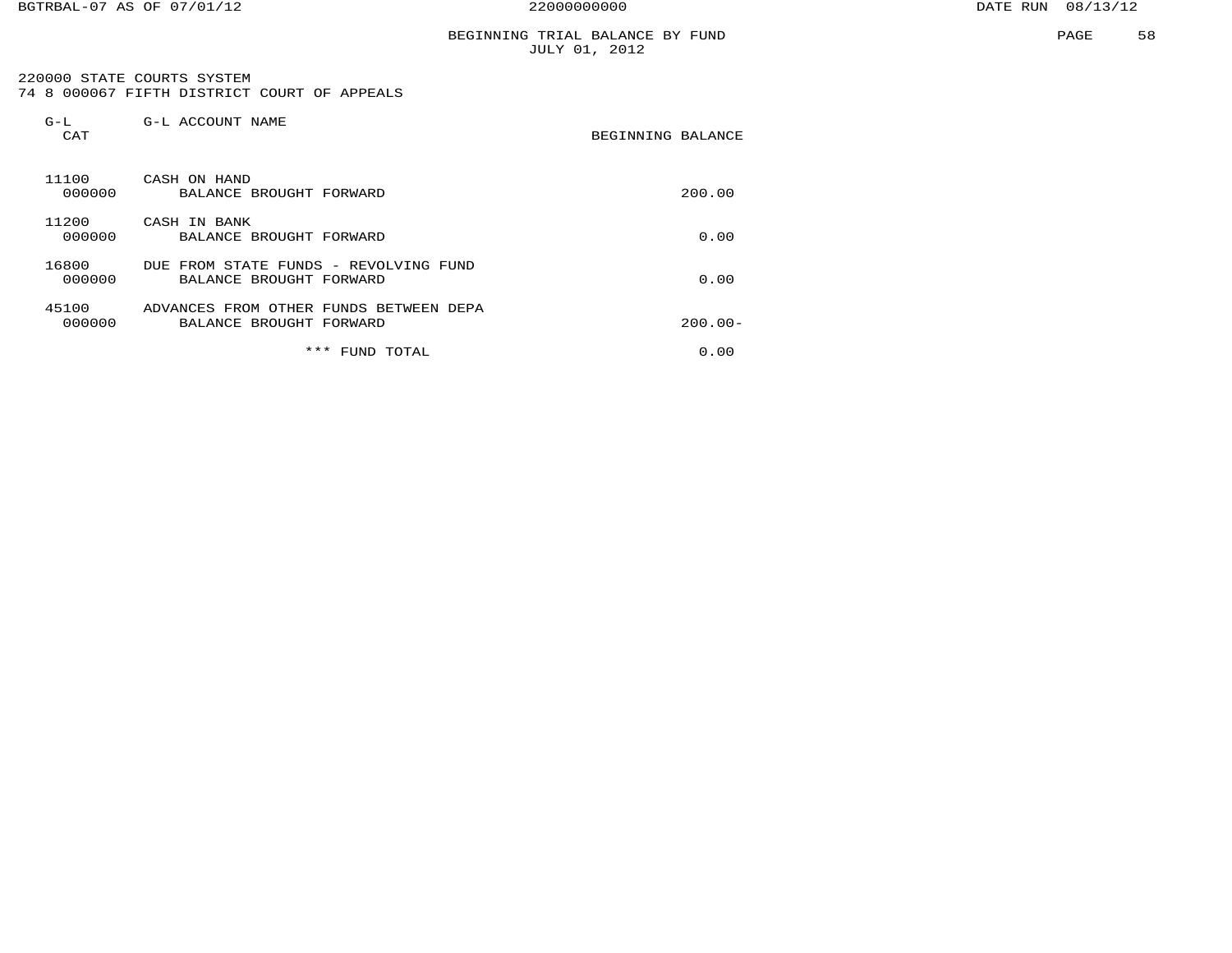#### 220000 STATE COURTS SYSTEM 74 8 000068 CIRCUIT COURTS

| $G-L$<br>CAT    | G-L ACCOUNT NAME                                                 | BEGINNING BALANCE |
|-----------------|------------------------------------------------------------------|-------------------|
| 11200<br>000000 | CASH IN BANK<br>BALANCE BROUGHT FORWARD                          | 0.00              |
| 16800<br>000000 | DUE FROM STATE FUNDS - REVOLVING FUND<br>BALANCE BROUGHT FORWARD | 0.00              |
|                 | ***<br>TOTAL<br>FUND                                             | 0.00              |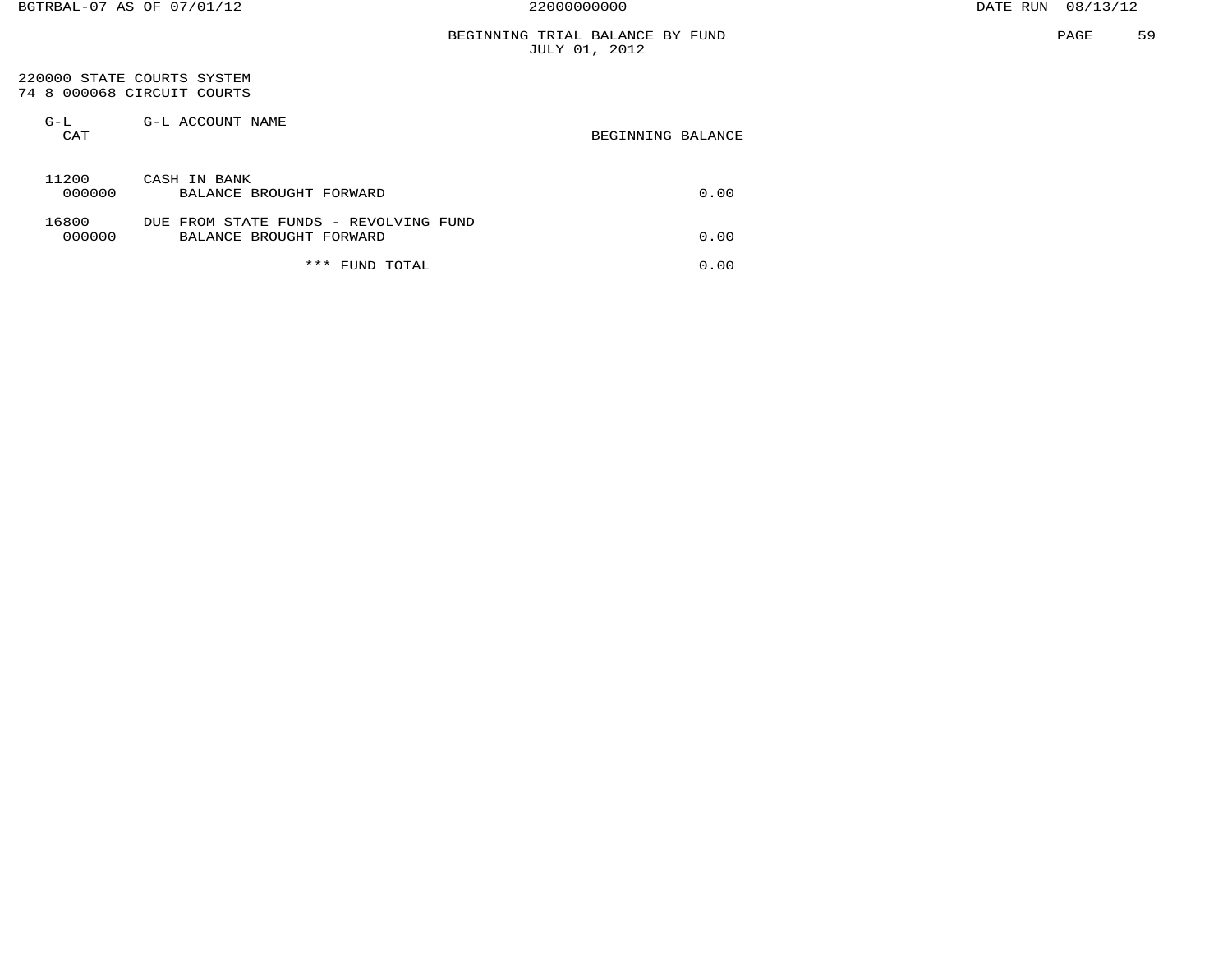## BEGINNING TRIAL BALANCE BY FUND JULY 01, 2012

#### 220000 STATE COURTS SYSTEM 80 8 000015 SUPREME COURT

| $G-L$<br>CAT    | G-L ACCOUNT NAME                                                 | BEGINNING BALANCE |
|-----------------|------------------------------------------------------------------|-------------------|
| 27400<br>000000 | INFRASTRUCTURE AND OTHER IMPROVEMENTS<br>BALANCE BROUGHT FORWARD | 0.00              |
| 27600<br>000000 | FURNITURE AND EOUIPMENT<br>BALANCE BROUGHT FORWARD               | 0.00              |
| 27800<br>000000 | CONSTRUCTION WORK IN PROGRESS<br>BALANCE BROUGHT FORWARD         | 0.00              |
| 28200<br>000000 | LIBRARY RESOURCES<br>BALANCE BROUGHT FORWARD                     | 0.00              |
|                 | ***<br>TOTAL<br>FUND                                             | 0.00              |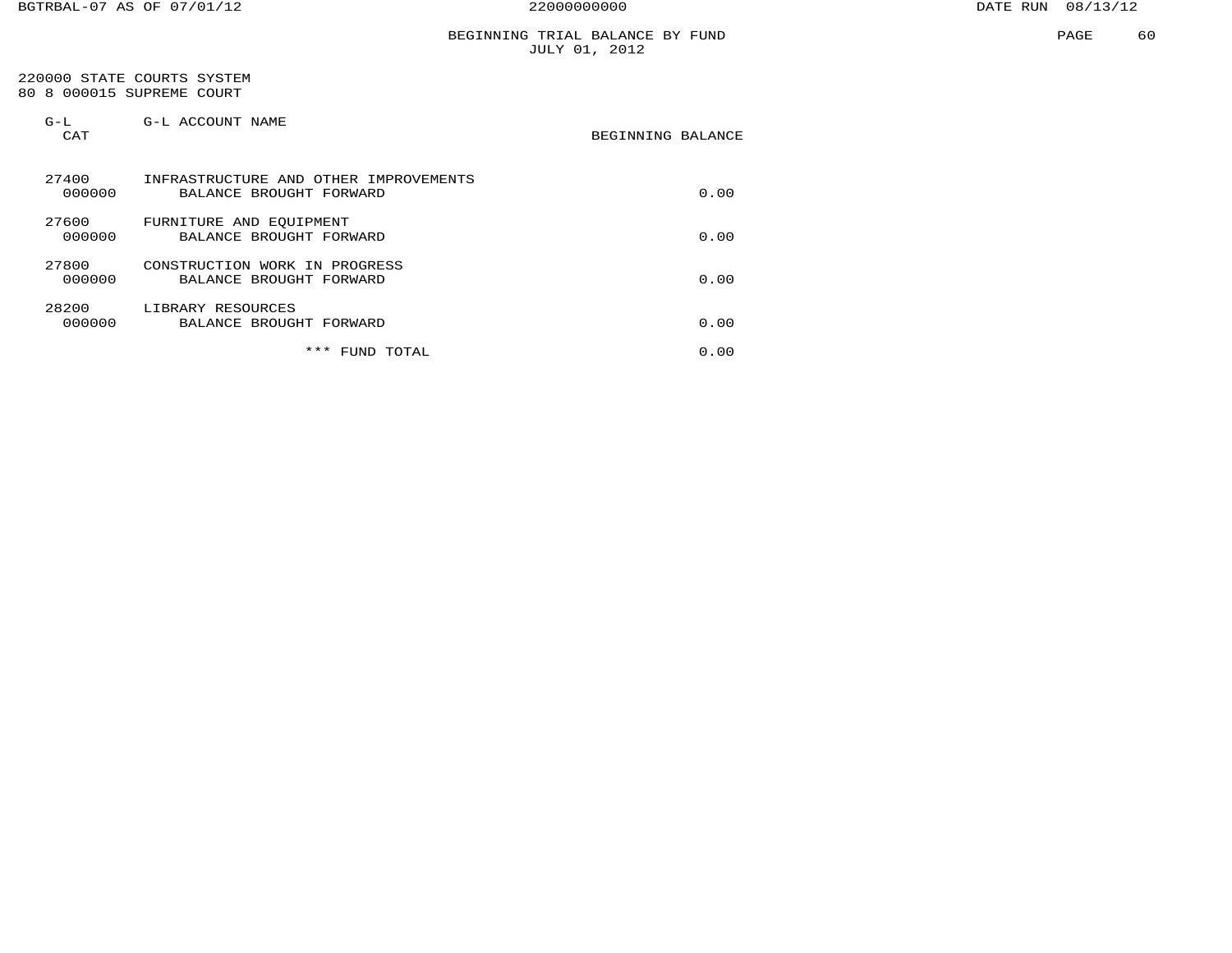220000 STATE COURTS SYSTEM80 8 000016 FIRST DISTRICT COURT OF APPEALS

| $G-L$<br>CAT    | G-L ACCOUNT NAME                                               | BEGINNING BALANCE |
|-----------------|----------------------------------------------------------------|-------------------|
| 27200<br>000000 | BUILDINGS AND BUILDING IMPROVEMENTS<br>BALANCE BROUGHT FORWARD | 0.00              |
| 27600<br>000000 | FURNITURE AND EQUIPMENT<br>BALANCE BROUGHT FORWARD             | 0.00              |
| 27800<br>000000 | CONSTRUCTION WORK IN PROGRESS<br>BALANCE BROUGHT FORWARD       | 0.00              |
| 28200<br>000000 | LIBRARY RESOURCES<br>BALANCE BROUGHT FORWARD                   | 0.00              |
| 28800<br>000000 | OTHER CAPITAL ASSETS<br>BALANCE BROUGHT FORWARD                | 0.00              |
|                 | *** FUND TOTAL                                                 | 0.00              |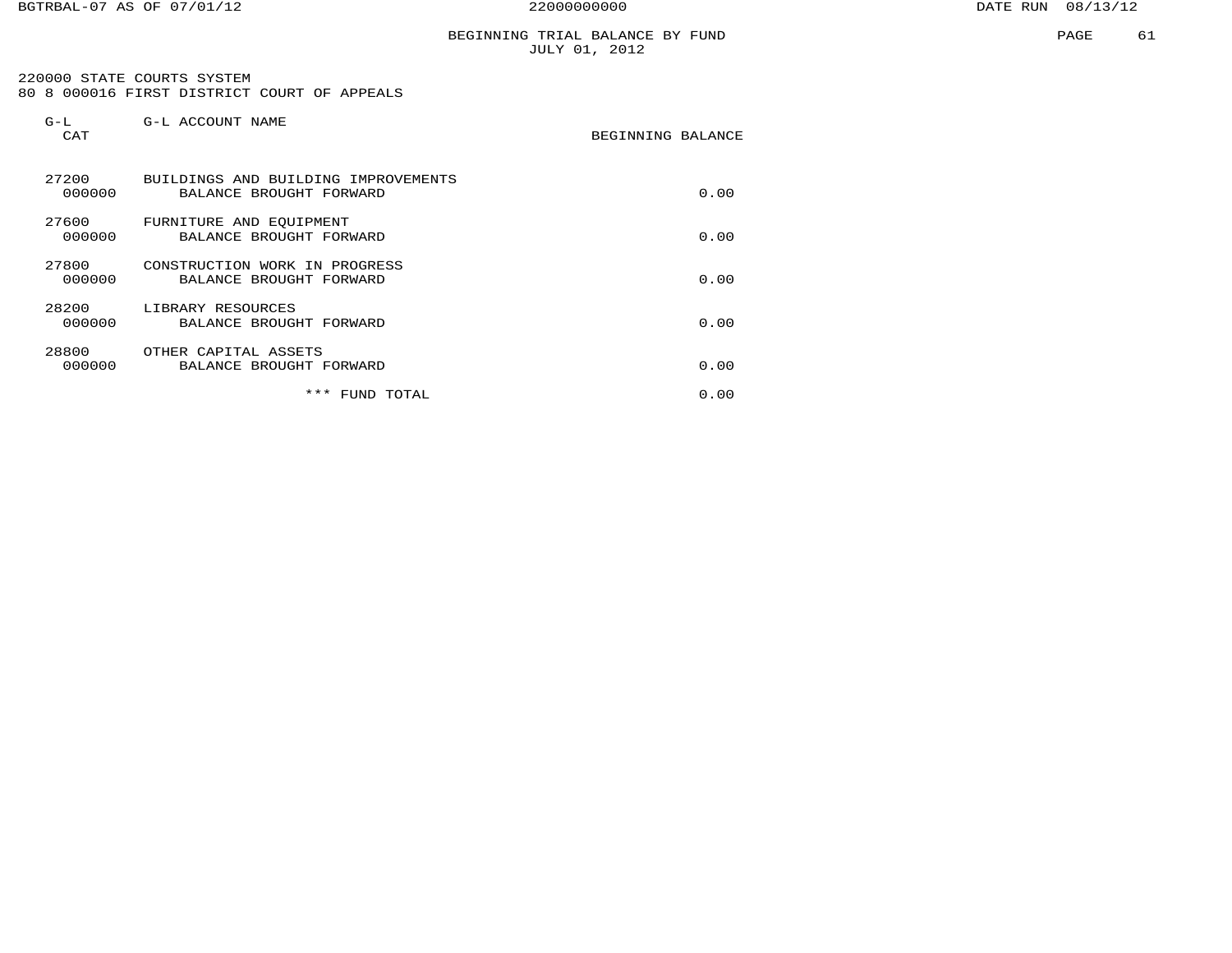## BEGINNING TRIAL BALANCE BY FUND JULY 01, 2012

 220000 STATE COURTS SYSTEM 80 8 000017 2ND DISTRICT COURT OF APPEALS

| $G-L$<br>CAT    | G-L ACCOUNT NAME                                               | BEGINNING BALANCE |
|-----------------|----------------------------------------------------------------|-------------------|
| 27200<br>000000 | BUILDINGS AND BUILDING IMPROVEMENTS<br>BALANCE BROUGHT FORWARD | 0.00              |
| 27600<br>000000 | FURNITURE AND EQUIPMENT<br>BALANCE BROUGHT FORWARD             | 0.00              |
| 28200<br>000000 | LIBRARY RESOURCES<br>BALANCE BROUGHT FORWARD                   | 0.00              |
| 28800<br>000000 | OTHER CAPITAL ASSETS<br>BALANCE BROUGHT FORWARD                | 0.00              |
|                 | *** FUND TOTAL                                                 | 0.00              |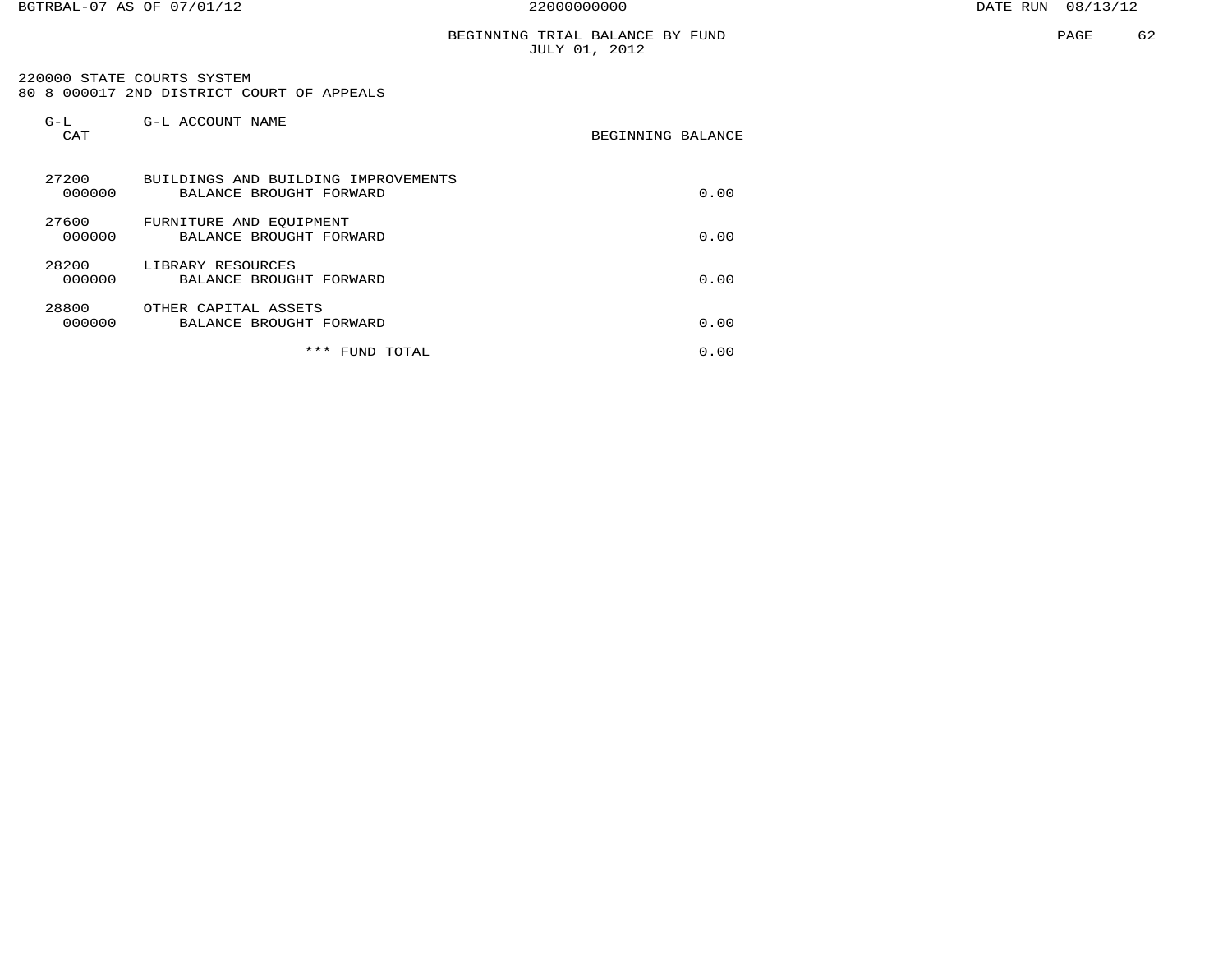220000 STATE COURTS SYSTEM80 8 000018 THIRD DISTRICT COURT OF APPEALS

| $G-L$<br>CAT    | G-L ACCOUNT NAME                                               | BEGINNING BALANCE |      |
|-----------------|----------------------------------------------------------------|-------------------|------|
| 27100<br>000000 | LAND AND LAND IMPROVEMENTS<br>BALANCE BROUGHT FORWARD          |                   | 0.00 |
| 27200<br>000000 | BUILDINGS AND BUILDING IMPROVEMENTS<br>BALANCE BROUGHT FORWARD |                   | 0.00 |
| 27600<br>000000 | FURNITURE AND EOUIPMENT<br>BALANCE BROUGHT FORWARD             |                   | 0.00 |
| 27800<br>000000 | CONSTRUCTION WORK IN PROGRESS<br>BALANCE BROUGHT FORWARD       |                   | 0.00 |
| 28200<br>000000 | LIBRARY RESOURCES<br>BALANCE BROUGHT FORWARD                   |                   | 0.00 |
|                 | *** FUND TOTAL                                                 |                   | 0.00 |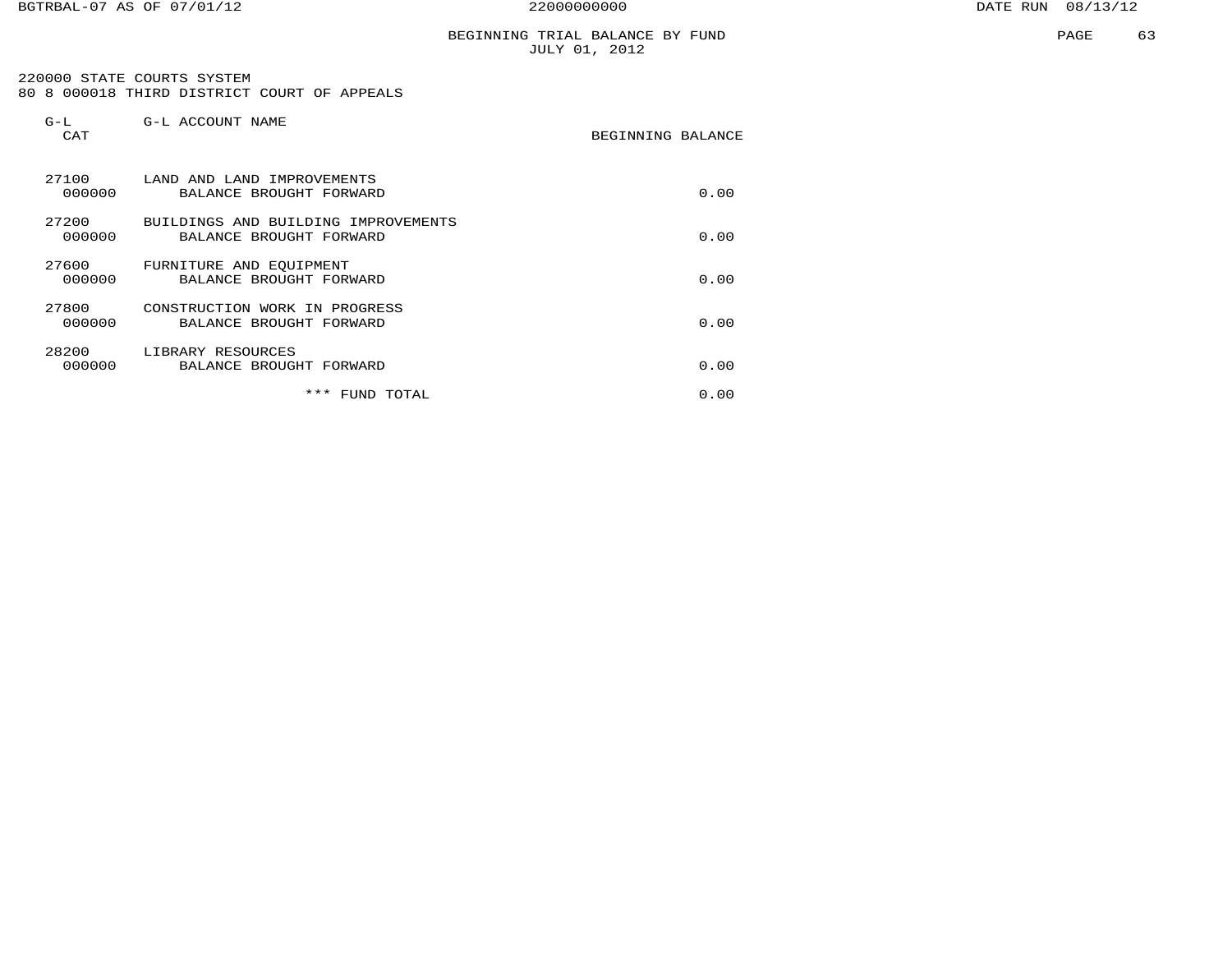## BEGINNING TRIAL BALANCE BY FUND JULY 01, 2012

 220000 STATE COURTS SYSTEM 80 8 000019 FOURTH DISTRICT COURT OF APPEALS

| $G-L$<br>CAT    | G-L ACCOUNT NAME                                                 | BEGINNING BALANCE |  |
|-----------------|------------------------------------------------------------------|-------------------|--|
| 27200<br>000000 | BUILDINGS AND BUILDING IMPROVEMENTS<br>BALANCE BROUGHT FORWARD   | 0.00              |  |
| 27400<br>000000 | INFRASTRUCTURE AND OTHER IMPROVEMENTS<br>BALANCE BROUGHT FORWARD | 0.00              |  |
| 27600<br>000000 | FURNITURE AND EQUIPMENT<br>BALANCE BROUGHT FORWARD               | 0.00              |  |
| 28200<br>000000 | LIBRARY RESOURCES<br>BALANCE BROUGHT FORWARD                     | 0.00              |  |
|                 | ***<br>FUND<br>TOTAL                                             | 0.00              |  |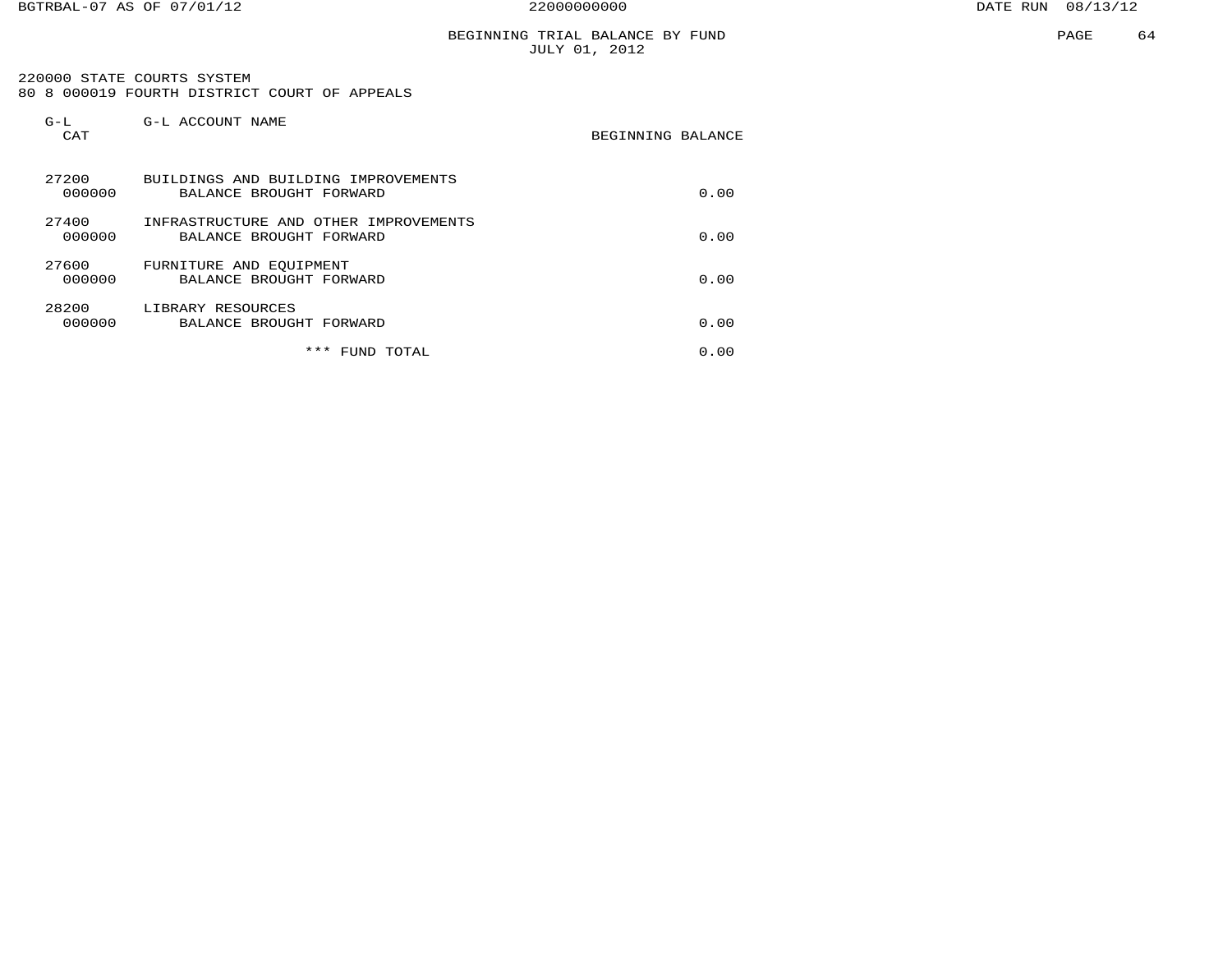220000 STATE COURTS SYSTEM 80 8 000067 FIFTH DISTRICT COURT OF APPEALS

| $G-L$<br>CAT    | G-L ACCOUNT NAME                                                 | BEGINNING BALANCE |      |
|-----------------|------------------------------------------------------------------|-------------------|------|
| 27200<br>000000 | BUILDINGS AND BUILDING IMPROVEMENTS<br>BALANCE BROUGHT FORWARD   |                   | 0.00 |
| 27400<br>000000 | INFRASTRUCTURE AND OTHER IMPROVEMENTS<br>BALANCE BROUGHT FORWARD |                   | 0.00 |
| 27600<br>000000 | FURNITURE AND EOUIPMENT<br>BALANCE BROUGHT FORWARD               |                   | 0.00 |
| 28200<br>000000 | LIBRARY RESOURCES<br>BALANCE BROUGHT FORWARD                     |                   | 0.00 |
|                 | ***<br>FUND TOTAL                                                |                   | 0.00 |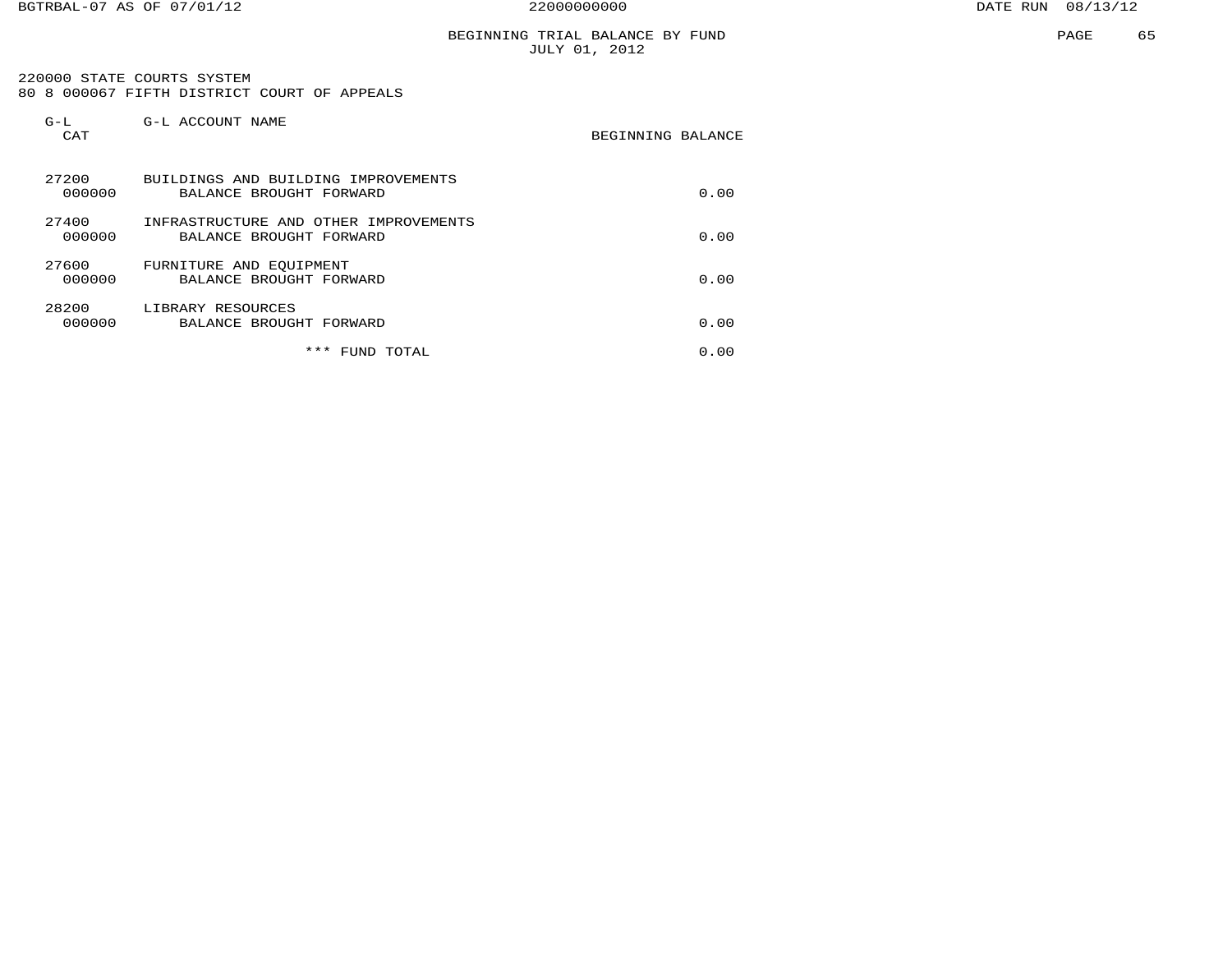#### 220000 STATE COURTS SYSTEM 80 8 000068 CIRCUIT COURTS

| $G-L$<br>CAT    | G-L ACCOUNT NAME                                   | BEGINNING BALANCE |
|-----------------|----------------------------------------------------|-------------------|
| 27600<br>000000 | FURNITURE AND EQUIPMENT<br>BALANCE BROUGHT FORWARD | 0.00              |
| 28200<br>000000 | LIBRARY RESOURCES<br>BALANCE BROUGHT FORWARD       | 0.00              |
|                 | ***<br>TOTAL<br>FUND                               | 0.00              |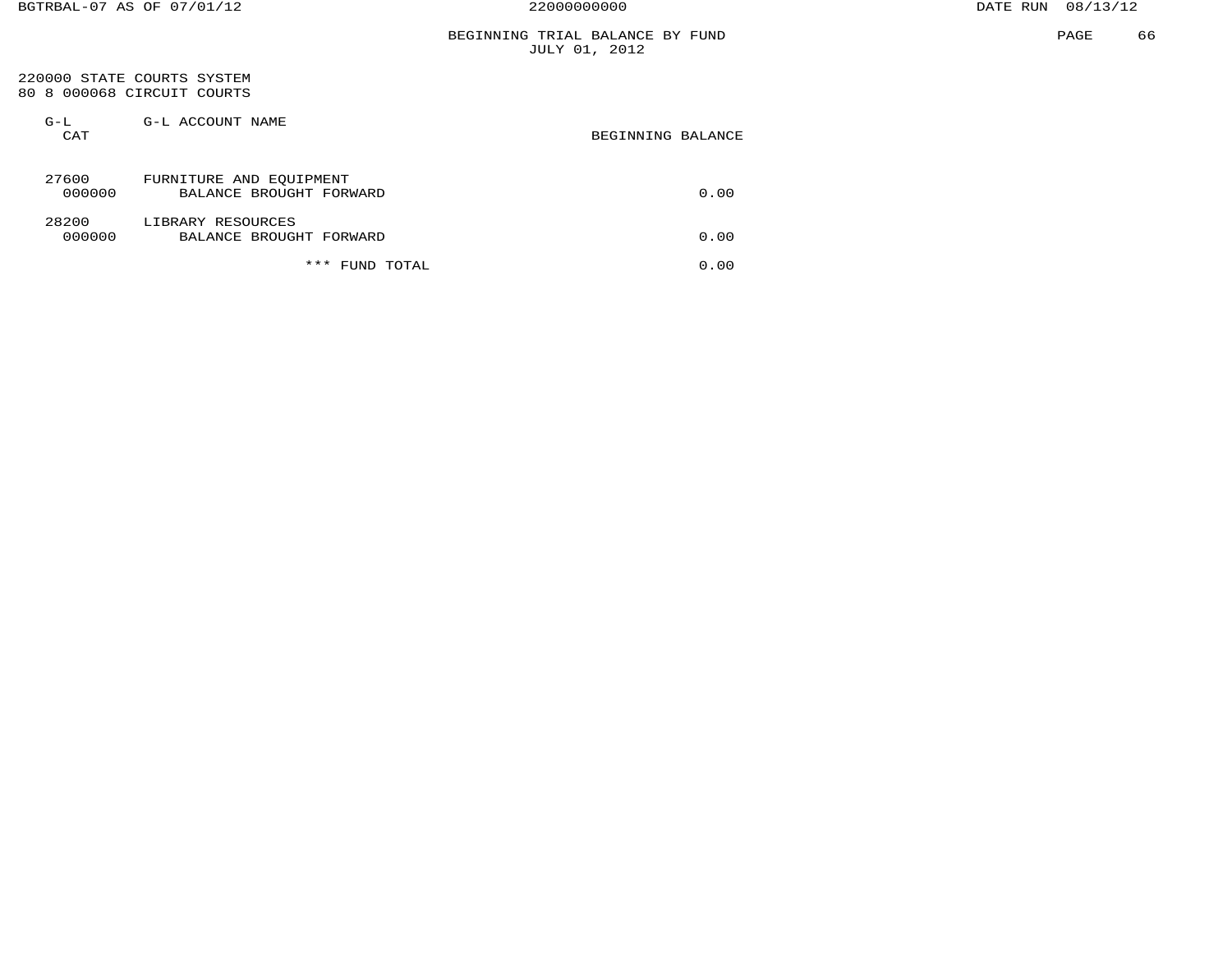## BEGINNING TRIAL BALANCE BY FUND JULY 01, 2012

 220000 STATE COURTS SYSTEM 80 8 792001 FUND NOT ON TITLE FILE

| $G-L$<br>CAT    | G-L ACCOUNT NAME                                   | BEGINNING BALANCE |
|-----------------|----------------------------------------------------|-------------------|
| 27600<br>000000 | FURNITURE AND EQUIPMENT<br>BALANCE BROUGHT FORWARD | 0.00              |
|                 | *** FUND TOTAL                                     | 0.00              |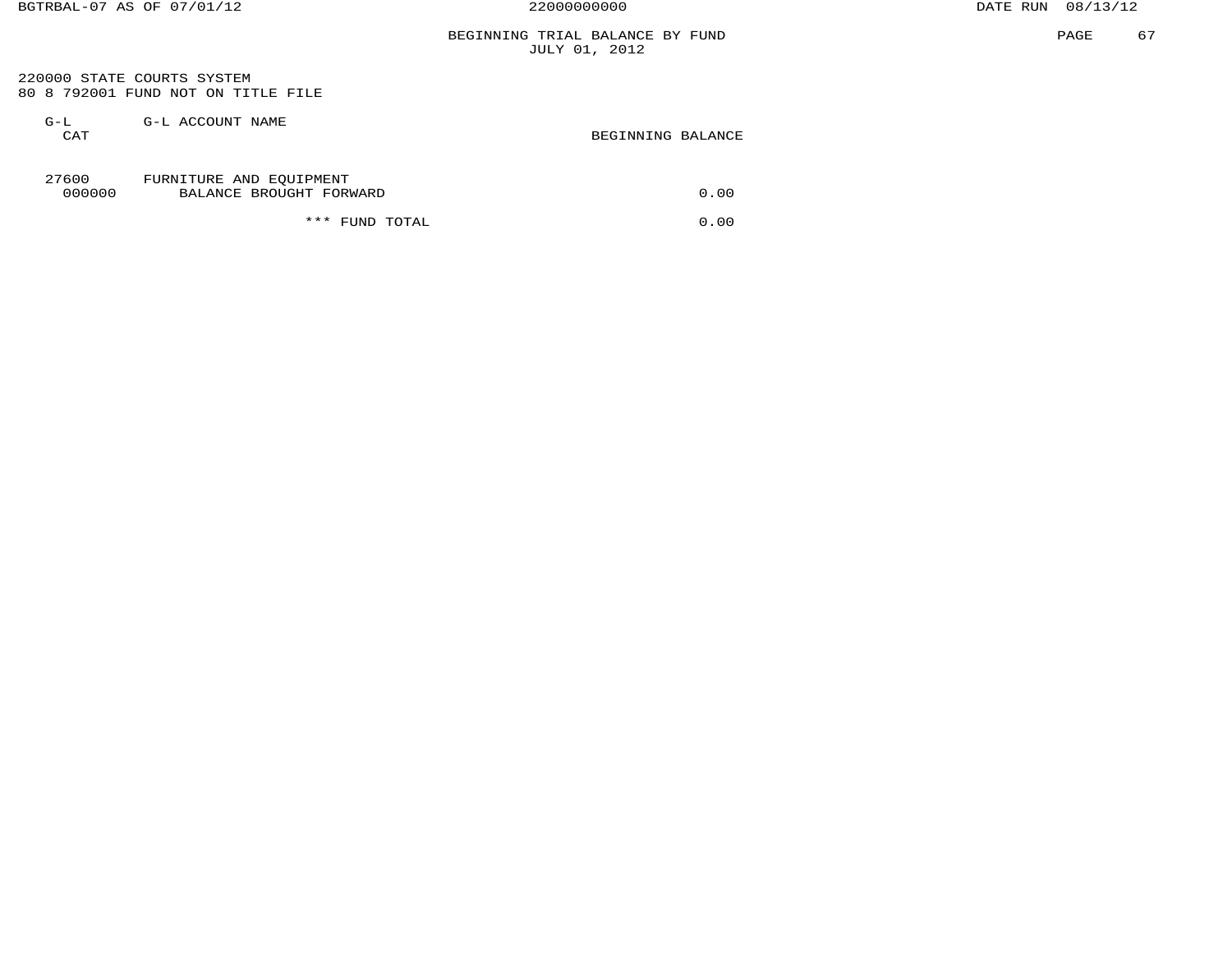## BEGINNING TRIAL BALANCE BY FUND **EXAMPLE 68 SEGINNING** PAGE JULY 01, 2012

#### 220000 STATE COURTS SYSTEM 80 9 000014 FIXED ASSETS-DCA'S

| G-L<br>CAT                                                        | G-L ACCOUNT NAME                                                                                                                                                                                       | BEGINNING BALANCE                                                                                           |
|-------------------------------------------------------------------|--------------------------------------------------------------------------------------------------------------------------------------------------------------------------------------------------------|-------------------------------------------------------------------------------------------------------------|
| 26400<br>000000<br>060000                                         | WORKS OF ART & HISTORICAL TREASURES-DE<br>BALANCE BROUGHT FORWARD<br>OPERATING CAPITAL OUTLAY<br>$***$ GL<br>26400 TOTAL                                                                               | 32,091.78<br>32,091.78-<br>0.00                                                                             |
| 26500<br>060000                                                   | ACC DEPR -WORKS OF ART & HISTORICAL T<br>OPERATING CAPITAL OUTLAY                                                                                                                                      | 0.00                                                                                                        |
| 26600<br>000000<br>060000                                         | ART & HISTORICAL TREASURES - NONDEPREC<br>BALANCE BROUGHT FORWARD<br>OPERATING CAPITAL OUTLAY<br>$***$ GL<br>26600 TOTAL                                                                               | 49,660.55<br>5,591.39<br>55,251.94                                                                          |
| 27100<br>000000                                                   | LAND AND LAND IMPROVEMENTS<br>BALANCE BROUGHT FORWARD                                                                                                                                                  | 3,676,647.05                                                                                                |
| 27200<br>000000<br>060000<br>080099<br>080176<br>081409           | BUILDINGS AND BUILDING IMPROVEMENTS<br>BALANCE BROUGHT FORWARD<br>OPERATING CAPITAL OUTLAY<br>WINDOW REPLACEMENT<br>DCA-SECURITY ENHANCEMENT<br>CODE/SAFETY CORRECT-STWIDE<br>** GL 27200 TOTAL        | 19,095,883.65<br>4,889,984.34<br>9,135.64<br>11,533.90<br>49, 431. 48<br>24,055,969.01                      |
| 27300<br>060000<br>080176                                         | ACC DEPR - BUILDINGS & BUILDING IMPROV<br>OPERATING CAPITAL OUTLAY<br>DCA-SECURITY ENHANCEMENT<br>** GL 27300 TOTAL                                                                                    | $6, 255, 718.49 -$<br>$115.32-$<br>$6, 255, 833.81 -$                                                       |
| 27400<br>000000<br>060000                                         | INFRASTRUCTURE AND OTHER IMPROVEMENTS<br>BALANCE BROUGHT FORWARD<br>OPERATING CAPITAL OUTLAY<br>** GL 27400 TOTAL                                                                                      | 133, 171.79<br>119,315.00<br>252,486.79                                                                     |
| 27600<br>000000<br>040000<br>060000<br>080176<br>103732<br>210014 | FURNITURE AND EOUIPMENT<br>BALANCE BROUGHT FORWARD<br><b>EXPENSES</b><br>OPERATING CAPITAL OUTLAY<br>DCA-SECURITY ENHANCEMENT<br>DCA LAW LIBRARY<br>OTHER DATA PROCESSING SVCS<br>** GL<br>27600 TOTAL | 5, 394, 214.54<br>24, 217. 12<br>$1,694,946.49-$<br>28,556.46<br>56,922.61<br>450, 163. 54-<br>3,358,800.70 |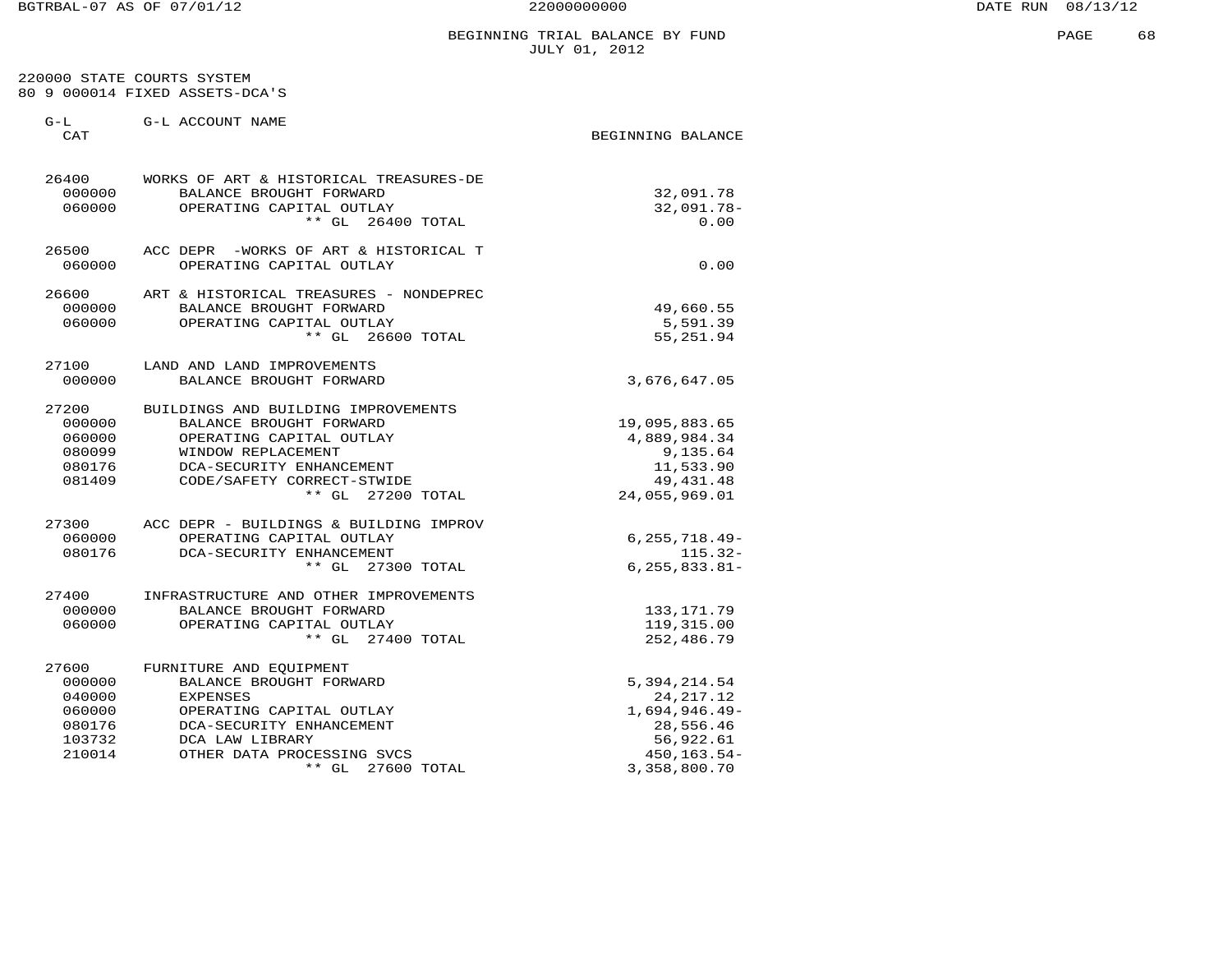220000 STATE COURTS SYSTEM 80 9 000014 FIXED ASSETS-DCA'S

G-L G-L ACCOUNT NAME

CAT GENERAL SECTION OF STREET AND REGINAL BEGINNING BALANCE

| 27700  | ACC DEPR - FURNITURE & EQUIPMENT            |                 |
|--------|---------------------------------------------|-----------------|
| 040000 | <b>EXPENSES</b>                             | 84, 220.84-     |
| 060000 | OPERATING CAPITAL OUTLAY                    | $2,407,908.03-$ |
| 103732 | DCA LAW LIBRARY                             | 44, 240.63-     |
| 210014 | OTHER DATA PROCESSING SVCS                  | 146,602.96-     |
|        | $**$ GL<br>27700 TOTAL                      | $2,682,972.46-$ |
| 27800  | CONSTRUCTION WORK IN PROGRESS               |                 |
| 000000 | BALANCE BROUGHT FORWARD                     | 4, 131, 893. 42 |
| 040000 | <b>EXPENSES</b>                             | 99,281.83       |
| 060000 | OPERATING CAPITAL OUTLAY                    | $5,458,019.19-$ |
| 080017 | 1ST DISTRICT COURT OF APPEALS - ARCHITECT S | 42,632.27       |
| 080018 | 3RD DISTRICT COURT OF APPEALS - COURT ROOF  | 940, 356.95     |
| 080022 | 3RD DCA ARCHITECT SERVS FOR BLDG RECONF-DMS | 30,546.64       |
| 080061 | 5TH DCA/STORAGE TANK REMOV                  | 27,642.60       |
| 080097 | AIR CONDITIONING REPLACE                    | 493,807.47      |
| 080098 | RESTROOM RENOVATION                         | 54, 145.83      |
| 080099 | WINDOW REPLACEMENT                          | 282,536.29      |
| 080103 | BLDG MAINT & REPAIRS - DCA                  | 81,801.00       |
| 080173 | 1ST DISTRICT COURT OF APPEALS- EXPANS - DMS | 9,696,661.13    |
| 080175 | 3RD DCA CEILING-DMS MGD                     | 17,044.22       |
| 080176 | DCA-SECURITY ENHANCEMENT                    | 2,797.27        |
| 082005 | RAIN GUTTER INSTALLATION                    | 8,350.00        |
| 082130 | RENOVATIONS - DMS MGD                       | 136, 393. 18    |
| 082182 | CATEGORY NAME NOT ON TITLE FILE             | 97,209.00       |
| 082193 | CATEGORY NAME NOT ON TITLE FILE             | 1,255,145.61    |
| 082309 | HVAC REPLACEMENT-STWIDE                     | 59,800.00       |
|        | ** GL 27800 TOTAL                           | 12,000,025.52   |
| 28200  | LIBRARY RESOURCES                           |                 |
| 000000 | BALANCE BROUGHT FORWARD                     | 4,629,066.50    |
| 040000 | EXPENSES                                    | 27,859.75       |
| 060000 | OPERATING CAPITAL OUTLAY                    | $327, 445.80 -$ |
| 103732 | DCA LAW LIBRARY                             | $3,342,068.92-$ |
|        | $**$ GL<br>28200 TOTAL                      | 987, 411.53     |
| 28300  | ACC DEPR - LIBRARY RESOURCES                |                 |
| 103732 | DCA LAW LIBRARY                             | $289,639.85-$   |
| 28800  | OTHER CAPITAL ASSETS                        |                 |
| 000000 | BALANCE BROUGHT FORWARD                     | 10,397.00       |
| 103732 | DCA LAW LIBRARY                             | $10, 397.00 -$  |
|        | $***$ GL<br>28800 TOTAL                     | 0.00            |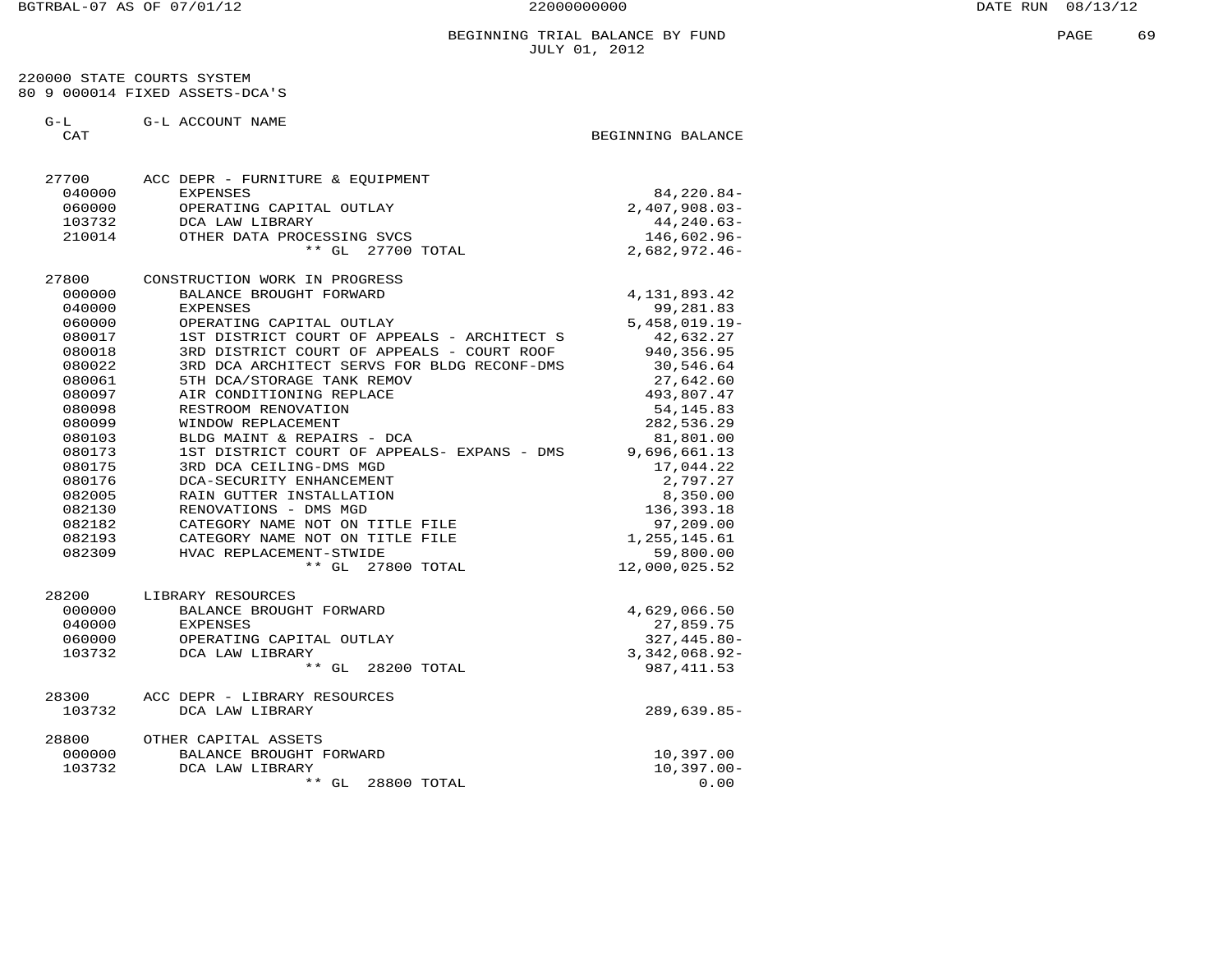220000 STATE COURTS SYSTEM 80 9 000014 FIXED ASSETS-DCA'S

 G-L G-L ACCOUNT NAME CAT GENERAL BEGINNING BALANCE

#### 54900 COMMITTED FUND BALANCE 000000 BALANCE BROUGHT FORWARD 35,158,146.42-

\*\*\* FUND TOTAL 0.00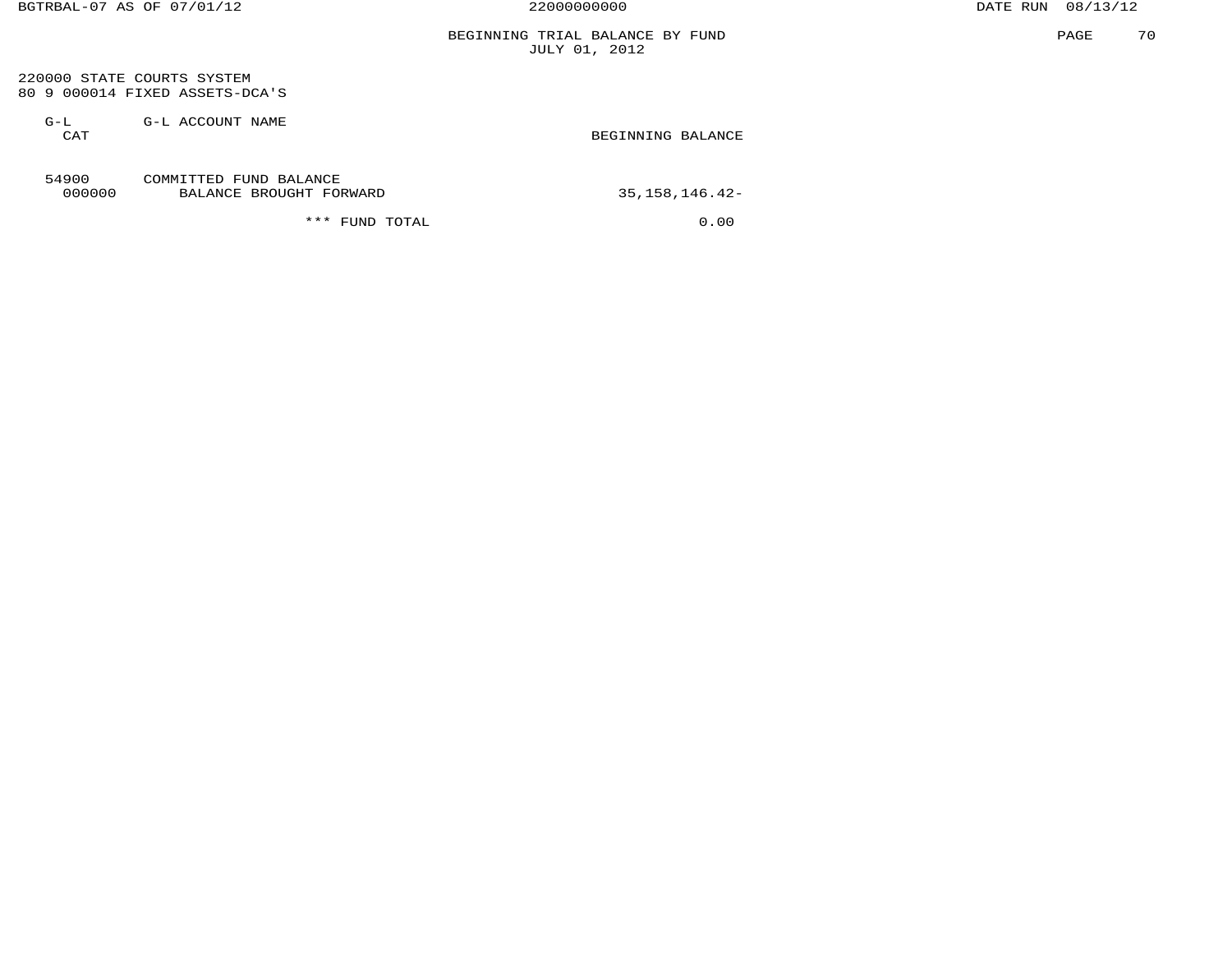220000 STATE COURTS SYSTEM 80 9 000015 FIXED ASSETS-SUPREME COURT G/R

| $G-L$<br>CAT                                                                                                                            | G-L ACCOUNT NAME                                                                                                                                                                                                                                                                                                                                                                                                                                                 | BEGINNING BALANCE |                                                                                                                                                                                                    |
|-----------------------------------------------------------------------------------------------------------------------------------------|------------------------------------------------------------------------------------------------------------------------------------------------------------------------------------------------------------------------------------------------------------------------------------------------------------------------------------------------------------------------------------------------------------------------------------------------------------------|-------------------|----------------------------------------------------------------------------------------------------------------------------------------------------------------------------------------------------|
| 26400<br>000000                                                                                                                         | WORKS OF ART & HISTORICAL TREASURES-DE<br>BALANCE BROUGHT FORWARD                                                                                                                                                                                                                                                                                                                                                                                                |                   | 35,000.00                                                                                                                                                                                          |
| 26500<br>060000                                                                                                                         | ACC DEPR -WORKS OF ART & HISTORICAL T<br>OPERATING CAPITAL OUTLAY                                                                                                                                                                                                                                                                                                                                                                                                |                   | 14,221.06-                                                                                                                                                                                         |
| 26600<br>000000<br>060000<br>100966                                                                                                     | ART & HISTORICAL TREASURES - NONDEPREC<br>BALANCE BROUGHT FORWARD<br>OPERATING CAPITAL OUTLAY<br>DISCRET FDS-CHIEF JUSTICE<br>$**$ GL<br>26600 TOTAL                                                                                                                                                                                                                                                                                                             |                   | 50,317.20<br>26, 261.50<br>2,245.00<br>78,823.70                                                                                                                                                   |
| 27100<br>000000                                                                                                                         | LAND AND LAND IMPROVEMENTS<br>BALANCE BROUGHT FORWARD                                                                                                                                                                                                                                                                                                                                                                                                            |                   | 350,919.00                                                                                                                                                                                         |
| 27200<br>000000<br>060000<br>080028<br>080038<br>080052<br>080097<br>080098<br>080099<br>080114<br>080115<br>082102<br>082104<br>210014 | BUILDINGS AND BUILDING IMPROVEMENTS<br>BALANCE BROUGHT FORWARD<br>OPERATING CAPITAL OUTLAY<br>VOLTAGE SYSTEM CONVERSION - DMS MGD<br>SUPREME COURT - COURT ROOM RENOVATION - DMS<br>SITE HARDENING - DMS MGD<br>AIR CONDITIONING REPLACE<br>RESTROOM RENOVATION<br>WINDOW REPLACEMENT<br>REPLACE SURVEILLANCE SYSTM<br>ROOF MAINTENANCE-DMS MGD<br>SUP COURT-MEETING RM REP<br>WTR INTRUSION-SUPREME CRT<br>OTHER DATA PROCESSING SVCS<br>27200 TOTAL<br>$**$ GL |                   | 11,907,756.92<br>1, 151, 327.59-<br>167, 344.64<br>19,475.00<br>548,753.39<br>85,719.00<br>12,207.00<br>81,066.00<br>44,857.45<br>3,765.73<br>6,625.00<br>214,997.78<br>10,074.97<br>11,951,315.29 |
| 27300<br>060000                                                                                                                         | ACC DEPR - BUILDINGS & BUILDING IMPROV<br>OPERATING CAPITAL OUTLAY                                                                                                                                                                                                                                                                                                                                                                                               |                   | $3,976,918.68 -$                                                                                                                                                                                   |
| 27400<br>082104                                                                                                                         | INFRASTRUCTURE AND OTHER IMPROVEMENTS<br>WTR INTRUSION-SUPREME CRT                                                                                                                                                                                                                                                                                                                                                                                               |                   | 46, 488. 73                                                                                                                                                                                        |
| 27600<br>000000<br>040000<br>060000<br>080038<br>080114<br>082096<br>082102                                                             | FURNITURE AND EQUIPMENT<br>BALANCE BROUGHT FORWARD<br><b>EXPENSES</b><br>OPERATING CAPITAL OUTLAY<br>SUPREME COURT - COURT ROOM RENOVATION - DMS<br>REPLACE SURVEILLANCE SYSTM<br>CATEGORY NAME NOT ON TITLE FILE<br>SUP COURT-MEETING RM REP                                                                                                                                                                                                                    |                   | 3, 153, 278. 23<br>1,496.78<br>934,939.50<br>7,256.80<br>9,223.82<br>101,225.30-<br>6,925.00                                                                                                       |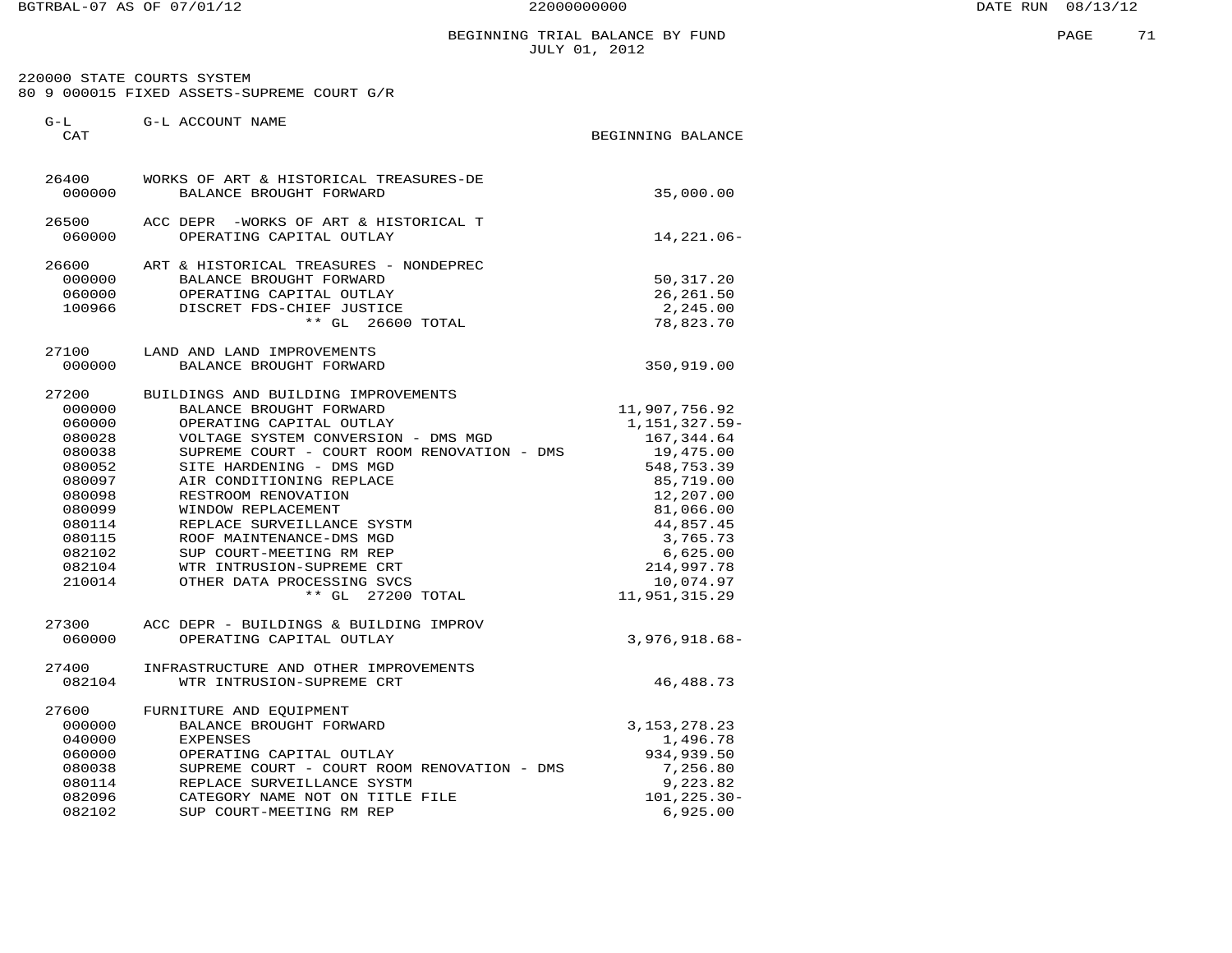#### BEGINNING TRIAL BALANCE BY FUND **EXAMPLE 2** 2 JULY 01, 2012

 220000 STATE COURTS SYSTEM 80 9 000015 FIXED ASSETS-SUPREME COURT G/R

| $G-L$<br>CAT | G-L ACCOUNT NAME                            | BEGINNING BALANCE  |
|--------------|---------------------------------------------|--------------------|
|              |                                             |                    |
| 100021       | ACQUISITION/MOTOR VEHICLES                  | 33,184.00          |
| 100966       | DISCRET FDS-CHIEF JUSTICE                   | 5,517.00           |
| 102702       | FL CASES SO 2ND REPORTER                    | 128,273.00         |
| 103731       | SUPREME COURT LAW LIBRARY                   | $5,724.86-$        |
| 210014       | OTHER DATA PROCESSING SVCS                  | 527,390.64         |
|              | ** GL 27600 TOTAL                           | 4,700,534.61       |
| 27700        | ACC DEPR - FURNITURE & EQUIPMENT            |                    |
| 000000       | BALANCE BROUGHT FORWARD                     | 0.00               |
| 040000       | <b>EXPENSES</b>                             | $9,092.32-$        |
| 060000       | OPERATING CAPITAL OUTLAY                    | $2,384,918.62-$    |
| 080038       | SUPREME COURT - COURT ROOM RENOVATION - DMS | $3,628.32-$        |
| 080114       | REPLACE SURVEILLANCE SYSTM                  | $6,641.58-$        |
| 082095       | CATEGORY NAME NOT ON TITLE FILE             | $2,691.31-$        |
| 082096       | CATEGORY NAME NOT ON TITLE FILE             | 0.00               |
| 082102       | SUP COURT-MEETING RM REP                    | $3,462.60 -$       |
| 100021       | ACQUISITION/MOTOR VEHICLES                  | 19,863.32-         |
| 100966       | DISCRET FDS-CHIEF JUSTICE                   | $7,512.00 -$       |
| 102702       | FL CASES SO 2ND REPORTER                    | $87,409.68-$       |
| 103731       | SUPREME COURT LAW LIBRARY                   | $42, 112.47 -$     |
| 210014       | OTHER DATA PROCESSING SVCS                  | $1, 196, 065.61 -$ |
|              | ** GL 27700 TOTAL                           | $3,763,397.83-$    |
| 27800        | CONSTRUCTION WORK IN PROGRESS               |                    |
| 000000       | BALANCE BROUGHT FORWARD                     | 3,165,575.10       |
| 080028       | VOLTAGE SYSTEM CONVERSION - DMS MGD         | 46,925.29          |
| 080038       | SUPREME COURT - COURT ROOM RENOVATION - DMS | 17.86              |
| 080043       | AIR CONDITIONING SYSTEM REFRESH - DMS MGD   | 4,877.00           |
| 080052       | SITE HARDENING - DMS MGD                    | 925,026.33         |
| 080097       | AIR CONDITIONING REPLACE                    | 2,611,268.97       |
| 080098       | RESTROOM RENOVATION                         | 371,083.00         |
| 080099       | WINDOW REPLACEMENT                          | 3,062,828.39       |
| 080108       | REPLACE GENERATOR-DMS MGD                   | 610,824.32         |
| 080109       | RENOVATE ELEVATOR-DMS MGD                   | 65,000.00          |
| 082101       | RESTROOM RENOVATION                         | 604,862.29         |
| 082102       | SUP COURT-MEETING RM REP                    | 108,439.04         |
| 082104       | WTR INTRUSION-SUPREME CRT                   | 1,825,377.08       |
| 082302       | ELEVATOR REPLACEMENT                        | 163,351.00         |
| 100777       | CONTRACTED SERVICES                         | $241.54-$          |
| 210014       | OTHER DATA PROCESSING SVCS                  | 3,935.36           |
|              | $**$ GL<br>27800 TOTAL                      | 13,569,149.49      |
| 28200        | LIBRARY RESOURCES                           |                    |
| 000000       | BALANCE BROUGHT FORWARD                     | 3,999,743.74       |
| 040000       | <b>EXPENSES</b>                             | 5,074.56           |
| 060000       | OPERATING CAPITAL OUTLAY                    | $9,429.91 -$       |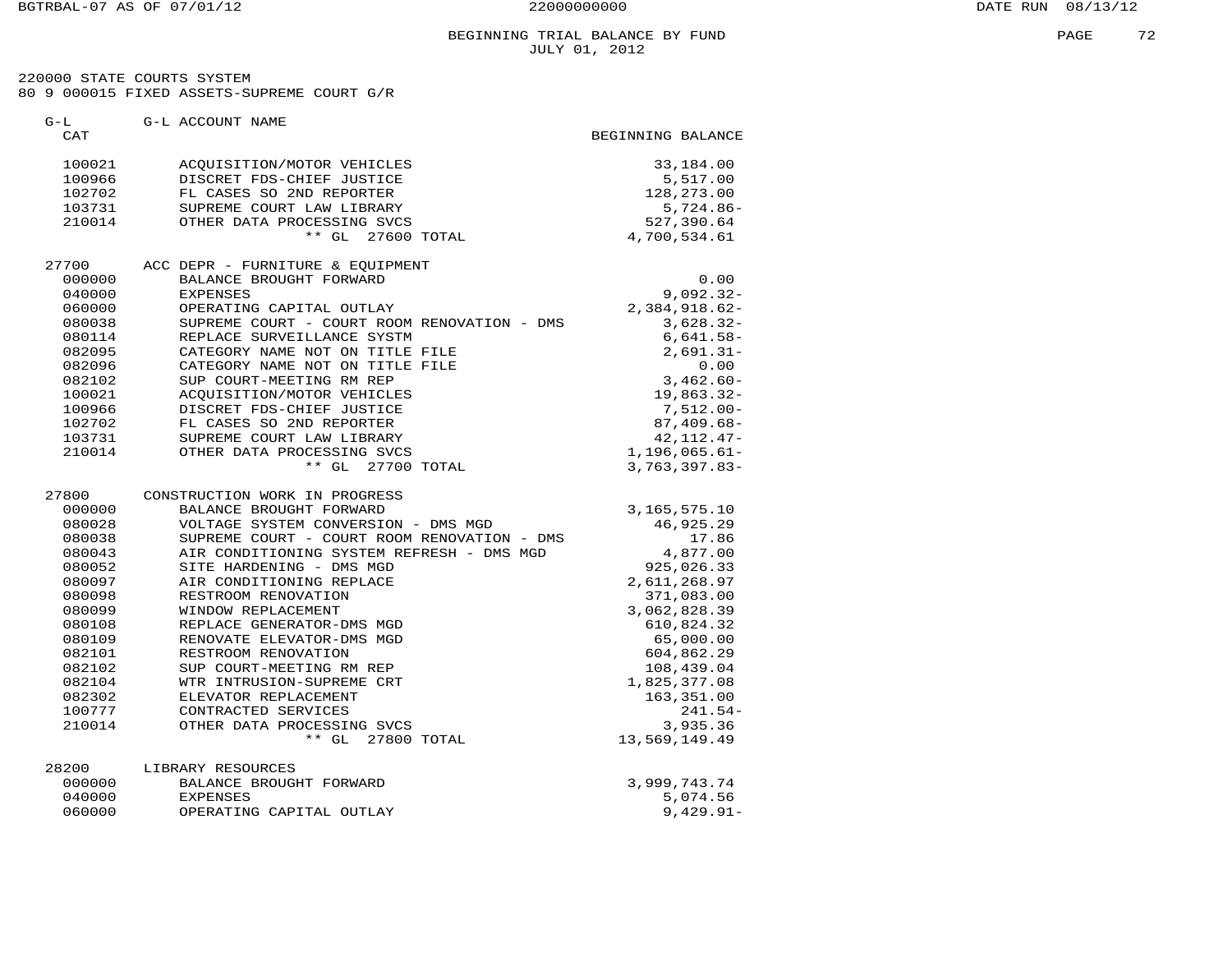220000 STATE COURTS SYSTEM 80 9 000015 FIXED ASSETS-SUPREME COURT G/R

| $G-L$<br>CAT     | G-L ACCOUNT NAME                                                                     | BEGINNING BALANCE                  |
|------------------|--------------------------------------------------------------------------------------|------------------------------------|
| 102702<br>103731 | FL CASES SO 2ND REPORTER<br>SUPREME COURT LAW LIBRARY<br>$***$<br>28200 TOTAL<br>GL. | 13,000.00<br>4,008,388.39-<br>0.00 |
| 28300<br>103731  | ACC DEPR - LIBRARY RESOURCES<br>SUPREME COURT LAW LIBRARY                            | 0.00                               |
| 54900<br>000000  | COMMITTED FUND BALANCE<br>BALANCE BROUGHT FORWARD                                    | $22,977,693.25-$                   |
|                  | ***<br>FUND TOTAL                                                                    | 0.00                               |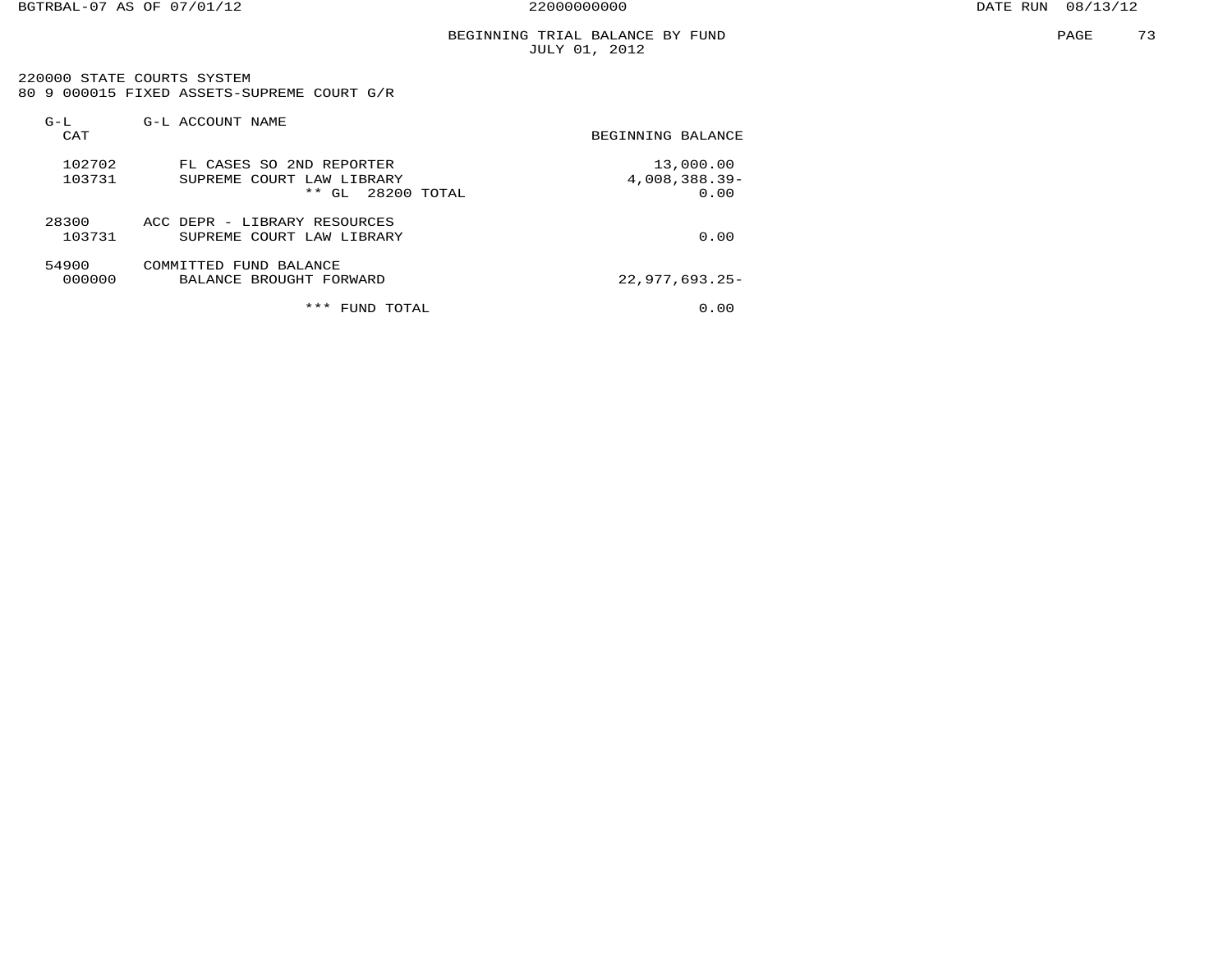220000 STATE COURTS SYSTEM 80 9 000068 FIXED ASSETS-CIRCUIT COURTS

G-L G-L ACCOUNT NAME

CAT GENERAL BEGINNING BALANCE

| 27200<br>000000<br>060000 | BUILDINGS AND BUILDING IMPROVEMENTS<br>BALANCE BROUGHT FORWARD<br>OPERATING CAPITAL OUTLAY | 0.00<br>0.00                    |
|---------------------------|--------------------------------------------------------------------------------------------|---------------------------------|
| 105420                    | ST COURTS DUE PROCESS COST<br>** GL 27200 TOTAL                                            | 0.00<br>0.00                    |
| 27600                     | FURNITURE AND EQUIPMENT                                                                    |                                 |
| 000000                    | BALANCE BROUGHT FORWARD                                                                    | 3, 397, 953.44                  |
| 040000                    | <b>EXPENSES</b>                                                                            | $39,731.33 -$                   |
| 060000                    | OPERATING CAPITAL OUTLAY                                                                   | 8,918,359.38                    |
| 100777                    | CONTRACTED SERVICES                                                                        | 747.50                          |
| 102702                    | FL CASES SO 2ND REPORTER                                                                   | 14,879.34-                      |
| 105000                    | CATEGORY NAME NOT ON TITLE FILE                                                            | $295,564.24-$                   |
| 105420                    | ST COURTS DUE PROCESS COST                                                                 | 5,590,331.97                    |
| 105425                    | ST-FUNDED SVCS COST RECOVR                                                                 | 2,670.00                        |
| 210014                    | OTHER DATA PROCESSING SVCS<br>$**$ GL<br>27600 TOTAL                                       | 447,063.23-<br>17, 112, 824. 15 |
| 27700                     | ACC DEPR - FURNITURE & EQUIPMENT                                                           |                                 |
| 040000                    | <b>EXPENSES</b>                                                                            | $17,516.21-$                    |
| 060000                    | OPERATING CAPITAL OUTLAY                                                                   | $7,651,685.64-$                 |
| 100777                    | CONTRACTED SERVICES                                                                        | $2,002.16 -$                    |
| 102702                    | FL CASES SO 2ND REPORTER                                                                   | 0.00                            |
| 105000                    | CATEGORY NAME NOT ON TITLE FILE                                                            | $29,004.80 -$                   |
| 105420                    | ST COURTS DUE PROCESS COST                                                                 | $3,978,637.27-$                 |
| 105425                    | ST-FUNDED SVCS COST RECOVR                                                                 | $1,608.37-$                     |
| 210014                    | OTHER DATA PROCESSING SVCS                                                                 | $241,577.32-$                   |
|                           | $**$ GL<br>27700 TOTAL                                                                     | 11,922,031.77-                  |
| 28200                     | LIBRARY RESOURCES                                                                          |                                 |
| 060000                    | OPERATING CAPITAL OUTLAY                                                                   | 277.31                          |
| 28300                     | ACC DEPR - LIBRARY RESOURCES                                                               |                                 |
| 060000                    | OPERATING CAPITAL OUTLAY                                                                   | $34.50-$                        |
| 54900                     | COMMITTED FUND BALANCE                                                                     |                                 |
| 000000                    | BALANCE BROUGHT FORWARD                                                                    | $5,191,035.19-$                 |
|                           | *** FUND TOTAL                                                                             | 0.00                            |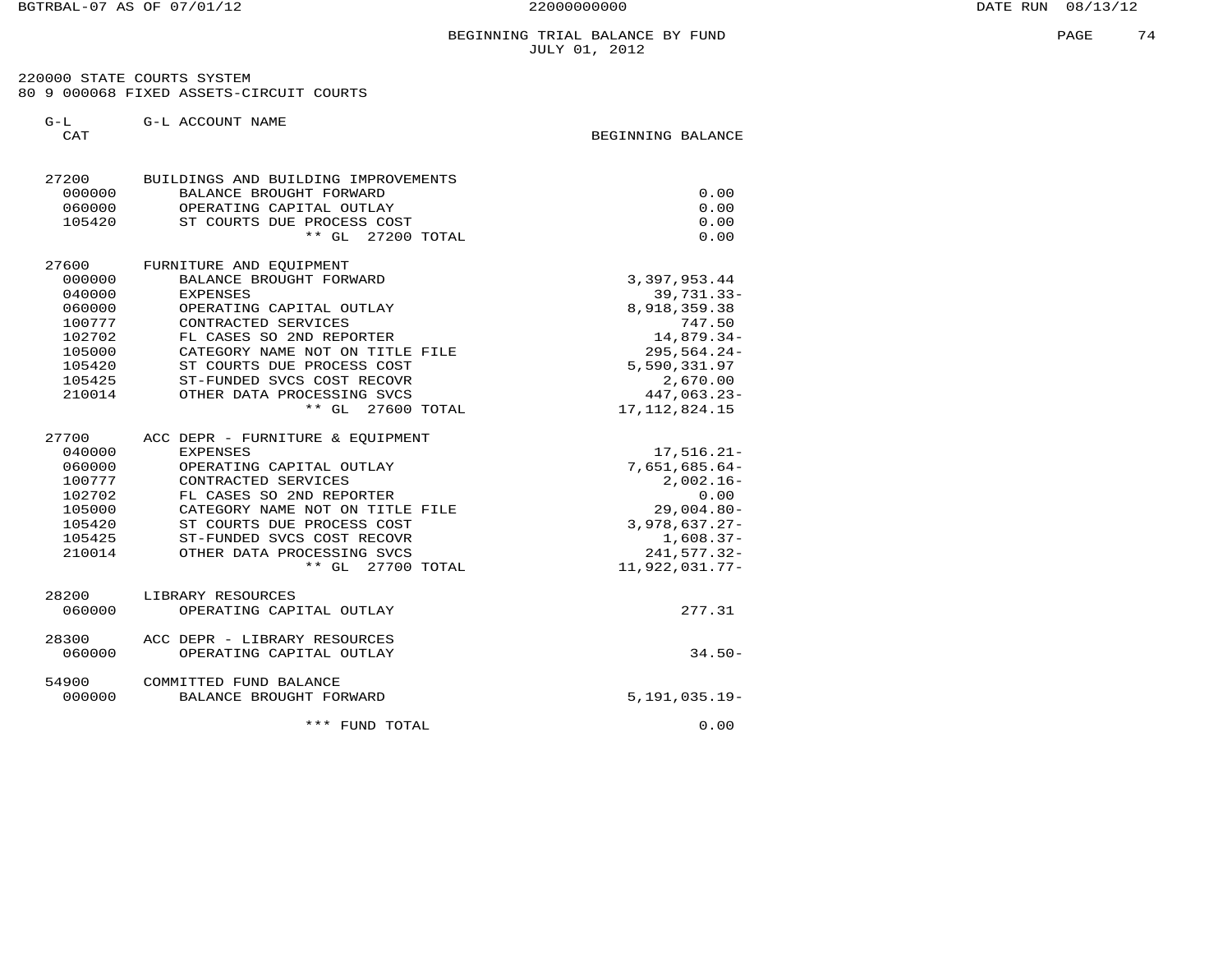220000 STATE COURTS SYSTEM 80 9 000071 FIXED ASSETS-COUNTY COURTS

| $G-L$<br>CAT                        | G-L ACCOUNT NAME                                                                                                                     | BEGINNING BALANCE                                 |
|-------------------------------------|--------------------------------------------------------------------------------------------------------------------------------------|---------------------------------------------------|
| 27600<br>000000<br>060000<br>210014 | FURNITURE AND EQUIPMENT<br>BALANCE BROUGHT FORWARD<br>OPERATING CAPITAL OUTLAY<br>OTHER DATA PROCESSING SVCS<br>** GL<br>27600 TOTAL | 19,512.14<br>15,683.06<br>23, 267.64<br>58,462.84 |
| 27700<br>060000<br>210014           | ACC DEPR - FURNITURE & EQUIPMENT<br>OPERATING CAPITAL OUTLAY<br>OTHER DATA PROCESSING SVCS<br>* *<br>27700 TOTAL<br>GL               | $32,914.39-$<br>$23, 267.64 -$<br>$56, 182.03 -$  |
| 54900<br>000000                     | COMMITTED FUND BALANCE<br>BALANCE BROUGHT FORWARD                                                                                    | $2,280.81-$                                       |
|                                     | ***<br>FUND TOTAL                                                                                                                    | 0.00                                              |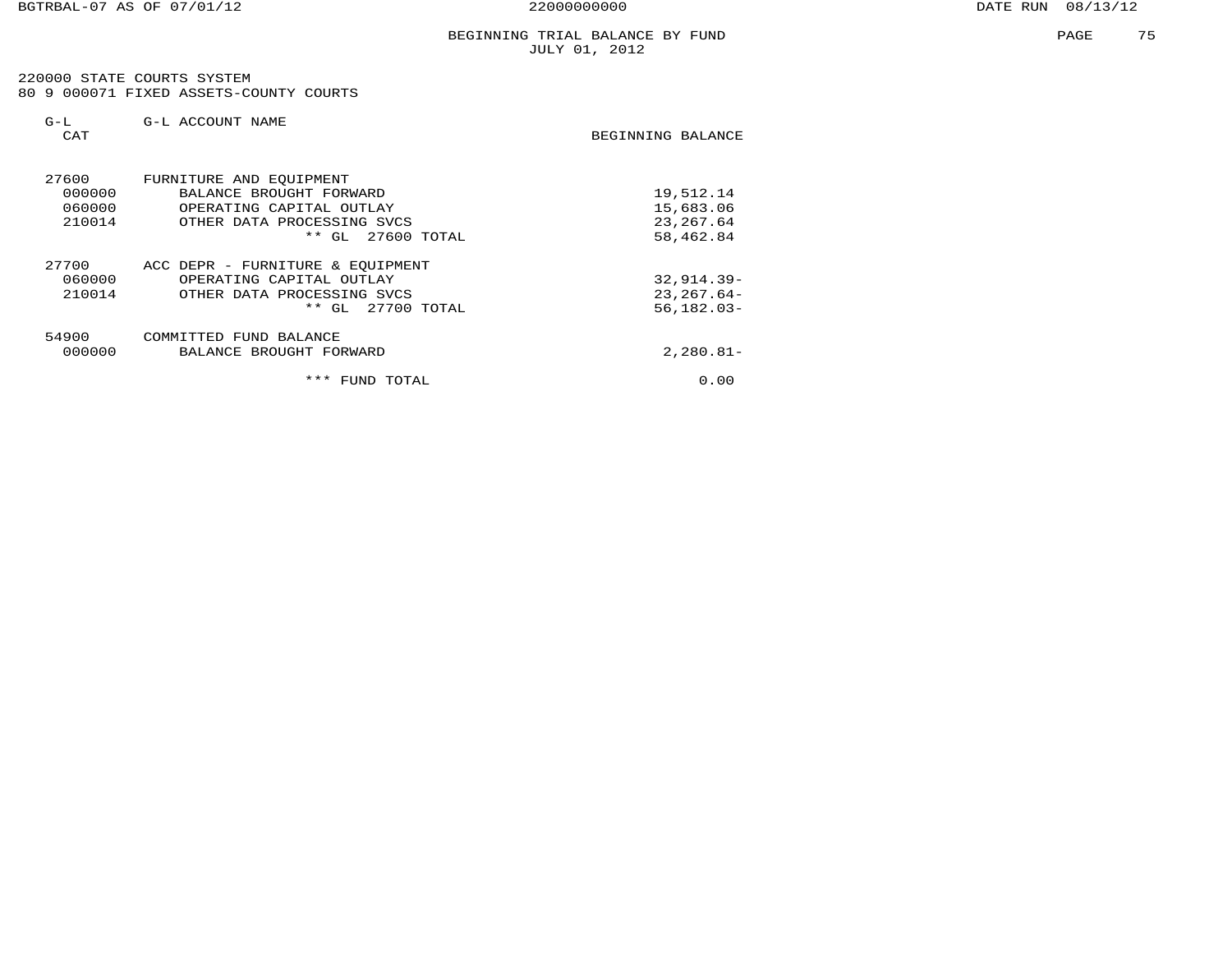|  |  | 220000 STATE COURTS SYSTEM   |  |  |  |
|--|--|------------------------------|--|--|--|
|  |  | 80 9 000072 FIXED ASSETS-JOC |  |  |  |

| $G-L$<br>CAT | G-L ACCOUNT NAME                                                                                                                | BEGINNING BALANCE                   |
|--------------|---------------------------------------------------------------------------------------------------------------------------------|-------------------------------------|
| 27600        | FURNITURE AND EQUIPMENT<br>000000<br>BALANCE BROUGHT FORWARD<br>060000<br>OPERATING CAPITAL OUTLAY<br>$***$ GL<br>$27600$ TOTAL | 33, 378.68<br>2,743.82<br>36,122.50 |
| 27700        | ACC DEPR - FURNITURE & EQUIPMENT<br>060000<br>OPERATING CAPITAL OUTLAY                                                          | $25,758.02-$                        |
| 28200        | LIBRARY RESOURCES<br>000000<br>BALANCE BROUGHT FORWARD<br>060000<br>OPERATING CAPITAL OUTLAY<br>** GL<br>28200 TOTAL            | 1,165.00<br>216.40<br>1,381.40      |
| 54900        | COMMITTED FUND BALANCE<br>000000<br>BALANCE BROUGHT FORWARD                                                                     | 11,745.88-                          |
|              | ***<br>FUND TOTAL                                                                                                               | 0.00                                |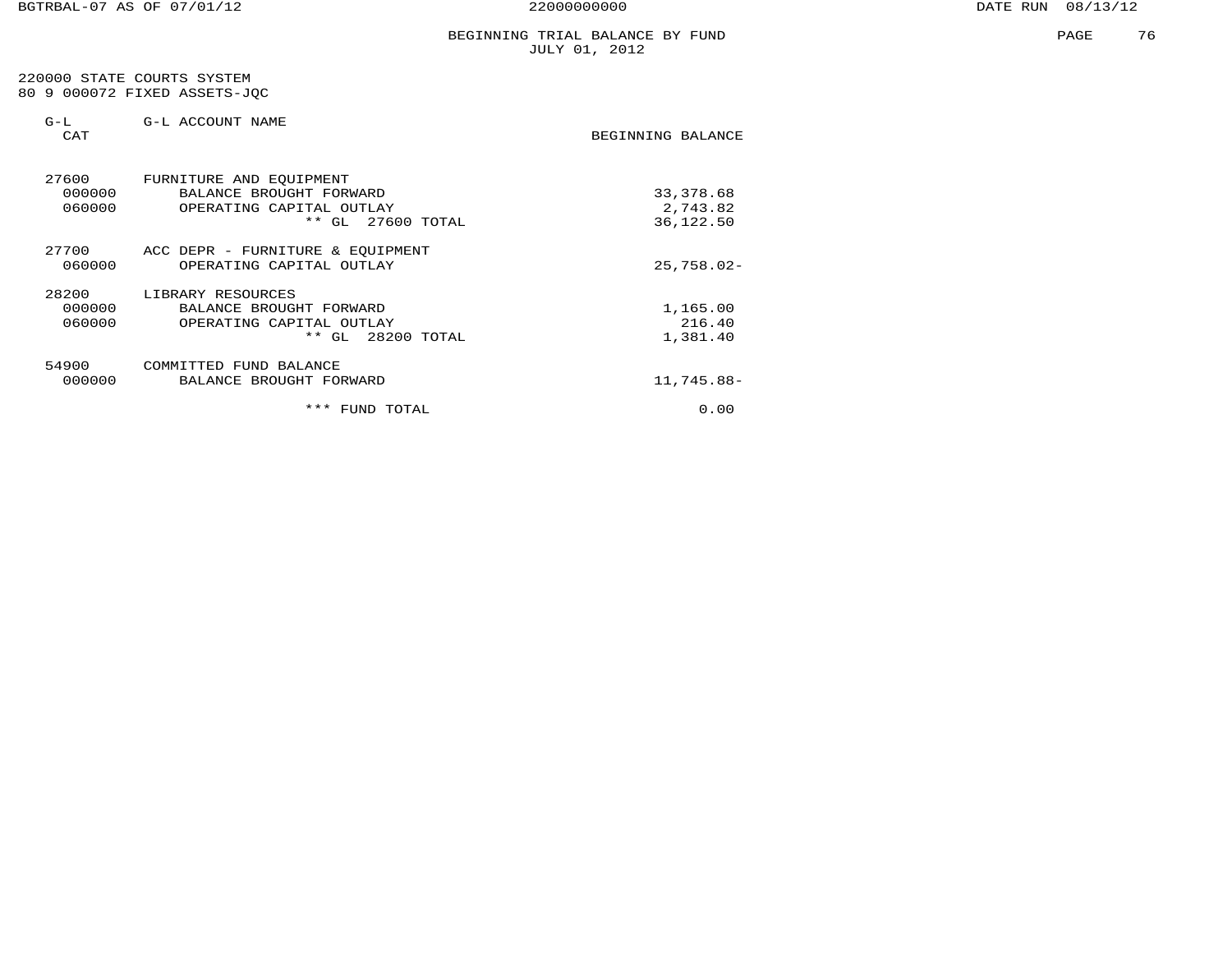BGTRBAL-07 AS OF 07/01/12 22000000000 DATE RUN 08/13/12

PAGE 77

#### BEGINNING TRIAL BALANCE BY FUND JULY 01, 2012

 220000 STATE COURTS SYSTEM 80 9 021026 FIXED ASSETS - ADMINISTRATIVE TRUST FUND

| $G-L$<br>CAT              | G-L ACCOUNT NAME                                                                                                     | BEGINNING BALANCE                           |
|---------------------------|----------------------------------------------------------------------------------------------------------------------|---------------------------------------------|
| 27600<br>060000<br>105420 | FURNITURE AND EQUIPMENT<br>OPERATING CAPITAL OUTLAY<br>ST COURTS DUE PROCESS COST<br>27600 TOTAL<br>$**$ GL          | 22,044.20<br>181,547.62<br>203,591.82       |
| 27700<br>060000<br>105420 | ACC DEPR - FURNITURE & EOUIPMENT<br>OPERATING CAPITAL OUTLAY<br>ST COURTS DUE PROCESS COST<br>27700 TOTAL<br>$**$ GL | $3,470.23-$<br>$25.540.47-$<br>$29,010.70-$ |
| 54900<br>000000           | COMMITTED FUND BALANCE<br>BALANCE BROUGHT FORWARD                                                                    | 174,581.12-                                 |
|                           | ***<br>TOTAL<br>FUND                                                                                                 | 0.00                                        |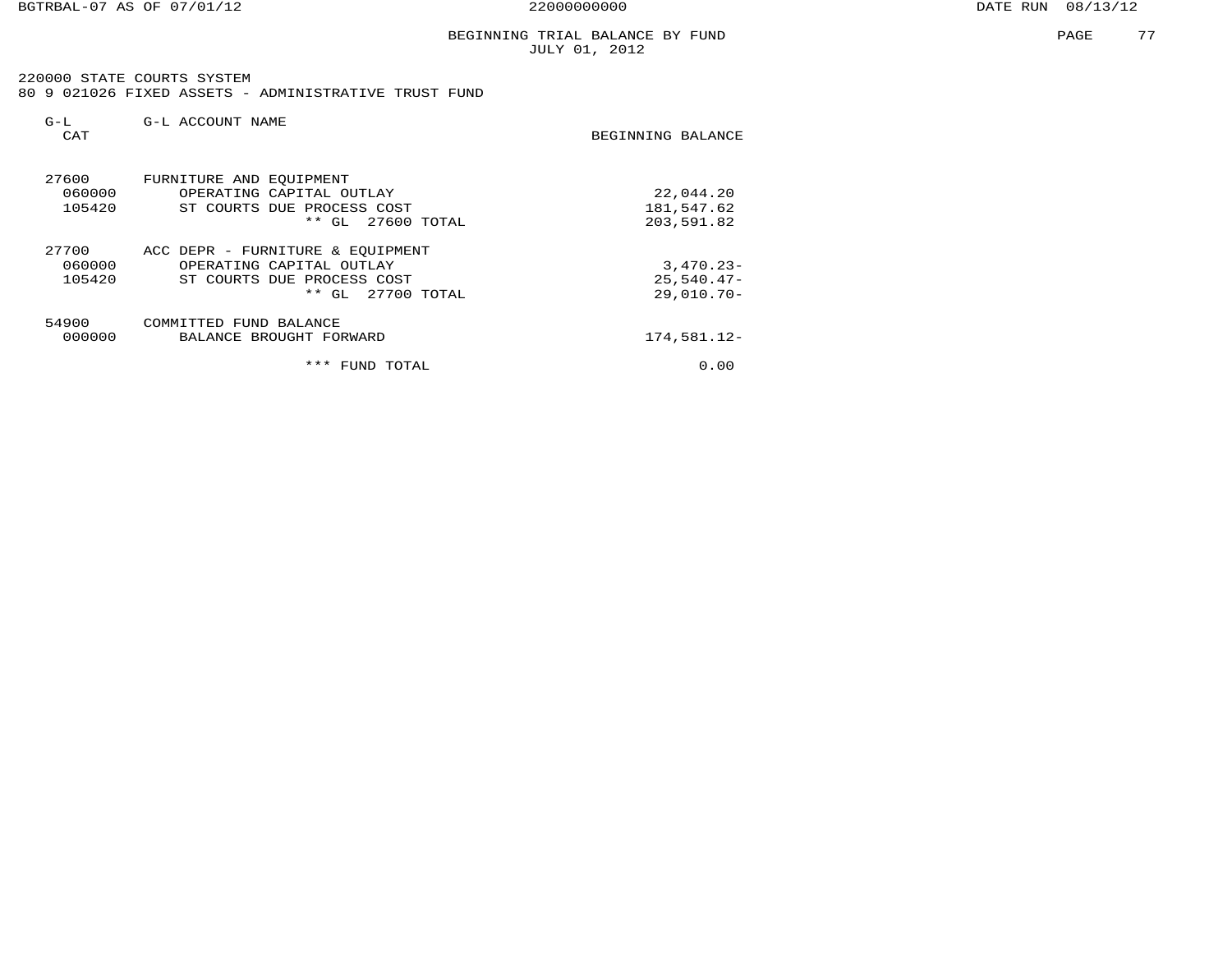220000 STATE COURTS SYSTEM 80 9 057001 STATE COURTS REVENUE TF

| $G-L$<br>CAT | G-L ACCOUNT NAME                       | BEGINNING BALANCE |
|--------------|----------------------------------------|-------------------|
| 26600        | ART & HISTORICAL TREASURES - NONDEPREC |                   |
| 060000       | OPERATING CAPITAL OUTLAY               | 42,545.97         |
| 27200        | BUILDINGS AND BUILDING IMPROVEMENTS    |                   |
| 060000       | OPERATING CAPITAL OUTLAY               | 409,694.51        |
| 080176       | DCA-SECURITY ENHANCEMENT               | 28, 455.81        |
|              | ** GL 27200 TOTAL                      | 438,150.32        |
| 27300        | ACC DEPR - BUILDINGS & BUILDING IMPROV |                   |
| 080176       | DCA-SECURITY ENHANCEMENT               | $349.79 -$        |
| 27600        | FURNITURE AND EQUIPMENT                |                   |
| 040000       | <b>EXPENSES</b>                        | 161,210.31        |
| 060000       | OPERATING CAPITAL OUTLAY               | 2,209,187.20      |
| 100966       | DISCRET FDS-CHIEF JUSTICE              | 2,800.00          |
| 102702       | FL CASES SO 2ND REPORTER               | 10,841.00         |
| 103731       | SUPREME COURT LAW LIBRARY              | 1,400.00          |
| 103732       | DCA LAW LIBRARY                        | 20,322.21         |
| 105420       | ST COURTS DUE PROCESS COST             | 1, 447, 619.24    |
| 210014       | OTHER DATA PROCESSING SVCS             | 195, 424. 17      |
|              | ** GL 27600 TOTAL                      | 4,048,804.13      |
| 27700        | ACC DEPR - FURNITURE & EQUIPMENT       |                   |
| 040000       | <b>EXPENSES</b>                        | $22,044.77-$      |
| 060000       | OPERATING CAPITAL OUTLAY               | $477, 245.19 -$   |
| 100966       | DISCRET FDS-CHIEF JUSTICE              | $606.58-$         |
| 102702       | FL CASES SO 2ND REPORTER               | $10, 104.36 -$    |
| 103731       | SUPREME COURT LAW LIBRARY              | $948.46 -$        |
| 103732       | DCA LAW LIBRARY                        | $930.64-$         |
| 105420       | ST COURTS DUE PROCESS COST             | 419,772.22-       |
| 210014       | OTHER DATA PROCESSING SVCS             | 48,920.94-        |
|              | ** GL 27700 TOTAL                      | $980, 573.16 -$   |
| 27800        | CONSTRUCTION WORK IN PROGRESS          |                   |
| 060000       | OPERATING CAPITAL OUTLAY               | 14,261.11         |
| 082108       | FIRE SYSTEM-DMS MGD                    | 186,600.00        |
|              | $***$ GL<br>27800 TOTAL                | 200,861.11        |
| 28200        | LIBRARY RESOURCES                      |                   |
| 060000       | OPERATING CAPITAL OUTLAY               | 991.06            |
| 103731       | SUPREME COURT LAW LIBRARY              | 4,498,972.62      |
| 103732       | DCA LAW LIBRARY                        | 4,782,756.25      |
|              | $***$ GL<br>28200 TOTAL                | 9,282,719.93      |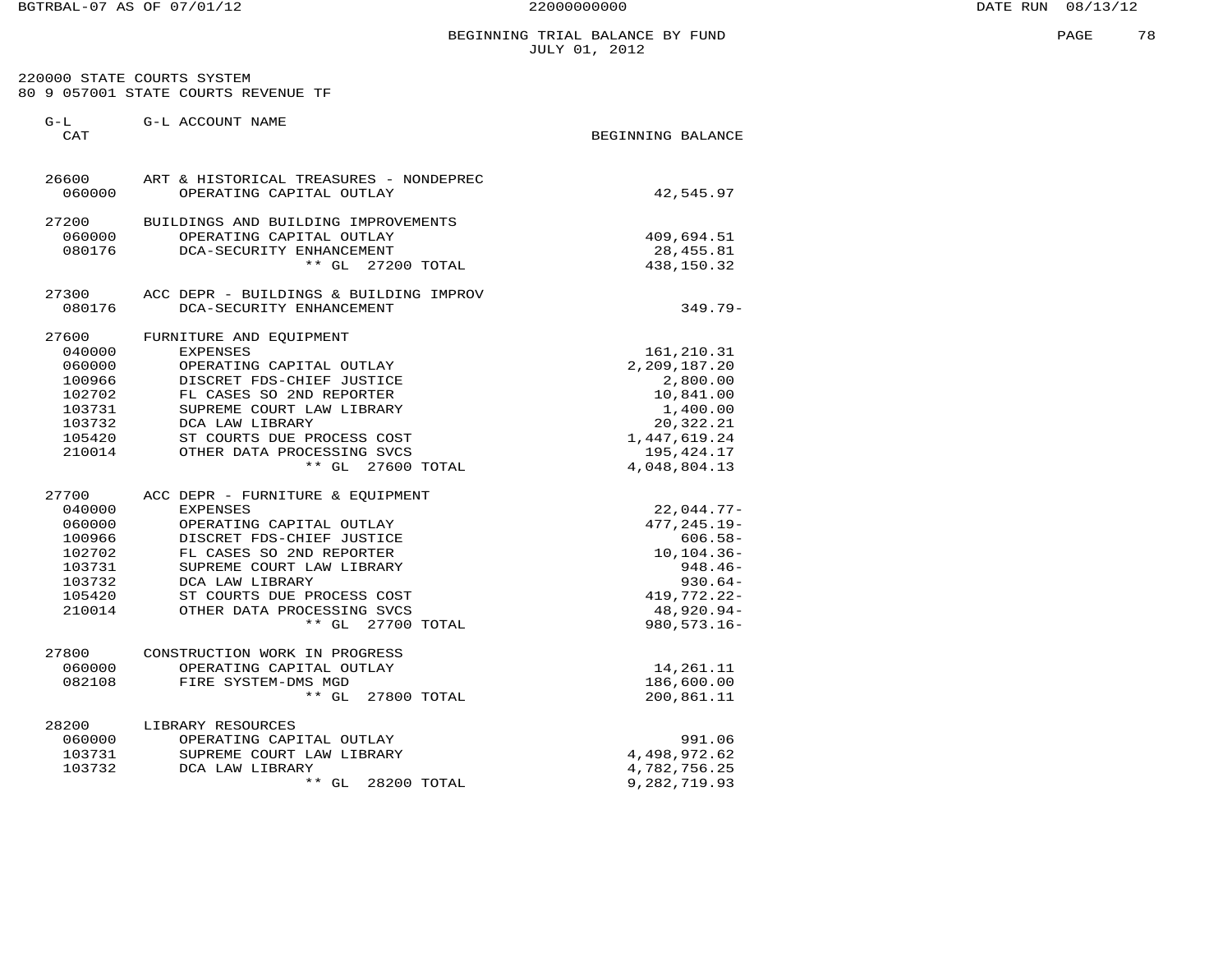220000 STATE COURTS SYSTEM 80 9 057001 STATE COURTS REVENUE TF

| $G-L$<br>CAT              | G-L ACCOUNT NAME                                                                                           | BEGINNING BALANCE                                 |
|---------------------------|------------------------------------------------------------------------------------------------------------|---------------------------------------------------|
| 28300<br>103731<br>103732 | ACC DEPR - LIBRARY RESOURCES<br>SUPREME COURT LAW LIBRARY<br>DCA LAW LIBRARY<br>$* *$<br>28300 TOTAL<br>GL | 1,271,937.50-<br>1,324,811.94-<br>$2,596,749.44-$ |
| 54900<br>000000           | COMMITTED FUND BALANCE<br>BALANCE BROUGHT FORWARD                                                          | $10,435,409.07-$                                  |
|                           | ***<br><b>FUND</b><br>TOTAL                                                                                | 0.00                                              |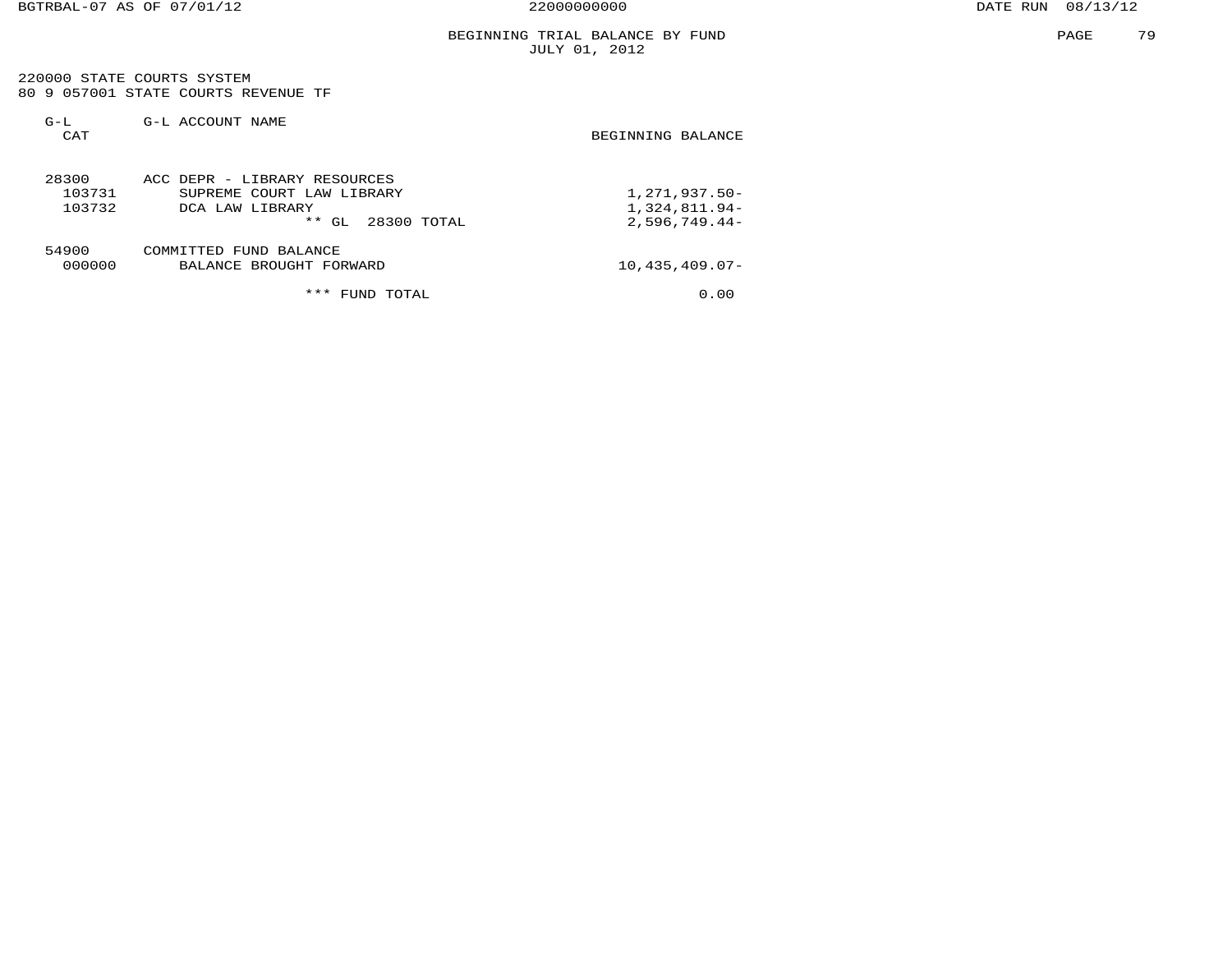BGTRBAL-07 AS OF 07/01/12 22000000000 DATE RUN 08/13/12

PAGE 80

#### BEGINNING TRIAL BALANCE BY FUND JULY 01, 2012

 220000 STATE COURTS SYSTEM 80 9 146001 FIXED ASSETS-COURT EDUCATION TRUST FUND

| $G-L$<br>CAT | G-L ACCOUNT NAME                                                                                                              | BEGINNING BALANCE                  |
|--------------|-------------------------------------------------------------------------------------------------------------------------------|------------------------------------|
| 27600        | FURNITURE AND EOUIPMENT<br>000000<br>BALANCE BROUGHT FORWARD<br>060000<br>OPERATING CAPITAL OUTLAY<br>$***$ GL<br>27600 TOTAL | 8,983.35<br>59,671.80<br>68,655.15 |
| 27700        | ACC DEPR - FURNITURE & EOUIPMENT<br>060000<br>OPERATING CAPITAL OUTLAY                                                        | $34.802.05 -$                      |
| 54900        | COMMITTED FUND BALANCE<br>000000<br>BALANCE BROUGHT FORWARD                                                                   | $33,853.10 -$                      |
|              | ***<br>TOTAL<br>FUND                                                                                                          | 0.00                               |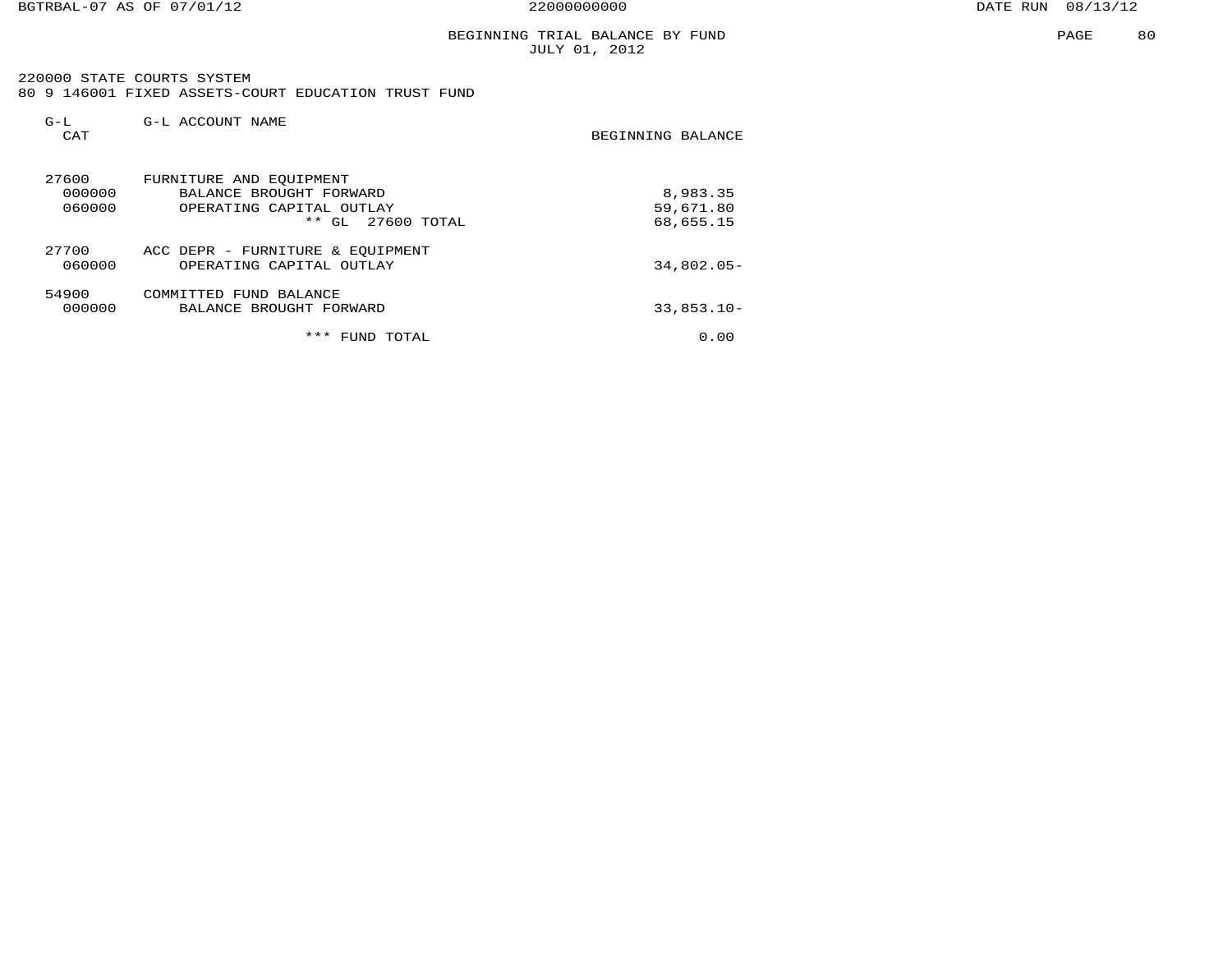220000 STATE COURTS SYSTEM 80 9 213001 FIXED ASSETS-MEDIATION ARBITRATION TF

| $G-L$<br>CAT                                  | G-L ACCOUNT NAME                                                                                                                                            | BEGINNING BALANCE                                         |
|-----------------------------------------------|-------------------------------------------------------------------------------------------------------------------------------------------------------------|-----------------------------------------------------------|
| 27600<br>000000<br>040000<br>060000<br>210014 | FURNITURE AND EQUIPMENT<br>BALANCE BROUGHT FORWARD<br><b>EXPENSES</b><br>OPERATING CAPITAL OUTLAY<br>OTHER DATA PROCESSING SVCS<br>* *<br>GL<br>27600 TOTAL | 9,593.00<br>3,947.52<br>$925.65 -$<br>692.66<br>13,307.53 |
| 27700<br>060000<br>210014                     | ACC DEPR - FURNITURE & EQUIPMENT<br>OPERATING CAPITAL OUTLAY<br>OTHER DATA PROCESSING SVCS<br>27700 TOTAL<br>$***$<br>GL                                    | $2,485.35-$<br>$230.88 -$<br>$2,716.23-$                  |
| 54900<br>000000                               | FUND BALANCE<br>COMMITTED<br>BALANCE BROUGHT FORWARD<br>***<br>FUND TOTAL                                                                                   | $10,591.30 -$<br>0.00                                     |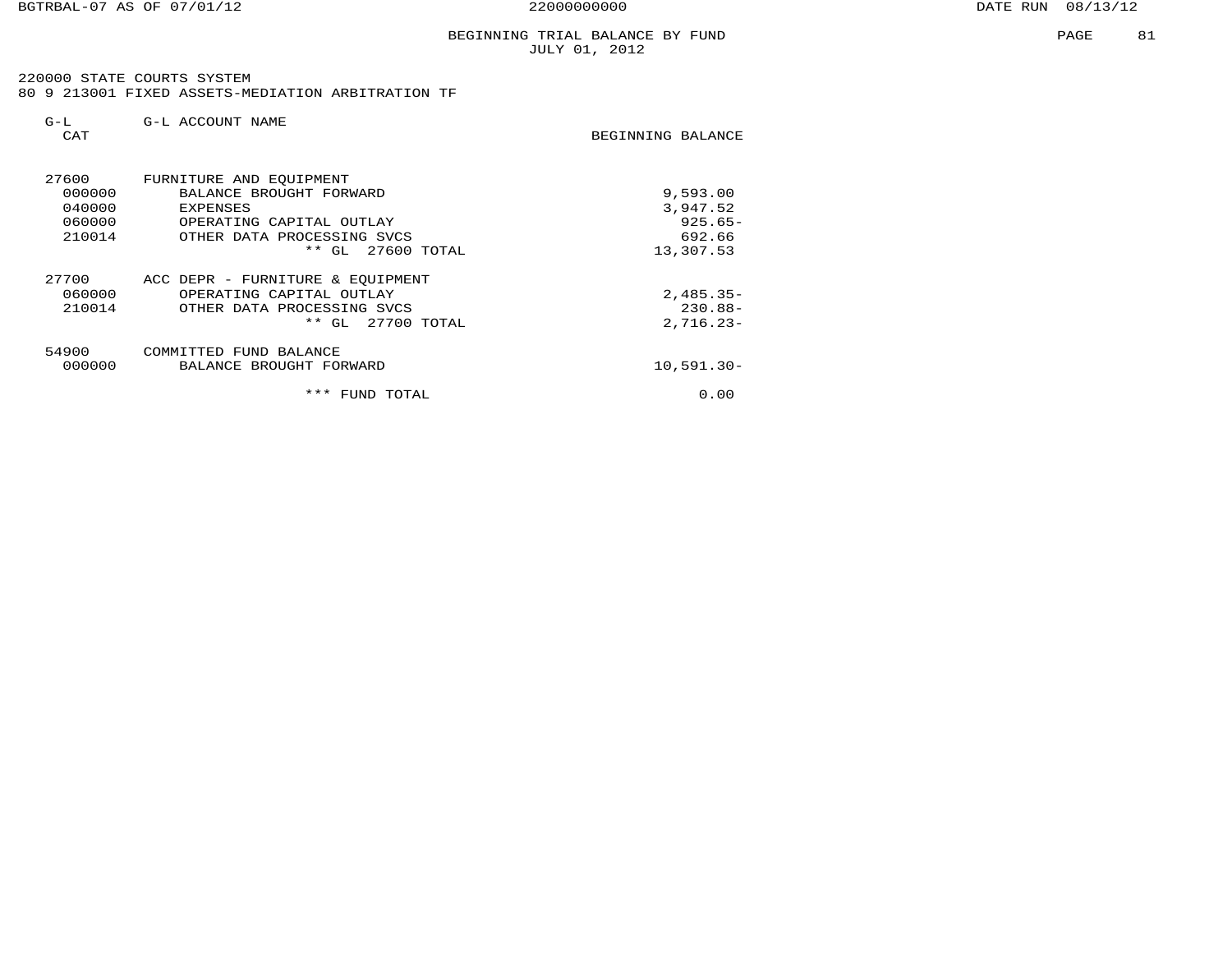220000 STATE COURTS SYSTEM 80 9 261003 FIXED ASSETS - FEDERAL GRANTS TRUST

| $G-L$<br><b>CAT</b>                 | G-L ACCOUNT NAME                                                                                                                                       | BEGINNING BALANCE                                           |
|-------------------------------------|--------------------------------------------------------------------------------------------------------------------------------------------------------|-------------------------------------------------------------|
| 27600<br>060000<br>109910<br>210014 | FURNITURE AND EQUIPMENT<br>OPERATING CAPITAL OUTLAY<br>STATE OPERATIONS-ARRA 2009<br>OTHER DATA PROCESSING SVCS<br>$***$<br>GL<br>27600 TOTAL          | 46,534.50<br>5,924.58<br>13,385.75<br>65,844.83             |
| 27700<br>060000<br>109910<br>210014 | ACC DEPR - FURNITURE & EOUIPMENT<br>OPERATING CAPITAL OUTLAY<br>STATE OPERATIONS-ARRA 2009<br>OTHER DATA PROCESSING SVCS<br>$***$<br>GL<br>27700 TOTAL | $32,742.69-$<br>$742.00 -$<br>$2,782.38-$<br>$36, 267.07 -$ |
| 54900<br>000000                     | COMMITTED FUND BALANCE<br>BALANCE BROUGHT FORWARD                                                                                                      | $29,577.76 -$                                               |
|                                     | ***<br>TOTAL<br>FUND                                                                                                                                   | 0.00                                                        |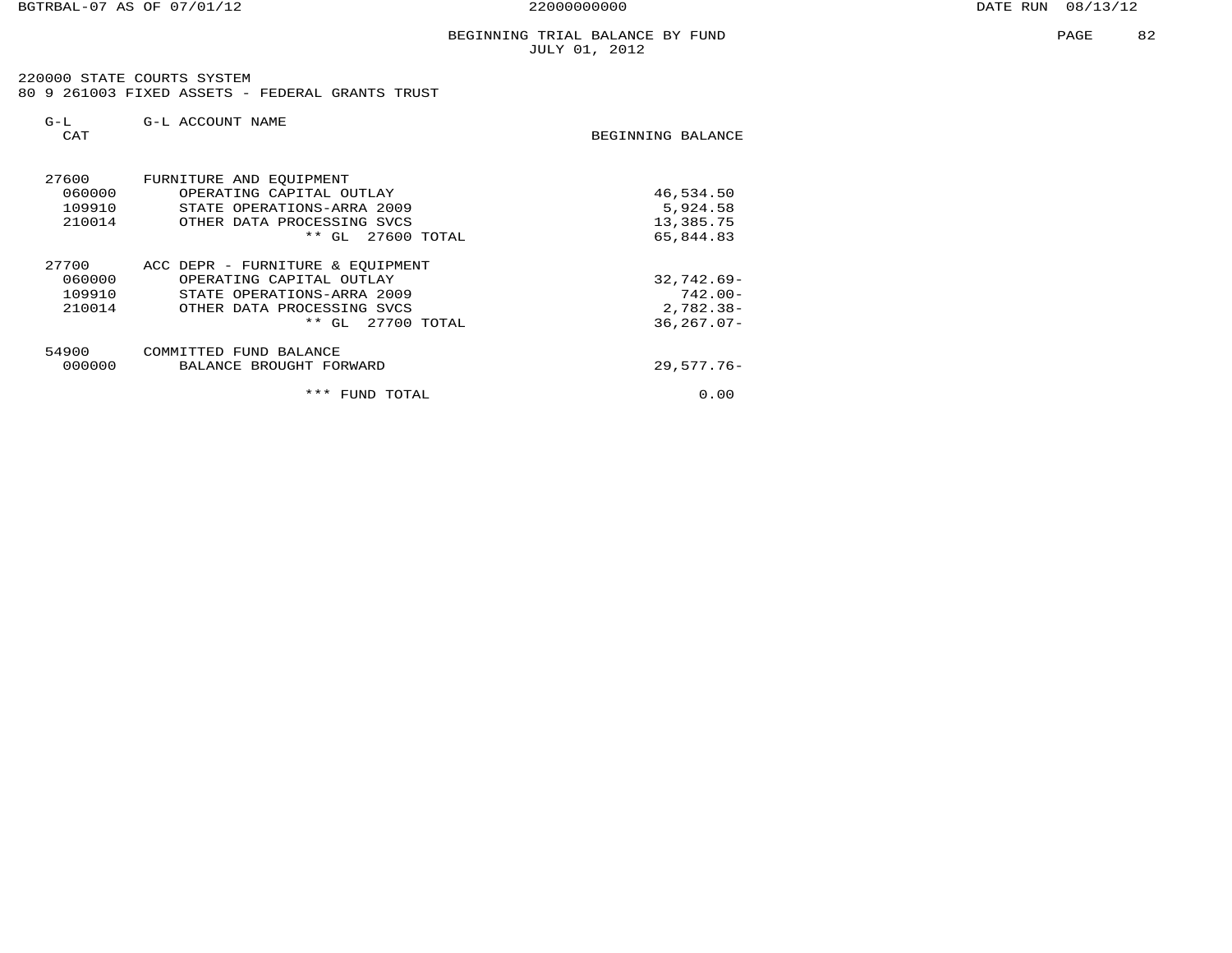220000 STATE COURTS SYSTEM80 9 339001 FIXED ASSETS-GRANTS & DONATIONS TF

| $G-L$<br>CAT                                  | G-L ACCOUNT NAME                                                                                                                                                                             | BEGINNING BALANCE                                                             |
|-----------------------------------------------|----------------------------------------------------------------------------------------------------------------------------------------------------------------------------------------------|-------------------------------------------------------------------------------|
| 27600<br>000000<br>060000<br>105425<br>109845 | FURNITURE AND EOUIPMENT<br>BALANCE BROUGHT FORWARD<br>OPERATING CAPITAL OUTLAY<br>ST-FUNDED SVCS COST RECOVR<br>GRANTS AND AIDS - 2005 HURRICANES - STATE O                                  | 72,861.62<br>25,619.92<br>22,720.00<br>5,557.00                               |
| 210014                                        | OTHER DATA PROCESSING SVCS<br>** GL 27600 TOTAL                                                                                                                                              | $917.20 -$<br>125,841.34                                                      |
| 27700<br>060000<br>105425<br>109845<br>210014 | ACC DEPR - FURNITURE & EQUIPMENT<br>OPERATING CAPITAL OUTLAY<br>ST-FUNDED SVCS COST RECOVR<br>GRANTS AND AIDS - 2005 HURRICANES - STATE O<br>OTHER DATA PROCESSING SVCS<br>** GL 27700 TOTAL | $93,342.61 -$<br>$19,449.25-$<br>$5,557.00 -$<br>$1,576.38-$<br>$119,925.24-$ |
| 54900<br>000000                               | COMMITTED FUND BALANCE<br>BALANCE BROUGHT FORWARD                                                                                                                                            | $5,916.10 -$                                                                  |
|                                               | * * *<br>FUND TOTAL                                                                                                                                                                          | 0.00                                                                          |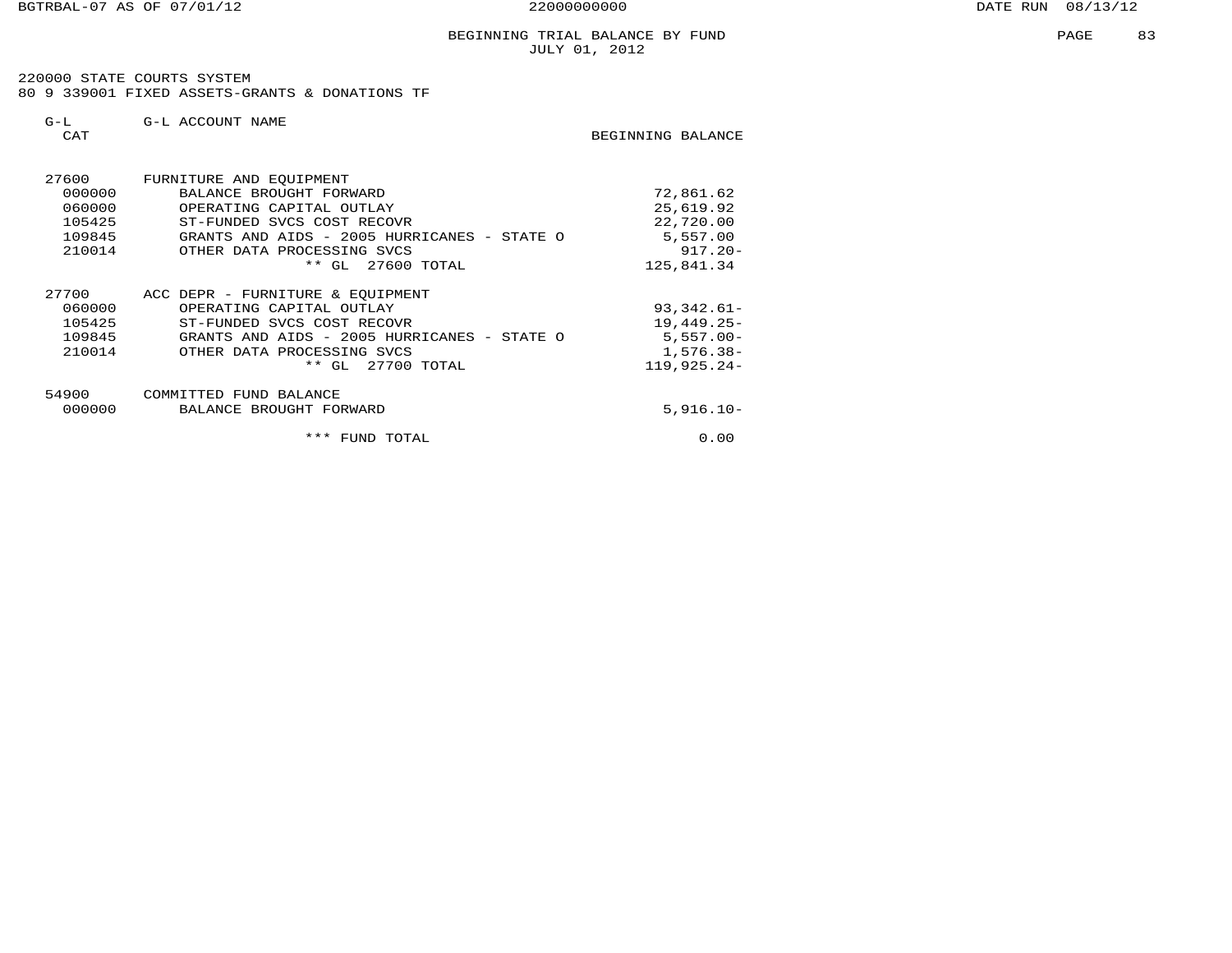220000 STATE COURTS SYSTEM 80 9 510019 FIXED ASSETS-OPERATING TRUST FUND

| $G-L$<br>CAT | G-L ACCOUNT NAME                 | BEGINNING BALANCE |
|--------------|----------------------------------|-------------------|
|              |                                  |                   |
| 27600        | FURNITURE AND EQUIPMENT          |                   |
| 040000       | <b>EXPENSES</b>                  | 1,531.23          |
| 060000       | OPERATING CAPITAL OUTLAY         | 103,153.86        |
| 105420       | ST COURTS DUE PROCESS COST       | 266,099.00        |
| 105425       | ST-FUNDED SVCS COST RECOVR       | 123, 126. 20      |
| 210014       | OTHER DATA PROCESSING SVCS       | 359,702.98        |
|              | $***$ GL<br>27600 TOTAL          | 853,613.27        |
| 27700        | ACC DEPR - FURNITURE & EQUIPMENT |                   |
| 040000       | <b>EXPENSES</b>                  | $700.00 -$        |
| 060000       | OPERATING CAPITAL OUTLAY         | $31,432.78-$      |
| 105420       | ST COURTS DUE PROCESS COST       | $138,075.36 -$    |
| 105425       | ST-FUNDED SVCS COST RECOVR       | $76,528.32-$      |
| 210014       | OTHER DATA PROCESSING SVCS       | $195,620.96 -$    |
|              | 27700 TOTAL<br>$**$ GL           | $442, 357.42 -$   |
| 54900        | COMMITTED FUND BALANCE           |                   |
| 000000       | BALANCE BROUGHT FORWARD          | $411, 255.85 -$   |
|              | *** FUND TOTAL                   | 0.00              |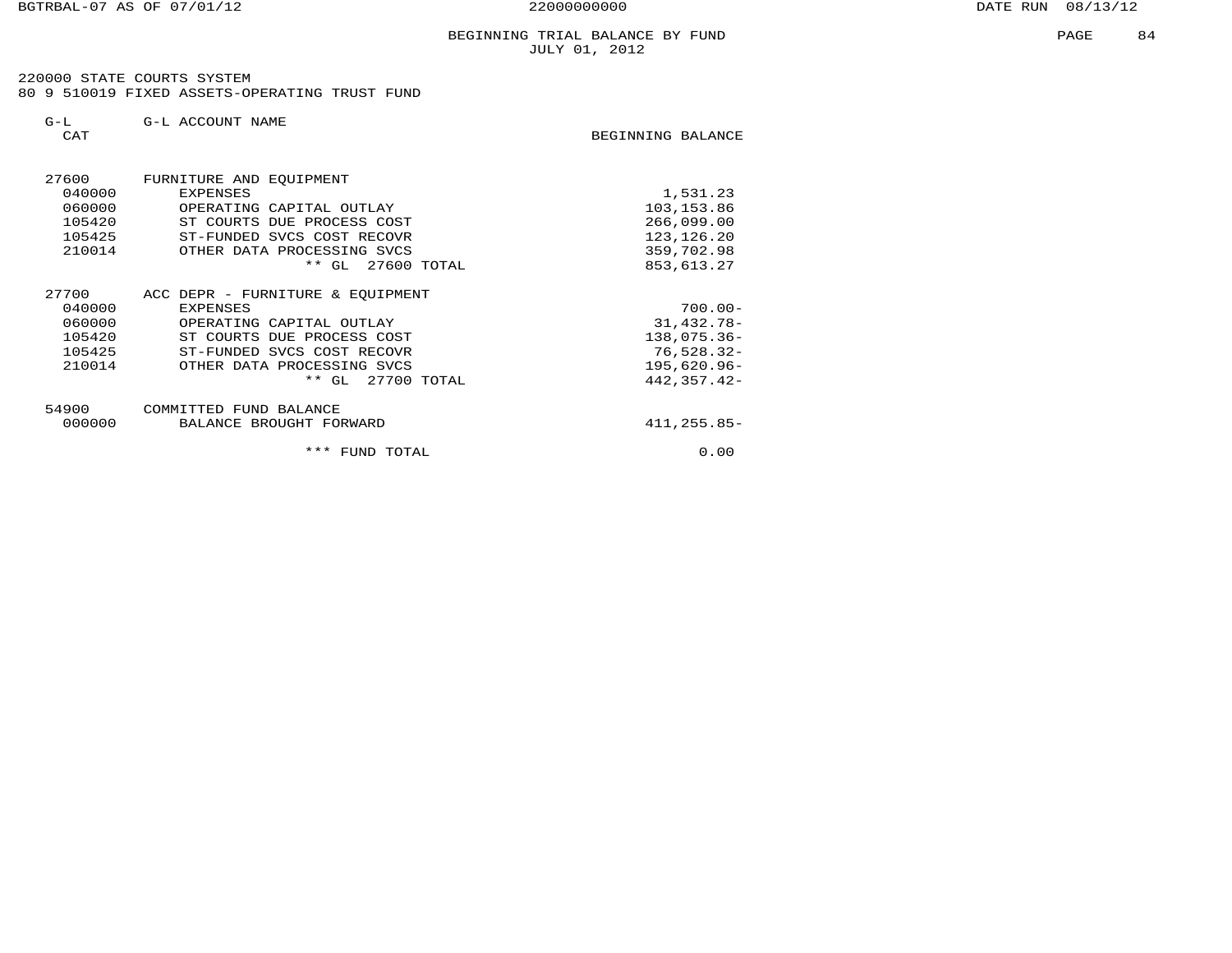220000 STATE COURTS SYSTEM 80 9 973001 FIXED ASSETS-FAMILY COURTS

| $G-L$<br>CAT                        | G-L ACCOUNT NAME                                                                                                                             | BEGINNING BALANCE                                    |
|-------------------------------------|----------------------------------------------------------------------------------------------------------------------------------------------|------------------------------------------------------|
| 27600<br>000000<br>060000<br>210014 | FURNITURE AND EQUIPMENT<br>BALANCE BROUGHT FORWARD<br>OPERATING CAPITAL OUTLAY<br>OTHER DATA PROCESSING SVCS<br>$***$<br>$27600$ TOTAL<br>GL | 232,486.83<br>$85,793.28 -$<br>$146,693.55-$<br>0.00 |
| 27700<br>060000<br>210014           | ACC DEPR - FURNITURE & EQUIPMENT<br>OPERATING CAPITAL OUTLAY<br>OTHER DATA PROCESSING SVCS<br>27700 TOTAL<br>$***$<br>GL                     | 0.00<br>0.00<br>0.00                                 |
| 54900<br>000000                     | COMMITTED FUND BALANCE<br>BALANCE BROUGHT FORWARD                                                                                            | 0.00                                                 |
|                                     | ***<br>FUND<br>TOTAL                                                                                                                         | 0.00                                                 |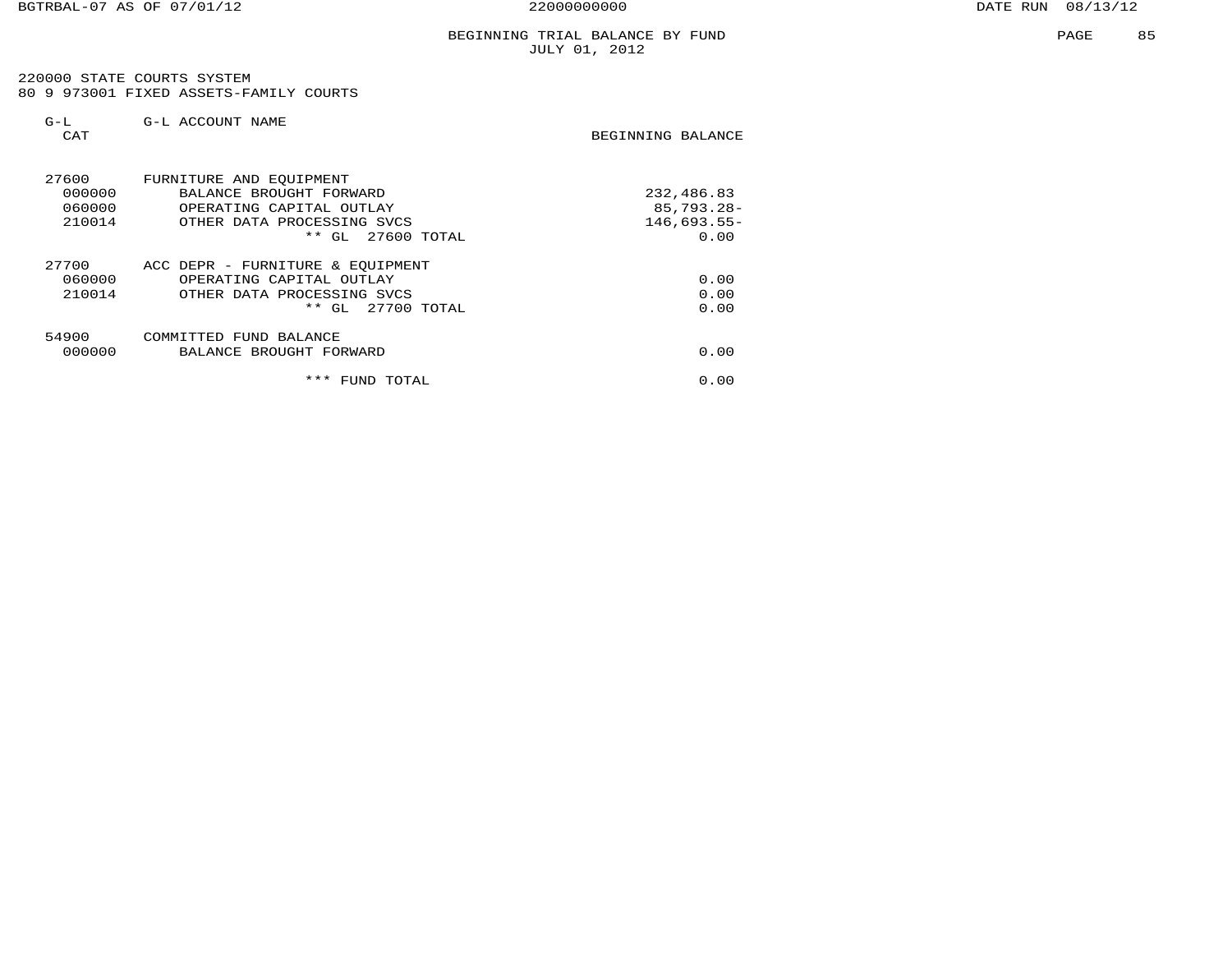#### BEGINNING TRIAL BALANCE BY FUND JULY 01, 2012

 220000 STATE COURTS SYSTEM 90 8 000014 D.C.A. LONG TERM DEBT

| $G-L$<br>CAT    | G-L ACCOUNT NAME                                                     | BEGINNING BALANCE |
|-----------------|----------------------------------------------------------------------|-------------------|
| 38500<br>000000 | INSTALLMENT PURCHASE CONTRACTS<br>BALANCE BROUGHT FORWARD            | $8,319.74-$       |
| 38600<br>000000 | CURRENT COMPENSATED<br>ABSENCES LIABILITY<br>BALANCE BROUGHT FORWARD | 0.00              |
| 48500<br>000000 | INSTALLMENT PURCHASE CONTRACTS<br>BALANCE BROUGHT FORWARD            | $29,786.15-$      |
| 48600<br>000000 | COMPENSATED ABSENCES LIABILITY<br>BALANCE BROUGHT FORWARD            | 0.00              |
| 54900<br>000000 | COMMITTED<br>FUND BALANCE<br>BALANCE BROUGHT FORWARD                 | 38,105.89         |
|                 | ***<br>FUND TOTAL                                                    | 0.00              |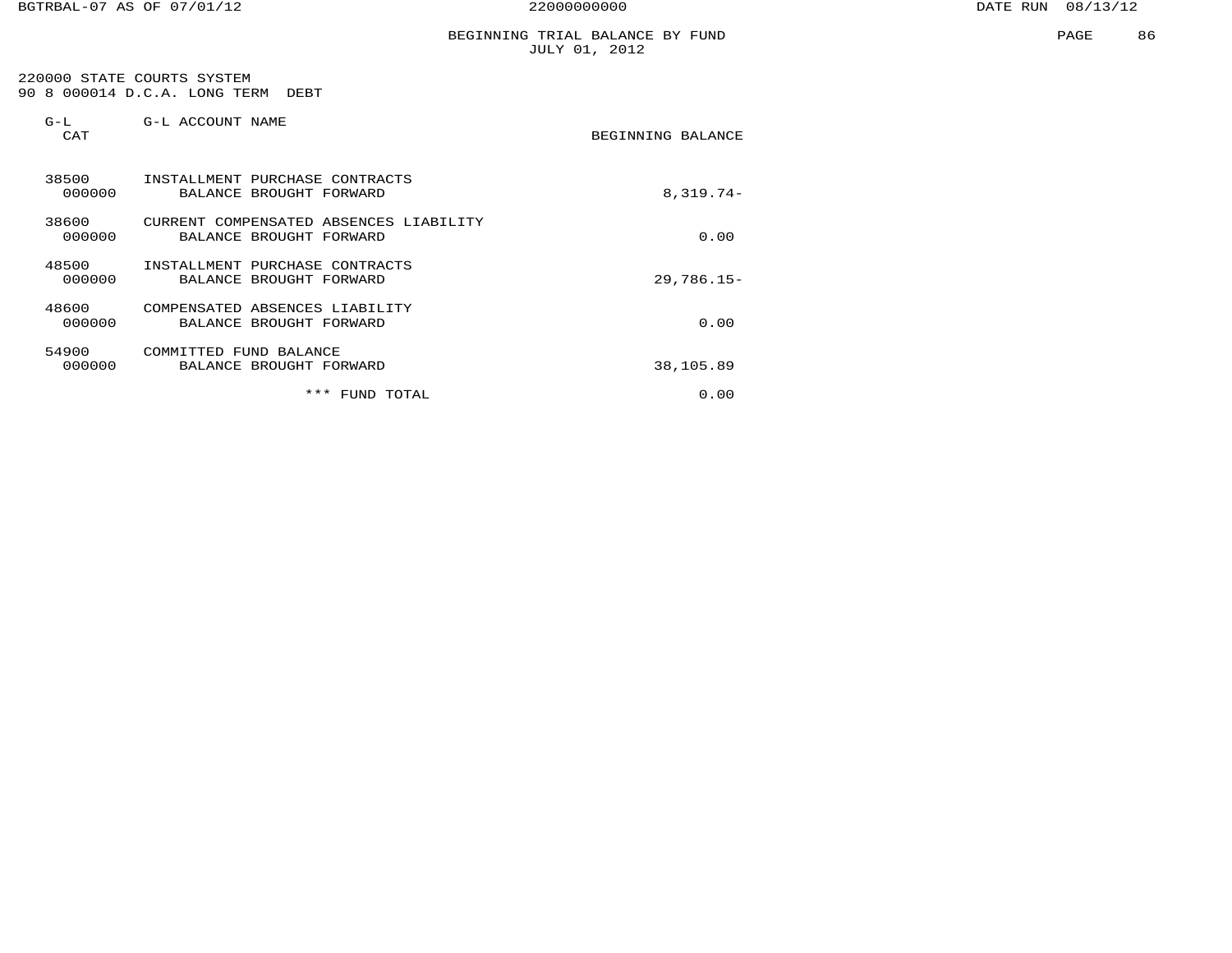#### BEGINNING TRIAL BALANCE BY FUND JULY 01, 2012

#### 220000 STATE COURTS SYSTEM 90 8 000015 SUPREME COURT

| $G-L$<br><b>CAT</b> | G-L ACCOUNT NAME                                                  | BEGINNING BALANCE |  |
|---------------------|-------------------------------------------------------------------|-------------------|--|
| 38600<br>000000     | CURRENT COMPENSATED ABSENCES LIABILITY<br>BALANCE BROUGHT FORWARD | 0.00              |  |
| 38700<br>000000     | CAPITAL LEASES-CURRENT PORTION<br>BALANCE BROUGHT FORWARD         | 0.00              |  |
| 46200<br>000000     | CERTIFICATES OF PARTICIPATION<br>BALANCE BROUGHT FORWARD          | 0.00              |  |
| 48500<br>000000     | INSTALLMENT PURCHASE CONTRACTS<br>BALANCE BROUGHT FORWARD         | 0.00              |  |
| 48600<br>000000     | COMPENSATED ABSENCES LIABILITY<br>BALANCE BROUGHT FORWARD         | 0.00              |  |
| 54900<br>000000     | COMMITTED FUND BALANCE<br>BALANCE BROUGHT FORWARD                 | 0.00              |  |
|                     | * * *<br>FUND TOTAL                                               | 0.00              |  |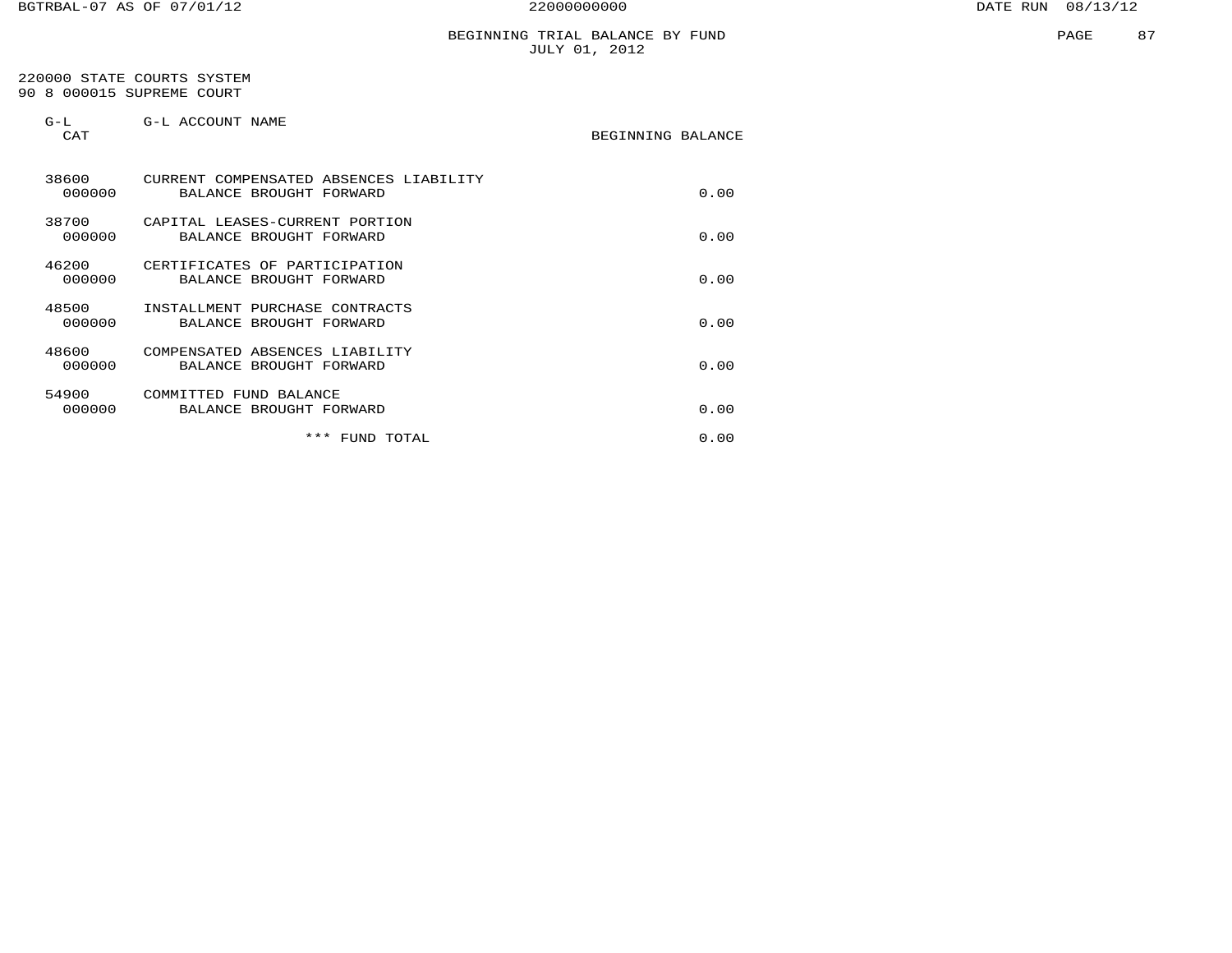#### BEGINNING TRIAL BALANCE BY FUND JULY 01, 2012

 220000 STATE COURTS SYSTEM 90 8 000016 FIRST DISTRICT COURT OF APPEALS

| $G-L$<br>CAT    | G-L ACCOUNT NAME                                          | BEGINNING BALANCE |
|-----------------|-----------------------------------------------------------|-------------------|
| 46200<br>000000 | CERTIFICATES OF PARTICIPATION<br>BALANCE BROUGHT FORWARD  | 0.00              |
| 48500<br>000000 | INSTALLMENT PURCHASE CONTRACTS<br>BALANCE BROUGHT FORWARD | 0.00              |
| 48600<br>000000 | COMPENSATED ABSENCES LIABILITY<br>BALANCE BROUGHT FORWARD | 0.00              |
|                 | ***<br>TOTAL<br>FUND                                      | 0.00              |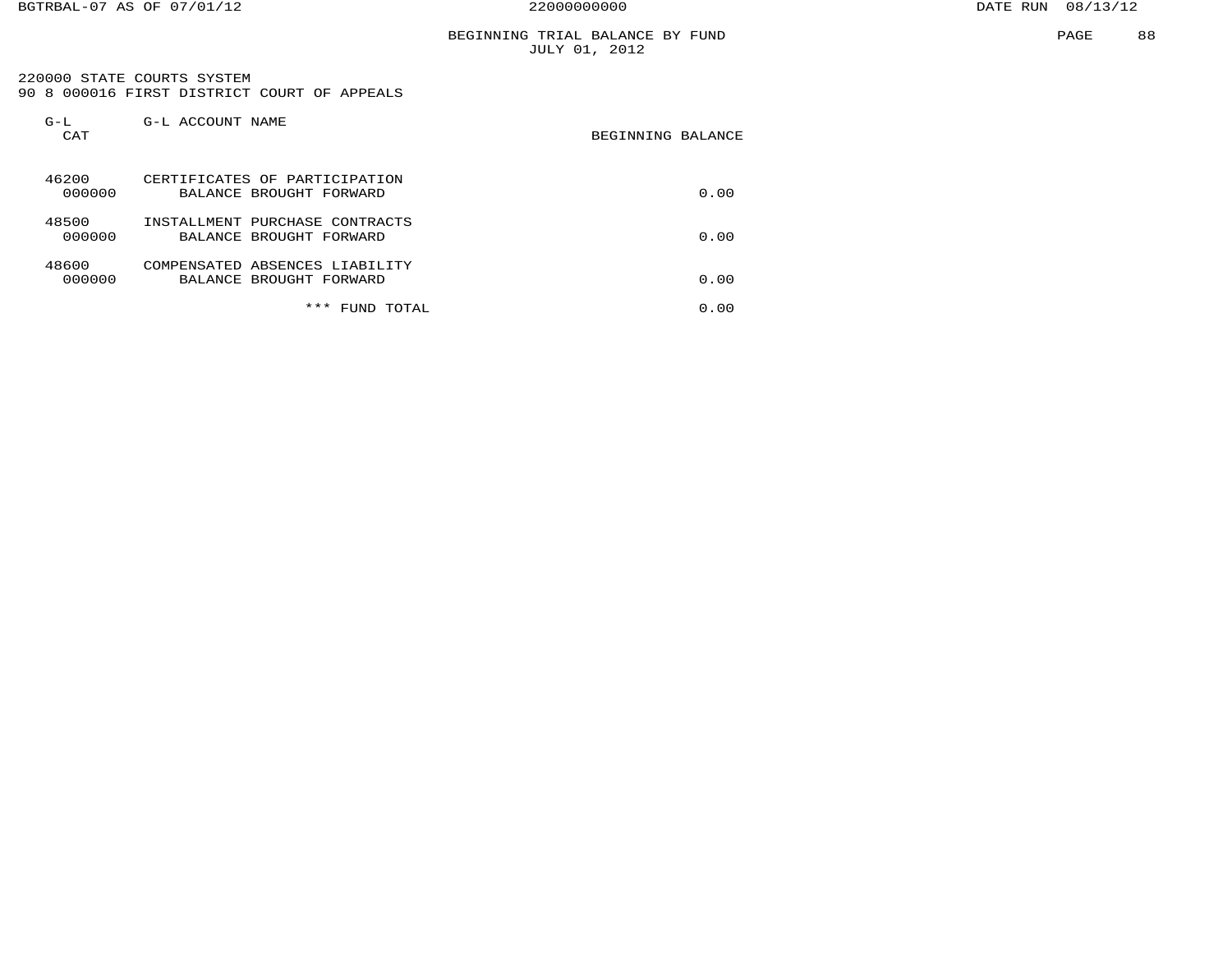#### BEGINNING TRIAL BALANCE BY FUND JULY 01, 2012

 220000 STATE COURTS SYSTEM 90 8 000017 2ND DISTRICT COURT OF APPEALS

| $G-L$<br>CAT    | G-L ACCOUNT NAME                                          | BEGINNING BALANCE |
|-----------------|-----------------------------------------------------------|-------------------|
| 46200<br>000000 | CERTIFICATES OF PARTICIPATION<br>BALANCE BROUGHT FORWARD  | 0.00              |
| 48500<br>000000 | INSTALLMENT PURCHASE CONTRACTS<br>BALANCE BROUGHT FORWARD | 0.00              |
| 48600<br>000000 | COMPENSATED ABSENCES LIABILITY<br>BALANCE BROUGHT FORWARD | 0.00              |
|                 | ***<br><b>TOTAL</b><br>FUND                               | 0.00              |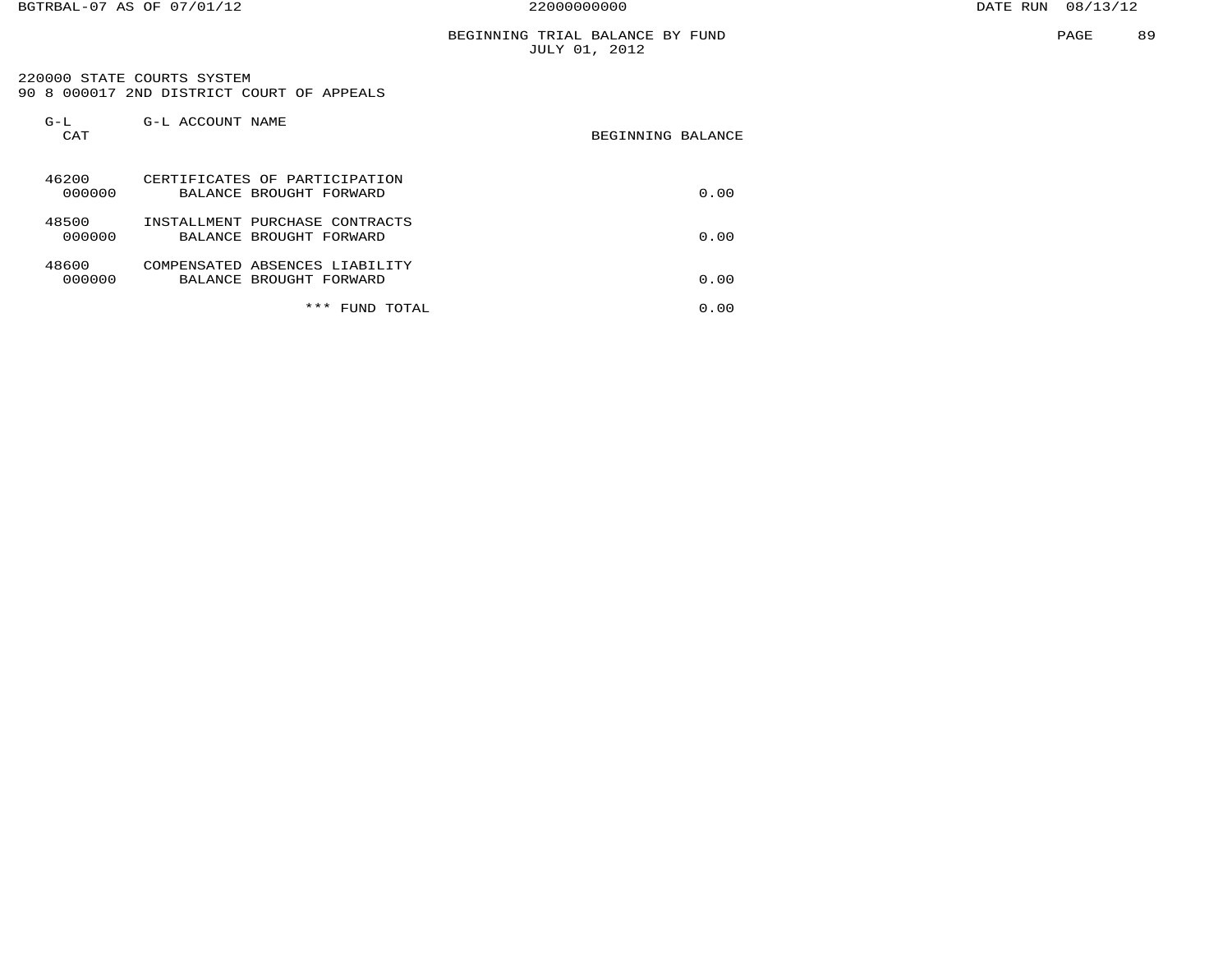#### BEGINNING TRIAL BALANCE BY FUND JULY 01, 2012

 220000 STATE COURTS SYSTEM 90 8 000018 THIRD DISTRICT COURT OF APPEALS

| $G-L$<br>CAT    | G-L ACCOUNT NAME                                          | BEGINNING BALANCE |
|-----------------|-----------------------------------------------------------|-------------------|
| 46200<br>000000 | CERTIFICATES OF PARTICIPATION<br>BALANCE BROUGHT FORWARD  | 0.00              |
| 48500<br>000000 | INSTALLMENT PURCHASE CONTRACTS<br>BALANCE BROUGHT FORWARD | 0.00              |
| 48600<br>000000 | COMPENSATED ABSENCES LIABILITY<br>BALANCE BROUGHT FORWARD | 0.00              |
|                 | ***<br>TOTAL<br>FUND                                      | 0.00              |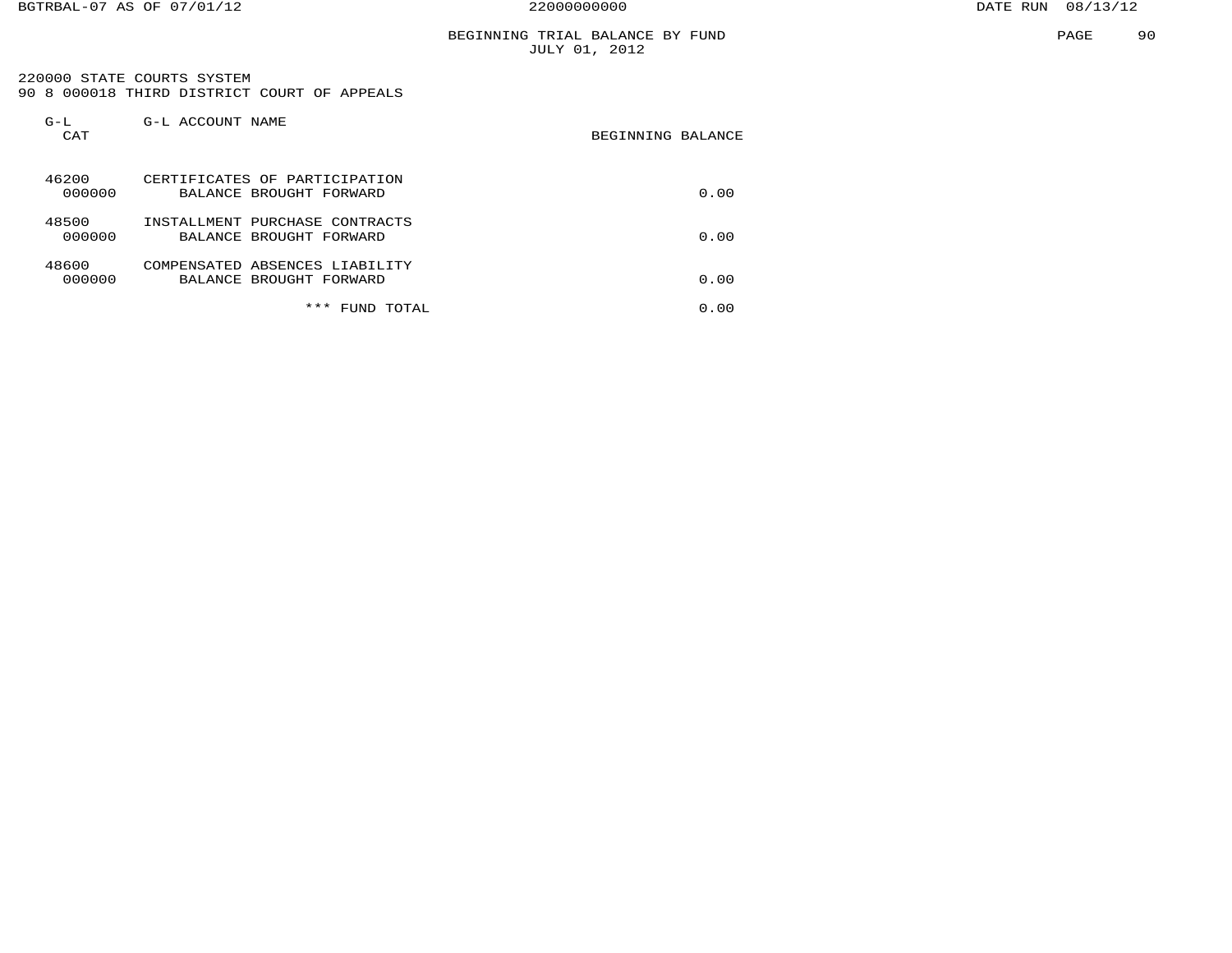220000 STATE COURTS SYSTEM 90 8 000019 FOURTH DISTRICT COURT OF APPEALS

| $G-L$<br>CAT    | G-L ACCOUNT NAME                                          | BEGINNING BALANCE |
|-----------------|-----------------------------------------------------------|-------------------|
| 46200<br>000000 | CERTIFICATES OF PARTICIPATION<br>BALANCE BROUGHT FORWARD  | 0.00              |
| 48500<br>000000 | INSTALLMENT PURCHASE CONTRACTS<br>BALANCE BROUGHT FORWARD | 0.00              |
| 48600<br>000000 | COMPENSATED ABSENCES LIABILITY<br>BALANCE BROUGHT FORWARD | 0.00              |
|                 | * * *<br>TOTAL<br>FUND                                    | 0.00              |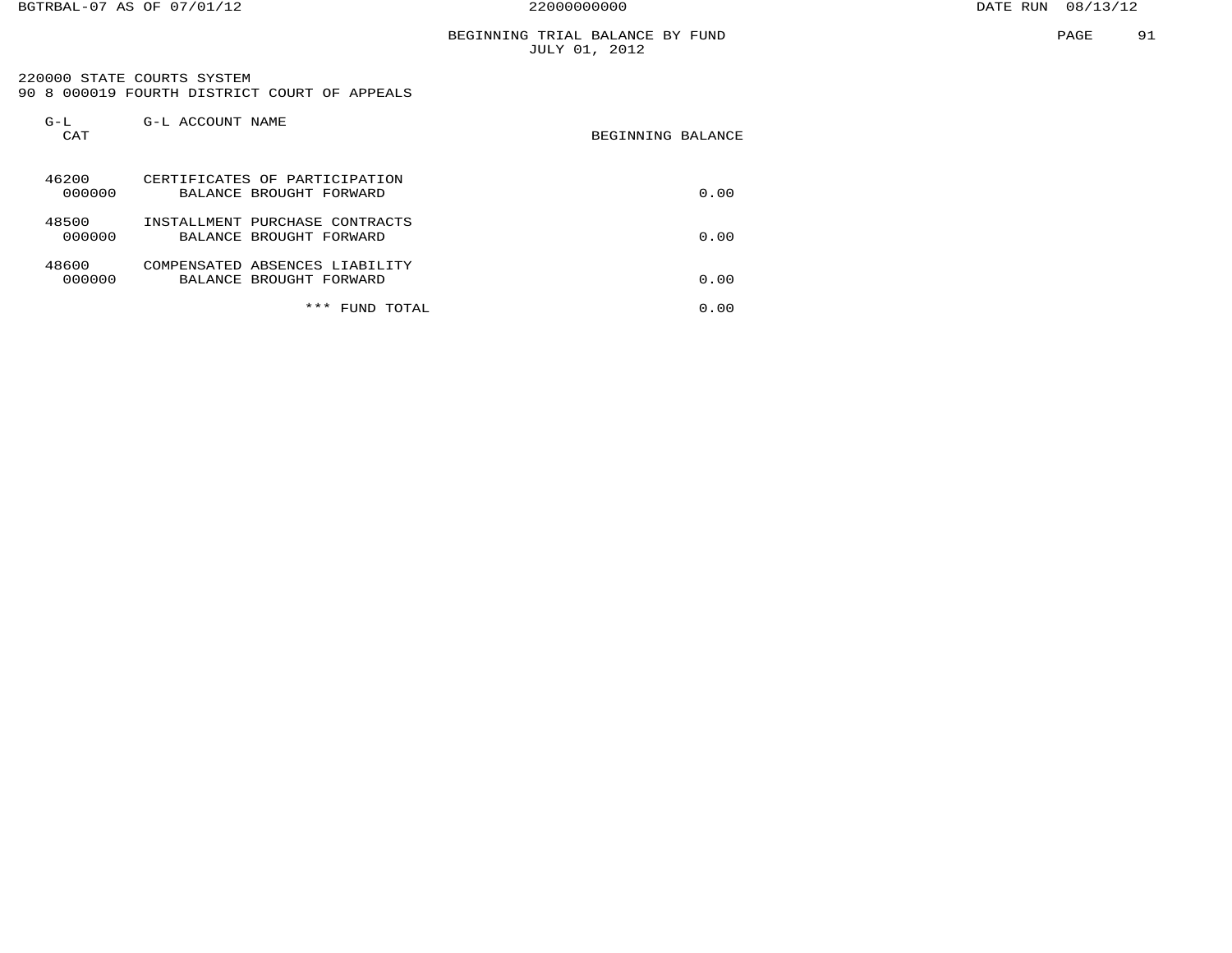#### BEGINNING TRIAL BALANCE BY FUND JULY 01, 2012

 220000 STATE COURTS SYSTEM 90 8 000067 FIFTH DISTRICT COURT OF APPEALS

| $G-L$<br>CAT    | G-L ACCOUNT NAME                                          | BEGINNING BALANCE |
|-----------------|-----------------------------------------------------------|-------------------|
| 46200<br>000000 | CERTIFICATES OF PARTICIPATION<br>BALANCE BROUGHT FORWARD  | 0.00              |
| 48500<br>000000 | INSTALLMENT PURCHASE CONTRACTS<br>BALANCE BROUGHT FORWARD | 0.00              |
| 48600<br>000000 | COMPENSATED ABSENCES LIABILITY<br>BALANCE BROUGHT FORWARD | 0.00              |
|                 | ***<br>TOTAL<br>FUND                                      | 0.00              |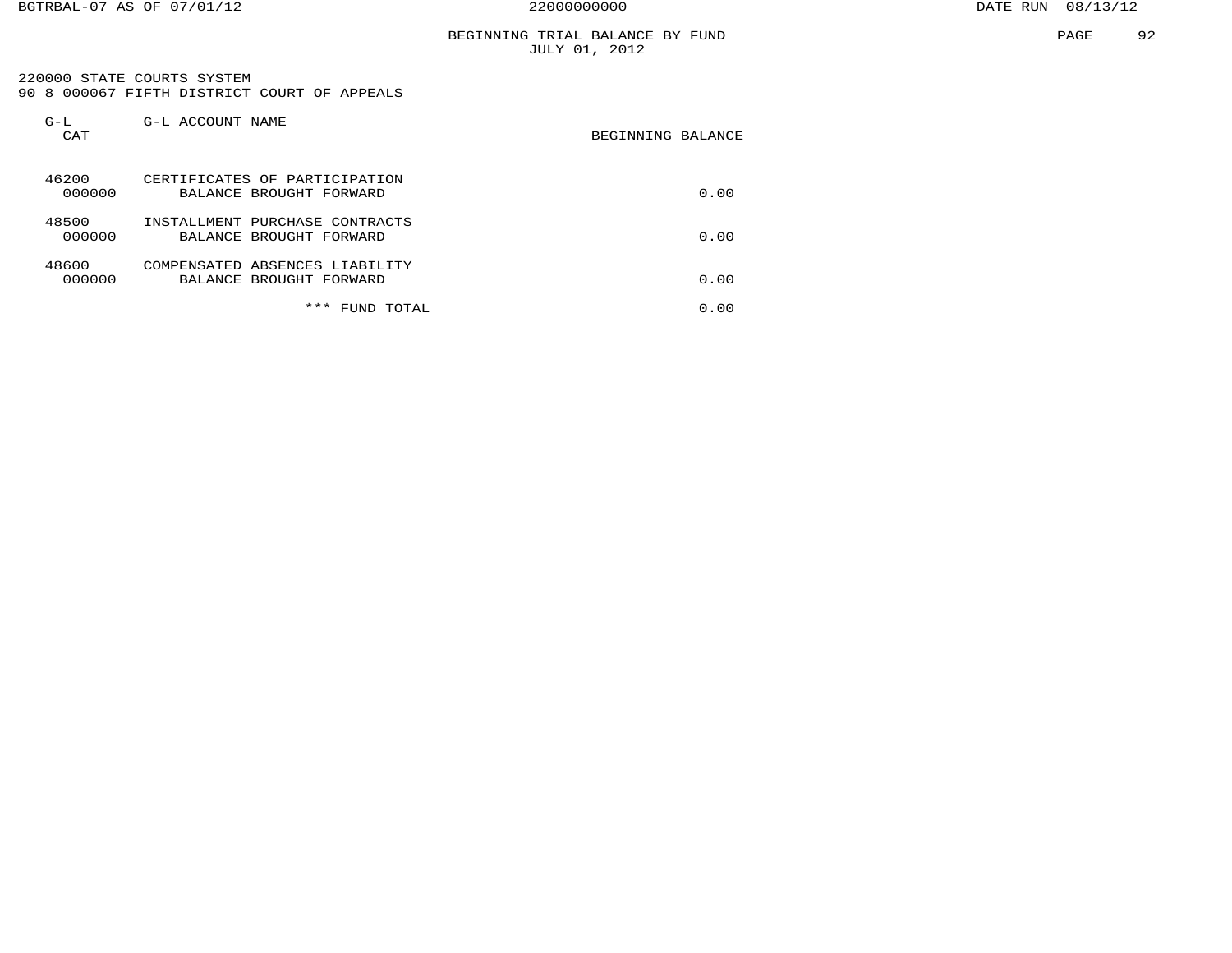#### 220000 STATE COURTS SYSTEM 90 8 000068 CIRCUIT COURTS

| $G-L$<br>CAT    | G-L ACCOUNT NAME                                                  | BEGINNING BALANCE |
|-----------------|-------------------------------------------------------------------|-------------------|
| 38600<br>000000 | CURRENT COMPENSATED ABSENCES LIABILITY<br>BALANCE BROUGHT FORWARD | 0.00              |
| 48600<br>000000 | COMPENSATED ABSENCES LIABILITY<br>BALANCE BROUGHT FORWARD         | 0.00              |
| 54900<br>000000 | COMMITTED FUND BALANCE<br>BALANCE BROUGHT FORWARD                 | 0.00              |
|                 | ***<br>TOTAL<br>FUND                                              | 0.00              |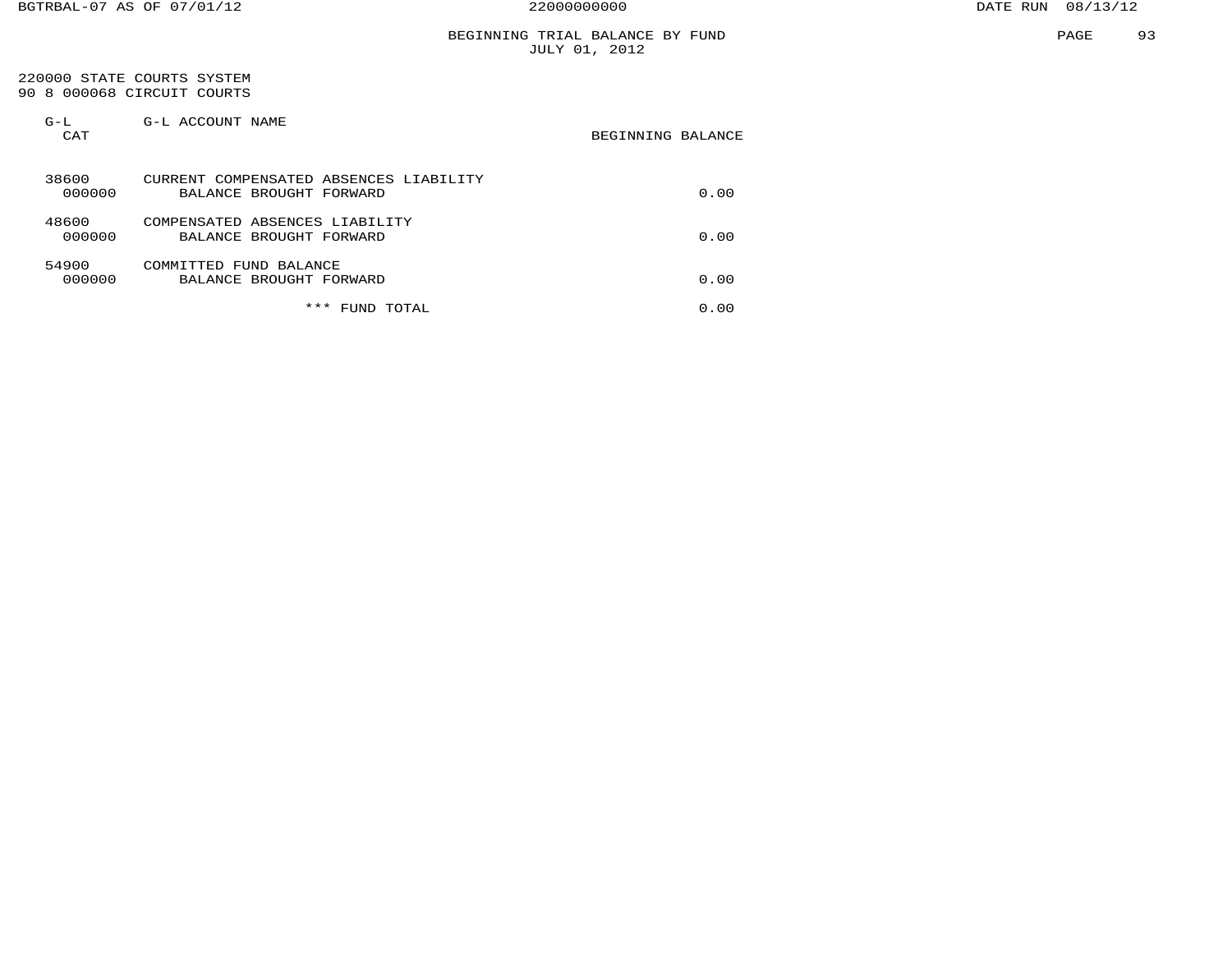#### 220000 STATE COURTS SYSTEM 90 8 000071 COUNTY COURTS

| $G-L$<br>CAT    | G-L ACCOUNT NAME                                                  | BEGINNING BALANCE |
|-----------------|-------------------------------------------------------------------|-------------------|
| 38600<br>000000 | CURRENT COMPENSATED ABSENCES LIABILITY<br>BALANCE BROUGHT FORWARD | 0.00              |
| 48600<br>000000 | COMPENSATED ABSENCES LIABILITY<br>BALANCE BROUGHT FORWARD         | 0.00              |
| 54900<br>000000 | COMMITTED FUND BALANCE<br>BALANCE BROUGHT FORWARD                 | 0.00              |
|                 | ***<br>TOTAL<br>FUND                                              | 0.00              |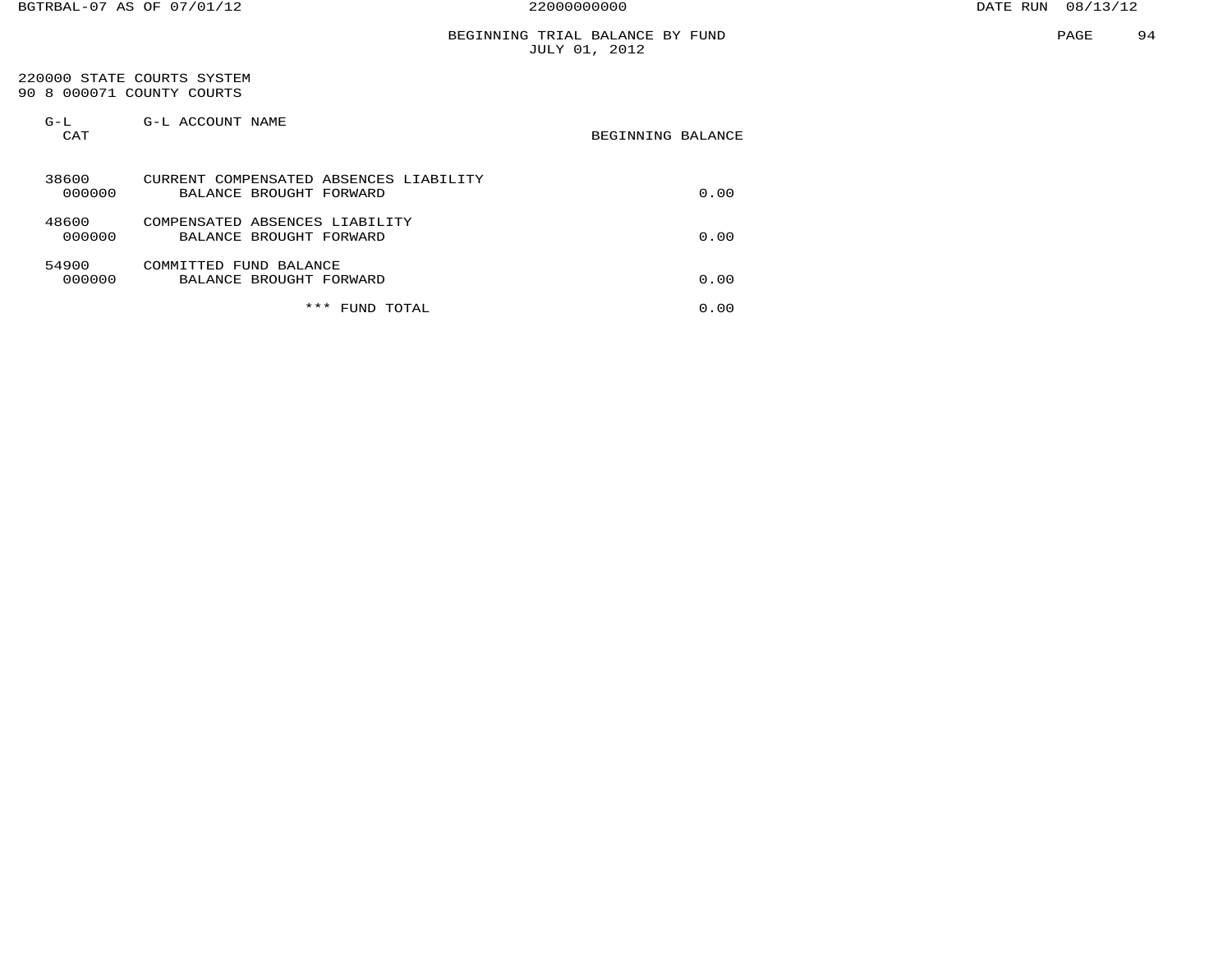#### BEGINNING TRIAL BALANCE BY FUND JULY 01, 2012

 220000 STATE COURTS SYSTEM 90 8 000072 J.Q.C. LONG TERM DEBT

| $G-L$<br>CAT    | G-L ACCOUNT NAME                                                  | BEGINNING BALANCE |
|-----------------|-------------------------------------------------------------------|-------------------|
| 38600<br>000000 | CURRENT COMPENSATED ABSENCES LIABILITY<br>BALANCE BROUGHT FORWARD | 0.00              |
| 48600<br>000000 | COMPENSATED ABSENCES LIABILITY<br>BALANCE BROUGHT FORWARD         | 0.00              |
| 54900<br>000000 | COMMITTED FUND BALANCE<br>BALANCE BROUGHT FORWARD                 | 0.00              |
|                 | ***<br>FUND TOTAL                                                 | 0.00              |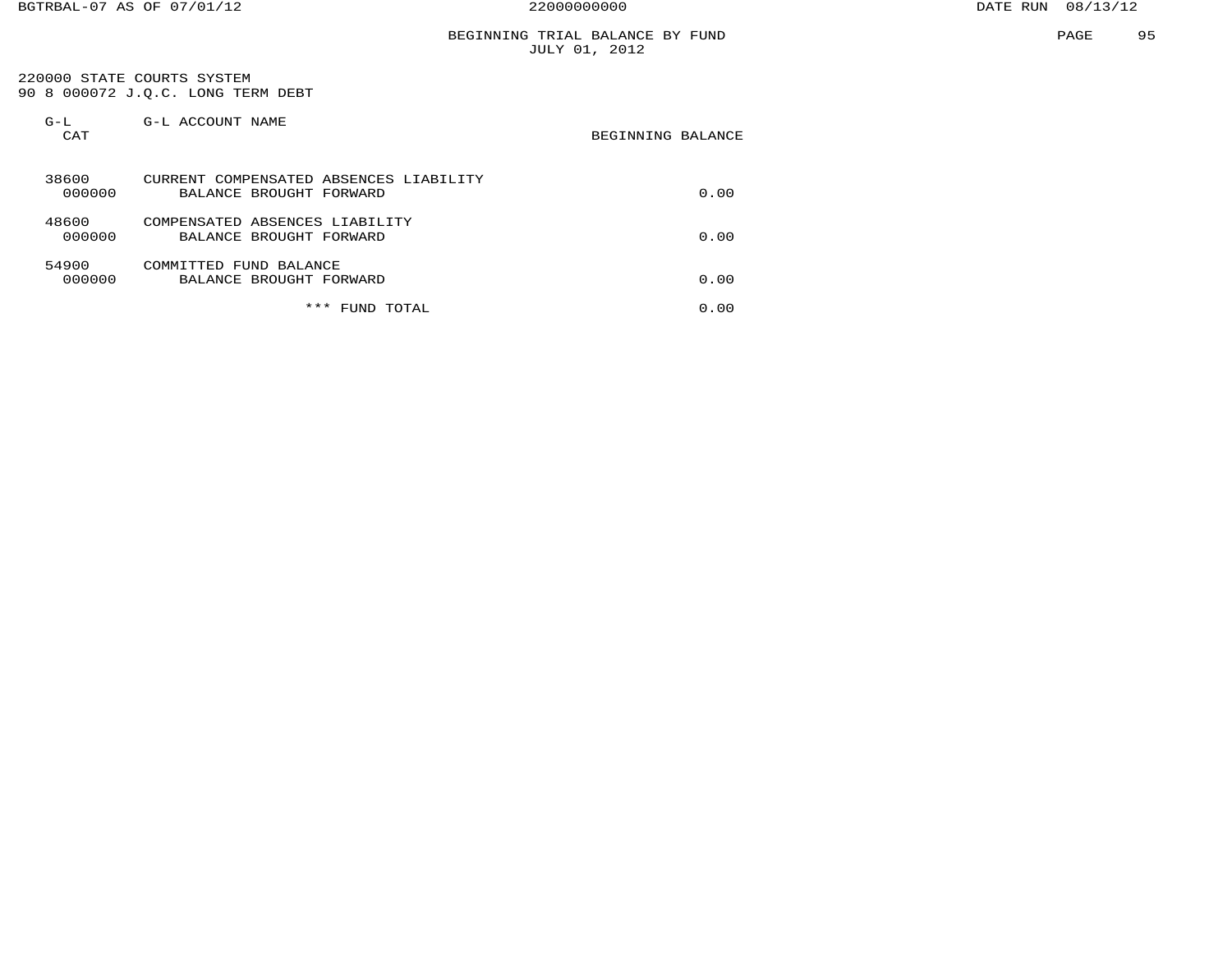#### 220000 STATE COURTS SYSTEM90 8 021026 ADMINISTRATIVE TRUST FUND

| $G-L$<br>CAT    | G-L ACCOUNT NAME                                                  | BEGINNING BALANCE |
|-----------------|-------------------------------------------------------------------|-------------------|
| 38600<br>000000 | CURRENT COMPENSATED ABSENCES LIABILITY<br>BALANCE BROUGHT FORWARD | $8,845.36-$       |
| 48600<br>000000 | COMPENSATED ABSENCES LIABILITY<br>BALANCE BROUGHT FORWARD         | $79,028.31-$      |
| 54900<br>000000 | COMMITTED FUND BALANCE<br>BALANCE BROUGHT FORWARD                 | 87,873.67         |
|                 | ***<br>TOTAL<br>FUND                                              | 0.00              |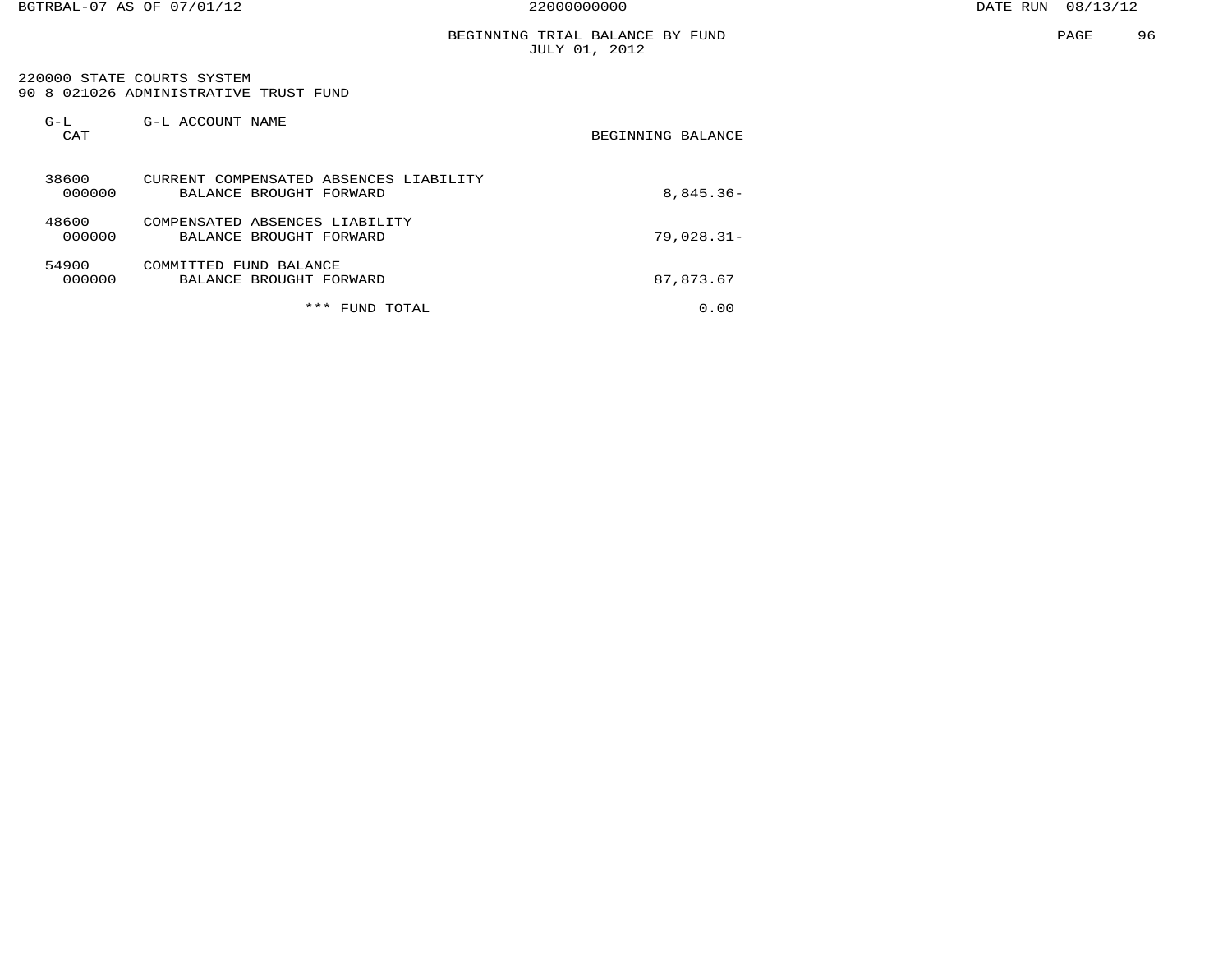#### BEGINNING TRIAL BALANCE BY FUND JULY 01, 2012

 220000 STATE COURTS SYSTEM 90 8 057001 STATE COURT REVENUE TRUST FUND

| $G-L$<br>CAT    | G-L ACCOUNT NAME                                                  | BEGINNING BALANCE |
|-----------------|-------------------------------------------------------------------|-------------------|
| 38600<br>000000 | CURRENT COMPENSATED ABSENCES LIABILITY<br>BALANCE BROUGHT FORWARD | 4,181,618.16-     |
| 48600<br>000000 | COMPENSATED ABSENCES LIABILITY<br>BALANCE BROUGHT FORWARD         | 11,870,874.38-    |
| 54900<br>000000 | COMMITTED<br>FUND BALANCE<br>BALANCE BROUGHT FORWARD              | 16,052,492.54     |
|                 | ***<br>TOTAL<br>FUND                                              | 0.00              |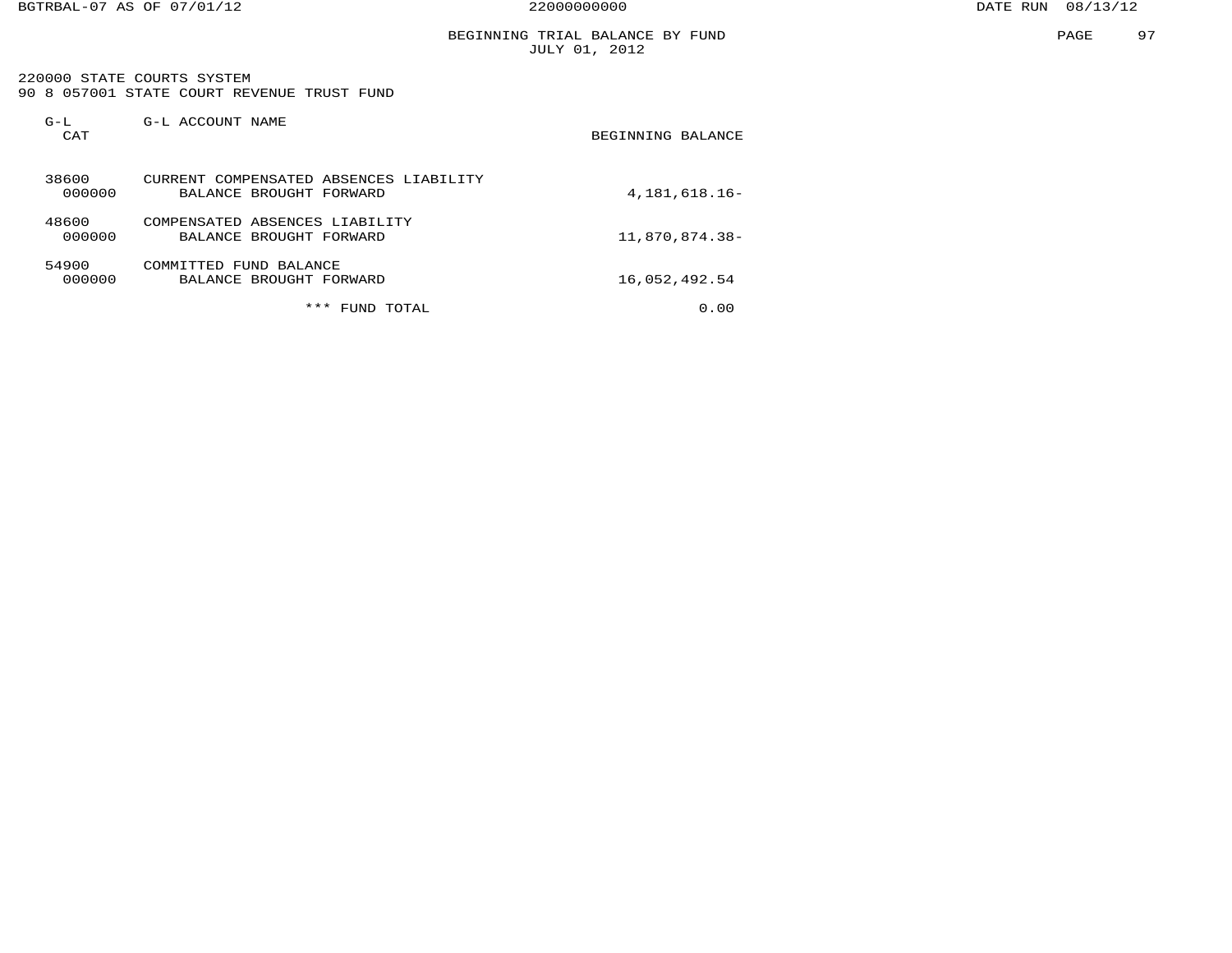#### BEGINNING TRIAL BALANCE BY FUND JULY 01, 2012

#### 220000 STATE COURTS SYSTEM 90 8 146001 COURT EDUCATION TF

| $G-L$<br>CAT    | G-L ACCOUNT NAME                                                  | BEGINNING BALANCE |
|-----------------|-------------------------------------------------------------------|-------------------|
| 38600<br>000000 | CURRENT COMPENSATED ABSENCES LIABILITY<br>BALANCE BROUGHT FORWARD | $44.393.73-$      |
| 48600<br>000000 | COMPENSATED ABSENCES LIABILITY<br>BALANCE BROUGHT FORWARD         | $131,619.69-$     |
| 54900<br>000000 | COMMITTED FUND BALANCE<br>BALANCE BROUGHT FORWARD                 | 176,013.42        |
|                 | ***<br>FUND<br>TOTAL                                              | 0.00              |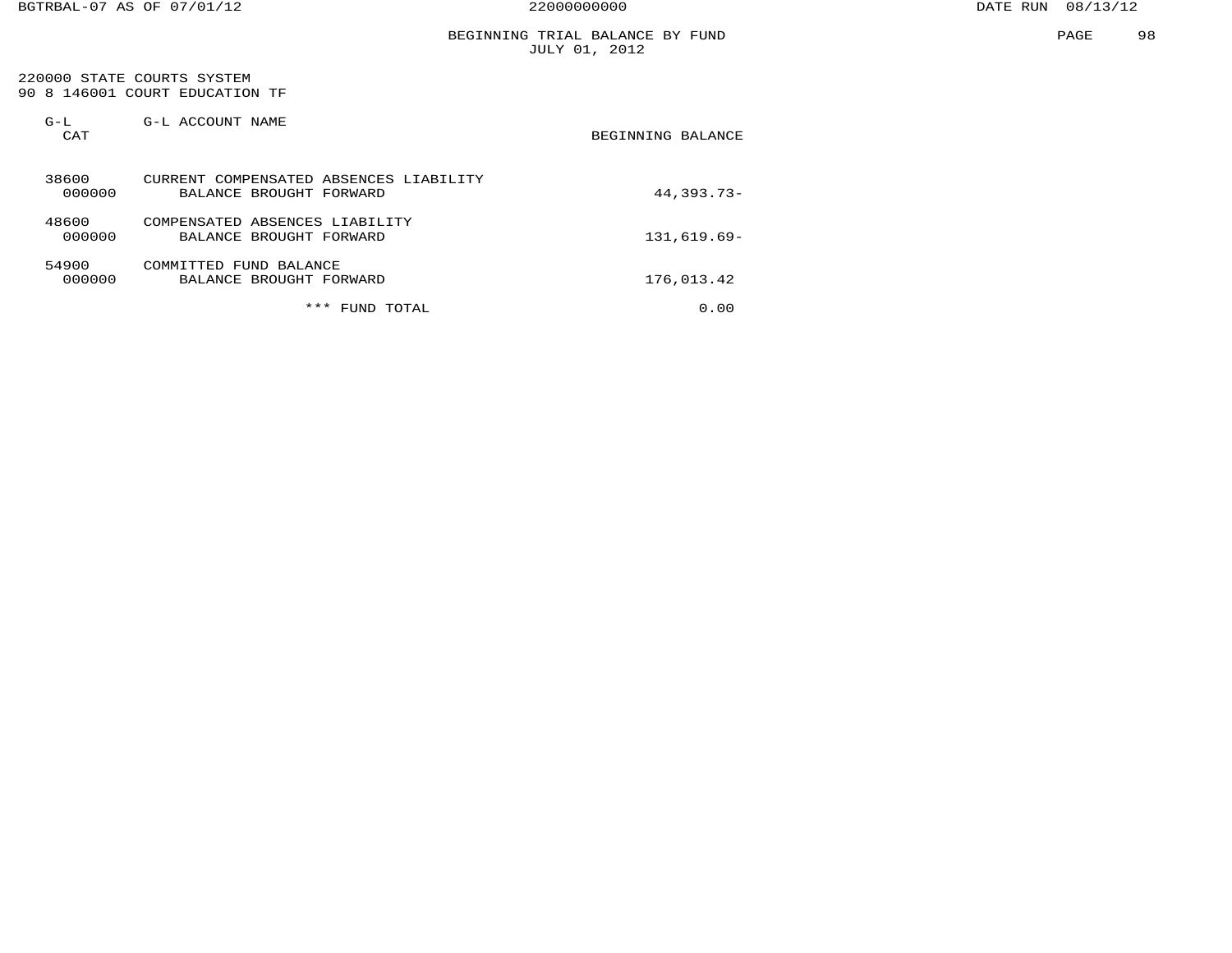#### BEGINNING TRIAL BALANCE BY FUND JULY 01, 2012

 220000 STATE COURTS SYSTEM 90 8 213001 MEDIATION TF

| $G-L$<br>CAT    | G-L ACCOUNT NAME                                                  | BEGINNING BALANCE |
|-----------------|-------------------------------------------------------------------|-------------------|
| 38600<br>000000 | CURRENT COMPENSATED ABSENCES LIABILITY<br>BALANCE BROUGHT FORWARD | $235.988.97-$     |
| 48600<br>000000 | COMPENSATED ABSENCES LIABILITY<br>BALANCE BROUGHT FORWARD         | 484, 152, 99-     |
| 54900<br>000000 | COMMITTED FUND BALANCE<br>BALANCE BROUGHT FORWARD                 | 720,141.96        |
|                 | ***<br>TOTAL<br><b>FUND</b>                                       | 0.00              |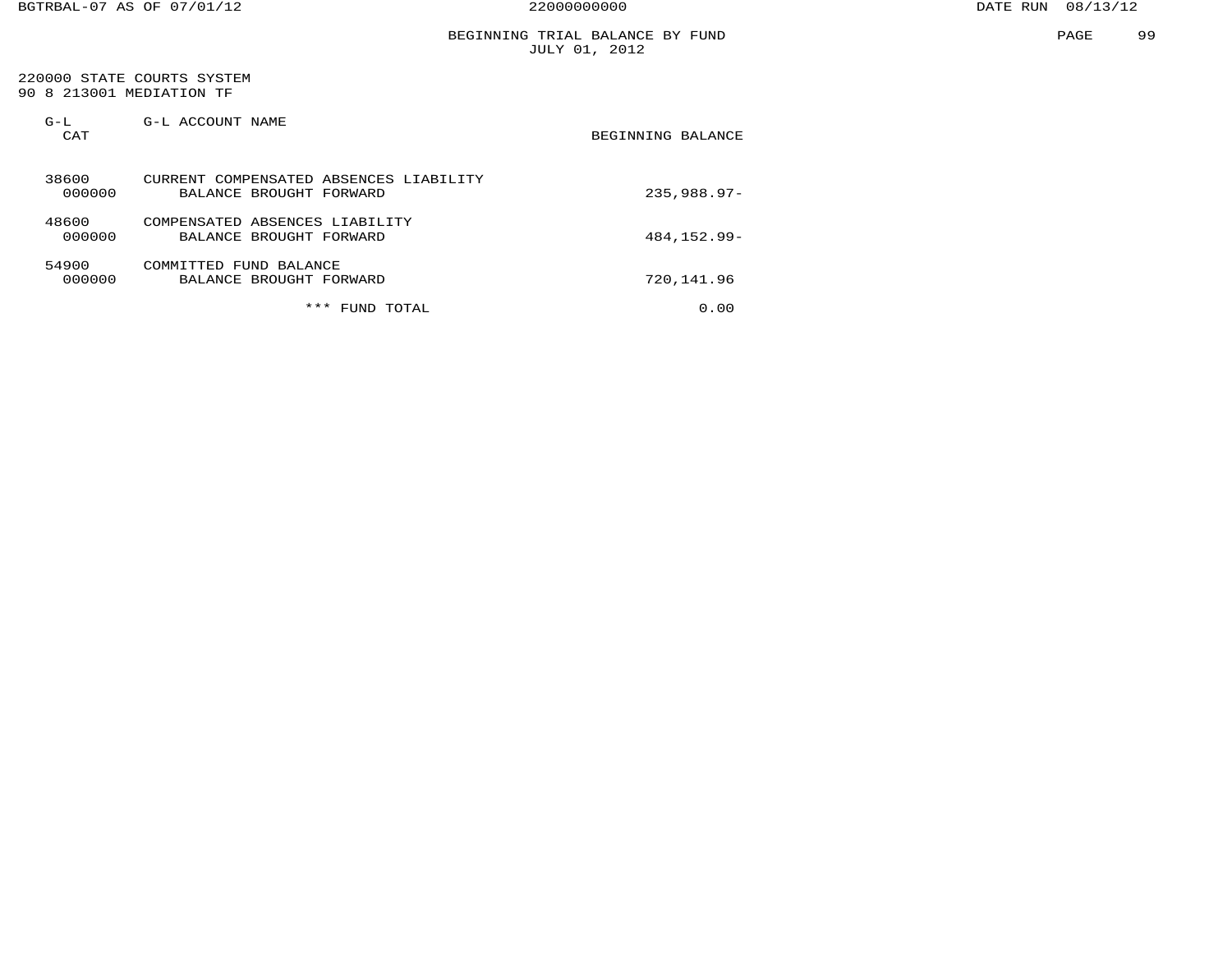#### BEGINNING TRIAL BALANCE BY FUND JULY 01, 2012

 220000 STATE COURTS SYSTEM 90 8 261003 FEDERAL GRANT TF

| $G-L$<br>CAT    | G-L ACCOUNT NAME                                                  | BEGINNING BALANCE |
|-----------------|-------------------------------------------------------------------|-------------------|
| 38600<br>000000 | CURRENT COMPENSATED ABSENCES LIABILITY<br>BALANCE BROUGHT FORWARD | $197,909.11-$     |
| 48600<br>000000 | COMPENSATED ABSENCES LIABILITY<br>BALANCE BROUGHT FORWARD         | $643,056.57-$     |
| 54900<br>000000 | COMMITTED FUND BALANCE<br>BALANCE BROUGHT FORWARD                 | 840,965.68        |
|                 | ***<br>TOTAL<br><b>FUND</b>                                       | 0.00              |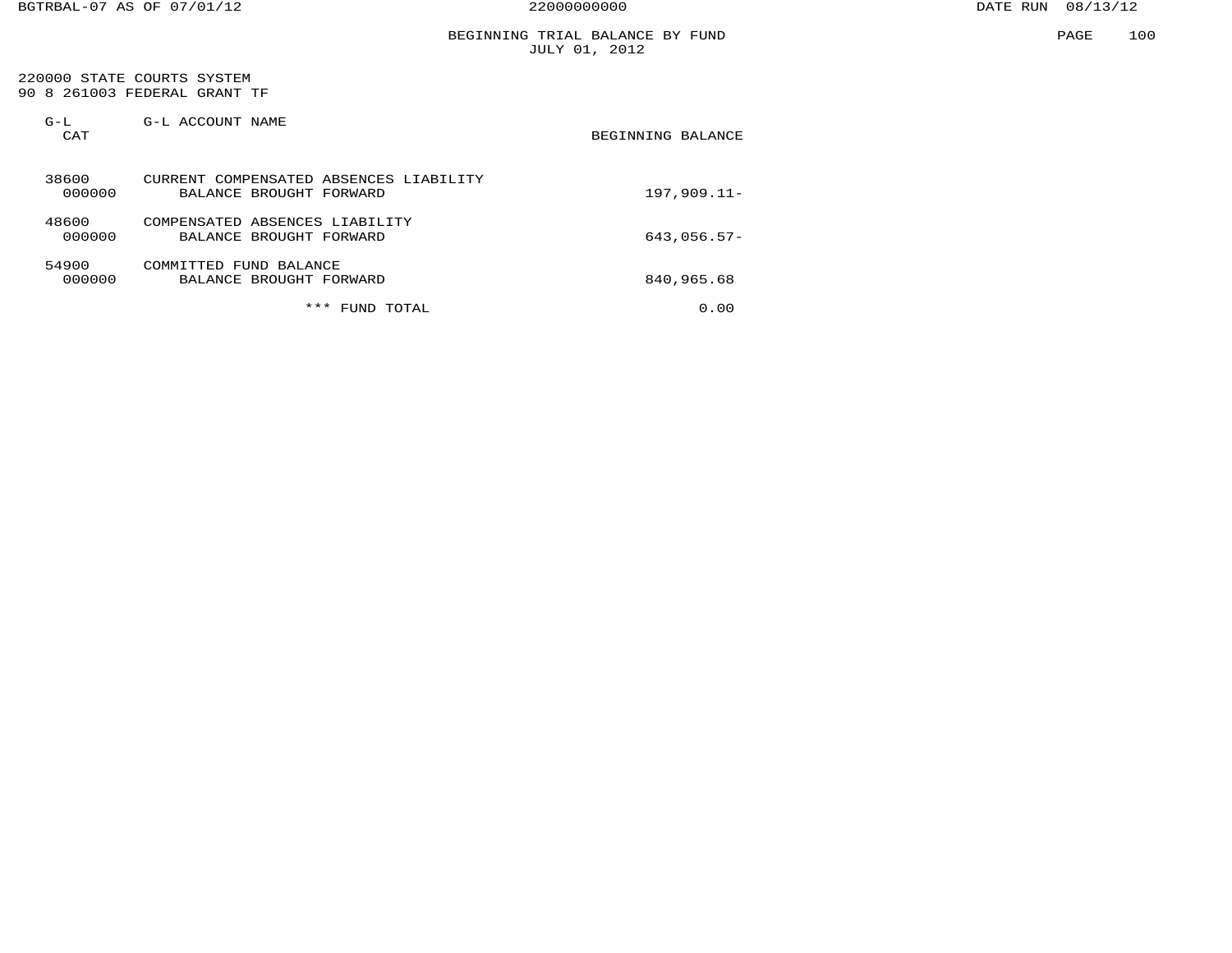#### BEGINNING TRIAL BALANCE BY FUND JULY 01, 2012

#### 220000 STATE COURTS SYSTEM 90 8 510019 OPERATING TF

| $G-L$<br>CAT    | G-L ACCOUNT NAME                                                  | BEGINNING BALANCE |
|-----------------|-------------------------------------------------------------------|-------------------|
| 38600<br>000000 | CURRENT COMPENSATED ABSENCES LIABILITY<br>BALANCE BROUGHT FORWARD | 0.00              |
| 48600<br>000000 | COMPENSATED ABSENCES LIABILITY<br>BALANCE BROUGHT FORWARD         | 0.00              |
| 54900<br>000000 | COMMITTED FUND BALANCE<br>BALANCE BROUGHT FORWARD                 | 0.00              |
|                 | ***<br>TOTAL<br>FUND                                              | 0.00              |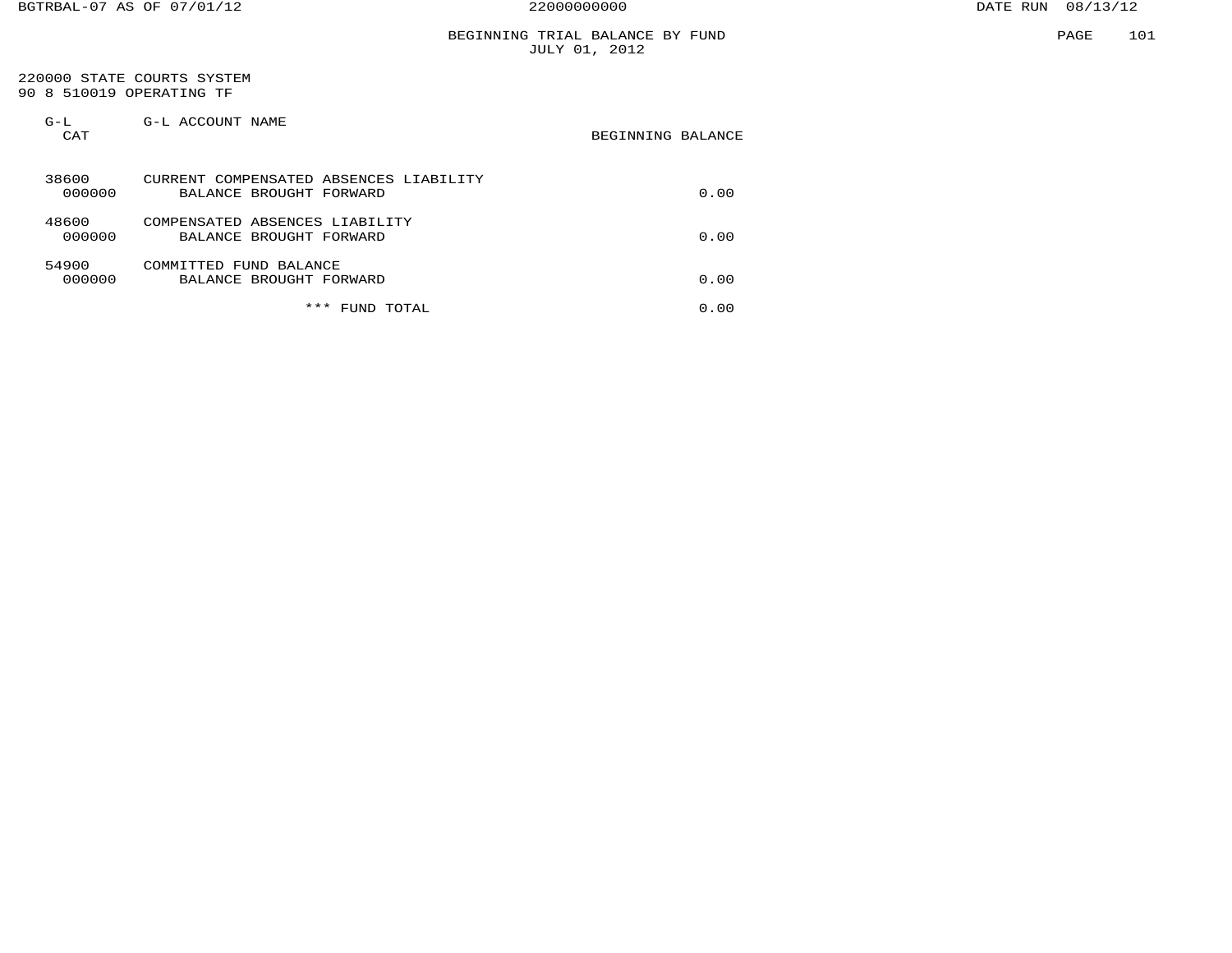#### BEGINNING TRIAL BALANCE BY FUND JULY 01, 2012

 220000 STATE COURTS SYSTEM 90 8 792001 FUND NOT ON TITLE FILE

| $G-L$<br>CAT    | G-L ACCOUNT NAME                                          | BEGINNING BALANCE |
|-----------------|-----------------------------------------------------------|-------------------|
| 46200<br>000000 | CERTIFICATES OF PARTICIPATION<br>BALANCE BROUGHT FORWARD  | 0.00              |
| 48600<br>000000 | COMPENSATED ABSENCES LIABILITY<br>BALANCE BROUGHT FORWARD | 0.00              |
| 54900<br>000000 | COMMITTED FUND BALANCE<br>BALANCE BROUGHT FORWARD         | 0.00              |
|                 | ***<br>TOTAL<br>FUND                                      | 0.00              |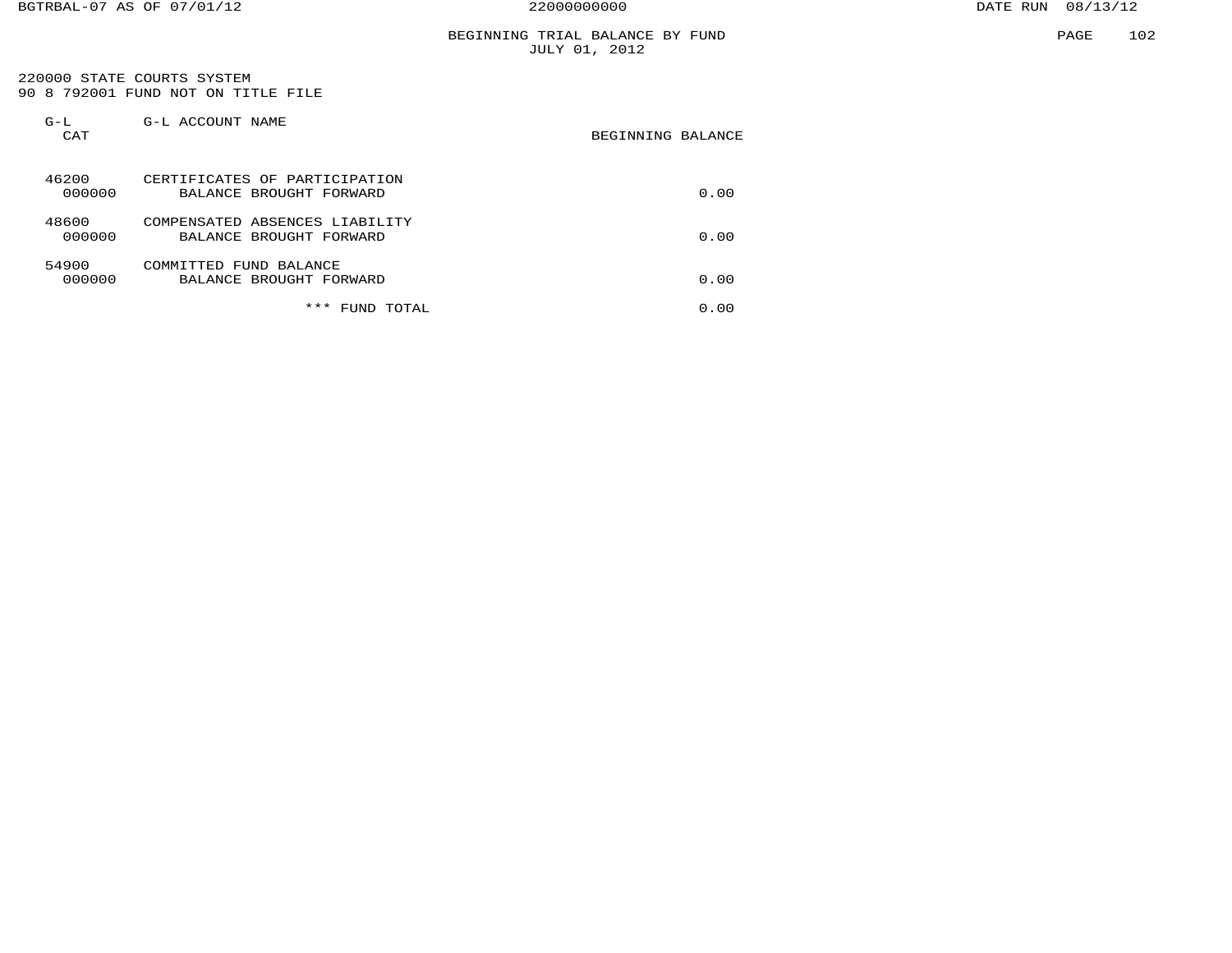#### BEGINNING TRIAL BALANCE BY FUND JULY 01, 2012

 220000 STATE COURTS SYSTEM 90 9 000072 FIXED ASSETS-JQC

| $G-L$<br>CAT    | G-L ACCOUNT NAME                                                  | BEGINNING BALANCE |
|-----------------|-------------------------------------------------------------------|-------------------|
| 38600<br>000000 | CURRENT COMPENSATED ABSENCES LIABILITY<br>BALANCE BROUGHT FORWARD | 0.00              |
| 48600<br>000000 | COMPENSATED ABSENCES LIABILITY<br>BALANCE BROUGHT FORWARD         | 0.00              |
| 54900<br>000000 | COMMITTED FUND BALANCE<br>BALANCE BROUGHT FORWARD                 | 0.00              |
|                 | ***<br>FUND TOTAL                                                 | 0.00              |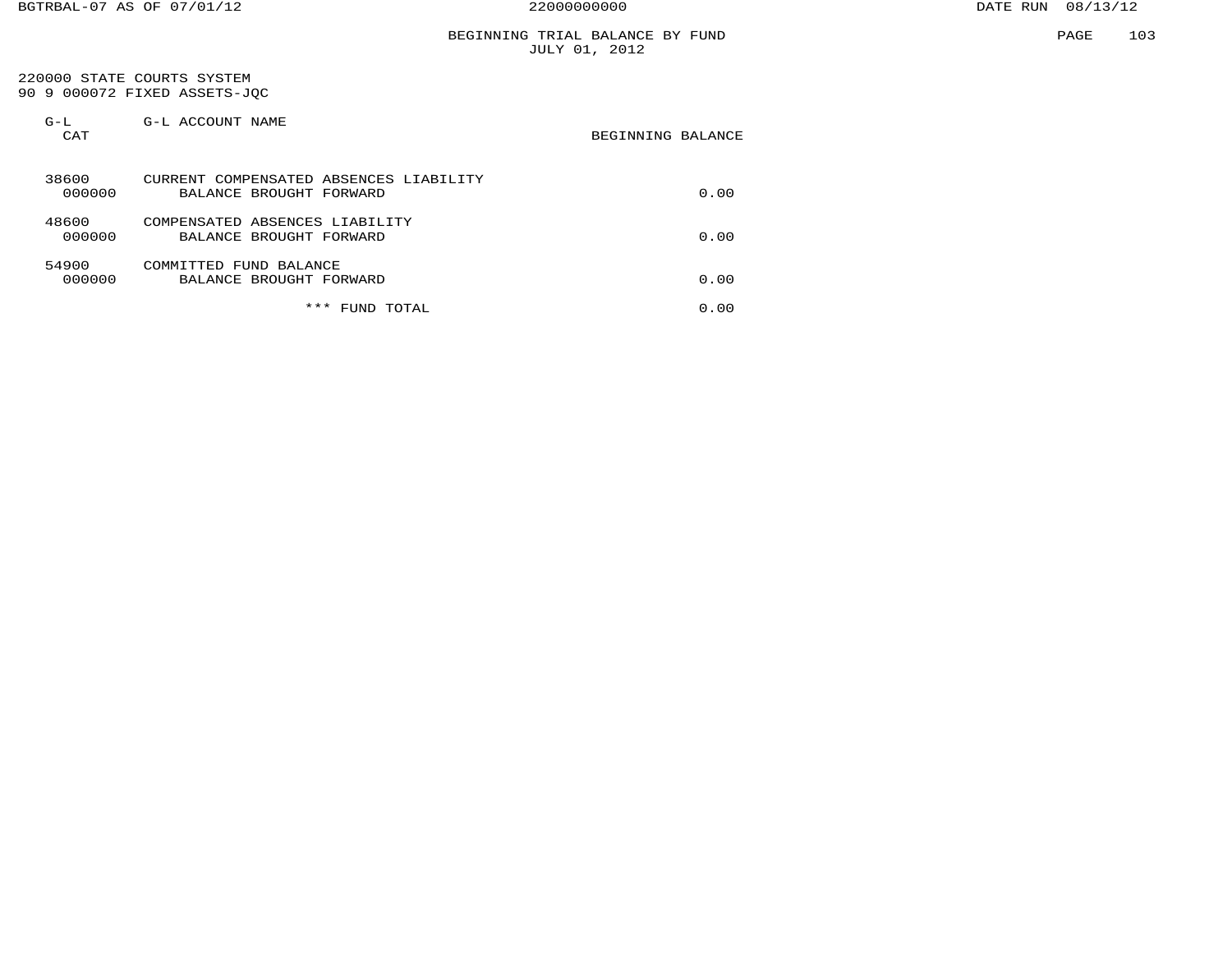# Schedule I Series Administrative Trust Fund 2021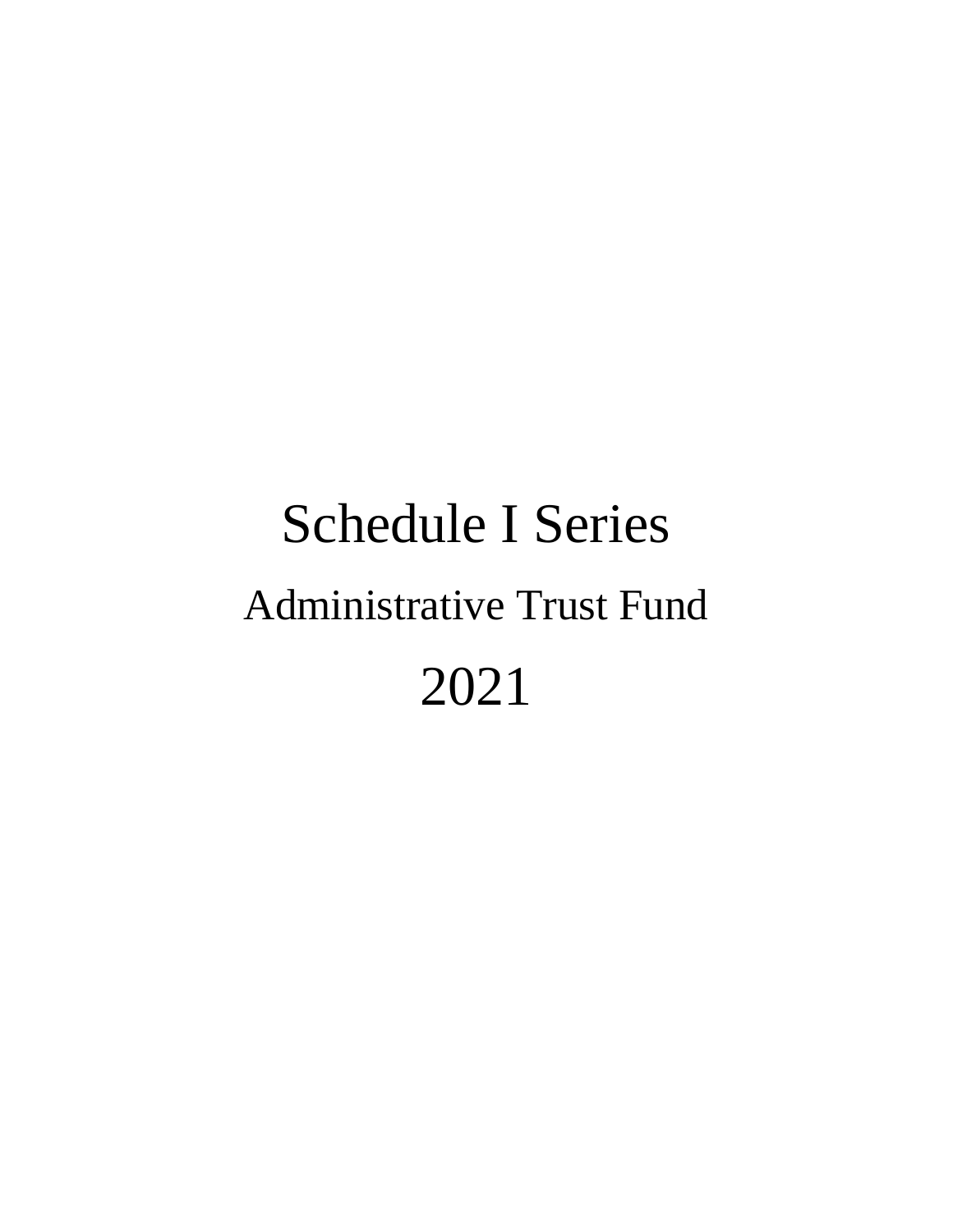# **ADMINISTRATIVE TRUST FUND ‐ 2021 SCHEDULE I NARRATIVE**

## **Revenue Estimating Methodology**

**Court Interpreter Fees:** Revenue for Court Interpreter Certification is based on the number of participants multiplied by the cost of each fee. The following chart shows the calculations for the estimated revenues.

| <b>Program Activity</b> | <b>Cost Per</b> | FY 2012-2013 |           | FY 2013-2014 |           |  |
|-------------------------|-----------------|--------------|-----------|--------------|-----------|--|
|                         | Program         | # of         | Projected | # of         | Projected |  |
| Orientations            | \$150           | 193          | \$28,950  | 159          | \$23,850  |  |
| <b>Written Exams</b>    | \$50            | 205          | \$10,250  | 174          | \$8,700   |  |
| Oral Exams              | \$200           | 89           | \$17,800  | 70           | \$14,000  |  |
| Initial Certifications  | \$200           | 22           | \$4,400   | 18           | \$3,600   |  |
| Certification Renewals  | \$200           | 103          | \$20,600  | 55           | \$11,000  |  |
| Total                   |                 | 612          | \$82,000  | 476          | \$61,150  |  |

Because of fluctuations in participant numbers between fiscal years, the methodology for projecting future program activity/revenues was modified as appropriate. The Initial Certification numbers are 25 percent of the Oral Exam totals, which is the average pass rate for the oral examination. Certification Renewal figures are based on the actual number of certified interpreters whose certification will be renewed during the noted fiscal year.

**Indirect Cost Revenue:** Indirect revenue is estimated based on the current indirect rate of 3.94% calculated on anticipated grants where indirect costs are collected. These revenues are collected in the Federal Grants Trust Fund and then transferred to the Administrative Trust Fund.

The indirect costs amounts for columns A02 and A03 does not match what is shown as being transferred from TF 2261. The indirect costs collected for ARRA Grants 503, 504, and 511 are transferred from 2261 to 2021 using the operating special ARRA category (109910) and therefore are included in Line D, not as a non‐operating expenditure.

**Workers Compensation Appeals:** Funds in Specific Appropriation 2518 of the FY 12‐13 General Appropriations Act (HB5001) are provided for the transfer to the First District Court of Appeal for workload associated with workers' compensation appeals and the workers' compensation appeals unit.

**Cost Recovery Fees:** Remain the same. There have been no changes in procedures that would either increase or decrease the revenues.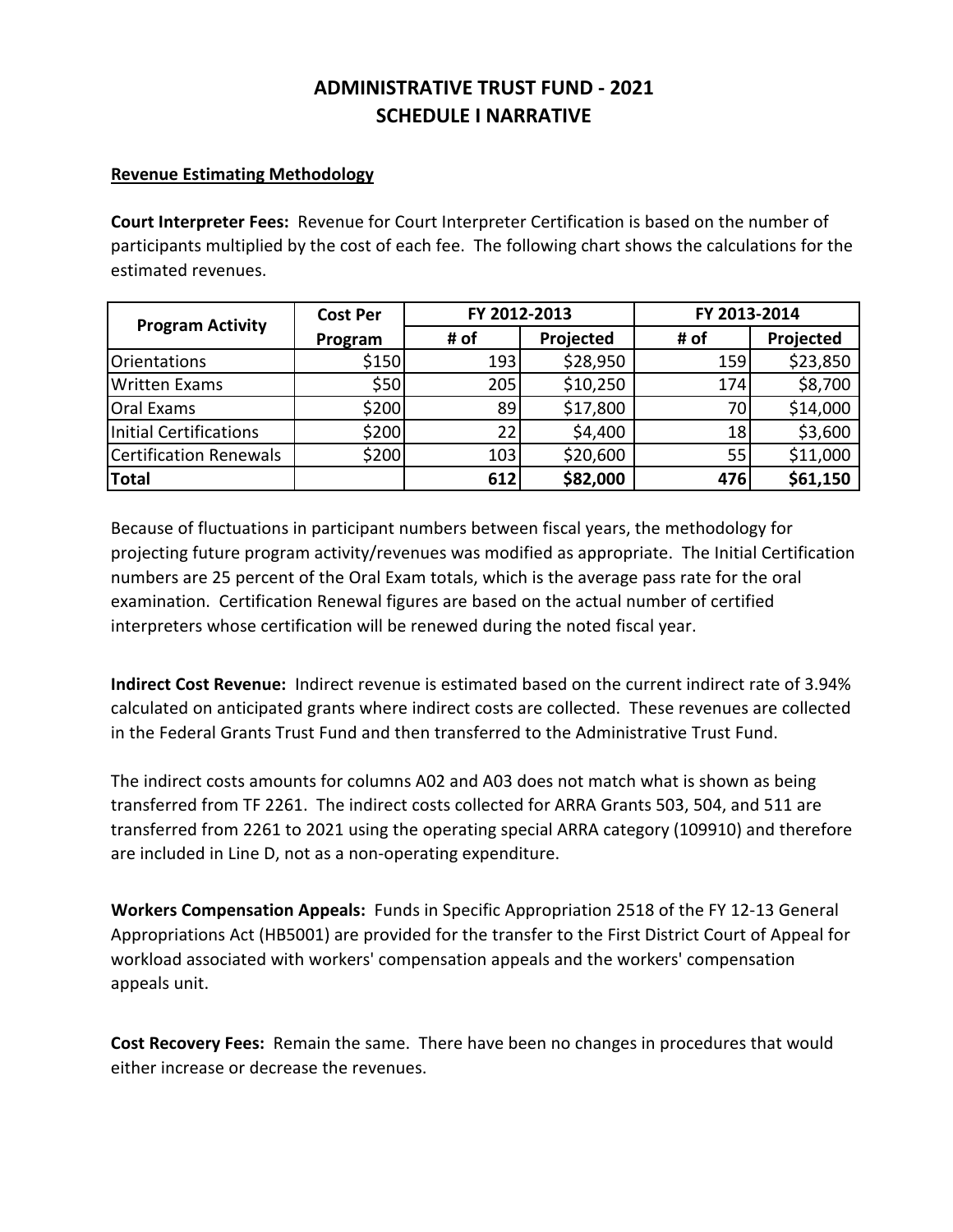# **ADMINISTRATIVE TRUST FUND ‐ 2021 SCHEDULE I NARRATIVE**

## **Section II Adjustments**

## **SWCAP Calculation:**

**FY 12‐13 FY 13‐14** x .17% x .17%  $$834$ 

\$490,603 (Indirect Revenues) \$293,603 (Indirect Revenues)

## **5% Trust Fund Reserve Calculation for Court Interpreter Fees**

| \$82,000 FY 12-13 Revenues                      |
|-------------------------------------------------|
| (\$6,560) General Revenue Surcharge             |
| \$75,440 Total Revenue Subject to 5% Reserve    |
| 5% Trust Fund                                   |
| $$3,772$ Total 5% Reserve Amount (for FY 13-14) |

## **5% Trust Fund Reserve Calculation for Cost Recovery**

**\$1,104,930** Estimated Revenues FY 2012‐13 (\$88,394) General Revenue Surcharge 8% \$1,016,536 Total Revenue Subject to 5% Reserve X 5% Trust Fund Reserve**\$50,827** Total 5% Reserve Amount (for FY 13‐14)

## **Section III Adjustments**

Adjustments were made to account for prior year encumbrances and reversions.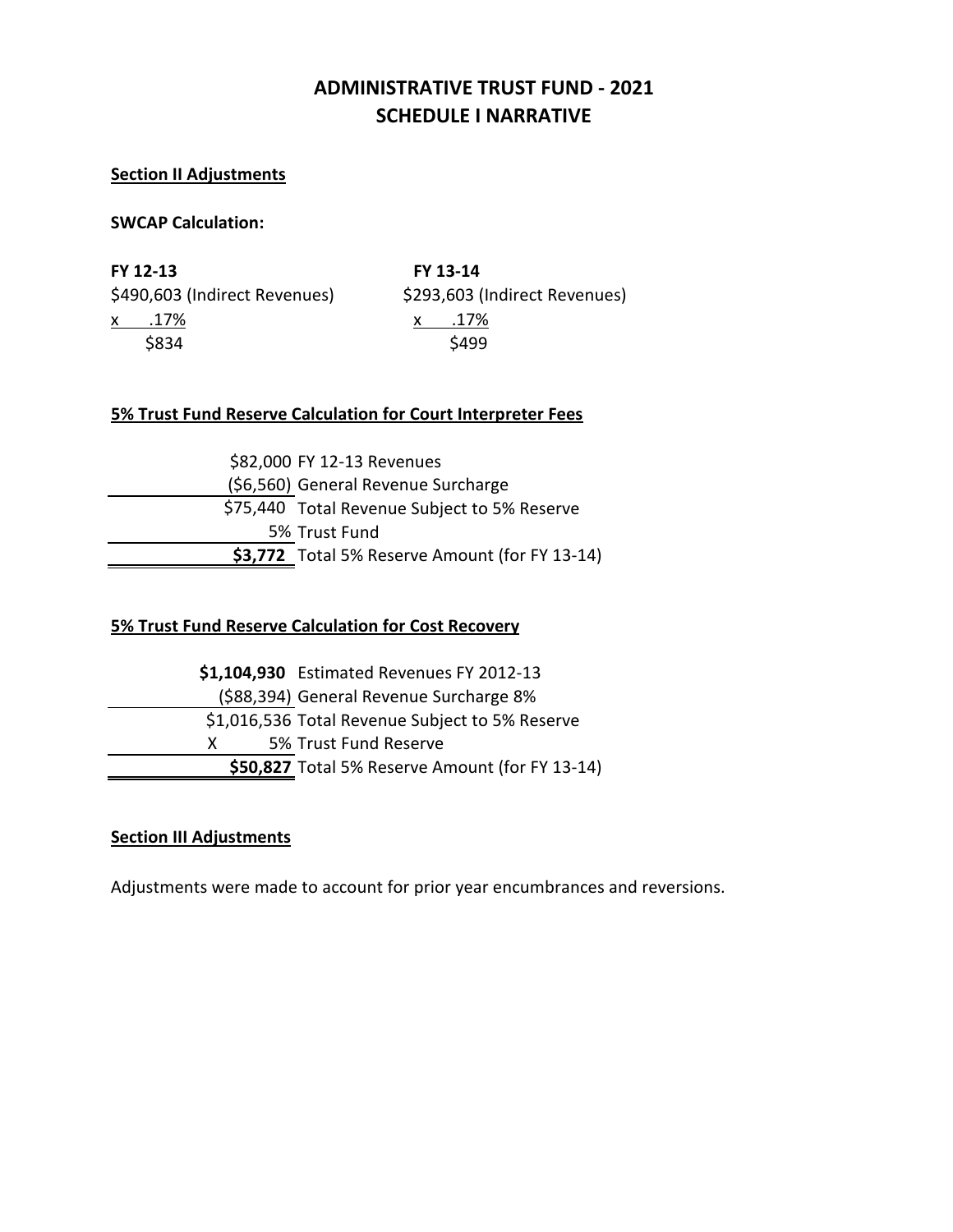### **Executive Office of the GovernorInter-Agency Transfers Reported on Schedule I**

## **Agency Name: State Courts System**

List all transfers totaling \$100,000 or more. Provide the applicable agency name and fund number, the categories used for both the transfer in and the transfer out, and the amount of the transfer for each of the fiscal years indicated, as well as the name of the person at the other agency who confirmed the amount of the transfer and the date of the confirmation. If transferred in/out to the General Revenue Fund, do not include on this form; however, on Schedule I be sure to include "To GR" or "From GR" in the description field.

| <b>Fund Name and Number:</b>                                                                          | Administrative Trust Fund - 2021                      |                          |                                 |                                 |                                                       |                          |
|-------------------------------------------------------------------------------------------------------|-------------------------------------------------------|--------------------------|---------------------------------|---------------------------------|-------------------------------------------------------|--------------------------|
| <b>Transfers In</b><br>(Provide Agency and Fund Number Received From)                                 | <b>Transfer In</b><br>Revenue<br>Category             | Amount<br>FY 11-12 (A01) | <b>Amount</b><br>FY 12-13 (A02) | <b>Amount</b><br>FY 13-14 (A03) | <b>Transfer Out</b><br><b>Expenditure</b><br>Category | <b>Confirmed By/Date</b> |
| Department of Financial Services - 43 20 2 79500.                                                     | 001500                                                | 1,761,055.00             | 1,768,300.00                    | 1,789,220.00                    | 100507                                                | Sarah Goodman 413-2114   |
|                                                                                                       |                                                       |                          |                                 |                                 |                                                       |                          |
|                                                                                                       |                                                       |                          |                                 |                                 |                                                       |                          |
|                                                                                                       |                                                       |                          |                                 |                                 |                                                       |                          |
| <b>Transfers Out (Operating and Non-Operating)</b><br>(Provide Agency and Fund Number Transferred To) | <b>Transfer Out</b><br><b>Expenditure</b><br>Category |                          |                                 |                                 | <b>Transfer In</b><br>Revenue<br><b>Category</b>      | <b>Confirmed By/Date</b> |
|                                                                                                       |                                                       |                          |                                 |                                 |                                                       |                          |
|                                                                                                       |                                                       |                          |                                 |                                 |                                                       |                          |
|                                                                                                       |                                                       |                          |                                 |                                 |                                                       |                          |
|                                                                                                       |                                                       |                          |                                 |                                 |                                                       |                          |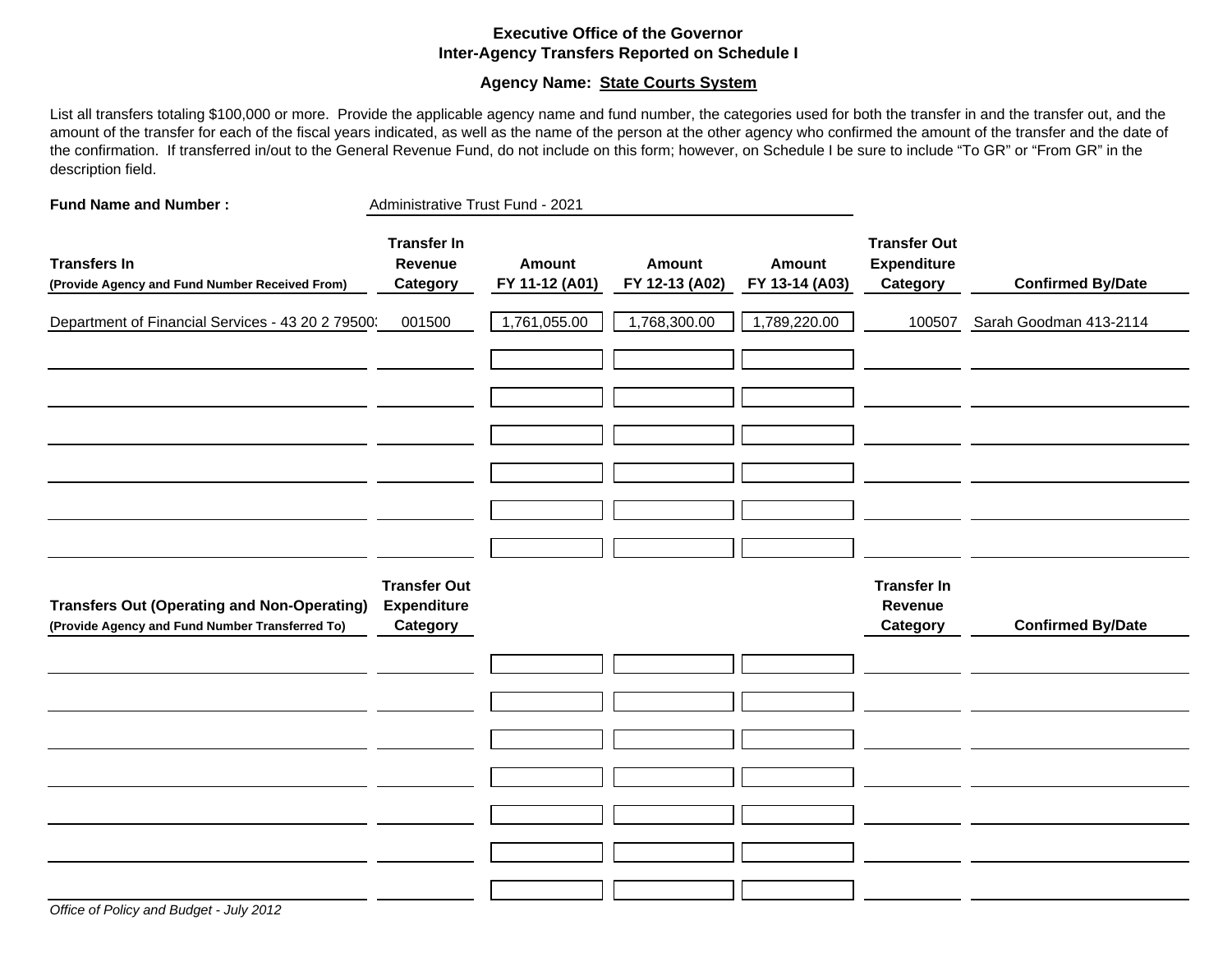## **SCHEDULE IC: RECONCILIATION OF UNRESERVED FUND BALANCE**

|                            | <b>Budget Period: 2013-2014</b>  |
|----------------------------|----------------------------------|
| <b>Department Title:</b>   | <b>State Courts System</b>       |
| <b>Trust Fund Title:</b>   | <b>Administrative Trust Fund</b> |
| <b>Budget Entiry:</b>      | Department Level                 |
| <b>LAS/PBS Fund Number</b> | 2021                             |
|                            |                                  |

|                                              |                                             | <b>Balance as of</b><br>6/30/2012 | $SWFS*$<br><b>Adjustments</b> | <b>Adjusted</b><br><b>Balance</b> |
|----------------------------------------------|---------------------------------------------|-----------------------------------|-------------------------------|-----------------------------------|
| Chief Financial Officer's (CFO) Cash Balance |                                             | 1,675,969.23 (A)                  |                               | 1,675,969.23                      |
|                                              | ADD: Other Cash (See Instructions)          | $9,993.04$ (B)                    |                               | 9,993.04                          |
|                                              | <b>ADD</b> : Investments                    | (C)                               |                               | $0.00\,$                          |
|                                              | ADD: Outstanding Accounts Receivable        | $34,022.71$ (D)                   |                               | 34,022.71                         |
|                                              | ADD:                                        | (E)                               |                               | $0.00\,$                          |
| <b>Total Cash plus Accounts Receivable</b>   |                                             | 1,719,984.98 (F)                  | 0.00                          | 1,719,984.98                      |
| LESS:                                        | Allowances for Uncollectibles               | (G)                               |                               | 0.00                              |
| LESS:                                        | "A" Carry Forwards                          | $(182,069.73)$ (H)                |                               | (182,069.73)                      |
|                                              | "B" Carry Forwards                          | $(22,920.56)$ (H)                 |                               | (22,920.56)                       |
|                                              | Approved "FCO" Certified Forwards           | (H)                               |                               | $0.00\,$                          |
|                                              | LESS: Other Accounts Payable (Nonoperating) | $(20,997.09)$ (I)                 |                               | (20,997.09)                       |
|                                              | LESS:                                       | (J)                               |                               | $0.00\,$                          |
| <b>Unreserved Fund Balance, 07/01/12</b>     |                                             | 1,493,997.60 (K)                  | 0.00                          | 1,493,997.60 **                   |

**Notes:**

**\*SWFS = Statewide Financial Statement** 

**\*\* This amount should agree with Line I, Section IV of the Schedule I for the most recent completed fiscal year and Line A for the following year.**

*Office of Policy and Budget - June 2012*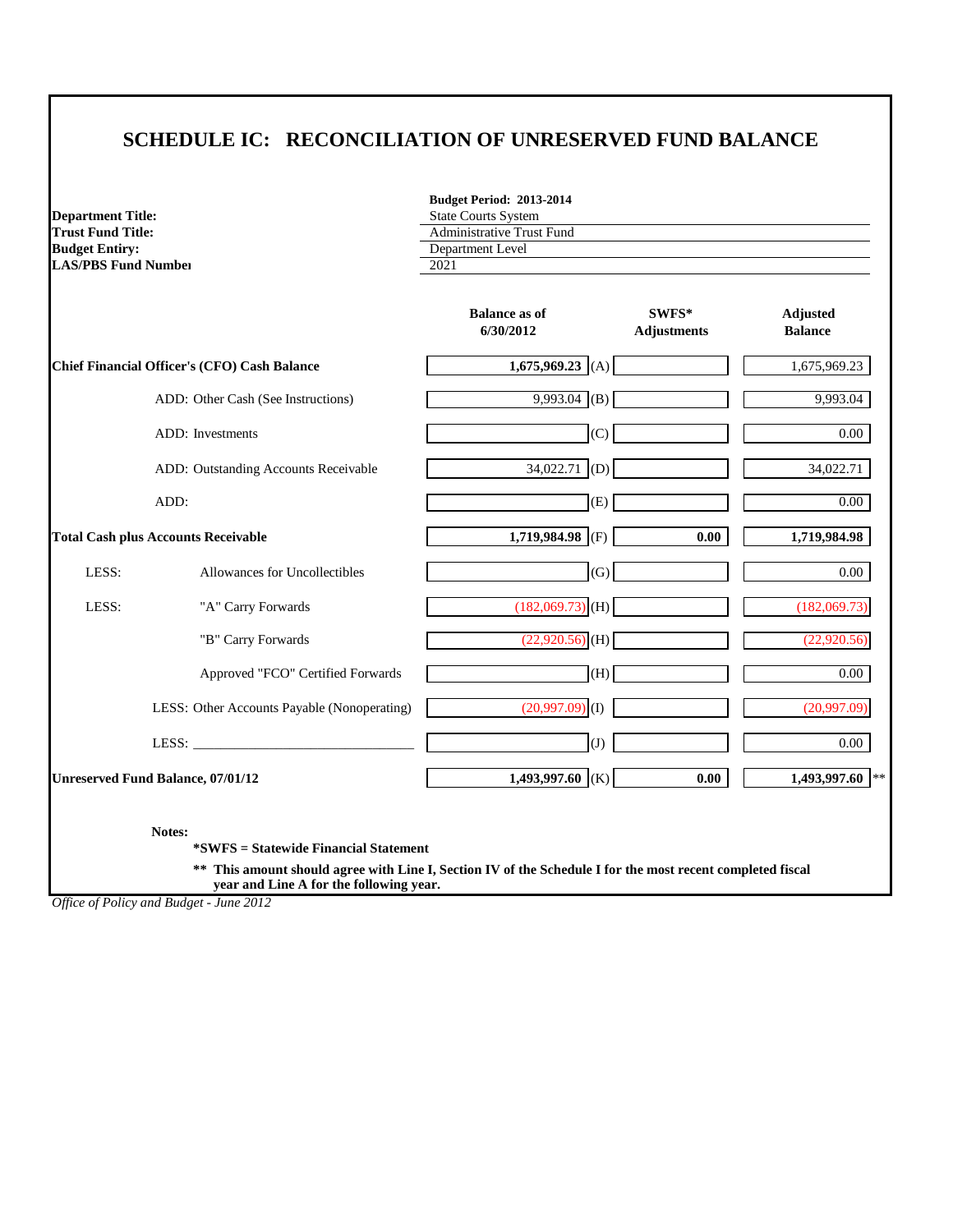## **RECONCILIATION: BEGINNING TRIAL BALANCE TO SCHEDULE I and IC**

|                                          | <b>Budget Period: 2013 - 2014</b>                              |                              |
|------------------------------------------|----------------------------------------------------------------|------------------------------|
| <b>Department Title:</b>                 | <b>State Courts System</b>                                     |                              |
| <b>Trust Fund Title:</b>                 | <b>Administrative Trust Fund</b>                               |                              |
| <b>LAS/PBS Fund Number:</b>              | 2021                                                           |                              |
| <b>BEGINNING TRIAL BALANCE:</b>          |                                                                |                              |
|                                          | <b>Total Fund Balance Per FLAIR Trial Balance, 07/01/12</b>    |                              |
|                                          | Total all GLC's 5XXXX for governmental funds;                  | 1,516,918.16                 |
|                                          | GLC 539XX for proprietary and fiduciary funds                  |                              |
|                                          | <b>Subtract Nonspendable Fund Balance (GLC 56XXX)</b>          | (B)                          |
|                                          | Add/Subtract Statewide Financial Statement (SWFS)Adjustments : |                              |
|                                          | SWFS Adjustment # and Description                              | (C)                          |
|                                          | SWFS Adjustment # and Description                              | (C)                          |
|                                          | <b>Add/Subtract Other Adjustment(s):</b>                       |                              |
|                                          | Approved "B" Carry Forward (Encumbrances) per LAS/PBS          | $(22,920.56)$ <sup>(D)</sup> |
|                                          | Approved "C" Carry Forward Total (FCO) per LAS/PBS             | (D)                          |
|                                          | A/P not C/F-Operating Categories                               | (D)                          |
|                                          |                                                                | (D)                          |
|                                          |                                                                | (D)                          |
|                                          |                                                                | (D)                          |
| <b>ADJUSTED BEGINNING TRIAL BALANCE:</b> |                                                                | 1,493,997.60<br>(E)          |
|                                          | UNRESERVED FUND BALANCE, SCHEDULE IC (Line I)                  | $1,493,997.60$ (F)           |
| <b>DIFFERENCE:</b>                       |                                                                | $0.00$ (G)*                  |
| *SHOULD EQUAL ZERO.                      |                                                                |                              |
|                                          |                                                                |                              |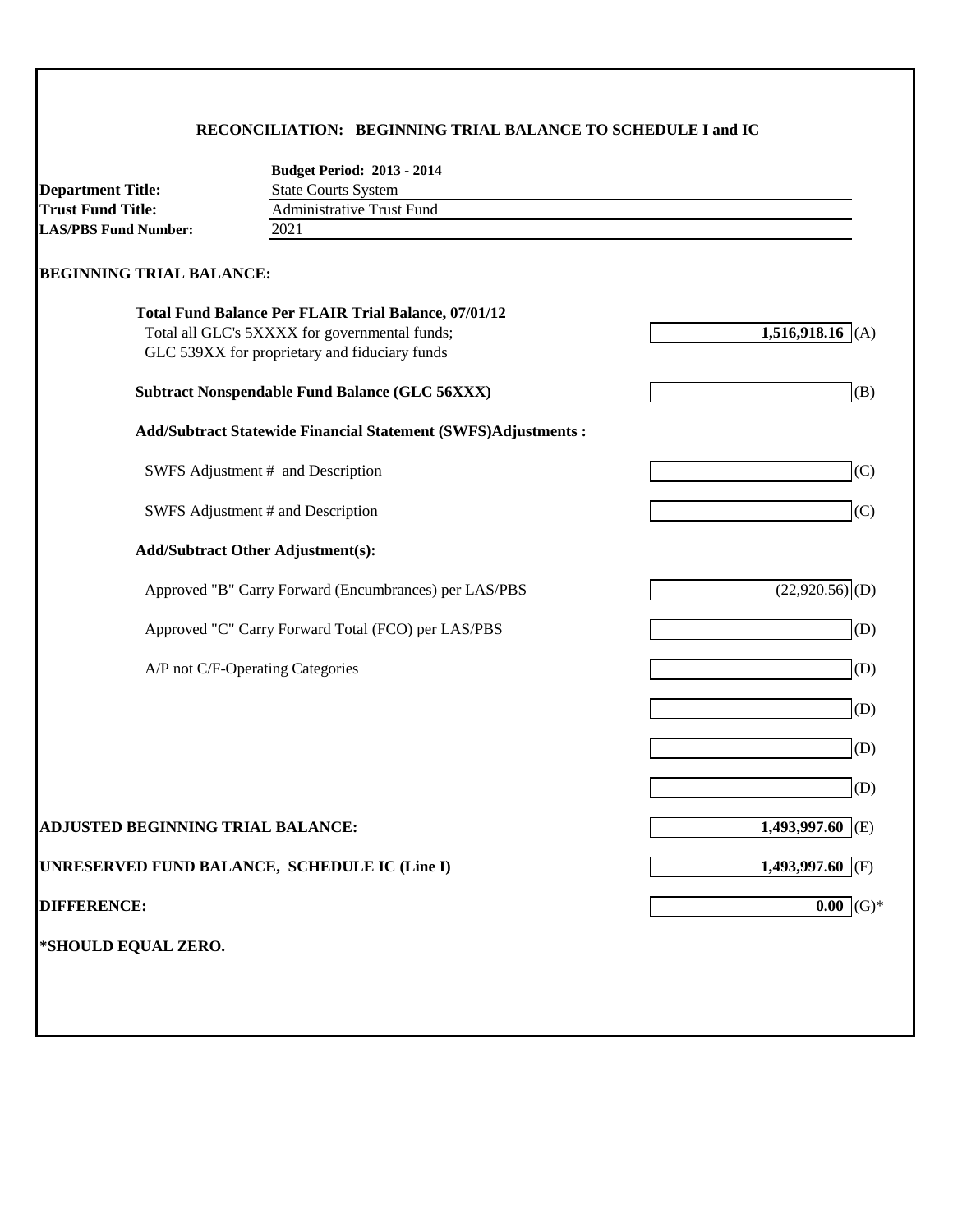#### **SCHEDULE ID: REQUEST FOR CREATION, RE-CREATION, RETENTION, TERMINATION, OR MODIFICATION OF A TRUST FUND**

|                         |                                                           | Page 1 of 2                               |
|-------------------------|-----------------------------------------------------------|-------------------------------------------|
| Department:             | <b>State Courts System</b>                                |                                           |
| Fund Name:              | Administrative Trust Fund                                 |                                           |
| $FLAIR #.*$             | 21026                                                     |                                           |
| Name                    |                                                           |                                           |
| Position                | Dorothy Wilson - Chief of Budget Services - (850)488-3735 |                                           |
| Telephone No. of Person |                                                           |                                           |
| Completing Form:        |                                                           |                                           |
| Type of Action          | <b>Exempt From Termination</b>                            | Re-create without modification            |
| <b>Requested:</b>       |                                                           | (last action was initial create)          |
| (Check one)             | <b>Retain without modification</b>                        | <b>Re-create/Retain with modification</b> |
|                         |                                                           | (last action was re-create)               |
|                         | <b>Create New Fund</b>                                    | <b>Terminate Existing Fund</b>            |

\* Enter ONLY the six-digit code. Not applicable for requests to **Create** trust fund.

For **All Trust Funds scheduled for review this year,** answer questions 1-6.

| 1              | Cite the statutory authority for the trust fund<br>(Florida Statutes or, if none, Laws of Florida).<br>Give the statutory purpose, if stated, for the trust<br>fund.          | FS 25.3844: "The fund is established for the purpose for<br>supporting the operations of the judicial branch and for<br>such other purposes as may be appropriate, and shall be<br>expended only pursuant to legislative appropriation or an<br>approved amendment to the agency's operating budget<br>pursuant to the provisions of chapter 216." |
|----------------|-------------------------------------------------------------------------------------------------------------------------------------------------------------------------------|----------------------------------------------------------------------------------------------------------------------------------------------------------------------------------------------------------------------------------------------------------------------------------------------------------------------------------------------------|
| 2              | List the specific sources of receipts to the trust<br>fund and the statutory references for those<br>receipts.                                                                | FS 215.32: "Administrative Trust Fund, for use as a<br>depository for funds to be used for management activities<br>that are departmental in nature and funded by indirect cost<br>earnings and assessments against trust funds.                                                                                                                   |
| 3              | If state or federal law requires or prohibits<br>specific expenditures from the trust fund, list the<br>requirements or prohibitions and the statutory<br>citations for them. | FS 215.32: "Administrative Trust Fund, for use as a<br>depository for funds to be used for management activities<br>that are departmental in nature and funded by indirect cost<br>earnings and assessments against trust funds.                                                                                                                   |
| $\overline{4}$ | If any source of receipts is federal, describe any<br>restrictions on those receipts that are inconsistent business.<br>with how the state does business.                     | Any restrictions are consistant with how the state does                                                                                                                                                                                                                                                                                            |
| 5              | If this trust fund could be combined with other<br>agency trust funds that accomplish a similar<br>purpose, list those trust funds.                                           | N/A                                                                                                                                                                                                                                                                                                                                                |
| 6              | If General Revenue funding supports the same<br>programs or activities that the trust fund<br>supports, provide a justification.                                              | N/A                                                                                                                                                                                                                                                                                                                                                |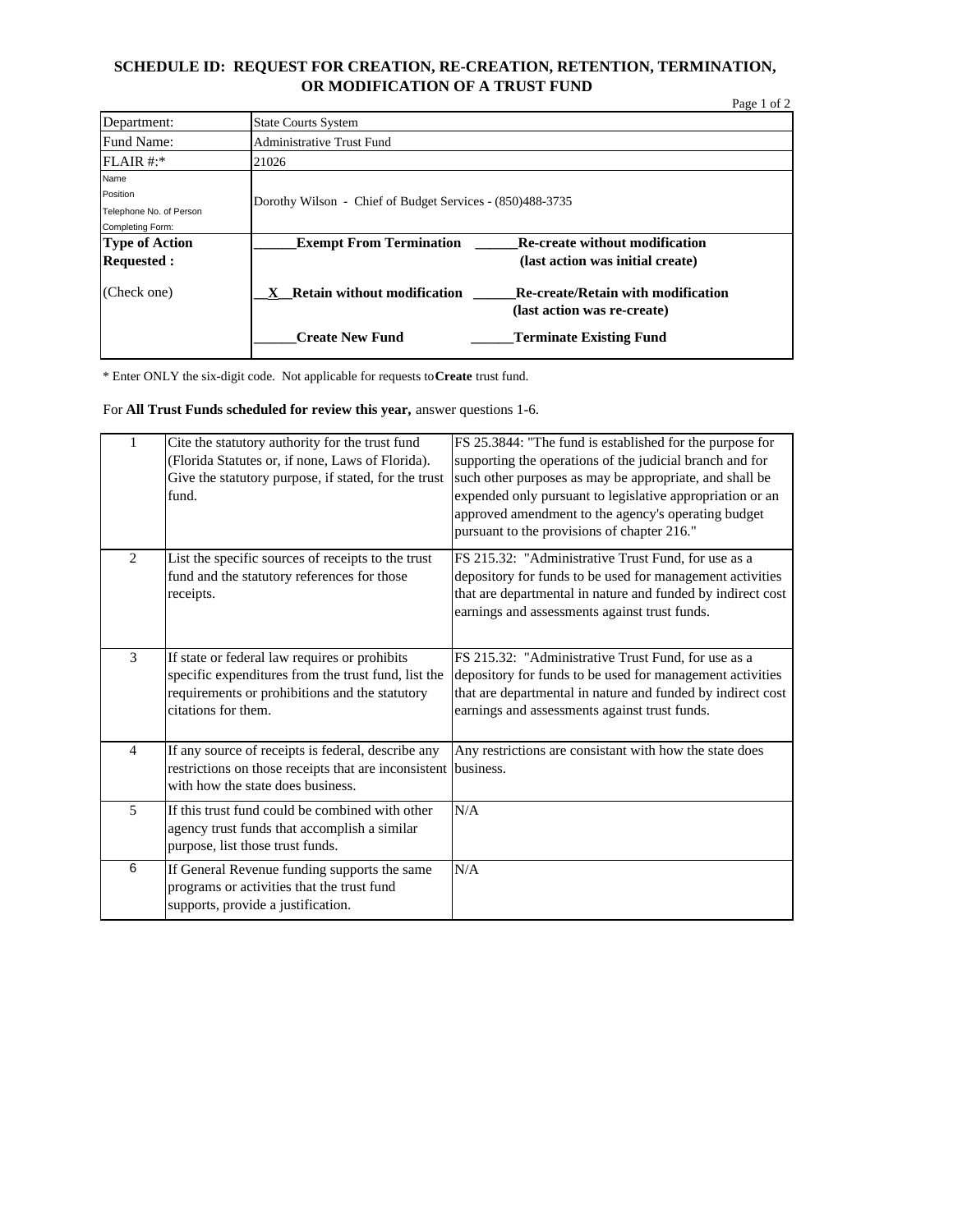For Trust Funds that the agency believes are **Exempt from Termination** answer question 7.

| If this trust fund is exempt from termination              | N/A |
|------------------------------------------------------------|-----|
| according to Article III, section $19(f)(3)$ of the        |     |
| <i>Florida Constitution</i> , list the specific exemptions |     |
| that apply.                                                |     |
|                                                            |     |

For Trust Funds that the agency recommends should be **Re-created/Retained with or without modification** answer questions 8 and 9 and attach draft legislation as requested.

| 8 | Give the specific reasons that continuation (re-     | The Administrative Trust Fund is used as a depository for  |
|---|------------------------------------------------------|------------------------------------------------------------|
|   | creation after initial creation or retention after   | funds to support management activities that are            |
|   | subsequent re-creation) of this trust fund is        | departmental in nature and funded by indirect cost         |
|   | necessary. List agency activities (based on the      | earnings and assessments against trust funds. This fund is |
|   | activity detail report) supported by the trust fund. | necessary to reimburse the department for management       |
|   |                                                      | activites and associated costs.                            |
| 9 | Describe any modifications the agency is             | $N/A$ - No modification requested.                         |
|   | requesting when this fund is re-created/retained.    |                                                            |
|   | Attach draft legislation to accomplish the           |                                                            |
|   | requested change.                                    |                                                            |
|   |                                                      |                                                            |

For Trust Funds that the agency recommends should be **Terminated** answer question 10 and attach draft legislation as requested.

| 10 | Explain how the current cash balance and all       | N/A |
|----|----------------------------------------------------|-----|
|    | current receipts of the trust fund will be         |     |
|    | distributed. Attach draft legislation that removes |     |
|    | reference to the trust fund from the statutes.     |     |
|    |                                                    |     |

For **New** Trust Funds that the agency recommends should be **Created** answer questions 11-13 and attach draft legislation as requested.

| 11 | Describe the purpose of the trust fund and                                                                                                    |     |
|----|-----------------------------------------------------------------------------------------------------------------------------------------------|-----|
|    | identify its revenue sources. Attach draft                                                                                                    |     |
|    | legislation that meets the requirements of section                                                                                            |     |
|    | 215.3207, Florida Statutes.                                                                                                                   | N/A |
| 12 | Describe the specific impact on any other trust<br>fund or the General Revenue Fund from the<br>creation of this new trust fund.              | N/A |
| 13 | Describe the period of time for which this new<br>trust fund will be needed, or the circumstances<br>under which it will no longer be needed. | N/A |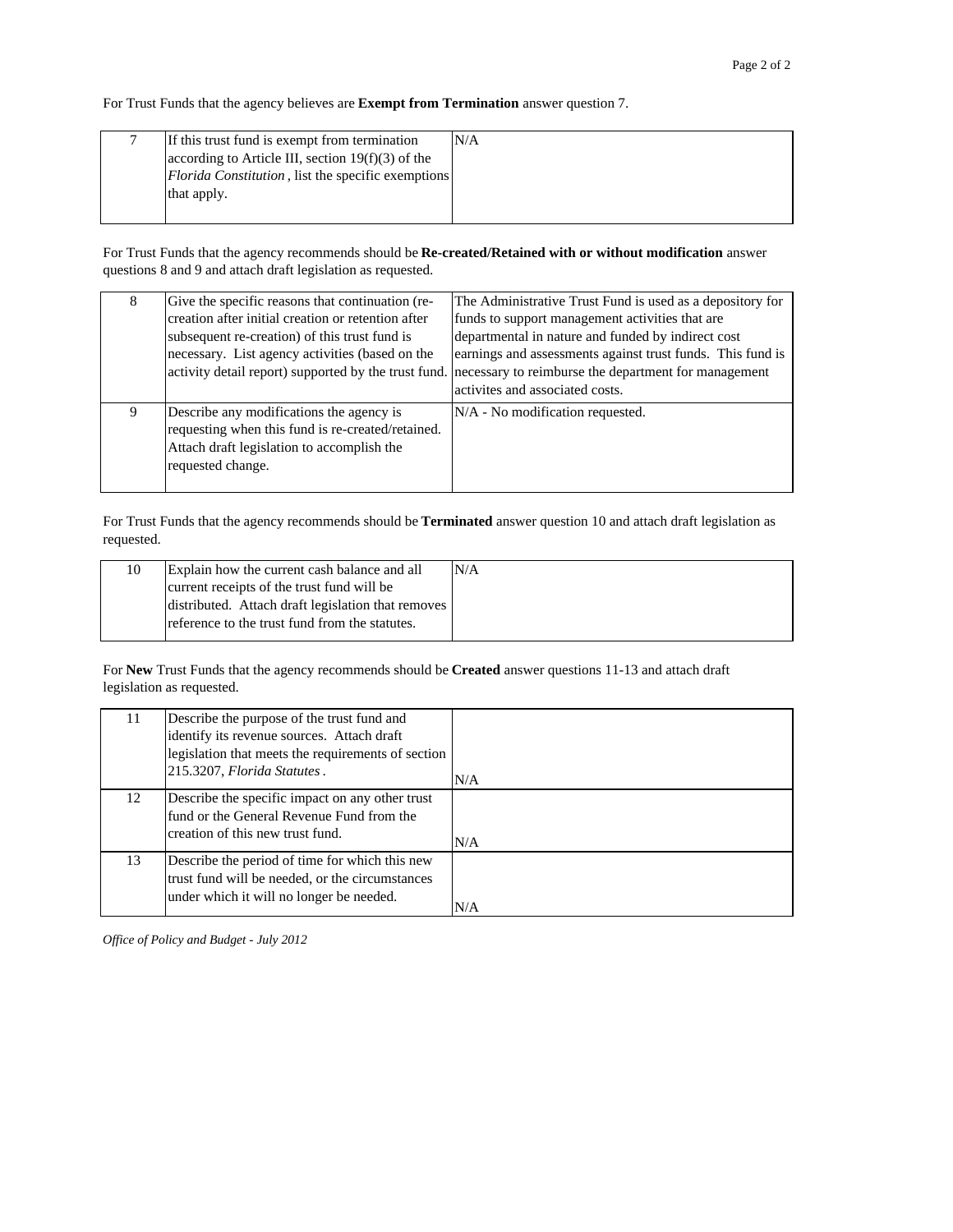# Schedule I Series State Court Revenue Trust Fund 2057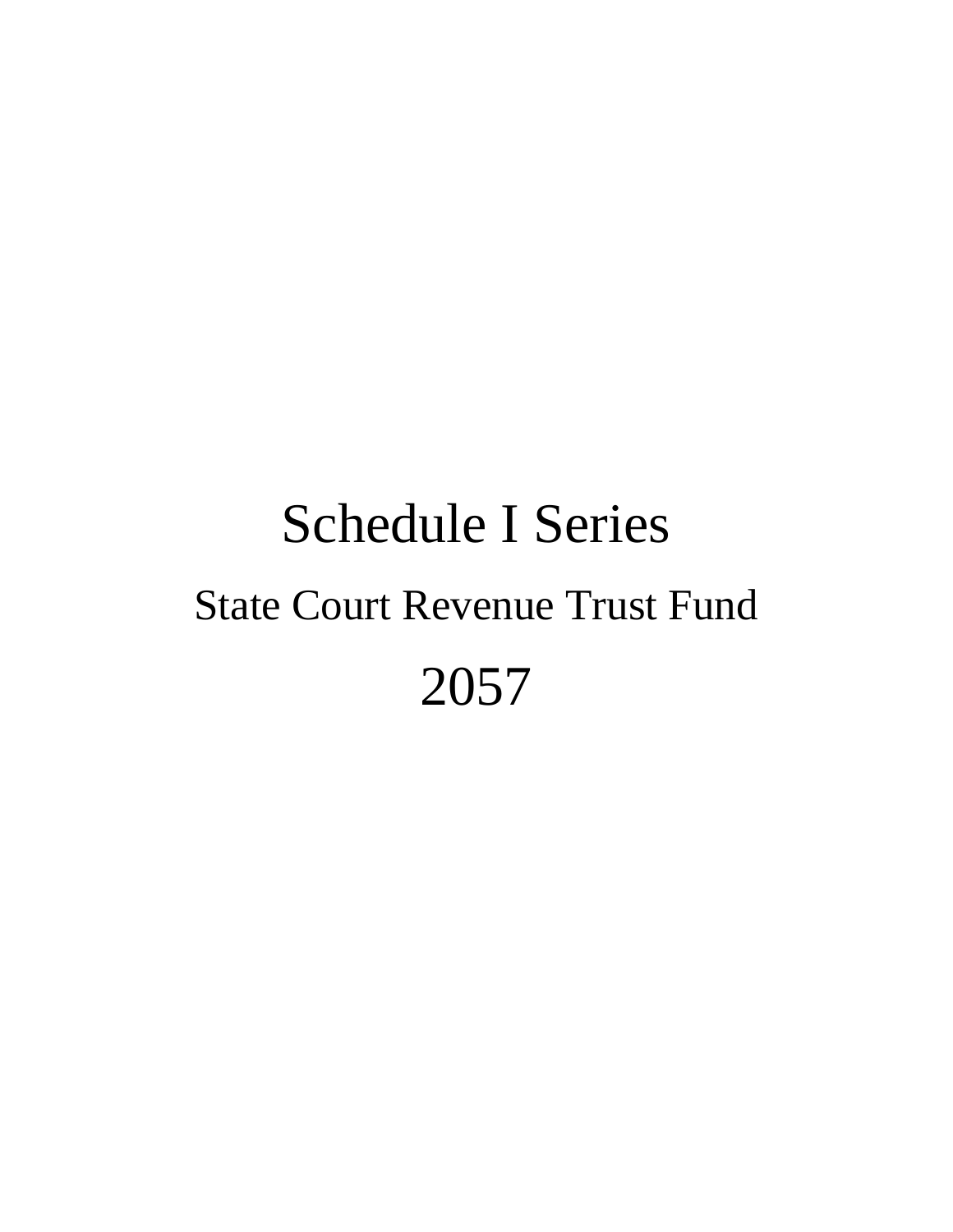## **STATE COURTS REVENUE TRUST FUND ‐ 2057 SCHEDULE I NARRATIVE**

#### **Revenue Estimating Methodology**

**Article V:** FY 2012‐13 and FY 2013‐14 revenue projections are based on the official Article V revenues from the July 11, 2012 Article V Revenue Estimating Conference.

**Cost Sharing:** Cost Sharing Due Process Costs are estimated for FY 12‐13 based on the FY 12‐13 General Appropriations Act and assume no change will occur for FY 13‐14.

**General Revenue Appropriation:** Section 50 of the FY 12-13 General Appropriations Act authorized the SCRTF to receive \$121,700,000 from the General Revenue Fund to cover the Fiscal Year 2011‐2012 trust fund deficits in the State Courts Revenue Trust Fund.

## **Section II: Detail of Non‐Operating Expenditures**

All revenue is collected in the Executive Direction budget entity. Internal cash transfers within the fund to budget entities 22010100, 22100600, 22300100, 22300200 and 22350100 are necessary to cover the base budget.

Additional transfers within the State Courts Revenue Trust Fund were necessary to eliminate negative cash balances in budget entities, 22010100, 22100600, 22300100 and 22300200 and to equitably transfer the cash balances to each budget entity based on the fiscal year budget.

#### **Section III: Adjustments**

Adjustments were made to account for the prior year encumbrances, for accounts payable not certified forward and for any Statewide Financial Statement adjustments that had an impact on the fund balance.

## **5% Trust Fund Reserve Calculation**

| 113,395,347 FY 12-13 Revenues                           |
|---------------------------------------------------------|
| (3,695,347) Cost Sharing                                |
| (8,776,000) General Revenue Surcharge 8% (FY 11-12)     |
| 100,924,000 Total Revenue Subject to 5% Reserve         |
| 5% Trust Fund Reserve                                   |
| <b>5,046,200</b> Total 5% Reserve Amount (for FY 12-13) |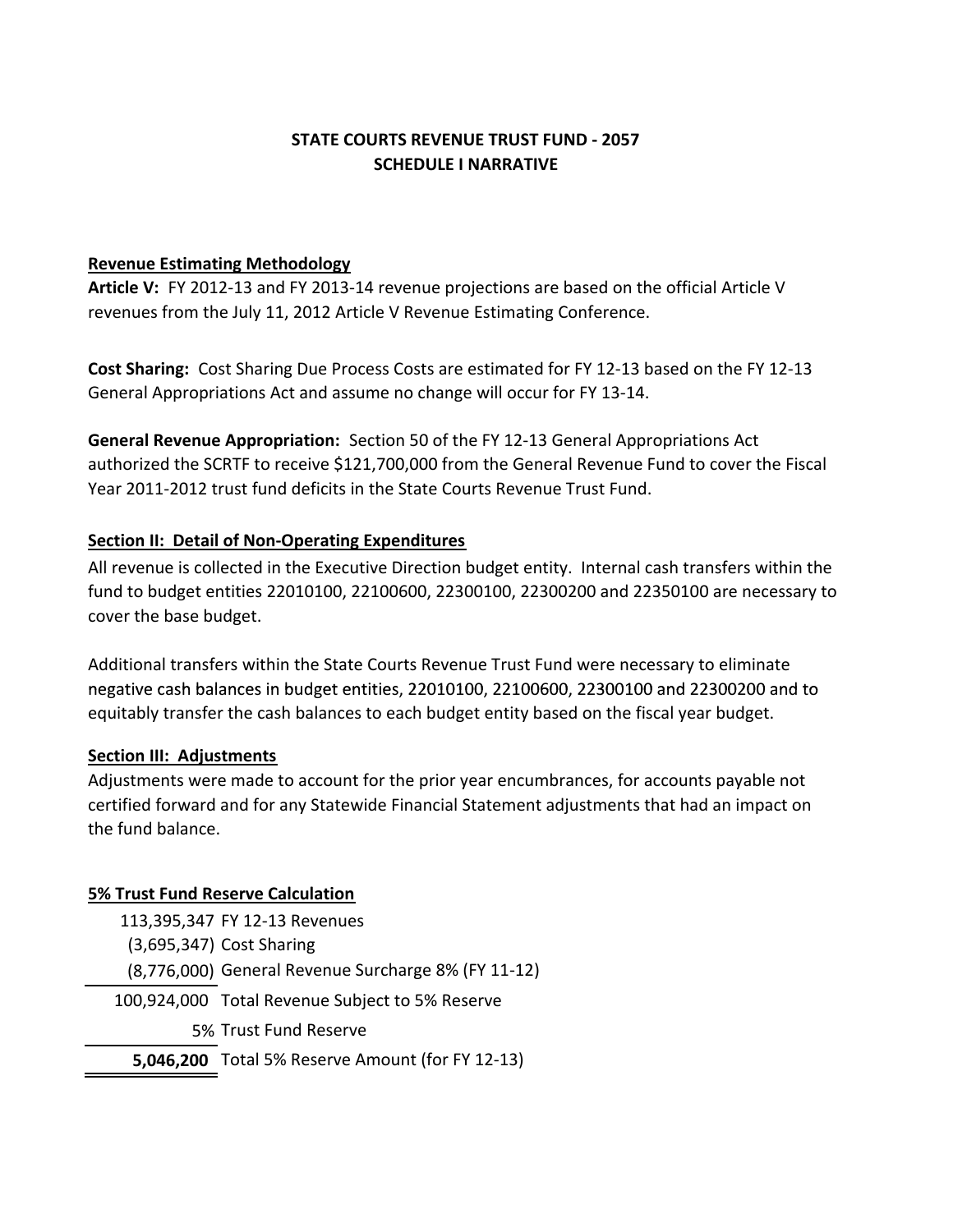# **SCHEDULE IC: RECONCILIATION OF UNRESERVED FUND BALANCE**

| <b>Department</b> T   | State |
|-----------------------|-------|
| <b>Trust Fund T</b>   | State |
| <b>Budget Entiry:</b> | Depa  |
| <b>LAS/PBS Ful</b>    | 2057  |

**Budget Period: 2013-2014 State Courts System State Courts Revenue Trust Fund Department level** 

|                                                      | <b>Balance as of</b><br>6/30/2012 | SWFS*<br><b>Adjustments</b> | Adjusted<br><b>Balance</b> |
|------------------------------------------------------|-----------------------------------|-----------------------------|----------------------------|
| Chief Financial Officer's (CFO) Cash Balance         | 4,154,988.60 (A)                  |                             | 4,154,988.60               |
| ADD: Other Cash (See Instructions)                   | (B)                               |                             | $0.00\,$                   |
| <b>ADD</b> : Investments                             | (C)                               |                             | 0.00                       |
| ADD: Outstanding Accounts Receivable                 | 6,118,851.62 (D)                  |                             | 6,118,851.62               |
| ADD:                                                 | (E)                               |                             | $0.00\,$                   |
| <b>Total Cash plus Accounts Receivable</b>           | 10,273,840.22<br>(F)              | 0.00                        | 10,273,840.22              |
| LESS:<br><b>SWFS</b> Adjustments                     | (G)                               | (70, 759.42)                | (70, 759.42)               |
| LESS:<br>"A" Carry Forwards                          | $(2,419,013.86)$ <sub>(H)</sub>   |                             | (2,419,013.86)             |
| "B" Carry Forwards                                   | $(1,547,950.96)$ <sub>(H)</sub>   |                             | (1,547,950.96)             |
| Approved "FCO" Certified Forwards                    | (H)                               |                             | 0.00                       |
| LESS: Other Accounts Payable (Nonoperating)          | $(5,611,036.91)$ <sup>(I)</sup>   |                             | (5,611,036.91)             |
| PLUS: Transfer within Fund to Correct Negative Balan | $0.00$ (J)                        |                             | 0.00                       |
| <b>Unreserved Fund Balance, 07/01/12</b>             | 695,838.49<br>(K)                 | 70,759.42                   | 625,079.07<br>$***$        |

**Notes:**

**\*SWFS = Statewide Financial Statement** 

**\*\* This amount should agree with Line I, Section IV of the Schedule I for the most recent completed fiscal year and Line A for the following year.**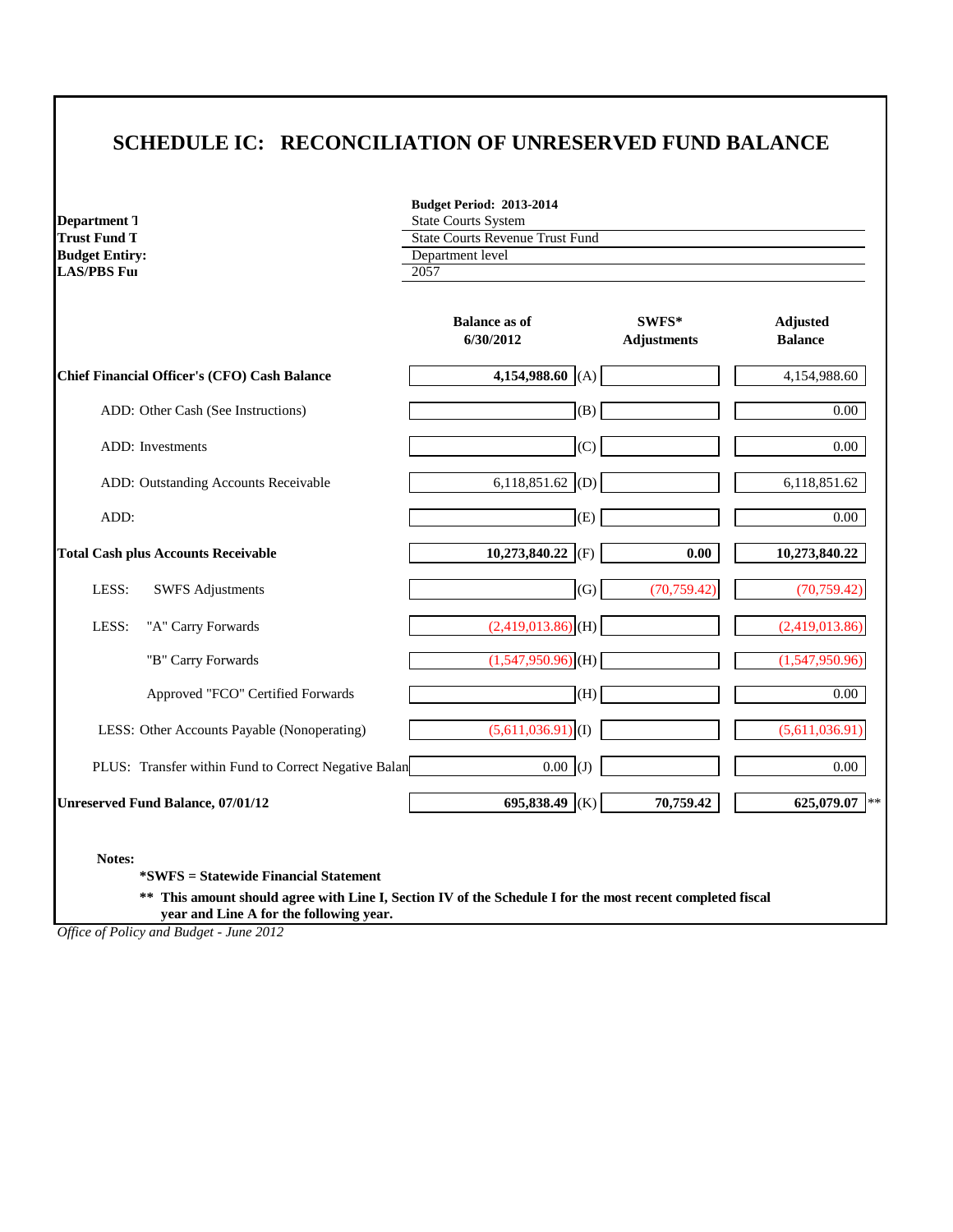#### **RECONCILIATION: BEGINNING TRIAL BALANCE TO SCHEDULE I and IC**

|                                                         | <b>Budget Period: 2013 - 2014</b>                                    |               |                                 |
|---------------------------------------------------------|----------------------------------------------------------------------|---------------|---------------------------------|
| <b>Department Title:</b>                                | <b>State Courts System</b><br><b>State Courts Revenue Trust Fund</b> |               |                                 |
| <b>Trust Fund Title:</b><br><b>LAS/PBS Fund Number:</b> | 2057                                                                 |               |                                 |
|                                                         |                                                                      |               |                                 |
| <b>BEGINNING TRIAL BALANCE:</b>                         |                                                                      |               |                                 |
|                                                         | <b>Total Fund Balance Per FLAIR Trial Balance, 07/01/12</b>          |               |                                 |
|                                                         | Total all GLC's 5XXXX for governmental funds;                        |               | 1,773,349.16 (A)                |
|                                                         | GLC 539XX for proprietary and fiduciary funds                        |               |                                 |
|                                                         | <b>Subtract Nonspendable Fund Balance (GLC 56XXX)</b>                |               | (B)                             |
|                                                         | <b>Add/Subtract Statewide Financial Statement (SWFS)Adjustments:</b> |               |                                 |
|                                                         | SWFS Adjustment # and Description                                    | Accts payable | (70, 759.42)<br>(C)             |
|                                                         | SWFS Adjustment # and Description                                    |               | (C)                             |
|                                                         | <b>Add/Subtract Other Adjustment(s):</b>                             |               |                                 |
|                                                         | Approved "B" Carry Forward (Encumbrances) per LAS/PBS                |               | $(1,547,950.96)$ <sub>(D)</sub> |
|                                                         | Approved "C" Carry Forward Total (FCO) per LAS/PBS                   |               | (D)                             |
|                                                         | A/P not C/F-Operating Categories                                     |               | 374,719.77<br>(D)               |
|                                                         |                                                                      |               | (D)                             |
|                                                         |                                                                      |               | (D)                             |
| <b>Compensated Absenses</b>                             |                                                                      |               | $95,720.52$ (D)                 |
| <b>ADJUSTED BEGINNING TRIAL BALANCE:</b>                |                                                                      |               | 625,079.07<br>I(E)              |
|                                                         | UNRESERVED FUND BALANCE, SCHEDULE IC (Line I)                        |               | $625,079.07$ (F)                |
| <b>DIFFERENCE:</b>                                      |                                                                      |               | $0.00$ (G)*                     |
|                                                         |                                                                      |               |                                 |
| *SHOULD EQUAL ZERO.                                     |                                                                      |               |                                 |
|                                                         |                                                                      |               |                                 |
|                                                         |                                                                      |               |                                 |
|                                                         |                                                                      |               |                                 |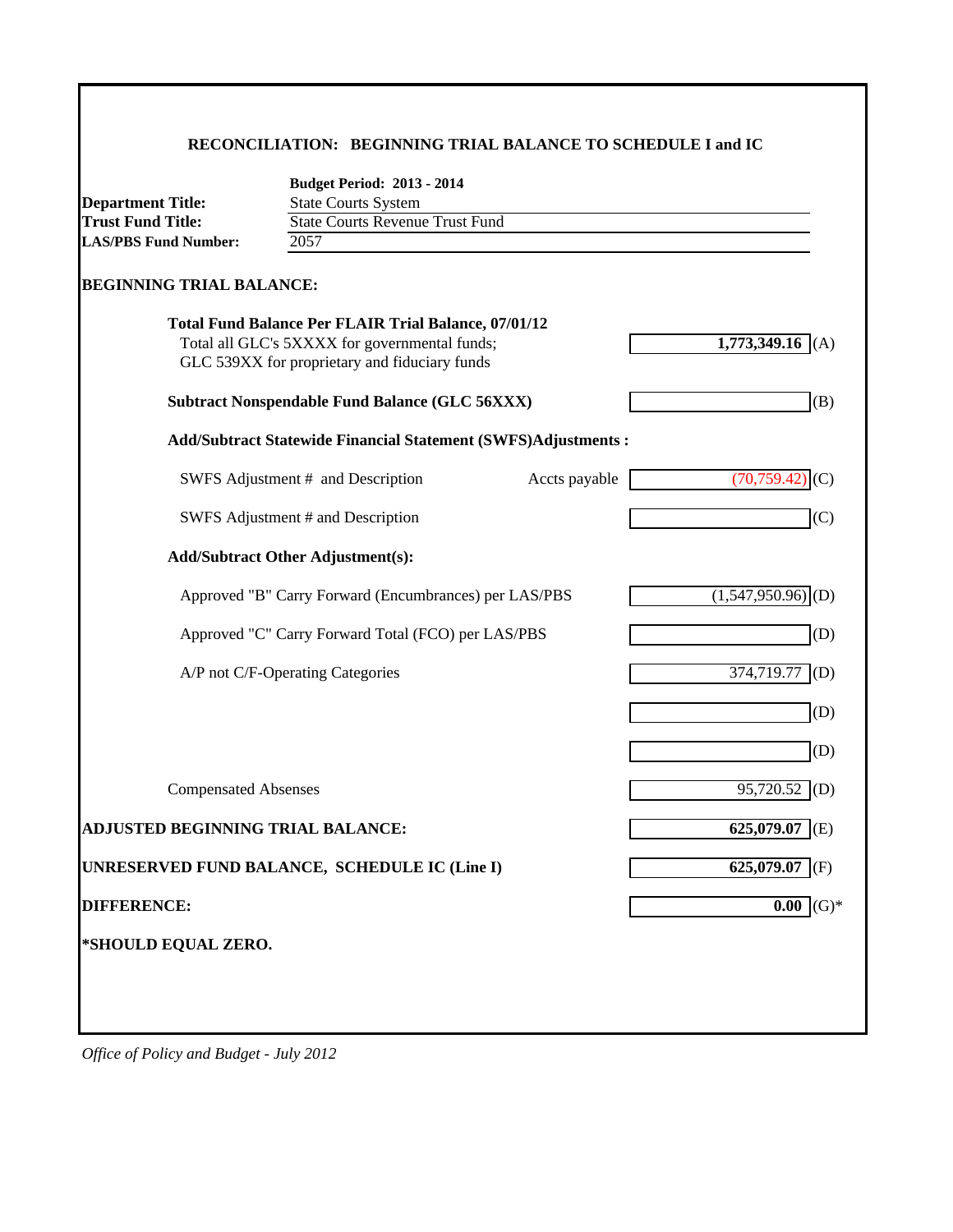# Schedule I Series Court Education Trust Fund 2146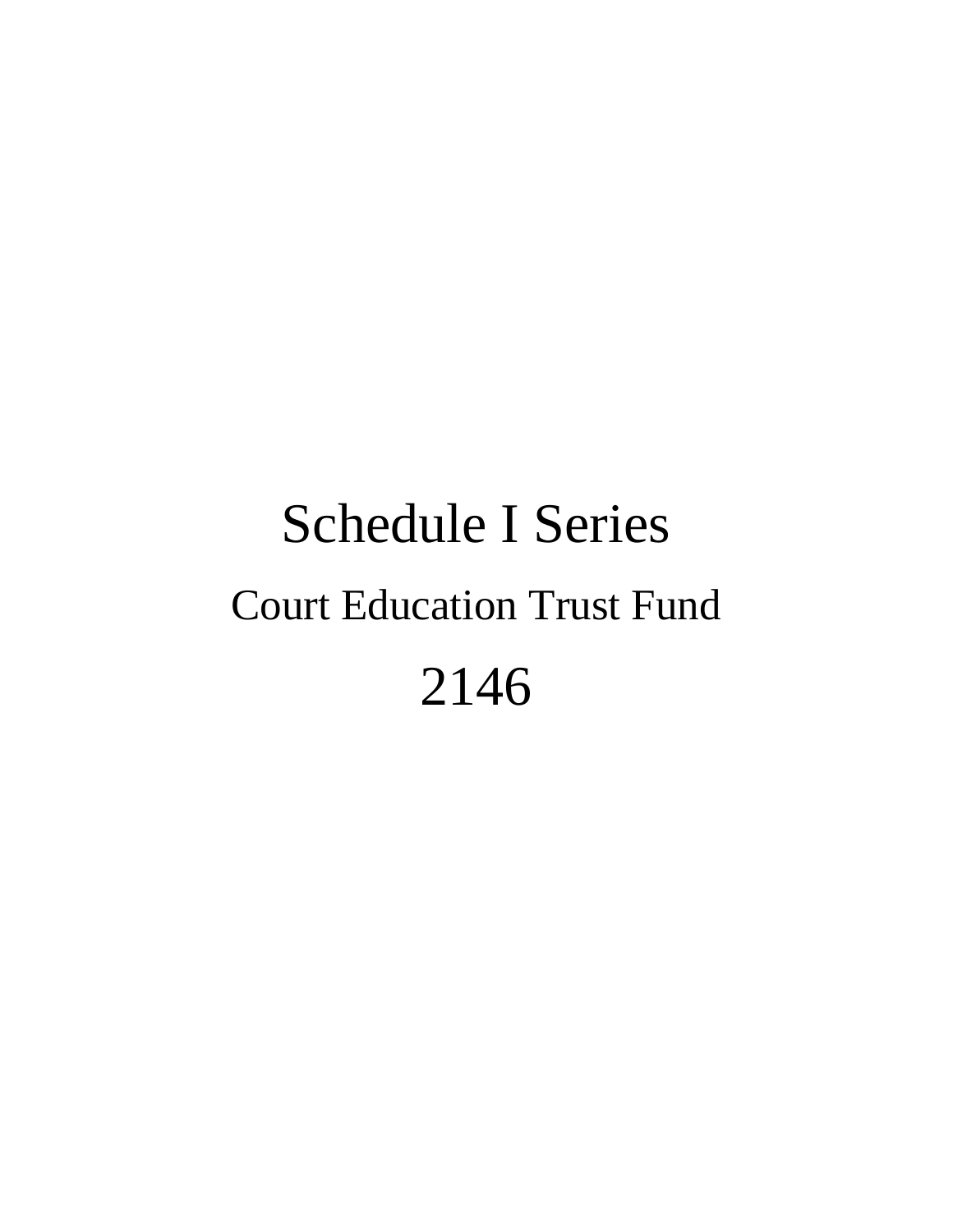## **COURT EDUCATION TRUST FUND ‐ 2146 SCHEDULE I NARRATIVE**

#### **Revenue Estimating Methodology**

FY 2012-13 revenue projections are based on the July 11, 2012 Article V Revenue Estimating Conference.

FY 2013‐14 revenue projections are based on the July 11, 2012 Article V Revenue Estimating Conference.

## **Section III Adjustments**

Adjustments were made to account for the prior year encumbrances, for accounts payable not certified forward and for any Statewide Financial Statement adjustments that had an impact on the fund balance.

## **5% Trust Fund Reserve Calculation**

\$3,100,000 Revenues (FY 12‐13) (\$248,000) General Revenue Surcharge 8% (FY 12‐13) \$2,852,000 Total Revenue Subject to 5% Reserve d X 5% Trust Fund Reserve**\$142,600** Total 5% Reserve Amount (for FY 13‐14)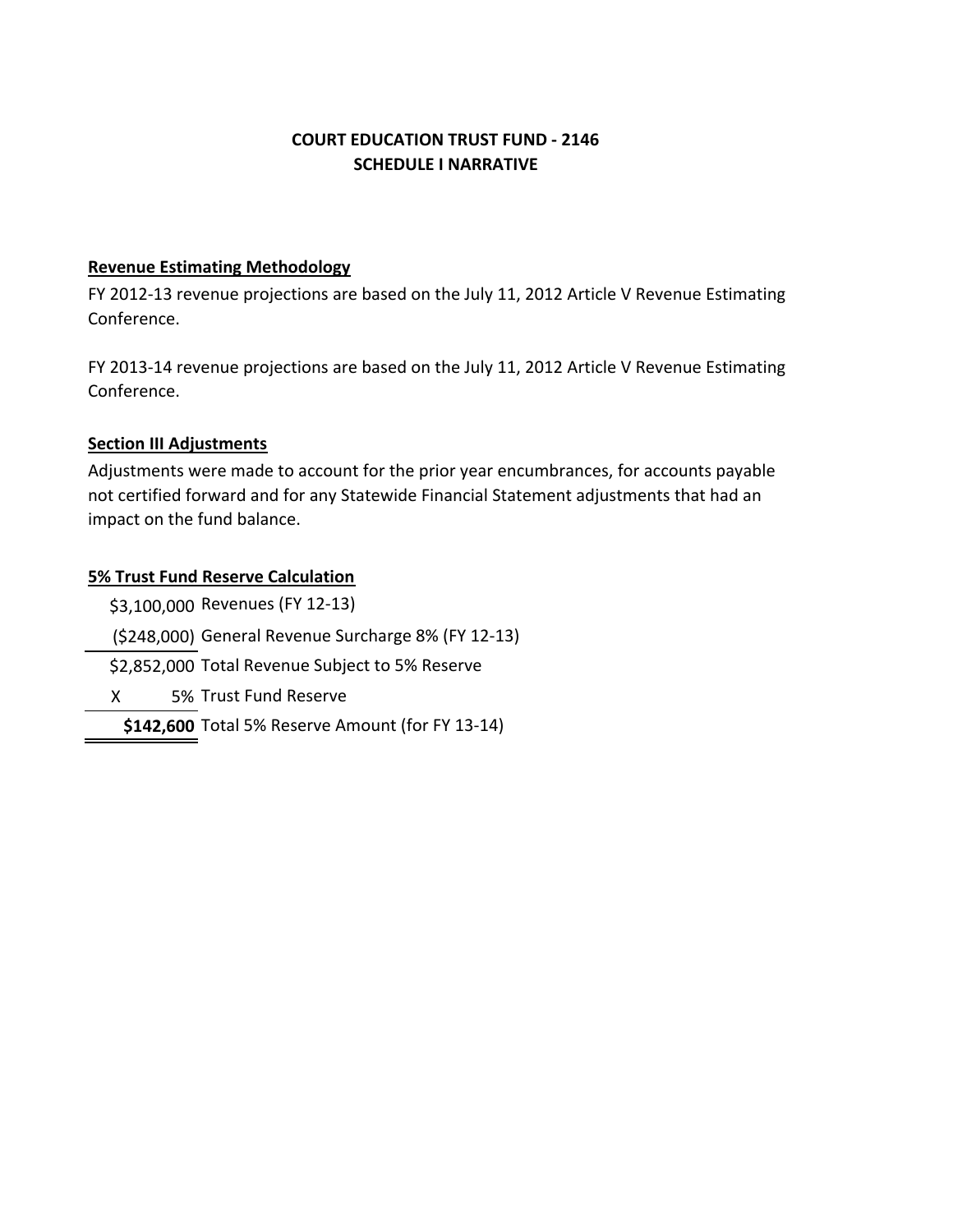| Department:                                                                                                                                                                               | <b>State Court System</b>                                                                          |               |                  | <b>Budget Period: 2013-14</b> |  |
|-------------------------------------------------------------------------------------------------------------------------------------------------------------------------------------------|----------------------------------------------------------------------------------------------------|---------------|------------------|-------------------------------|--|
| Program:                                                                                                                                                                                  | Department Level                                                                                   |               |                  |                               |  |
| Fund:                                                                                                                                                                                     | <b>Court Education Trust Fund</b><br>2146                                                          |               |                  |                               |  |
| <b>Specific Authority:</b>                                                                                                                                                                | 25.384, Florida Statutes<br>To provide education and training to Judges and other court personnel. |               |                  |                               |  |
| <b>Purpose of Fees Collected:</b>                                                                                                                                                         |                                                                                                    |               |                  |                               |  |
|                                                                                                                                                                                           |                                                                                                    |               |                  |                               |  |
| Type of Fee or Program: (Check ONE Box and answer questions as indicated.)<br>Regulatory services or oversight to businesses or professions. (Complete Sections I, II, and III and attach |                                                                                                    |               |                  |                               |  |
| <b>Examination of Regulatory Fees Form - Part I and II.)</b>                                                                                                                              |                                                                                                    |               |                  |                               |  |
| Non-regulatory fees authorized to cover full cost of conducting a specific program or service. (Complete<br>X<br>Sections I, II, and III only.)                                           |                                                                                                    |               |                  |                               |  |
|                                                                                                                                                                                           |                                                                                                    |               |                  |                               |  |
| <b>SECTION I - FEE COLLECTION</b>                                                                                                                                                         |                                                                                                    | <b>ACTUAL</b> | <b>ESTIMATED</b> | <b>REQUEST</b>                |  |
|                                                                                                                                                                                           |                                                                                                    | FY 2011 - 12  | FY 2012 - 13     | FY 2013 - 14                  |  |
| Receipts:                                                                                                                                                                                 |                                                                                                    |               |                  |                               |  |
| Filing Fees - Probate & Circuit Civil                                                                                                                                                     |                                                                                                    | 1,573,870     | 1,500,000        | 1,500,000                     |  |
| Filing Fees - County Civil                                                                                                                                                                |                                                                                                    | 1,573,870     | 1,600,000        | 1,600,000                     |  |
|                                                                                                                                                                                           |                                                                                                    |               |                  |                               |  |
|                                                                                                                                                                                           |                                                                                                    |               |                  |                               |  |
| Total Fee Collection to Line (A) - Section III                                                                                                                                            |                                                                                                    | 3,147,741     | 3,100,000        | 3,100,000                     |  |
| <b>SECTION II - FULL COSTS</b>                                                                                                                                                            |                                                                                                    |               |                  |                               |  |
| Direct Costs:                                                                                                                                                                             |                                                                                                    |               |                  |                               |  |
| <b>Salaries and Benefits</b>                                                                                                                                                              |                                                                                                    | 1,038,796     | 1,142,798        | 1,142,798                     |  |
| <b>Other Personal Services</b>                                                                                                                                                            |                                                                                                    | 44,070        | 105,540          | 105,540                       |  |
| <b>Expenses</b>                                                                                                                                                                           |                                                                                                    | 1,297,258     | 1,859,606        | 1,859,606                     |  |
| <b>Operating Capital Outlay</b>                                                                                                                                                           |                                                                                                    | 8,486         | 10,000           | 10,000                        |  |
| <b>Contracted Services</b>                                                                                                                                                                |                                                                                                    | 46,586        | 158,448          | 158,448                       |  |
| HR/Transfers/Special Categories                                                                                                                                                           |                                                                                                    | 4,116         | 4,116            | 4,116                         |  |
| <b>GR</b> Service Charge                                                                                                                                                                  |                                                                                                    | 251,819       | 248,000          | 248,000                       |  |
|                                                                                                                                                                                           |                                                                                                    |               |                  |                               |  |
| <b>Total Full Costs to Line (B) - Section III</b>                                                                                                                                         |                                                                                                    | 2,691,132     | 3,528,508        | 3,528,508                     |  |
| <b>Basis Used:</b>                                                                                                                                                                        |                                                                                                    |               |                  |                               |  |
|                                                                                                                                                                                           |                                                                                                    |               |                  |                               |  |
| <b>SECTION III - SUMMARY</b>                                                                                                                                                              |                                                                                                    |               |                  |                               |  |
| <b>TOTAL SECTION I</b>                                                                                                                                                                    | (A)                                                                                                | 3,147,741     | 3,100,000        | 3,100,000                     |  |
|                                                                                                                                                                                           |                                                                                                    |               |                  | 3,528,508                     |  |
| TOTAL SECTION II                                                                                                                                                                          | (B)                                                                                                | 2,691,132     | 3,528,508        |                               |  |
| <b>TOTAL - Surplus/Deficit</b>                                                                                                                                                            | (C)                                                                                                | 456,609       | (428, 508)       | (428, 508)                    |  |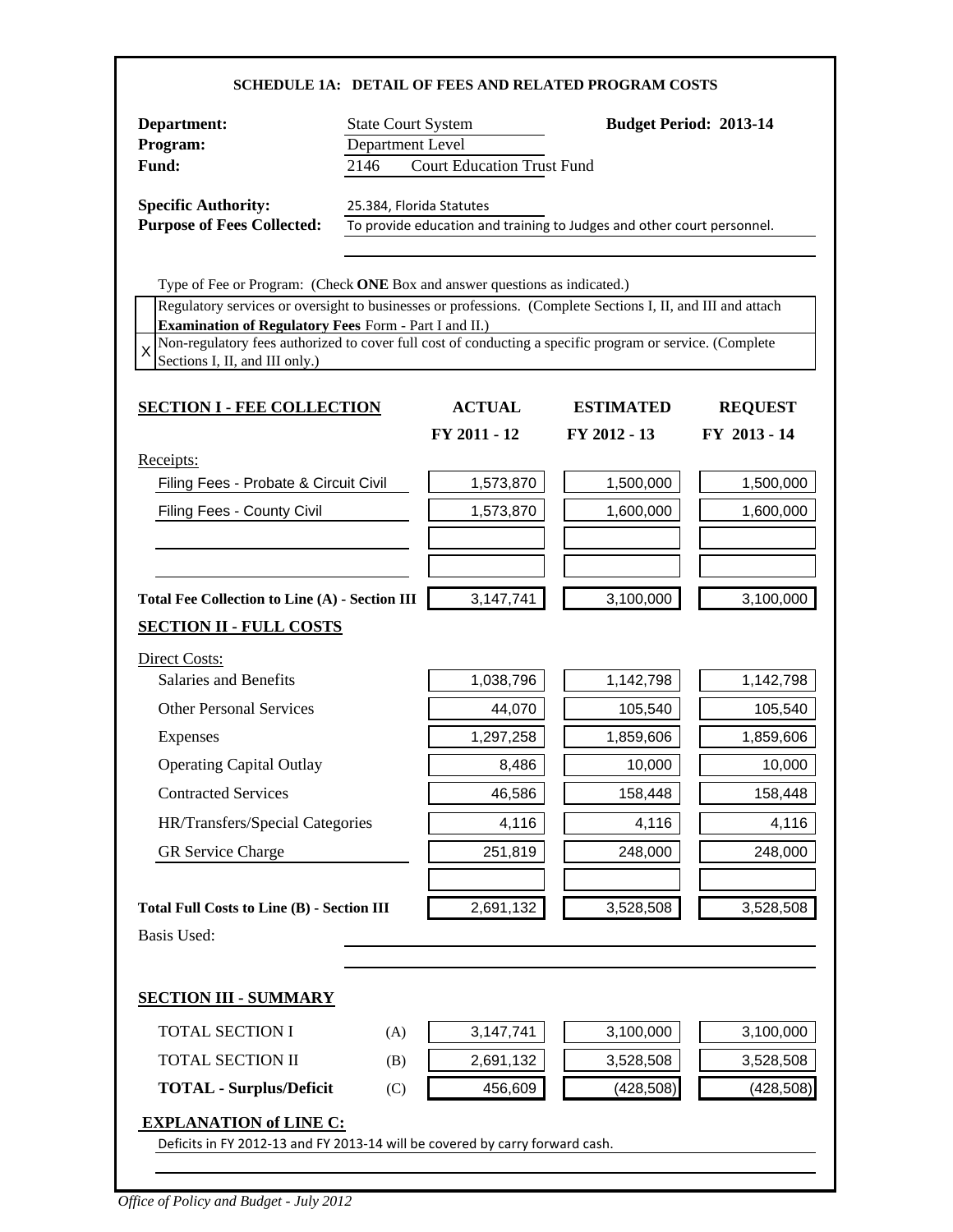| <b>Department Title:</b>                   |                                                     | <b>Budget Period: 2013-2014</b><br><b>State Courts System</b> |                             |                                   |
|--------------------------------------------|-----------------------------------------------------|---------------------------------------------------------------|-----------------------------|-----------------------------------|
| <b>Trust Fund Title:</b>                   |                                                     | <b>Court Education Trust Fund</b>                             |                             |                                   |
| <b>Budget Entiry:</b>                      |                                                     | 22010200                                                      |                             |                                   |
| <b>LAS/PBS Fund Number:</b>                |                                                     | 2146                                                          |                             |                                   |
|                                            |                                                     | <b>Balance as of</b><br>6/30/2012                             | SWFS*<br><b>Adjustments</b> | <b>Adjusted</b><br><b>Balance</b> |
|                                            | <b>Chief Financial Officer's (CFO) Cash Balance</b> | 1,296,449.00 (A)                                              |                             | 1,296,449.00                      |
|                                            | ADD: Other Cash (See Instructions)                  | (B)                                                           |                             | $0.00\,$                          |
|                                            | ADD: Investments                                    | (C)                                                           |                             | 0.00                              |
|                                            | ADD: Outstanding Accounts Receivable                | (D)                                                           |                             | 0.00                              |
|                                            | ADD:                                                | (E)                                                           |                             | $0.00\,$                          |
| <b>Total Cash plus Accounts Receivable</b> |                                                     | 1,296,449.00 (F)                                              | 0.00                        | 1,296,449.00                      |
| LESS:                                      | Allowances for Uncollectibles                       | (G)                                                           |                             | $0.00\,$                          |
| LESS:                                      | "A" Carry Forwards                                  | $(206, 808.89)$ (H)                                           |                             | (206, 808.89)                     |
|                                            | "B" Carry Forwards                                  | $(7,343.21)$ (H)                                              |                             | (7, 343.21)                       |
|                                            | Approved "FCO" Certified Forwards                   | (H)                                                           |                             | 0.00                              |
|                                            | LESS: Other Accounts Payable (Nonoperating)         | $(64,381.73)$ (I)                                             |                             | (64, 381.73)                      |
|                                            | LESS: Due to Other Departments                      | (J)                                                           | 465.87                      | 465.87                            |
| Unreserved Fund Balance, 07/01/12          |                                                     | 1,017,915.17 (K)                                              | (465.87)                    | 1,018,381.04                      |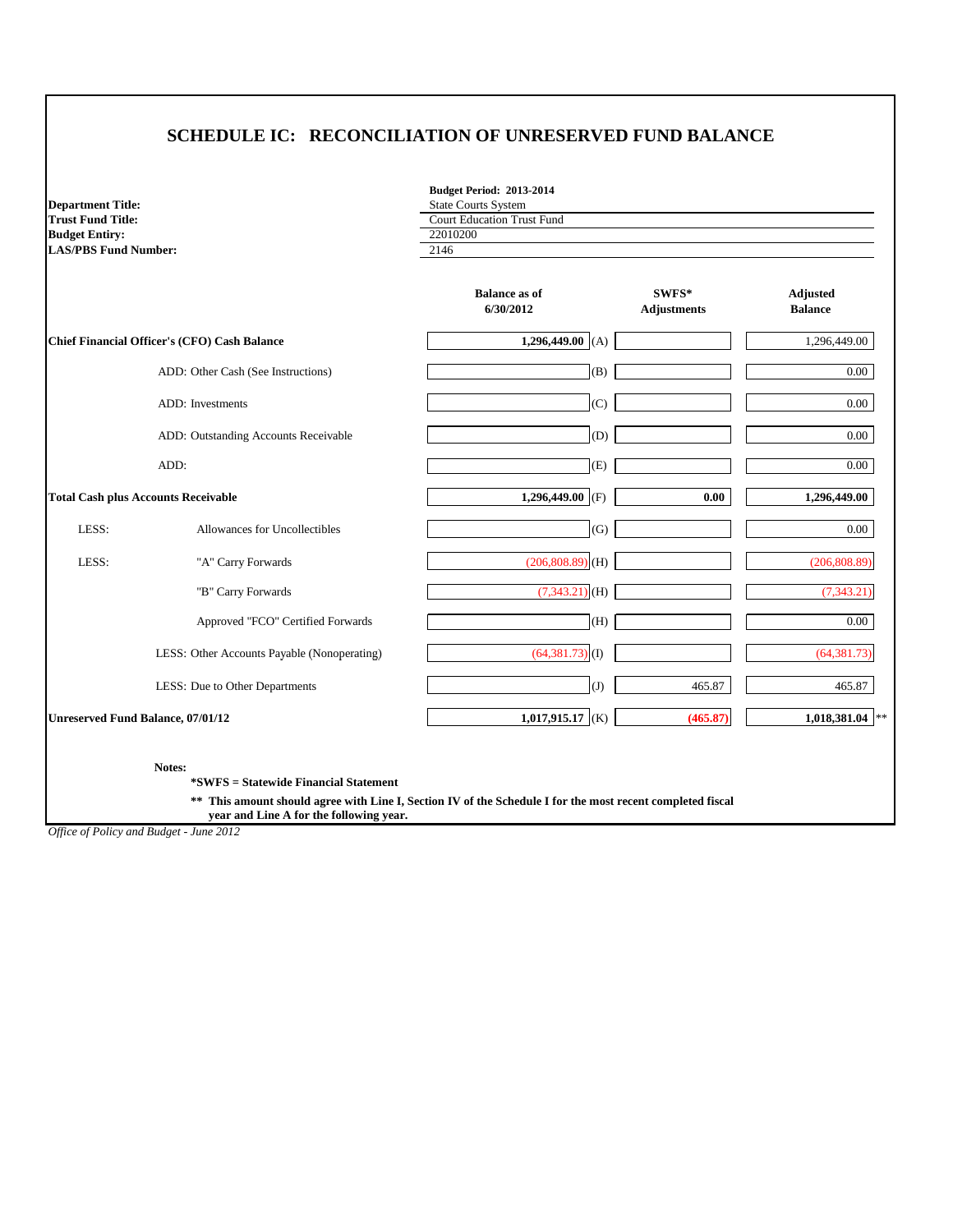#### **RECONCILIATION: BEGINNING TRIAL BALANCE TO SCHEDULE I and IC**

| <b>Department Title:</b>                                      | <b>Budget Period: 2013 - 2014</b><br><b>State Courts System</b>                                                                                               |                |                                 |  |  |  |
|---------------------------------------------------------------|---------------------------------------------------------------------------------------------------------------------------------------------------------------|----------------|---------------------------------|--|--|--|
| <b>Trust Fund Title:</b><br><b>Court Education Trust Fund</b> |                                                                                                                                                               |                |                                 |  |  |  |
| <b>LAS/PBS Fund Number:</b>                                   | 2146                                                                                                                                                          |                |                                 |  |  |  |
| <b>BEGINNING TRIAL BALANCE:</b>                               | <b>Total Fund Balance Per FLAIR Trial Balance, 07/01/12</b><br>Total all GLC's 5XXXX for governmental funds;<br>GLC 539XX for proprietary and fiduciary funds |                | (1,025,535.97)<br>(A)           |  |  |  |
|                                                               | <b>Subtract Nonspendable Fund Balance (GLC 56XXX)</b>                                                                                                         |                | (B)                             |  |  |  |
|                                                               | <b>Add/Subtract Statewide Financial Statement (SWFS)Adjustments:</b>                                                                                          |                |                                 |  |  |  |
|                                                               | SWFS Adjustment # and Description                                                                                                                             | Adj. Payables  | $(465.87)$ (C)                  |  |  |  |
|                                                               | SWFS Adjustment # and Description                                                                                                                             | Adj. Comp. Abs | $(111.20)$ (C)                  |  |  |  |
|                                                               | <b>Add/Subtract Other Adjustment(s):</b>                                                                                                                      |                |                                 |  |  |  |
|                                                               | Approved "B" Carry Forward (Encumbrances) per LAS/PBS                                                                                                         |                | 7,343.21<br>(D)                 |  |  |  |
|                                                               | Approved "C" Carry Forward Total (FCO) per LAS/PBS                                                                                                            |                | (D)                             |  |  |  |
|                                                               | A/P not C/F-Operating Categories                                                                                                                              |                | 388.79<br>(D)                   |  |  |  |
|                                                               |                                                                                                                                                               |                | (D)                             |  |  |  |
|                                                               |                                                                                                                                                               |                | (D)                             |  |  |  |
| <b>Compensated Absences</b>                                   |                                                                                                                                                               |                | $\overline{0.00}$<br>(D)        |  |  |  |
| <b>ADJUSTED BEGINNING TRIAL BALANCE:</b>                      |                                                                                                                                                               |                | $\overline{(1,018,381.04)}$ (E) |  |  |  |
|                                                               | UNRESERVED FUND BALANCE, SCHEDULE IC (Line I)                                                                                                                 |                | $(1,018,381.04)$ <sub>(F)</sub> |  |  |  |
| <b>DIFFERENCE:</b>                                            |                                                                                                                                                               | 0.00           |                                 |  |  |  |
| *SHOULD EQUAL ZERO.                                           |                                                                                                                                                               |                |                                 |  |  |  |
|                                                               |                                                                                                                                                               |                |                                 |  |  |  |
|                                                               |                                                                                                                                                               |                |                                 |  |  |  |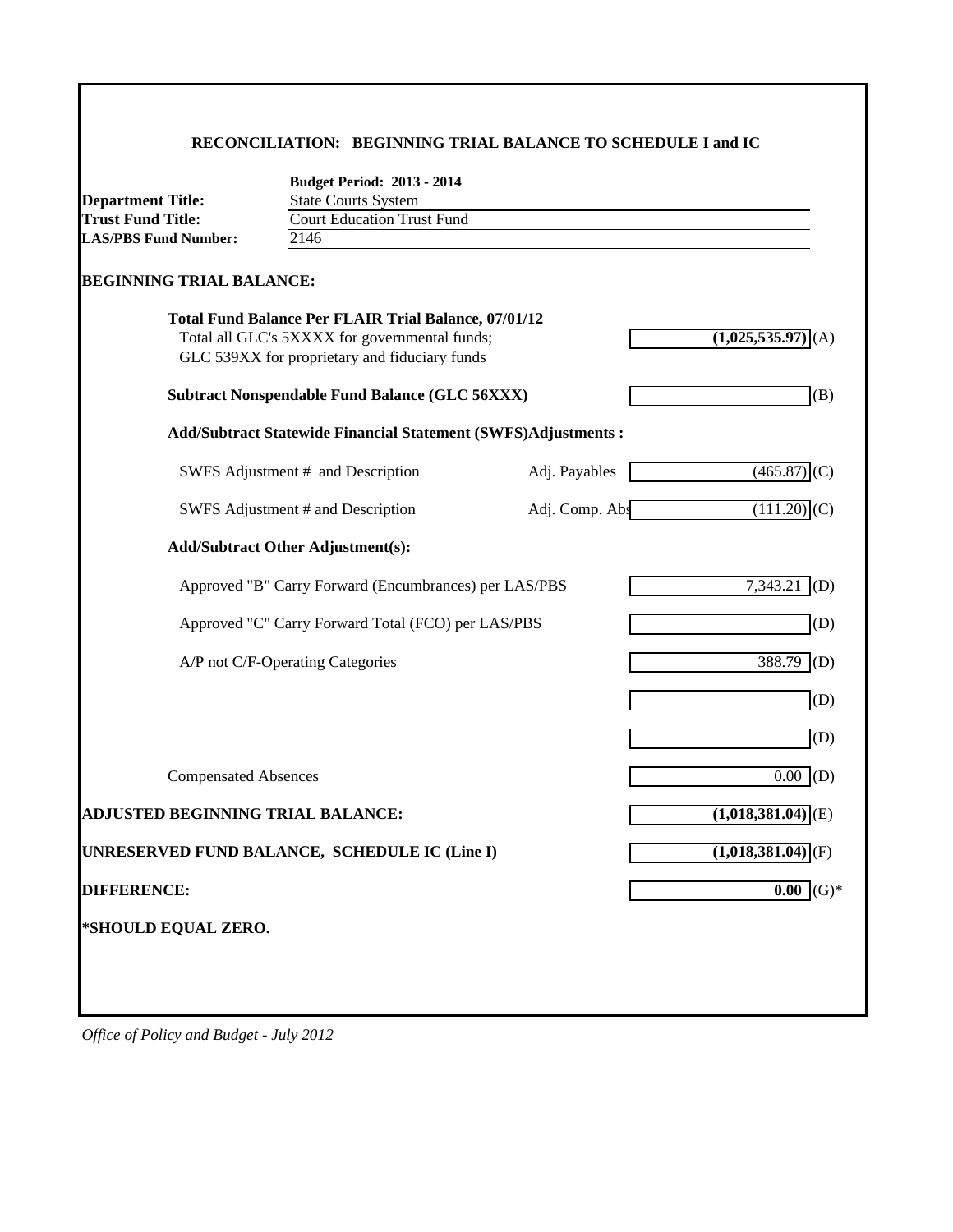#### **SCHEDULE ID: REQUEST FOR CREATION, RE-CREATION, RETENTION, TERMINATION, OR MODIFICATION OF A TRUST FUND**

|                         |                                    | Page 1 of 2                               |  |
|-------------------------|------------------------------------|-------------------------------------------|--|
| Department:             | <b>State Courts System</b>         |                                           |  |
| Fund Name:              | <b>Court Education Trust Fund</b>  |                                           |  |
| FLAIR #:                | 146001                             |                                           |  |
| Name                    | Dorothy Wilson                     |                                           |  |
| Position                | <b>Chief of Budget Services</b>    |                                           |  |
| Telephone No. of Person | (850)488-3735                      |                                           |  |
| Completing Form:        |                                    |                                           |  |
| <b>Type of Action</b>   | <b>Exempt From Termination</b>     | <b>Re-create without modification</b>     |  |
| <b>Requested:</b>       |                                    | (last action was initial create)          |  |
| (Check one)             | <b>Retain without modification</b> | <b>Re-create/Retain with modification</b> |  |
|                         |                                    | (last action was re-create)               |  |
|                         | <b>Create New Fund</b>             | <b>Terminate Existing Fund</b>            |  |

\* Enter ONLY the six-digit code. Not applicable for requests to **Create** trust fund.

#### For **All Trust Funds scheduled for review this year,** answer questions 1-6.

| $\,1$           | Cite the statutory authority for the trust fund<br>(Florida Statutes or, if none, Laws of Florida).<br>Give the statutory purpose, if stated, for the trust<br>fund.          | Section 25.384, F.S. "The trust fund moneys shall be used<br>to provide education and training for judges and other<br>court personnel as defined and determined by the Florida<br>Court Educational Council." |
|-----------------|-------------------------------------------------------------------------------------------------------------------------------------------------------------------------------|----------------------------------------------------------------------------------------------------------------------------------------------------------------------------------------------------------------|
| $\overline{2}$  | List the specific sources of receipts to the trust<br>fund and the statutory references for those<br>receipts.                                                                | Fees assessed pursuant to ss. 28.241(1) and 28.2401(3).                                                                                                                                                        |
| $\mathfrak{Z}$  | If state or federal law requires or prohibits<br>specific expenditures from the trust fund, list the<br>requirements or prohibitions and the statutory<br>citations for them. | N/A                                                                                                                                                                                                            |
| $\overline{4}$  | If any source of receipts is federal, describe any<br>restrictions on those receipts that are inconsistent<br>with how the state does business.                               | N/A                                                                                                                                                                                                            |
| 5               | If this trust fund could be combined with other<br>agency trust funds that accomplish a similar<br>purpose, list those trust funds.                                           | N/A                                                                                                                                                                                                            |
| $6\overline{6}$ | If General Revenue funding supports the same<br>programs or activities that the trust fund<br>supports, provide a justification.                                              | N/A                                                                                                                                                                                                            |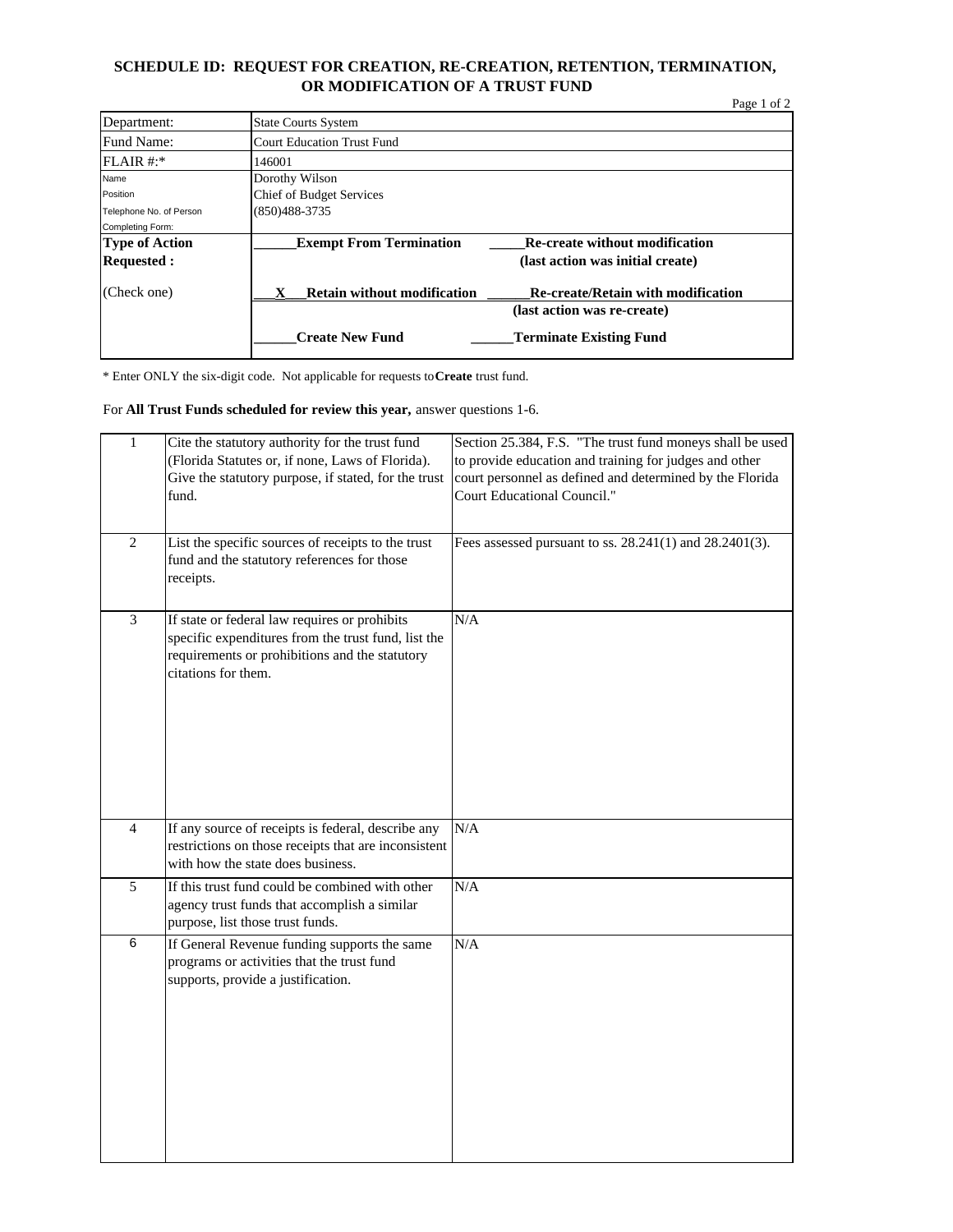For Trust Funds that the agency believes are **Exempt from Termination** answer question 7.

| If this trust fund is exempt from termination              | N/A |
|------------------------------------------------------------|-----|
| according to Article III, section $19(f)(3)$ of the        |     |
| <i>Florida Constitution</i> , list the specific exemptions |     |
| that apply.                                                |     |
|                                                            |     |

For Trust Funds that the agency recommends should be **Re-created/Retained with or without modification** answer questions 8 and 9 and attach draft legislation as requested.

| 8 | Give the specific reasons that continuation (re-<br>creation after initial creation or retention after<br>subsequent re-creation) of this trust fund is<br>necessary. List agency activities (based on the<br>activity detail report) supported by the trust fund. | Retention is necessary for the provision of education and<br>training for judges and other court personnel.<br>Agency activities supported: Judicial and Court Staff<br>Education |
|---|--------------------------------------------------------------------------------------------------------------------------------------------------------------------------------------------------------------------------------------------------------------------|-----------------------------------------------------------------------------------------------------------------------------------------------------------------------------------|
| 9 | Describe any modifications the agency is<br>requesting when this fund is re-created/retained.<br>Attach draft legislation to accomplish the<br>requested change.                                                                                                   | $N/A$ - No modification requested.                                                                                                                                                |

For Trust Funds that the agency recommends should be **Terminated** answer question 10 and attach draft legislation as requested.

| 10 | Explain how the current cash balance and all       |
|----|----------------------------------------------------|
|    | current receipts of the trust fund will be         |
|    | distributed. Attach draft legislation that removes |
|    | reference to the trust fund from the statutes.     |
|    |                                                    |

For **New** Trust Funds that the agency recommends should be **Created** answer questions 11-13 and attach draft legislation as requested.

| 11 | Describe the purpose of the trust fund and<br>identify its revenue sources. Attach draft<br>legislation that meets the requirements of section<br>215.3207, Florida Statutes. |  |
|----|-------------------------------------------------------------------------------------------------------------------------------------------------------------------------------|--|
| 12 | Describe the specific impact on any other trust<br>fund or the General Revenue Fund from the<br>creation of this new trust fund.                                              |  |
| 13 | Describe the period of time for which this new<br>trust fund will be needed, or the circumstances<br>under which it will no longer be needed.                                 |  |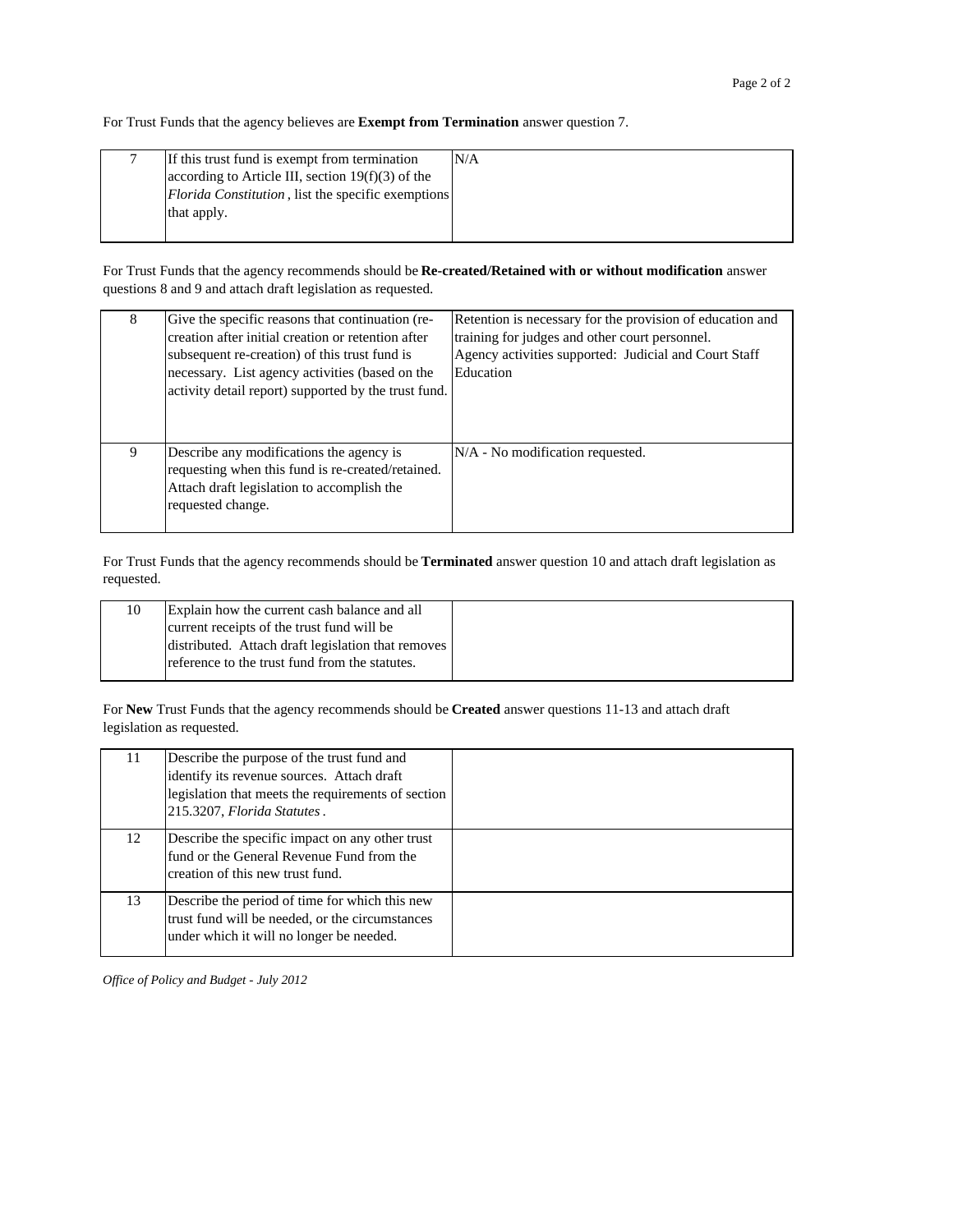# Schedule I Series Mediation and Arbitration Trust Fund 2213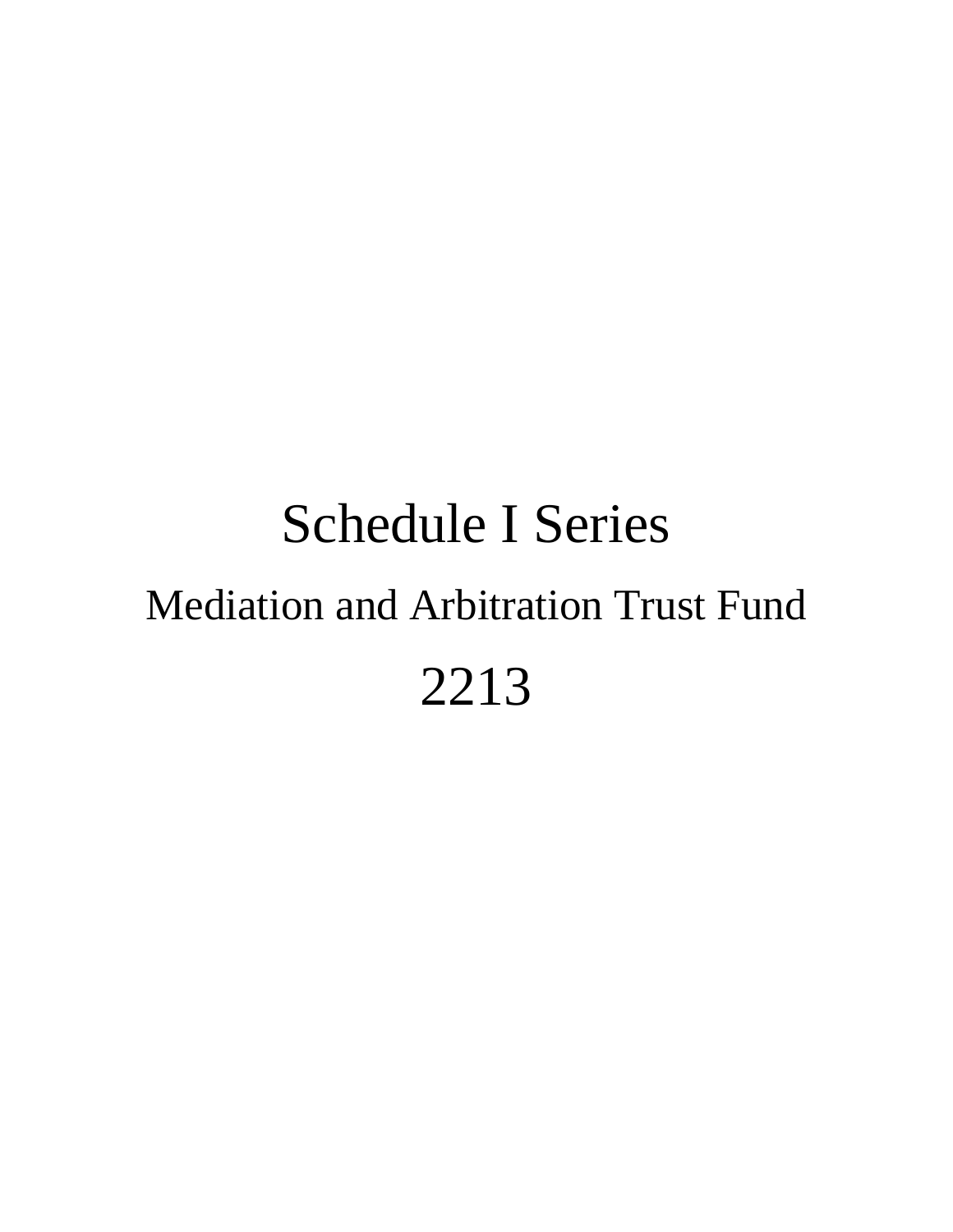## **MEDIATION AND ARBITRATION TRUST FUND ‐ 2213 SCHEDULE I NARRATIVE**

#### **Section II: Detail of Non‐Operating Expenditures**

Transfers to SCRTF were necessary to close out the fund.

## **Section III Adjustments**

Adjustments were made to account for the prior year reversions, encumbrances, and for accounts payable not certified forward.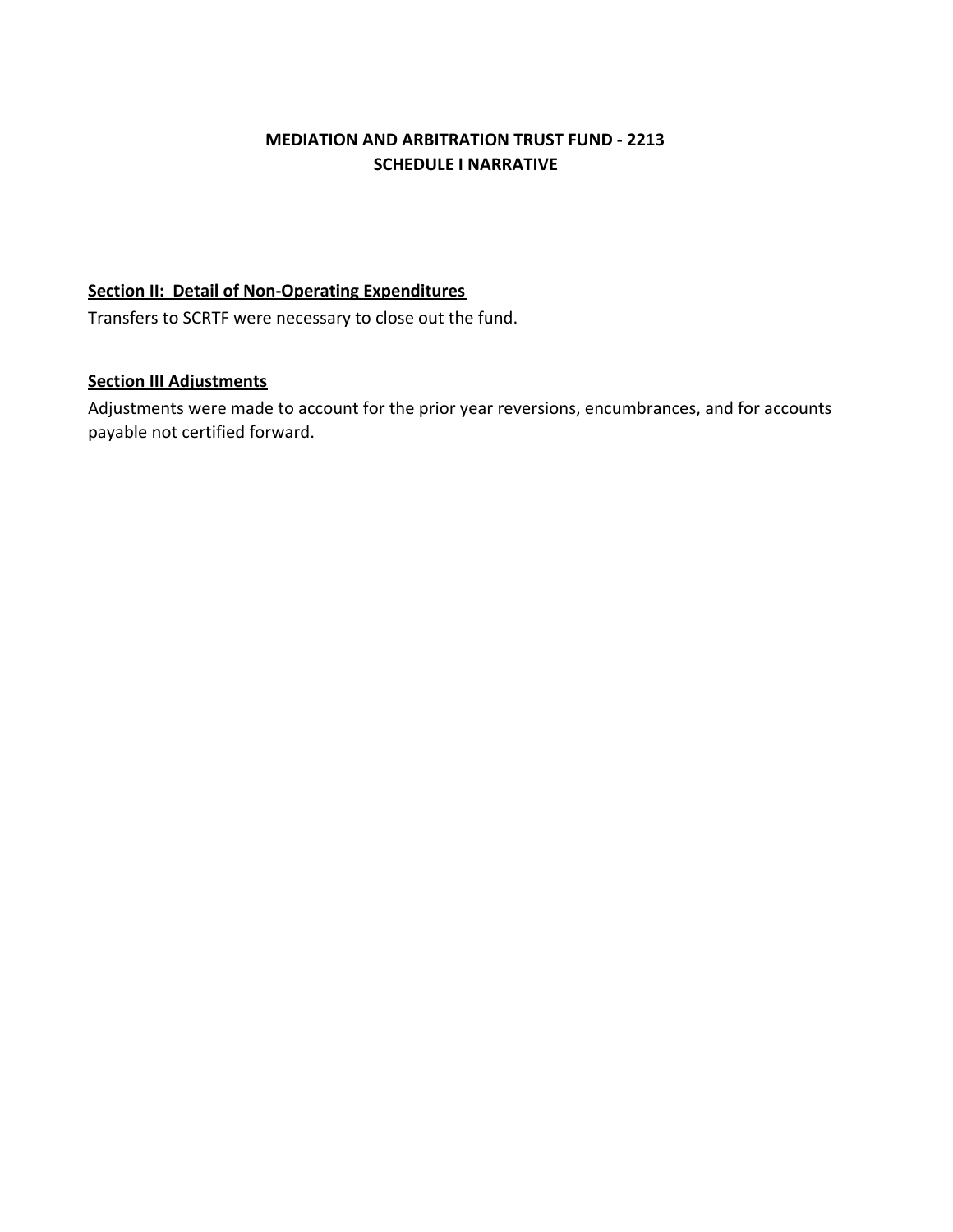# **SCHEDULE IC: RECONCILIATION OF UNRESERVED FUND BALANCE**

**Department Title: Trust Fund Title: Budget Entiry: LAS/PBS Fund Number** 

| <b>Budget Period: 2013-2014</b>    |  |
|------------------------------------|--|
| <b>State Courts System</b>         |  |
| Mediation & Arbitration Trust Fund |  |
| Department level                   |  |
| 2212                               |  |

|                                              |                                             | <b>Balance as of</b><br>6/30/2012 | SWFS*<br><b>Adjustments</b> | Adjusted<br><b>Balance</b> |
|----------------------------------------------|---------------------------------------------|-----------------------------------|-----------------------------|----------------------------|
| Chief Financial Officer's (CFO) Cash Balance |                                             | 0.00(A)                           |                             | 0.00                       |
|                                              | ADD: Other Cash (See Instructions)          | (B)                               |                             | 0.00                       |
|                                              | <b>ADD</b> : Investments                    | (C)                               |                             | 0.00                       |
|                                              | ADD: Outstanding Accounts Receivable        | (D)                               |                             | 0.00                       |
|                                              | ADD:                                        | (E)                               |                             | $0.00\,$                   |
| <b>Total Cash plus Accounts Receivable</b>   |                                             | $0.00$ (F)                        | 0.00                        | 0.00                       |
| LESS:                                        | Allowances for Uncollectibles               | (G)                               |                             | $0.00\,$                   |
| LESS:                                        | "A" Carry Forwards                          | $0.00$ (H)                        |                             | 0.00                       |
|                                              | "B" Carry Forwards                          | (H)                               |                             | 0.00                       |
|                                              | Approved "FCO" Certified Forwards           | (H)                               |                             | 0.00                       |
|                                              | LESS: Other Accounts Payable (Nonoperating) | $0.00$ (I)                        |                             | 0.00                       |
|                                              | <b>LESS: Compensated Absences</b>           | (J)                               |                             | 0.00                       |
| <b>Unreserved Fund Balance, 07/01/12</b>     |                                             | $0.00$ (K)                        | 0.00                        | $0.00$ **                  |

**Notes:**

**\*SWFS = Statewide Financial Statement** 

**\*\* This amount should agree with Line I, Section IV of the Schedule I for the most recent completed fiscal year and Line A for the following year.**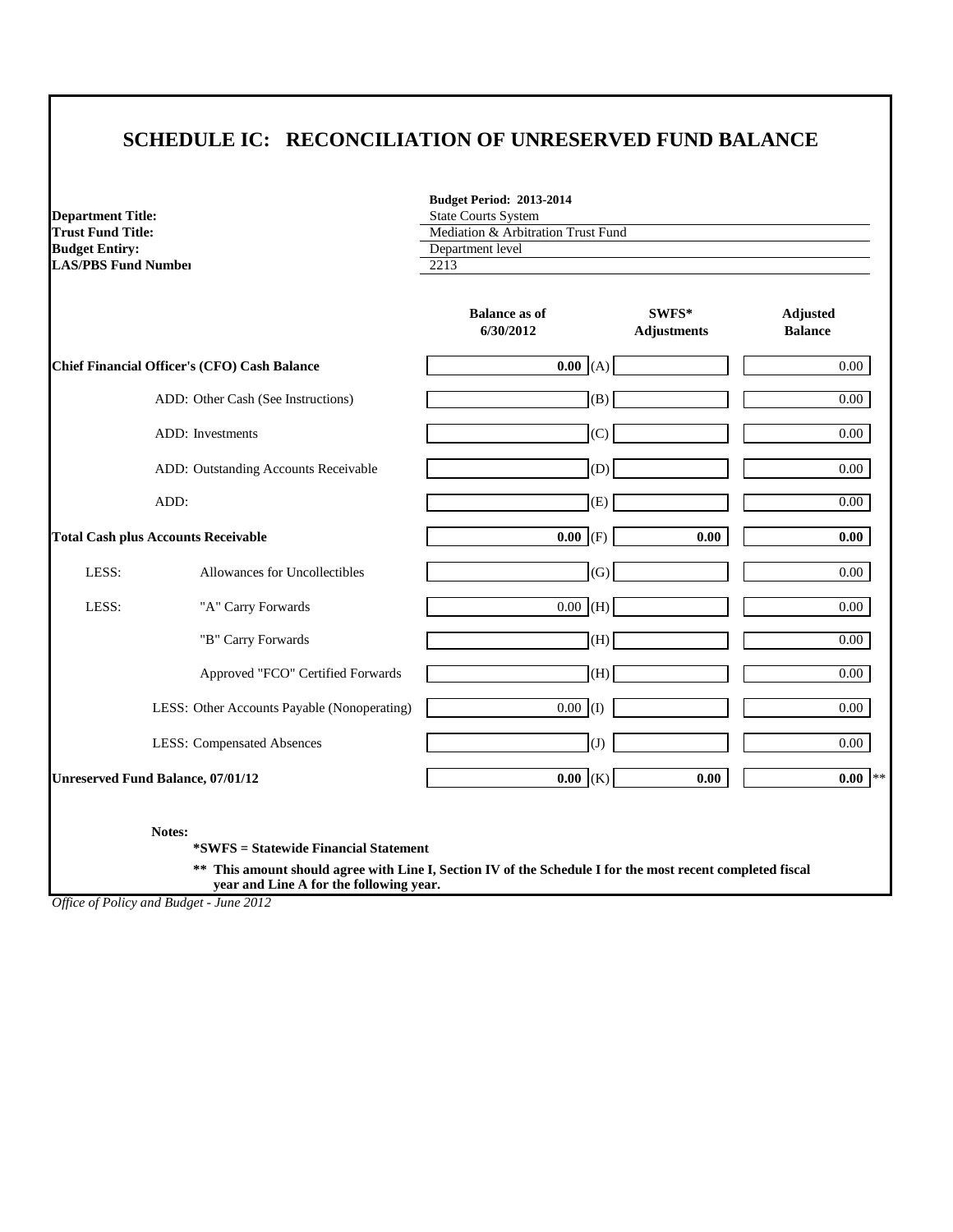# Schedule I Series Federal Grants Trust Fund 2261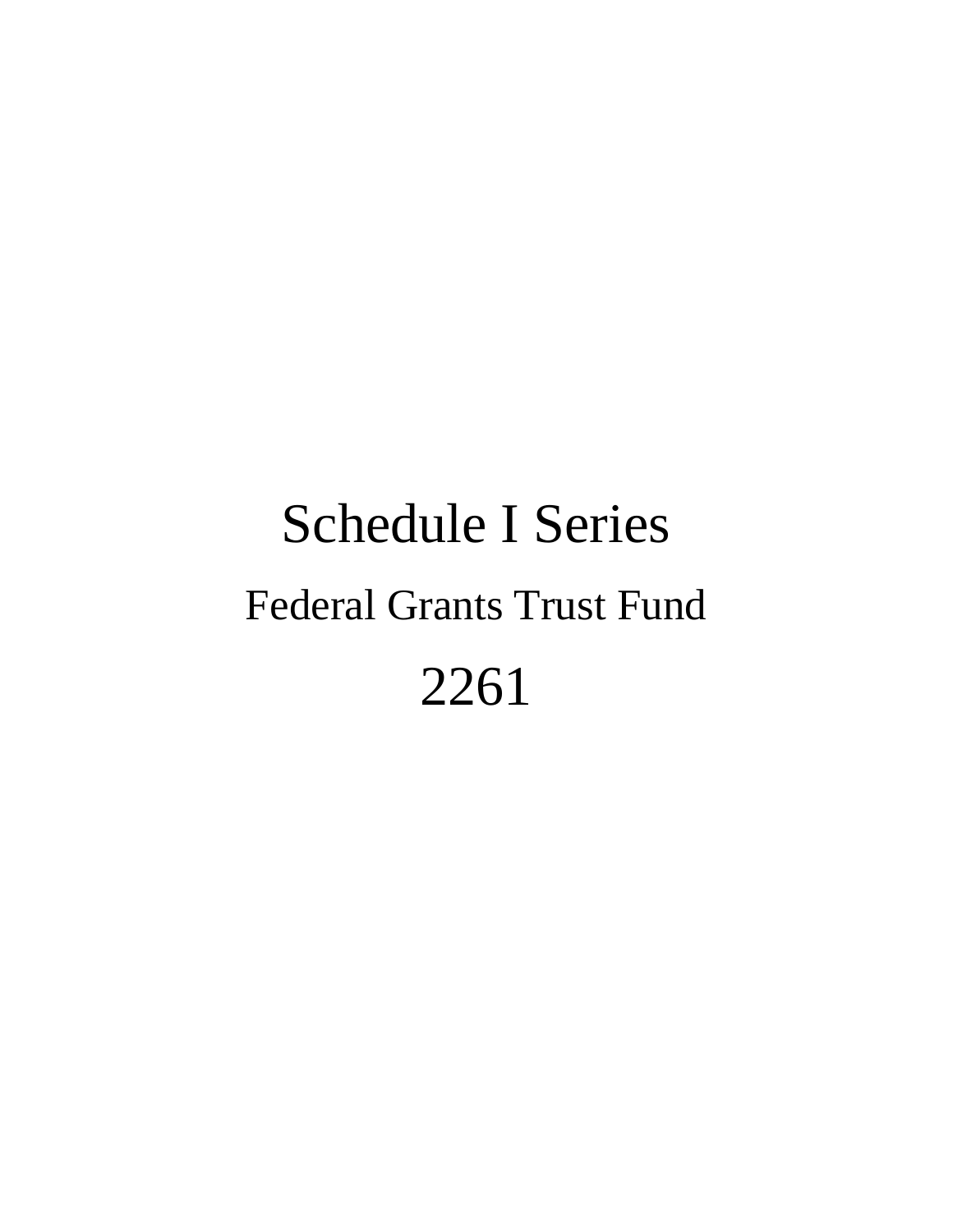## **SCHEDULE I NARRATIVE FEDERAL GRANTS TRUST FUND‐2261**

#### **Revenue Estimating Methodology**

**Grant revenues:** The projected grant revenues recorded in this trust fund are based on remaining grant awards for current grants and anticipated grant awards for the request year.

#### **Section II Adjustments**

Non-operating transfers to Administrative Trust Fund (ATF) for indirect costs include only those transfers using the 180205 appropriation category. The indirect costs collected on the ARRA‐ Drug Court Expansion Grant are transferred to the ATF using the special category 109910. Therefore, these indirect transfers are included in Line D of Section IV of the Schedule I.

An adjustment was made to correct the negative fund balance in FY 12‐13 and FY 13‐14 due to unobligated budget authority. Past experience with receipt of grants require the availability of this authority. However, we are submitting an issue to eliminate budget authority in the American Recovery and Reinvestment Act of 2009 appropriation categories for the drug court enhancement grant which is scheduled to end June 30, 2013.

## **Section III Adjustments**

An adjustment to Line A was made to the unreserved fund balance to reconcile the FY 2010‐11 fund balance for prior year reconciliation issues.

## **5% Trust Fund Reserve Calculation**

The 5% trust fund reserve is not applicable to federal funds received and per the LBR Schedule I instructions, the ARRA ‐ Drug Court Expansion funds transferred to the State Courts System from FDLE are excluded from the 5% Trust Fund Reserve calculation. Amount of recurring operating and nonoperating appropriations authorizing transfers to other state agencies or other entities within a state agency (including service charges to General Revenue, or revenues which simply pass through a fund) are excluded from the 5% Trust Fund Reserve calculation.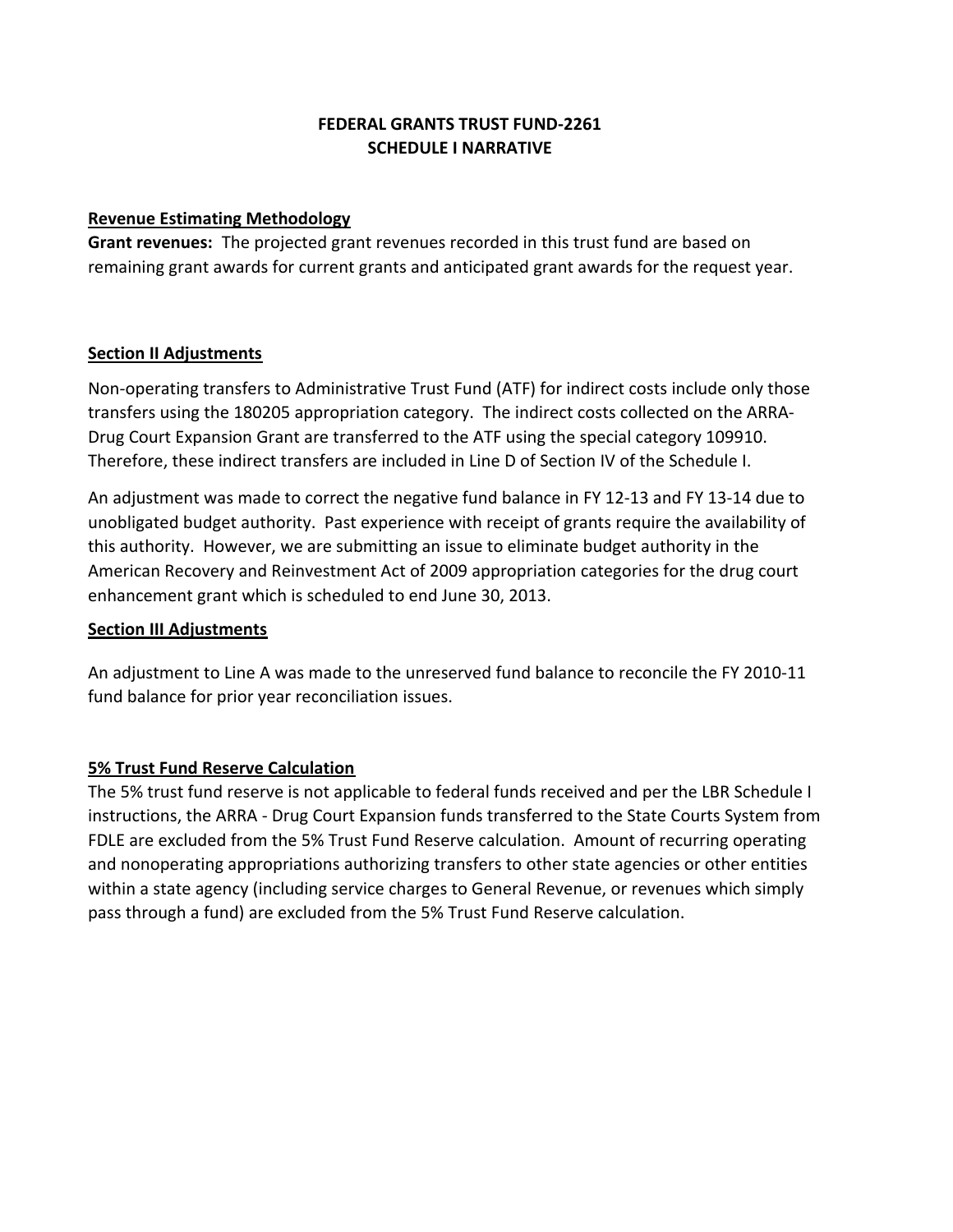#### **Executive Office of the GovernorInter-Agency Transfers Reported on Schedule I**

#### **Agency Name State Courts System**

List all transfers totaling \$100,000 or more. Provide the applicable agency name and fund number, the categories used for both the transfer in and the transfer out, and the amount of the transfer for each of the fiscal years indicated, as well as the name of the person at the other agency who confirmed the amount of the transfer and the date of the confirmation. If transferred in/out to the General Revenue Fund, do not include on this form; however, on Schedule I be sure to include "To GR" or "From GR" in the description field.

| <b>Fund Name and Number:</b>                                                                          | Federal Grants Trust Fund 20-2-261003                 |                                 |                                 |                                 |                                                       |                          |
|-------------------------------------------------------------------------------------------------------|-------------------------------------------------------|---------------------------------|---------------------------------|---------------------------------|-------------------------------------------------------|--------------------------|
| <b>Transfers In</b><br>(Provide Agency and Fund Number Received From)                                 | <b>Transfer In</b><br>Revenue<br><b>Category</b>      | <b>Amount</b><br>FY 11-12 (A01) | <b>Amount</b><br>FY 12-13 (A02) | <b>Amount</b><br>FY 13-14 (A03) | <b>Transfer Out</b><br><b>Expenditure</b><br>Category | <b>Confirmed By/Date</b> |
| Department of Revenue 20-2-261017                                                                     | 1599                                                  | 5,657,978.07                    | 5,955,622.00                    | 5,955,622.00                    | 102877                                                | Will Currie 10/15/12     |
|                                                                                                       |                                                       |                                 |                                 |                                 |                                                       |                          |
|                                                                                                       |                                                       |                                 |                                 |                                 |                                                       |                          |
| <b>Transfers Out (Operating and Non-Operating)</b><br>(Provide Agency and Fund Number Transferred To) | <b>Transfer Out</b><br><b>Expenditure</b><br>Category |                                 |                                 |                                 | <b>Transfer In</b><br>Revenue<br>Category             | <b>Confirmed By/Date</b> |
|                                                                                                       |                                                       |                                 |                                 |                                 |                                                       |                          |
|                                                                                                       |                                                       |                                 |                                 |                                 |                                                       |                          |
|                                                                                                       |                                                       |                                 |                                 |                                 |                                                       |                          |
|                                                                                                       |                                                       |                                 |                                 |                                 |                                                       |                          |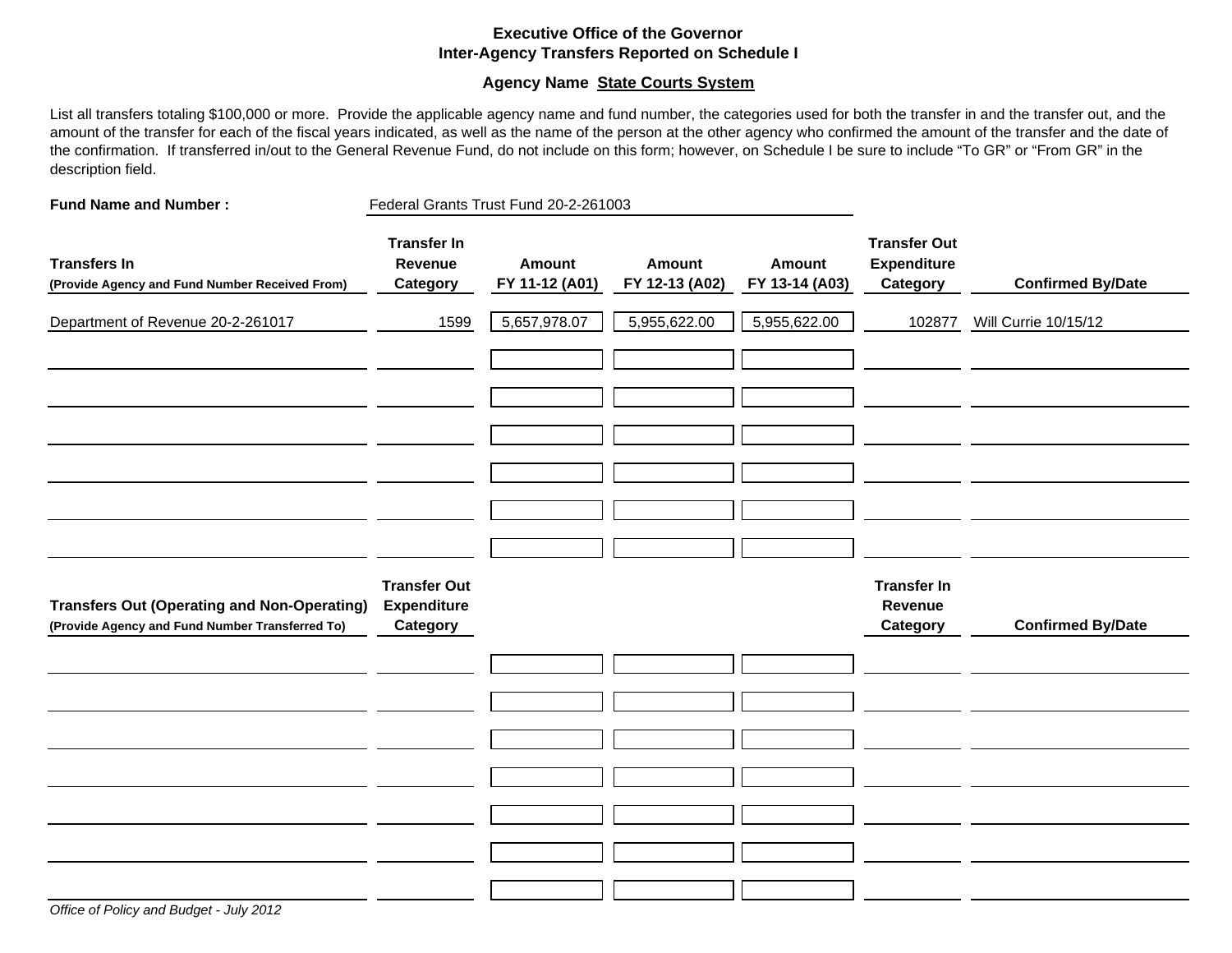#### **Executive Office of the GovernorInter-Agency Transfers Reported on Schedule I**

#### **Agency Name State Courts System**

List all transfers totaling \$100,000 or more. Provide the applicable agency name and fund number, the categories used for both the transfer in and the transfer out, and the amount of the transfer for each of the fiscal years indicated, as well as the name of the person at the other agency who confirmed the amount of the transfer and the date of the confirmation. If transferred in/out to the General Revenue Fund, do not include on this form; however, on Schedule I be sure to include "To GR" or "From GR" in the description field.

| <b>Fund Name and Number:</b>                                                                          | Federal Grants Trust Fund 20-2-261003                 |                                 |                                 |                          |                                                       |                          |
|-------------------------------------------------------------------------------------------------------|-------------------------------------------------------|---------------------------------|---------------------------------|--------------------------|-------------------------------------------------------|--------------------------|
| <b>Transfers In</b><br>(Provide Agency and Fund Number Received From)                                 | <b>Transfer In</b><br>Revenue<br>Category             | <b>Amount</b><br>FY 11-12 (A01) | <b>Amount</b><br>FY 12-13 (A02) | Amount<br>FY 13-14 (A03) | <b>Transfer Out</b><br><b>Expenditure</b><br>Category | <b>Confirmed By/Date</b> |
| FL Department of Law Enforcement 20-2-261018                                                          | 1510                                                  | 5,495,339.37                    | 4,500,000.00                    | 0.00                     | 109920                                                | Terri Speed 10/11/12     |
| FL Department of Law Enforcement 20-2-261018                                                          | 1510                                                  | 43,588.38                       | 0.00                            | 0.00                     | 050046                                                | Terri Speed 10/11/12     |
|                                                                                                       |                                                       |                                 |                                 |                          |                                                       |                          |
|                                                                                                       |                                                       |                                 |                                 |                          |                                                       |                          |
|                                                                                                       |                                                       |                                 |                                 |                          |                                                       |                          |
| <b>Transfers Out (Operating and Non-Operating)</b><br>(Provide Agency and Fund Number Transferred To) | <b>Transfer Out</b><br><b>Expenditure</b><br>Category |                                 |                                 |                          | <b>Transfer In</b><br>Revenue<br>Category             | <b>Confirmed By/Date</b> |
|                                                                                                       |                                                       |                                 |                                 |                          |                                                       |                          |
|                                                                                                       |                                                       |                                 |                                 |                          |                                                       |                          |
|                                                                                                       |                                                       |                                 |                                 |                          |                                                       |                          |
|                                                                                                       |                                                       |                                 |                                 |                          |                                                       |                          |
|                                                                                                       |                                                       |                                 |                                 |                          |                                                       |                          |
|                                                                                                       |                                                       |                                 |                                 |                          |                                                       |                          |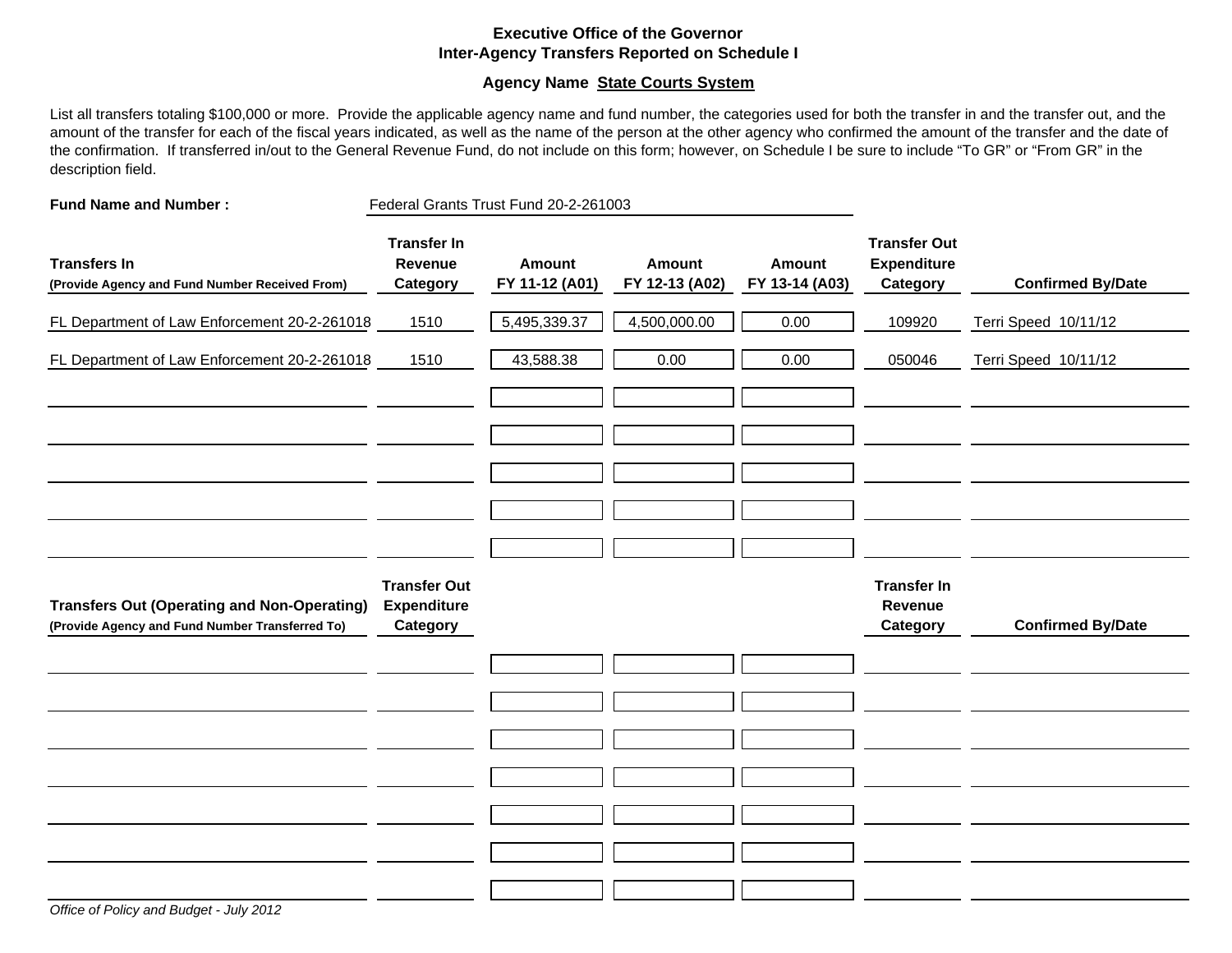# **SCHEDULE IC: RECONCILIATION OF UNRESERVED FUND BALANCE**

|                            | <b>Budget Period: 2013-2014</b>  |         |                 |
|----------------------------|----------------------------------|---------|-----------------|
| <b>Department Title:</b>   | <b>State Courts System</b>       |         |                 |
| <b>Trust Fund Title:</b>   | <b>Federal Grants Trust Fund</b> |         |                 |
| <b>Budget Entiry:</b>      | Department Level                 |         |                 |
| <b>LAS/PBS Fund Number</b> | 2261                             |         |                 |
|                            |                                  |         |                 |
|                            | <b>Balance as of</b>             | $SWFS*$ | <b>Adjusted</b> |

|       |                                                     | 6/30/2012                   | <b>Adjustments</b> | <b>Balance</b>    |
|-------|-----------------------------------------------------|-----------------------------|--------------------|-------------------|
|       | <b>Chief Financial Officer's (CFO) Cash Balance</b> | 486,750.36 (A)              |                    | 486,750.36        |
|       | ADD: Other Cash (See Instructions)                  | (B)                         |                    | $0.00\,$          |
|       | ADD: Investments                                    | (C)                         |                    | $0.00\,$          |
|       | ADD: Outstanding Accounts Receivable                | 703,373.31 (D)              | (24, 566.52)       | 678,806.79        |
|       | <b>ADD: Deferred Charges</b>                        | $\overline{16,761.08}$ (E)  |                    | 16,761.08         |
|       | <b>Total Cash plus Accounts Receivable</b>          | 1,206,884.75 (F)            | (24, 566.52)       | 1,182,318.23      |
| LESS: | Allowances for Uncollectibles                       | (G)                         |                    | $0.00\,$          |
| LESS: | "A" Carry Forwards                                  | $(52,656.40)$ (H)           |                    | (52,656.40)       |
|       | "B" Carry Forwards                                  | $\overline{(5,948.21)}$ (H) |                    | (5,948.21)        |
|       | Approved "FCO" Certified Forwards                   | (H)                         |                    | $0.00\,$          |
|       | LESS: Other Accounts Payable (Nonoperating)         | $\Omega$                    |                    | $0.00\,$          |
|       | <b>LESS: Compensated Absences</b>                   | $\left( J\right)$           |                    | $0.00\,$          |
|       | <b>Unreserved Fund Balance, 07/01/12</b>            | 1,148,280.14 (K)            | (24, 566.52)       | $1,123,713.62$ ** |

**Notes:**

**\*SWFS = Statewide Financial Statement** 

**\*\* This amount should agree with Line I, Section IV of the Schedule I for the most recent completed fiscal year and Line A for the following year.**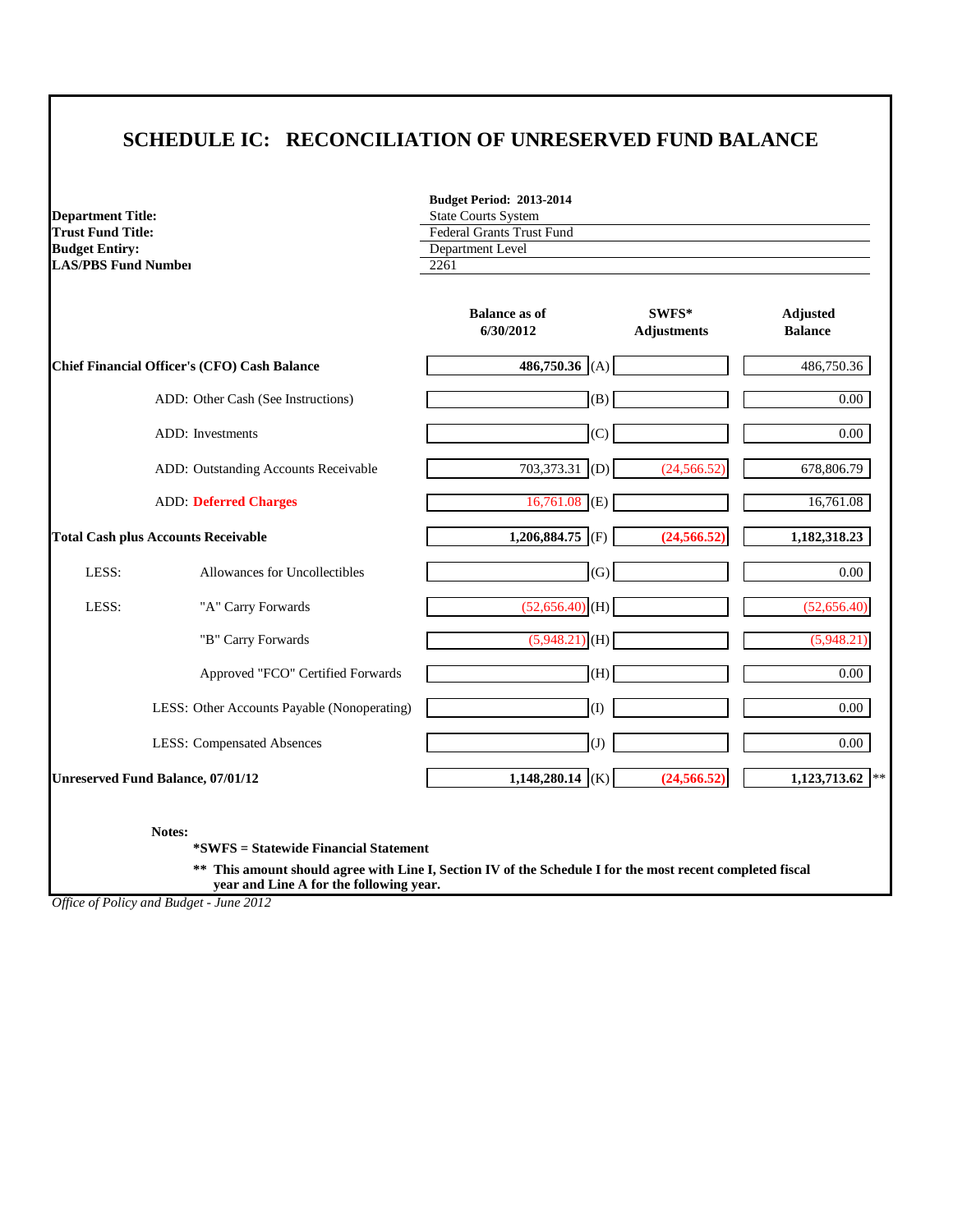#### **RECONCILIATION: BEGINNING TRIAL BALANCE TO SCHEDULE I and IC**

| <b>Budget Period: 2013 - 2014</b> |  |  |  |
|-----------------------------------|--|--|--|
|-----------------------------------|--|--|--|

| <b>Department Title:</b>    | <b>State Courts System</b> |
|-----------------------------|----------------------------|
| <b>Trust Fund Title:</b>    | Federal Grants Trust Fund  |
| <b>LAS/PBS Fund Number:</b> | 2261                       |
|                             |                            |

# **BEGINNING TRIAL BALANCE:**

| <b>Total Fund Balance Per FLAIR Trial Balance, 07/01/12</b><br>Total all GLC's 5XXXX for governmental funds;<br>GLC 539XX for proprietary and fiduciary funds |                  | (237,600.79)<br>(A)             |
|---------------------------------------------------------------------------------------------------------------------------------------------------------------|------------------|---------------------------------|
| <b>Subtract Nonspendable Fund Balance (GLC 56XXX)</b>                                                                                                         |                  | (B)                             |
| Add/Subtract Statewide Financial Statement (SWFS)Adjustments :                                                                                                |                  |                                 |
| SWFS Adjustment # and Description                                                                                                                             | Adj. Receivables | 24,566.52<br>(C)                |
| SWFS Adjustment # and Description                                                                                                                             |                  | (1,237.50)<br>(C)               |
| <b>Add/Subtract Other Adjustment(s):</b>                                                                                                                      |                  |                                 |
| Approved "B" Carry Forward (Encumbrances) per LAS/PBS                                                                                                         |                  | 5,948.21<br>(D)                 |
| Approved "C" Carry Forward Total (FCO) per LAS/PBS                                                                                                            |                  | (D)                             |
| A/P not C/F-Operating Categories                                                                                                                              |                  | (910, 998.32)<br>(D)            |
|                                                                                                                                                               |                  | (D)                             |
|                                                                                                                                                               |                  | (D)                             |
| <b>Compensated Absences</b>                                                                                                                                   |                  | $(4,391.74)$ (D)                |
| <b>ADJUSTED BEGINNING TRIAL BALANCE:</b>                                                                                                                      |                  | $(1,123,713.62)$ <sup>(E)</sup> |
| UNRESERVED FUND BALANCE, SCHEDULE IC (Line I)                                                                                                                 |                  | $\overline{(1,123,713.62)}$ (F) |
| <b>DIFFERENCE:</b>                                                                                                                                            |                  | $0.00$ (G)*                     |
| *SHOULD EQUAL ZERO.                                                                                                                                           |                  |                                 |
|                                                                                                                                                               |                  |                                 |
|                                                                                                                                                               |                  |                                 |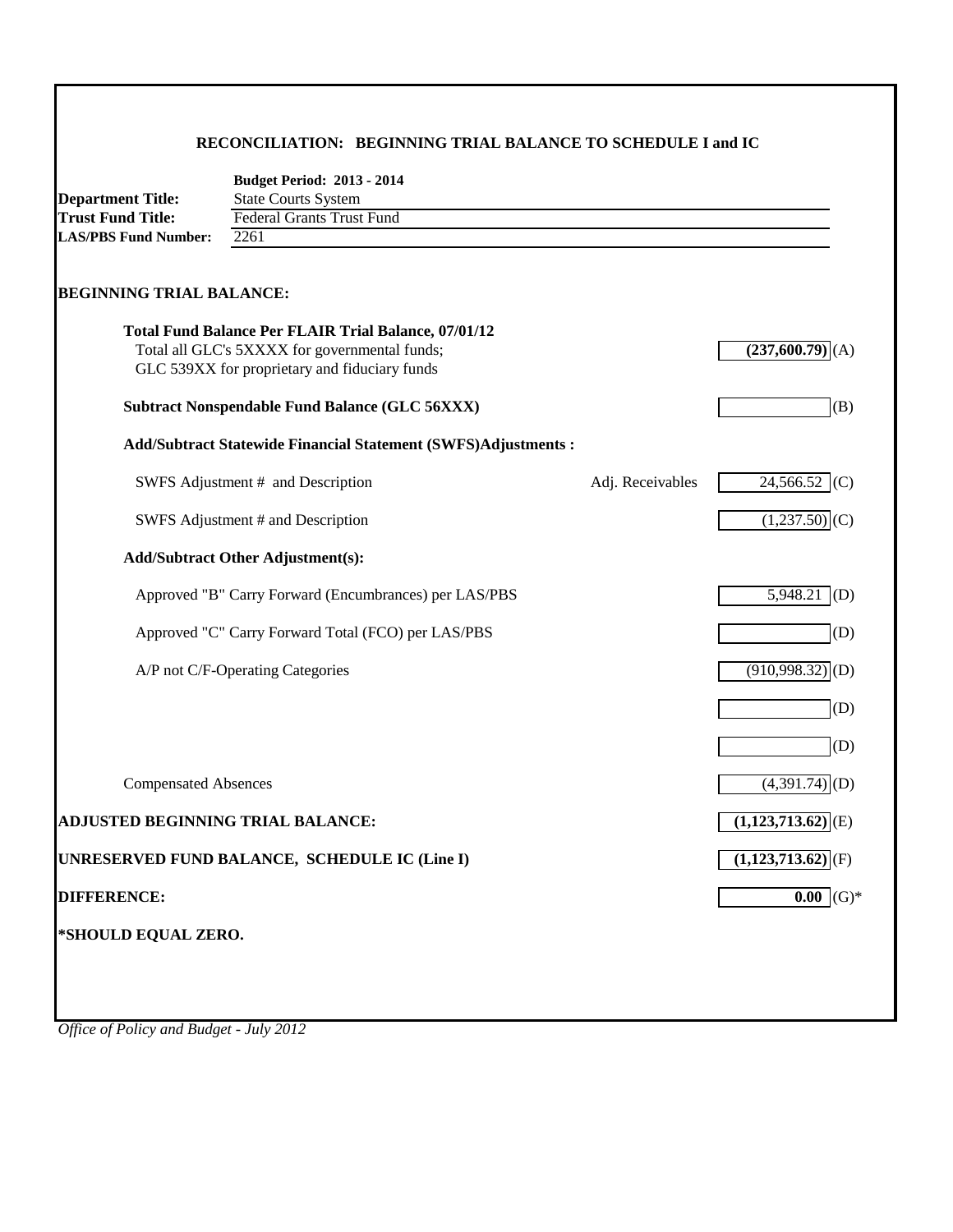#### **SCHEDULE ID: REQUEST FOR CREATION, RE-CREATION, RETENTION, TERMINATION, OR MODIFICATION OF A TRUST FUND**

|                         |                                         | Page 1 of 2                               |
|-------------------------|-----------------------------------------|-------------------------------------------|
| Department:             | <b>State Courts System</b>              |                                           |
| Fund Name:              | Federal Grants Trust Fund               |                                           |
| $FLAIR #.*$             | 261003                                  |                                           |
| Name                    | Dorothy Wilson                          |                                           |
| Position                | <b>Chief of Budget Services</b>         |                                           |
| Telephone No. of Person | $(850)488-3735$                         |                                           |
| Completing Form:        |                                         |                                           |
| <b>Type of Action</b>   | <b>Exempt From Termination</b>          | Re-create without modification            |
| <b>Requested:</b>       |                                         | (last action was initial create)          |
| (Check one)             | <b>Retain without modification</b><br>X | <b>Re-create/Retain with modification</b> |
|                         |                                         | (last action was re-create)               |
|                         | <b>Create New Fund</b>                  | <b>Terminate Existing Fund</b>            |

\* Enter ONLY the six-digit code. Not applicable for requests to **Create** trust fund.

For **All Trust Funds scheduled for review this year,** answer questions 1-6.

| $\mathbf{1}$   | Cite the statutory authority for the trust fund<br>(Florida Statutes or, if none, Laws of Florida).<br>Give the statutory purpose, if stated, for the trust<br>fund.          | Section 25.3842, F.S. "The fund is established for use as a<br>depository for funds to be used for allowable grant<br>activities funded by restricted program revenues." |
|----------------|-------------------------------------------------------------------------------------------------------------------------------------------------------------------------------|--------------------------------------------------------------------------------------------------------------------------------------------------------------------------|
| $\overline{2}$ | List the specific sources of receipts to the trust<br>fund and the statutory references for those<br>receipts.                                                                | Grants and funding from the Federal Government. Section<br>25.3842, F.S.                                                                                                 |
| 3              | If state or federal law requires or prohibits<br>specific expenditures from the trust fund, list the<br>requirements or prohibitions and the statutory<br>citations for them. | Expenditures limited to those specified in federal grant<br>award documents.                                                                                             |
| $\overline{4}$ | If any source of receipts is federal, describe any<br>restrictions on those receipts that are inconsistent<br>with how the state does business.                               | N/A                                                                                                                                                                      |
| 5              | If this trust fund could be combined with other<br>agency trust funds that accomplish a similar<br>purpose, list those trust funds.                                           | N/A                                                                                                                                                                      |
| 6              | If General Revenue funding supports the same<br>programs or activities that the trust fund<br>supports, provide a justification.                                              | N/A                                                                                                                                                                      |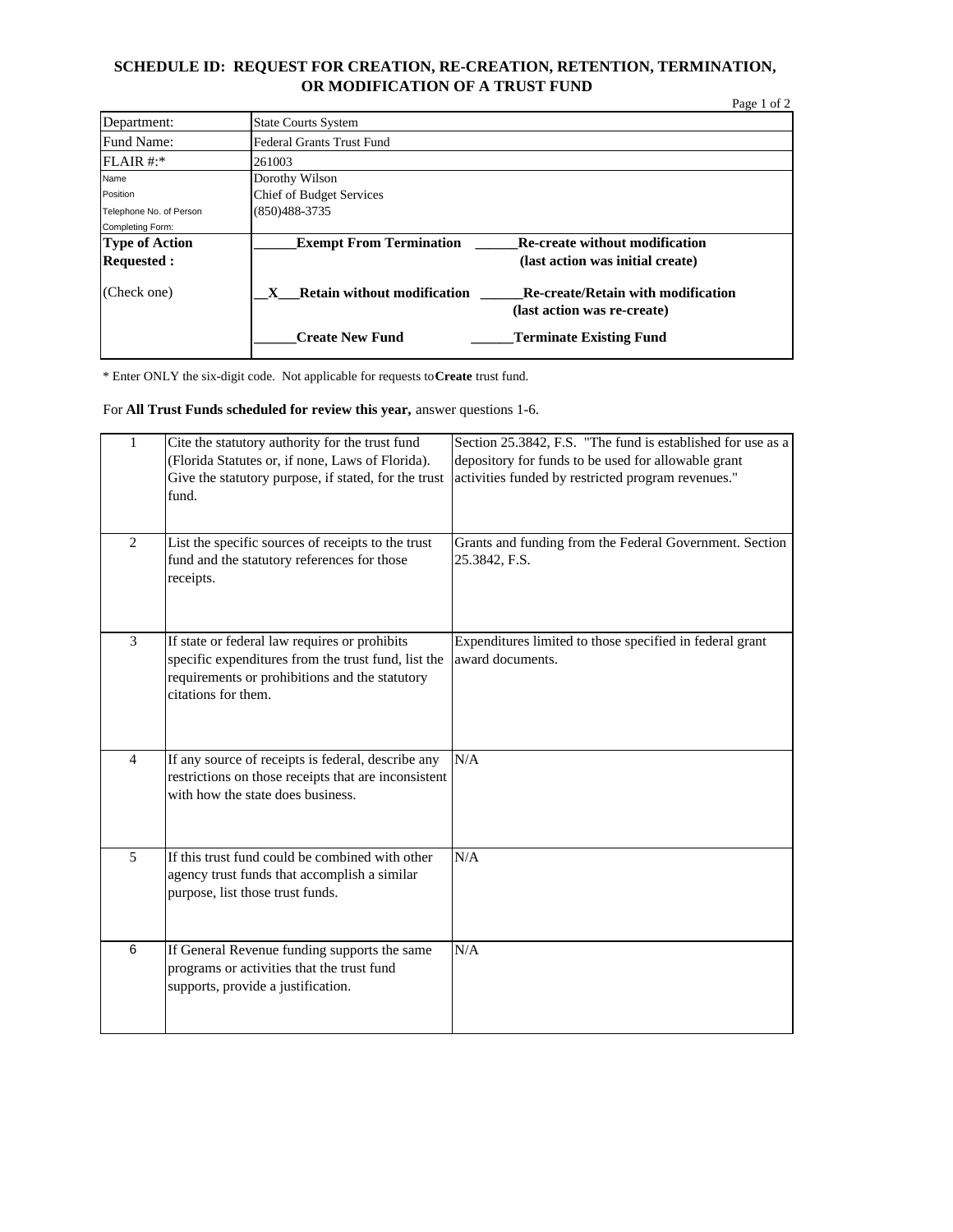For Trust Funds that the agency believes are **Exempt from Termination** answer question 7.

| If this trust fund is exempt from termination              | N/A |
|------------------------------------------------------------|-----|
| according to Article III, section $19(f)(3)$ of the        |     |
| <i>Florida Constitution</i> , list the specific exemptions |     |
| that apply.                                                |     |
|                                                            |     |

For Trust Funds that the agency recommends should be **Re-created/Retained with or without modification** answer questions 8 and 9 and attach draft legislation as requested.

| 8 | Give the specific reasons that continuation (re-<br>creation after initial creation or retention after<br>subsequent re-creation) of this trust fund is<br>necessary. List agency activities (based on the | Re-creation is necessary for use as a depository of federal<br>funds.<br>Agency activities supported: Case Process Analysis and<br>Improvement; Quasi-Judicial Officers Processing Of<br>activity detail report) supported by the trust fund. Cases (Child Support Enforcement Hearing Officers) |
|---|------------------------------------------------------------------------------------------------------------------------------------------------------------------------------------------------------------|--------------------------------------------------------------------------------------------------------------------------------------------------------------------------------------------------------------------------------------------------------------------------------------------------|
| 9 | Describe any modifications the agency is<br>requesting when this fund is re-created/retained.<br>Attach draft legislation to accomplish the<br>requested change.                                           | N/A - No modifications requested.                                                                                                                                                                                                                                                                |

For Trust Funds that the agency recommends should be **Terminated** answer question 10 and attach draft legislation as requested.

| 10 | Explain how the current cash balance and all       |
|----|----------------------------------------------------|
|    | current receipts of the trust fund will be         |
|    | distributed. Attach draft legislation that removes |
|    | reference to the trust fund from the statutes.     |
|    |                                                    |

For **New** Trust Funds that the agency recommends should be **Created** answer questions 11-13 and attach draft legislation as requested.

| 11 | Describe the purpose of the trust fund and         |  |
|----|----------------------------------------------------|--|
|    | identify its revenue sources. Attach draft         |  |
|    | legislation that meets the requirements of section |  |
|    | 215.3207, Florida Statutes.                        |  |
| 12 | Describe the specific impact on any other trust    |  |
|    | fund or the General Revenue Fund from the          |  |
|    | creation of this new trust fund.                   |  |
| 13 | Describe the period of time for which this new     |  |
|    | trust fund will be needed, or the circumstances    |  |
|    | under which it will no longer be needed.           |  |
|    |                                                    |  |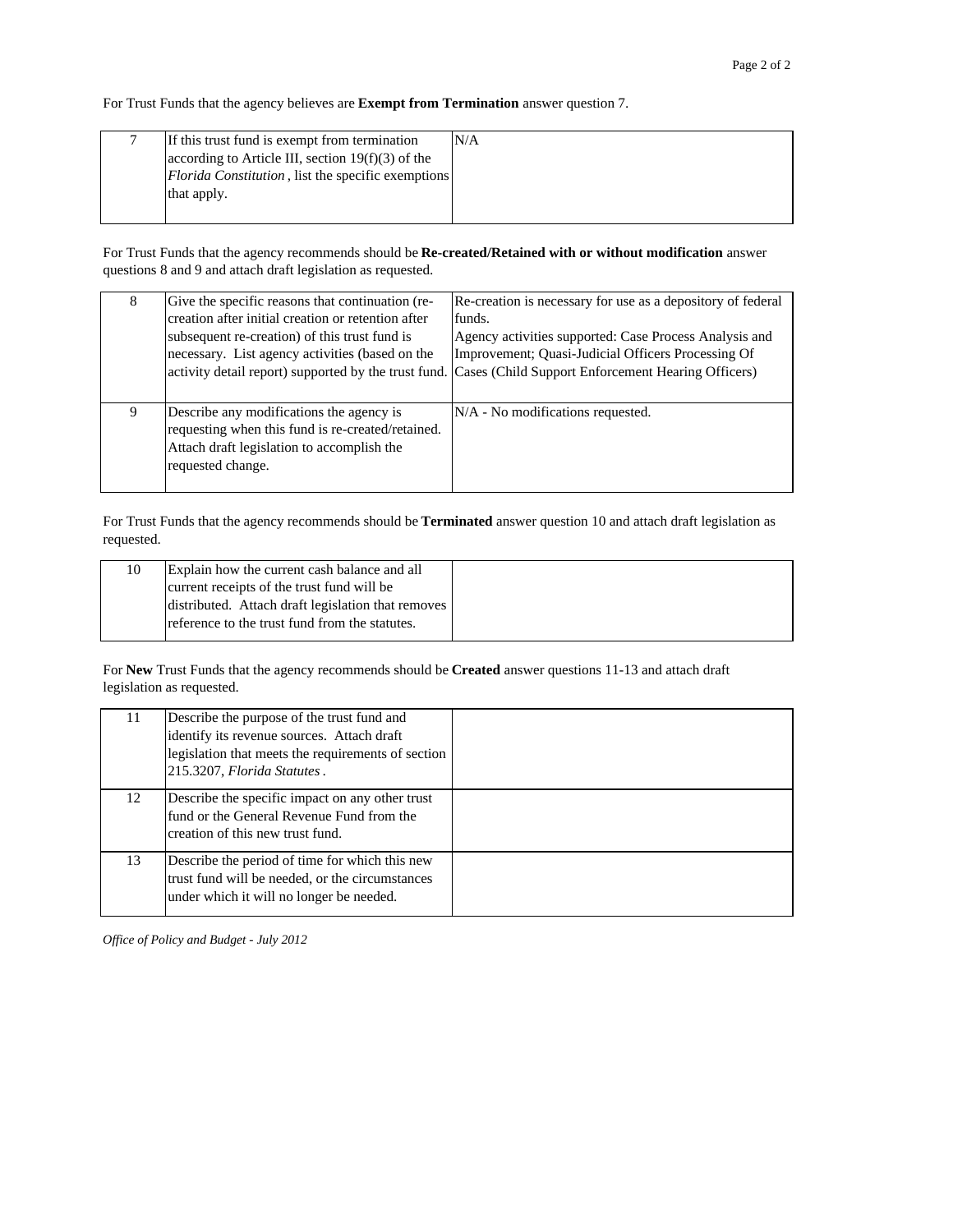# Schedule I Series Grants and Donations Trust Fund 2339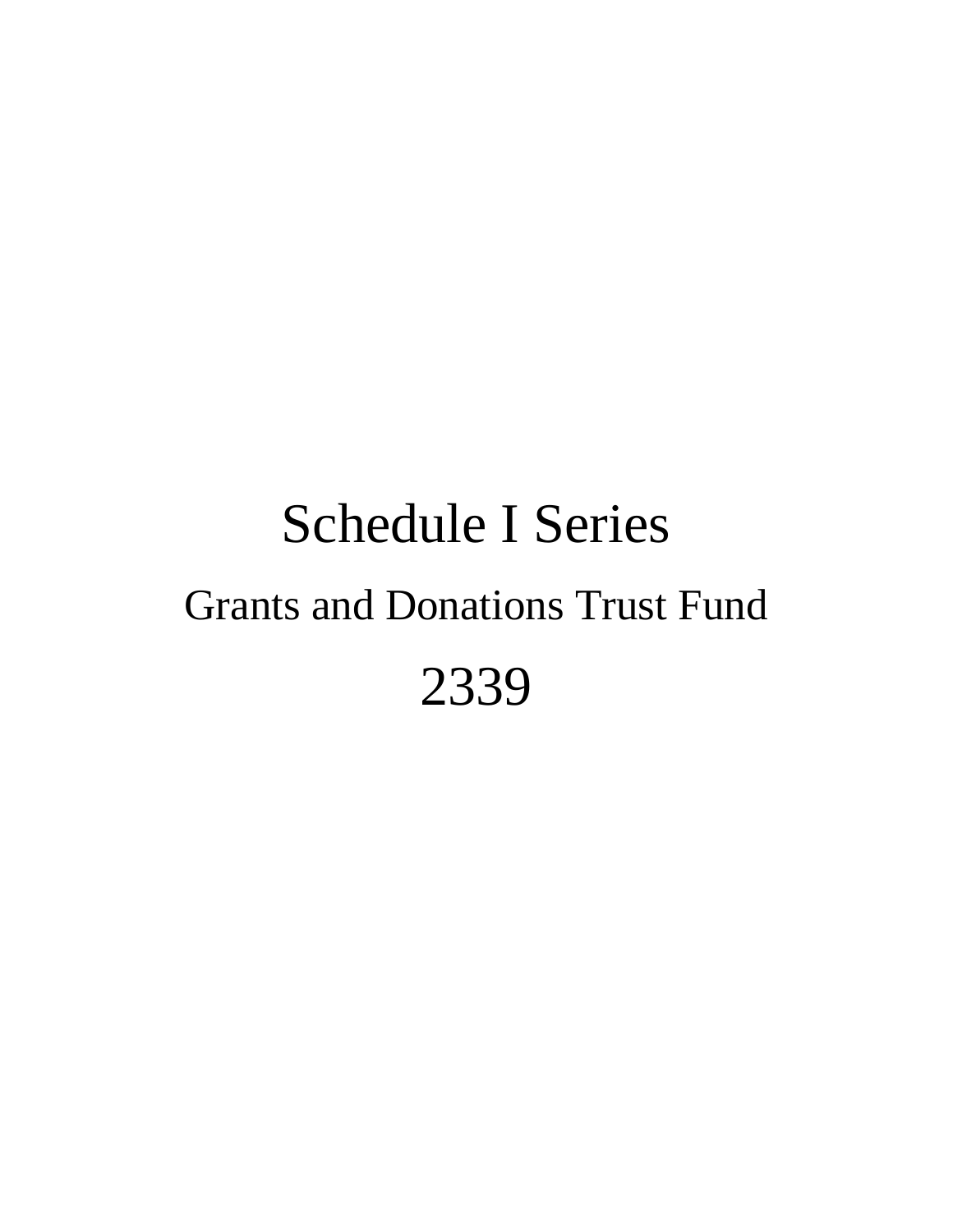## **GRANTS AND DONATIONS TRUST FUND ‐ 2339 SCHEDULE I NARRATIVE**

#### **Revenue Estimating Methodology**

Grant revenues: The projected grant revenues recorded in this trust fund are based on remaining grant awards for current grants and anticipated grant awards for the request year.

#### **Section II Adjustments**

An adjustment was made to correct the negative fund balance in FY 12‐13 and FY 13‐14 due to unobligated budget authority. Past experience with receipt of grants require availability of authority. However, we are submitting a reduction issue to reduce authority by \$75,000.

#### **Section III Adjustments**

An adjustment was made to the prior year unreserved fund balance to reconcile the audited ending fund balance for unearned revenue.

#### **5% Trust Fund Reserve Calculation**

The Grants and Donations Trust Fund contains non‐federal grants which prohibit expenditures of funds on anything other than grant activity and therefore is exempt from the 5% Trust Fund Reserve.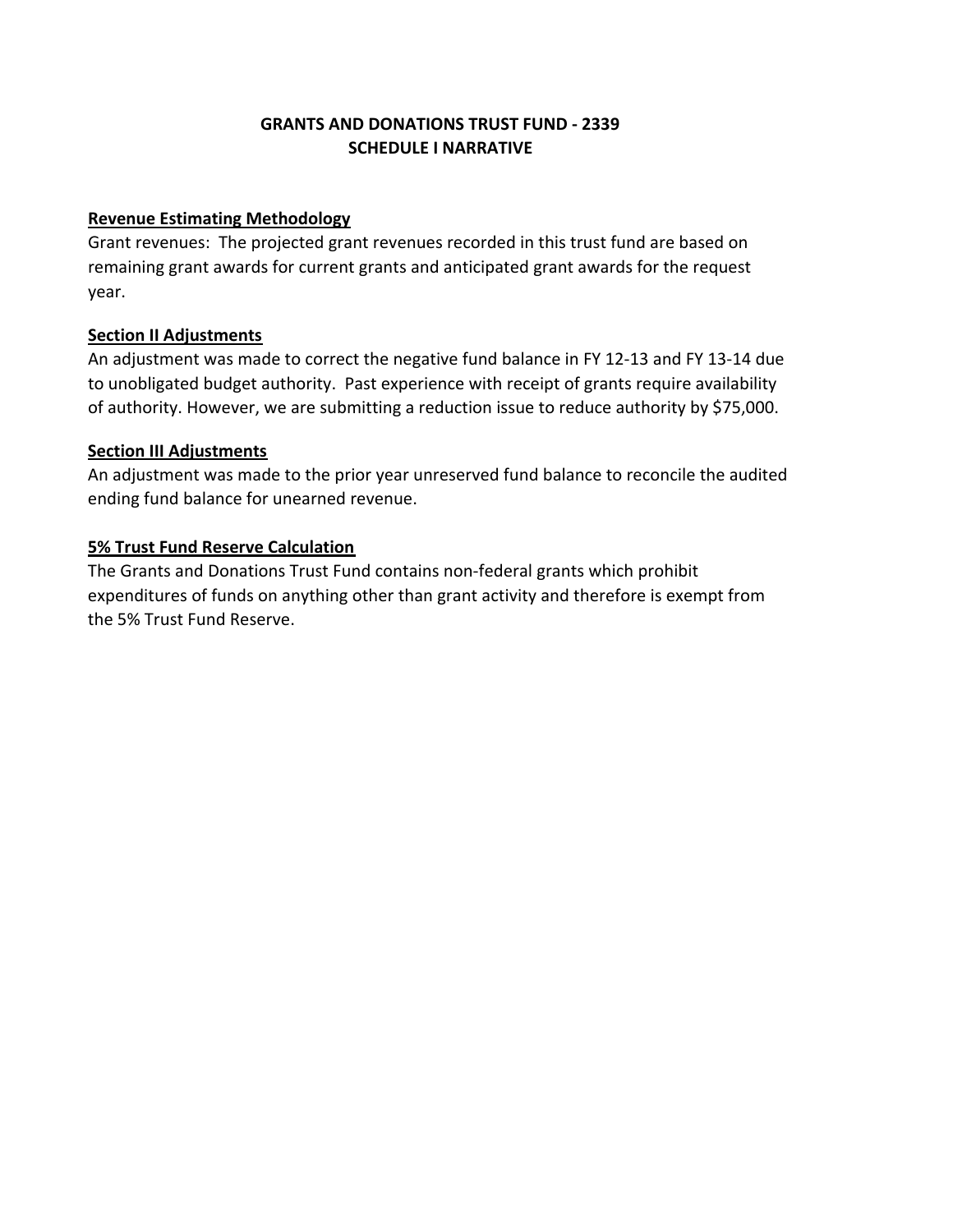# **SCHEDULE IC: RECONCILIATION OF UNRESERVED FUND BALANCE**

**Department Title: Trust Fund Title: Budget Entiry: LAS/PBS Fund Number** 2339

| <b>Budget Period: 2013-2014</b>        |
|----------------------------------------|
| <b>State Courts System</b>             |
| <b>Grants and Donations Trust Fund</b> |
| Department Level                       |
|                                        |

|       |                                                     | <b>Balance as of</b><br>6/30/2012 | SWFS*<br><b>Adjustments</b> | <b>Adjusted</b><br><b>Balance</b> |
|-------|-----------------------------------------------------|-----------------------------------|-----------------------------|-----------------------------------|
|       | <b>Chief Financial Officer's (CFO) Cash Balance</b> | 84,974.69<br>(A)                  |                             | 84,974.69                         |
|       | ADD: Other Cash (See Instructions)                  | (B)                               |                             | 0.00                              |
|       | ADD: Investments                                    | (C)                               |                             | 0.00                              |
|       | ADD: Outstanding Accounts Receivable                | (D)                               |                             | 0.00                              |
|       | ADD:                                                | (E)                               |                             | $0.00\,$                          |
|       | <b>Total Cash plus Accounts Receivable</b>          | 84,974.69 (F)                     | 0.00                        | 84,974.69                         |
| LESS: | Allowances for Uncollectibles                       | (G)                               |                             | $0.00\,$                          |
| LESS: | "A" Carry Forwards                                  | $(1,861.02)$ (H)                  |                             | (1,861.02)                        |
|       | "B" Carry Forwards                                  | (H)                               |                             | 0.00                              |
|       | Approved "FCO" Certified Forwards                   | (H)                               |                             | $0.00\,$                          |
|       | LESS: Other Accounts Payable (Nonoperating)         | $(2.52)$ (I)                      |                             | (2.52)                            |
|       | <b>LESS: Unearned Revenue</b>                       | $(83,111.15)$ (J)                 |                             | (83, 111.15)                      |
|       | <b>Unreserved Fund Balance, 07/01/12</b>            | $0.00$ (K)                        | 0.00                        | $0.00$ **                         |

**Notes:**

**\*SWFS = Statewide Financial Statement** 

**\*\* This amount should agree with Line I, Section IV of the Schedule I for the most recent completed fiscal year and Line A for the following year.**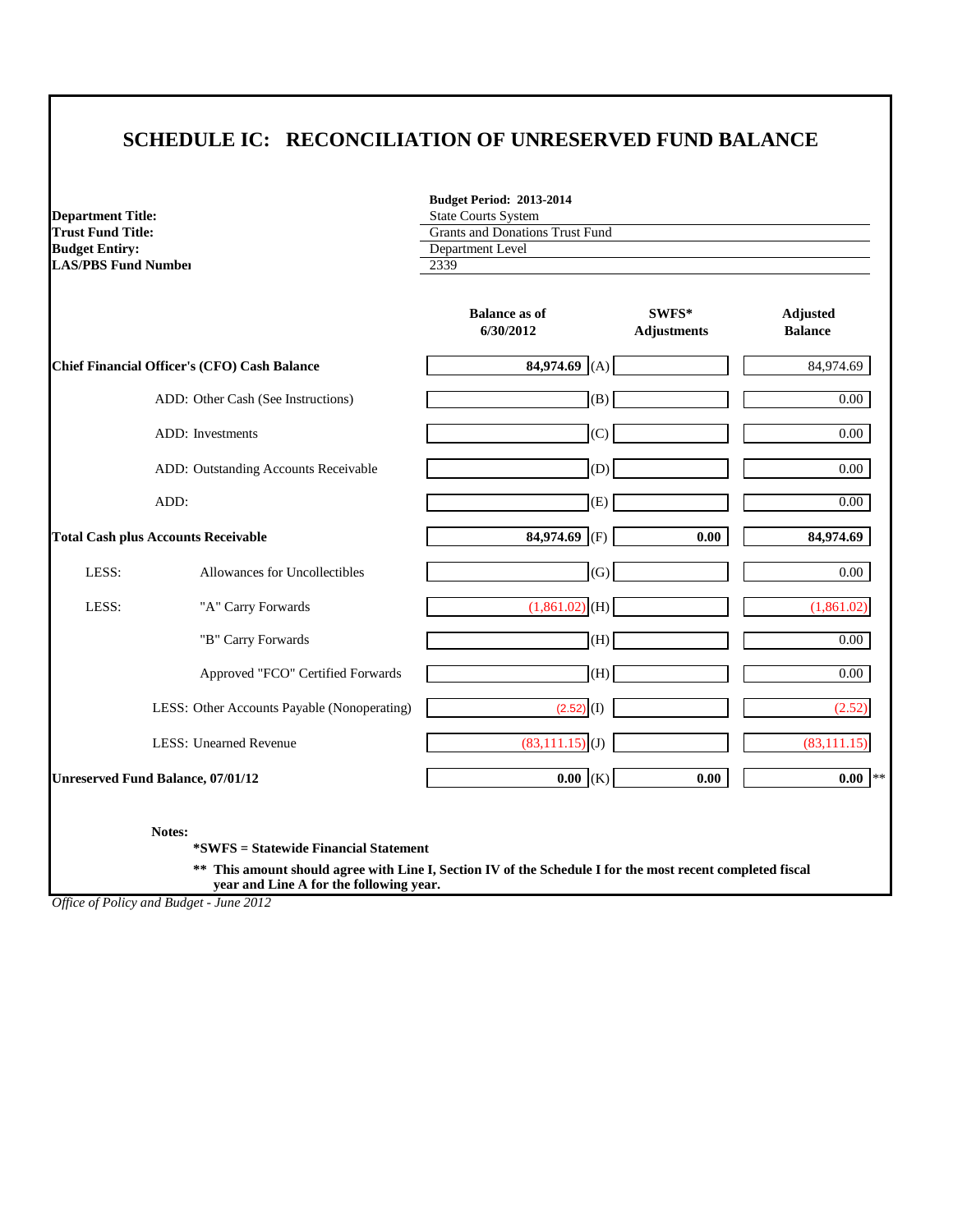# **RECONCILIATION: BEGINNING TRIAL BALANCE TO SCHEDULE I and IC**

| <b>Department Title:</b>                                                                       | <b>Budget Period: 2013 - 2014</b><br><b>State Courts System</b>      |             |  |
|------------------------------------------------------------------------------------------------|----------------------------------------------------------------------|-------------|--|
| <b>Trust Fund Title:</b><br><b>LAS/PBS Fund Number:</b>                                        | <b>Grants &amp; Donations Trust Fund</b><br>2339                     |             |  |
|                                                                                                |                                                                      |             |  |
| <b>BEGINNING TRIAL BALANCE:</b>                                                                |                                                                      |             |  |
| <b>Total Fund Balance Per FLAIR Trial Balance, 07/01/12</b>                                    |                                                                      |             |  |
| Total all GLC's 5XXXX for governmental funds;<br>GLC 539XX for proprietary and fiduciary funds |                                                                      | 0.00<br>(A) |  |
| <b>Subtract Nonspendable Fund Balance (GLC 56XXX)</b>                                          |                                                                      | (B)         |  |
|                                                                                                | <b>Add/Subtract Statewide Financial Statement (SWFS)Adjustments:</b> |             |  |
| SWFS Adjustment # and Description                                                              |                                                                      | (C)         |  |
| SWFS Adjustment # and Description                                                              |                                                                      | (C)         |  |
| <b>Add/Subtract Other Adjustment(s):</b>                                                       |                                                                      |             |  |
|                                                                                                | Approved "B" Carry Forward (Encumbrances) per LAS/PBS                | (D)         |  |
|                                                                                                | Approved "C" Carry Forward Total (FCO) per LAS/PBS                   | (D)         |  |
| A/P not C/F-Operating Categories                                                               |                                                                      | (D)<br>0.00 |  |
|                                                                                                |                                                                      | (D)         |  |
|                                                                                                |                                                                      | (D)         |  |
|                                                                                                |                                                                      | (D)         |  |
| <b>ADJUSTED BEGINNING TRIAL BALANCE:</b>                                                       |                                                                      | $0.00$ (E)  |  |
| UNRESERVED FUND BALANCE, SCHEDULE IC (Line I)                                                  |                                                                      | $0.00$ (F)  |  |
| <b>DIFFERENCE:</b>                                                                             |                                                                      | $0.00$ (G)* |  |
| *SHOULD EQUAL ZERO.                                                                            |                                                                      |             |  |
|                                                                                                |                                                                      |             |  |
|                                                                                                |                                                                      |             |  |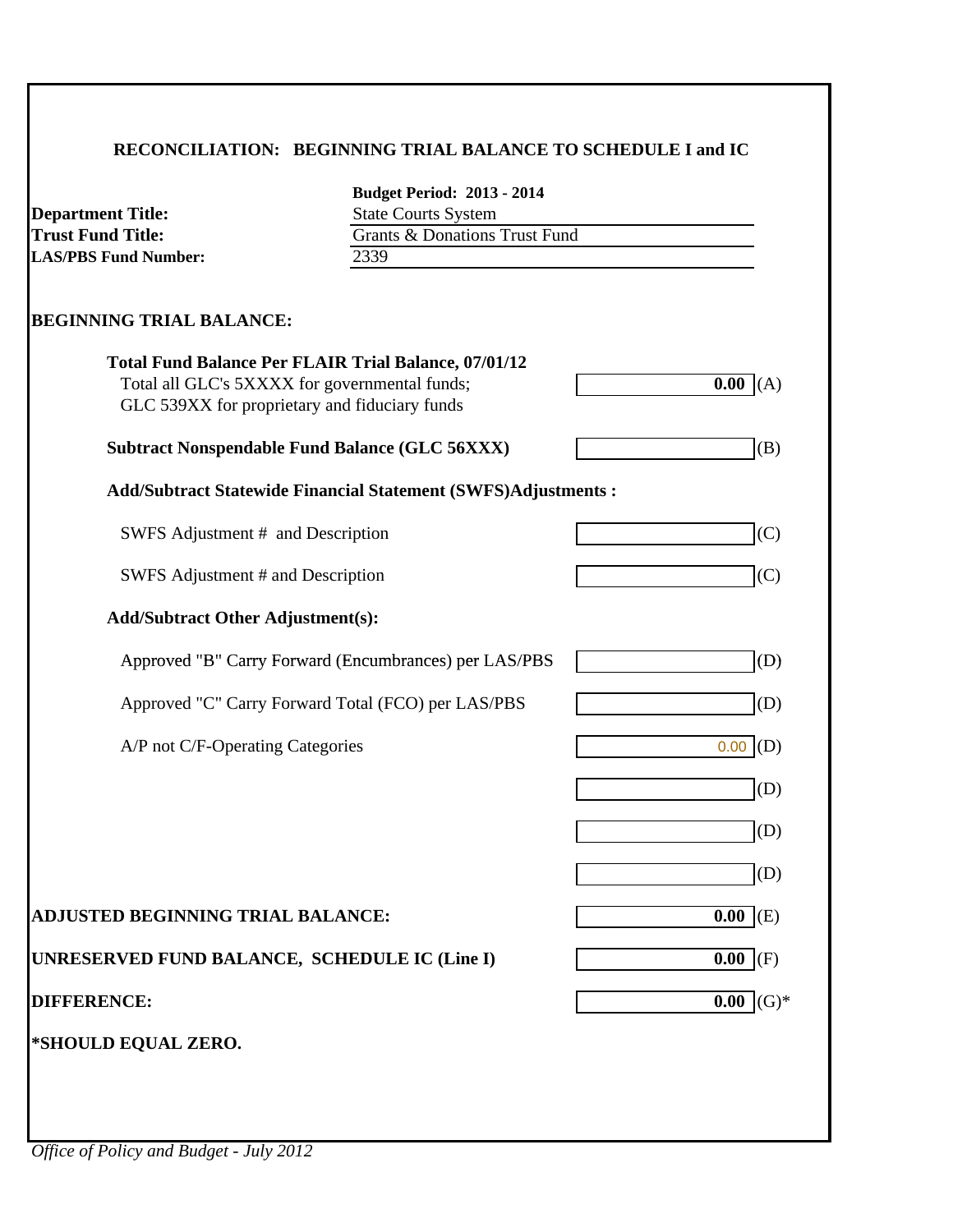#### **SCHEDULE ID: REQUEST FOR CREATION, RE-CREATION, RETENTION, TERMINATION, OR MODIFICATION OF A TRUST FUND**

|                         |                                        | Page 1 of 2                                                              |  |
|-------------------------|----------------------------------------|--------------------------------------------------------------------------|--|
| Department:             | <b>State Courts System</b>             |                                                                          |  |
| Fund Name:              | <b>Grants and Donations Trust Fund</b> |                                                                          |  |
| $FLAIR #.*$             | 339001                                 |                                                                          |  |
| Name                    | Dorothy Wilson                         |                                                                          |  |
| Position                | <b>Chief of Budget Services</b>        |                                                                          |  |
| Telephone No. of Person | $(850)488-3735$                        |                                                                          |  |
| Completing Form:        |                                        |                                                                          |  |
| Type of Action          | <b>Exempt From Termination</b>         | <b>Re-create without modification</b>                                    |  |
| <b>Requested:</b>       |                                        | (last action was initial create)                                         |  |
| (Check one)             | <b>Retain without modification</b>     | <b>Re-create/Retain with modification</b><br>(last action was re-create) |  |
|                         | <b>Create New Fund</b>                 | <b>Terminate Existing Fund</b>                                           |  |

\* Enter ONLY the six-digit code. Not applicable for requests to **Create** trust fund.

#### For **All Trust Funds scheduled for review this year,** answer questions 1-6.

| 1              | Cite the statutory authority for the trust fund<br>(Florida Statutes or, if none, Laws of Florida).<br>Give the statutory purpose, if stated, for the trust<br>fund.          | CH.02-093, LOF, and section 215.32(2)(d). " for use as<br>a depository for funds to be used for allowable grant or<br>donor agreement activities funded by restricted contractual<br>revenue from private and public nonfederal sources." |
|----------------|-------------------------------------------------------------------------------------------------------------------------------------------------------------------------------|-------------------------------------------------------------------------------------------------------------------------------------------------------------------------------------------------------------------------------------------|
| 2              | List the specific sources of receipts to the trust<br>fund and the statutory references for those<br>receipts.                                                                | Private and nonfederal public grants.                                                                                                                                                                                                     |
| 3              | If state or federal law requires or prohibits<br>specific expenditures from the trust fund, list the<br>requirements or prohibitions and the statutory<br>citations for them. | N/A                                                                                                                                                                                                                                       |
| $\overline{4}$ | If any source of receipts is federal, describe any<br>restrictions on those receipts that are inconsistent<br>with how the state does business.                               | N/A                                                                                                                                                                                                                                       |
| 5              | If this trust fund could be combined with other<br>agency trust funds that accomplish a similar<br>purpose, list those trust funds.                                           | N/A                                                                                                                                                                                                                                       |
| 6              | If General Revenue funding supports the same<br>programs or activities that the trust fund<br>supports, provide a justification.                                              | N/A                                                                                                                                                                                                                                       |